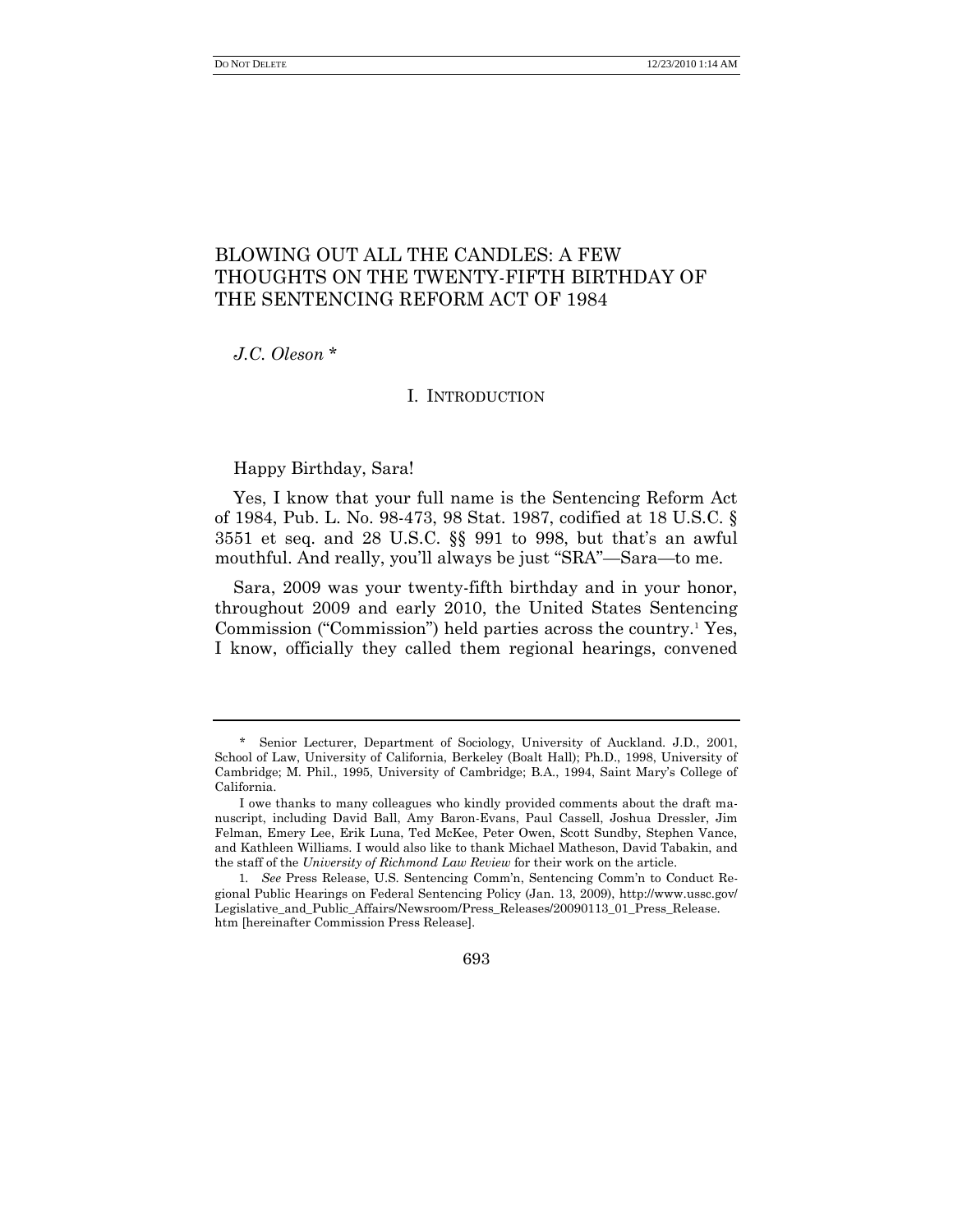pursuant to the Commission's authority under 28 U.S.C. § 994(o), but we know that they were really birthday parties for you.

<span id="page-1-0"></span>And you *deserve* birthday parties. Life has not been easy for you. You endured a nearly decade-long gestation<sup>2</sup> and a traumatic birth.<sup>3</sup> Soon after you were born, hundreds of federal judges condemned you as unconstitutional,<sup>4</sup> and that controversy went all the way to the Supreme Court.<sup>5</sup> Then, like so many others coming of age, you endured growing pains and the *sturm und drang* of adolescence. As a preteen, your confidence was shaken by the aftermath of the Rodney King incident,<sup>6</sup> but in your teenage years, you grew big and strong.<sup>7</sup> Do you remember the PROTECT Act, Sara?<sup>8</sup> You grew *very strong*. Perhaps that is why the Supreme

5*. See* Mistretta v. United States, 488 U.S. 361, 412 (1989) (upholding the constitutionality of the SRA, the U.S. Sentencing Commission, and the Guidelines).

6*. See, e.g*., Koon v. United States, 518 U.S. 81, 85–91, 100 (1996) (considering the convictions of two Los Angeles Police Department officers convicted in the Rodney King beating incident and holding that whether a given sentencing factor was a legitimate ground for departure was a factual matter to be determined by the sentencing judge, subject to an abuse of discretion standard on appellate review). It was suggested by some that *Koon* was responsible for a decrease in the rate of within-Guidelines sentences imposed. *See infra* notes 215–18 and accompanying text.

<sup>2</sup>*. See, e.g.*, KATE STITH & JOSÉ A. CABRANES, FEAR OF JUDGING: SENTENCING GUIDELINES IN THE FEDERAL COURTS 38 (1998) (tracing origins of the Sentencing Reform Act of 1984 ("SRA") to a 1975 dinner party hosted by Senator Kennedy).

<sup>3.</sup> Specifically, the SRA became law on October 12, 1984, as part of an omnibus continuing appropriations measure. Pub. L. No. 98-473, 98 Stat. 1987 (codified at 18 U.S.C. §§ 3551–3586 (2006 & Supp. III 2009)); *see also* Paul J. Hofer et al., U.S. Sentencing Comm'n, FIFTEEN YEARS OF GUIDELINES SENTENCING 3 (2004) [hereinafter FIFTEEN YEARS REPORT], *available at* http://www.ussc.gov/Research/Research\_Publications/2004/15\_year\_ study/index.cfm.

<sup>4</sup>*. See* MICHAEL TONRY, SENTENCING MATTERS 73 (1996) (noting that within two years of the SRA's passage, "more than 200 district judges invalidated the guidelines and all or part of the Sentencing Reform Act‖ (internal citation omitted)); Gregory C. Sisk, et al., *Charting the Influences on the Judicial Mind: An Empirical Study of Judicial Reasoning*, 73 N.Y.U. L. REV. 1377, 1403, 1435 tbl.5 (noting that 179 district court judges invalidated the Guidelines less than one year after passage).

<sup>7</sup>*. See* U.S. SENTENCING COMM'N, FINAL REPORT ON THE IMPACT OF *UNITED STATES V. BOOKER* ON FEDERAL SENTENCING 51 fig.1 (2006) [hereinafter *BOOKER* REPORT] (depicting 1991–2003 rates of within-Guidelines sentences above sixty percent and rates that were either within-Guidelines or pursuant to a section 5K1.1 motion that were above eighty percent), *available at* http://www.ussc.gov/booker\_report/Booker\_Report.pdf.

<sup>8.</sup> The Prosecutorial Remedies and Other Tools to End the Exploitation of Children Today (PROTECT) Act of 2003, included a section entitled "Sentencing Reform" that, inter alia, modified 18 U.S.C. § 3553(b) to limit sentencing judges' ability to sentence outside the Guidelines, and modified 28 U.S.C.  $\S$  991(a) to change the composition of the United States Sentencing Commission from "[a]t least" three judges to "[n]o more than" three. Pub. L. No. 108-21, §§ 401(b), (n)(1), 117 Stat. 668–69, 675–76 (codified as amended at 18 U.S.C. § 3553(b) (2006); 28 U.S.C. § 991). Two years later, § 3553(b) was struck down as unconstitutional in *United States v. Booker*, 543 U.S. 220, 245 (2005). In 2008, the original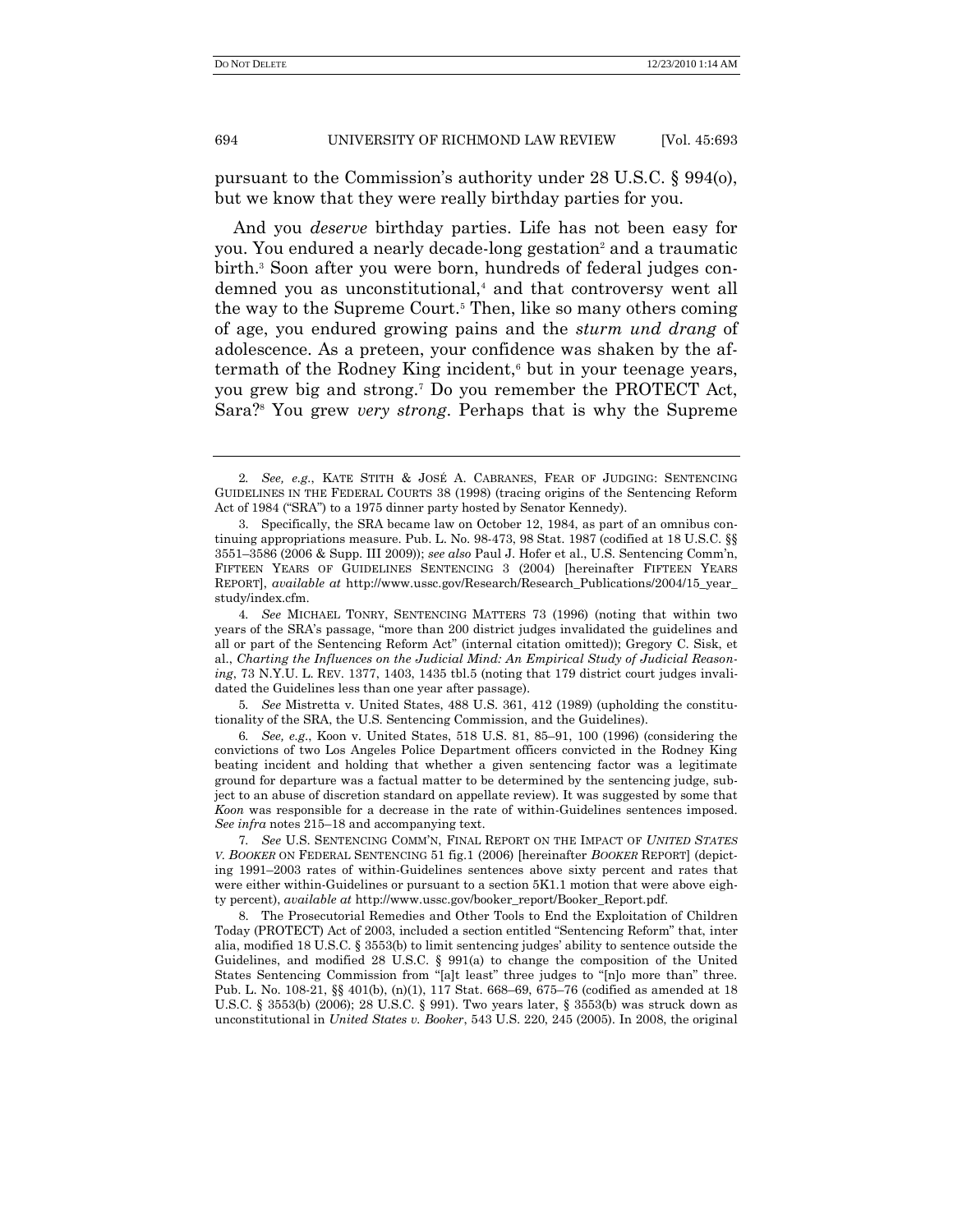Court's decision in *United States v. Blakely*<sup>9</sup> came as such a stinging rebuke. You took it so badly: you ran to your room and slammed your door.

"You want to destroy me!" you shouted petulantly.

What a drama queen!

But, Sara, your fears were well founded. Just one year later, in *United States v. Booker*, the Supreme Court held that the United States Sentencing Guidelines ("Guidelines") violated the Sixth Amendment, and remedied the situation by engaging in major surgery, excising some of your operative parts.<sup>10</sup> Yikes!

Today, you're lucky to be alive.

Yet here you are, Sara, alive and well. You survived even *Booker*.

And you have not only survived, Sara—you've *thrived*. Since you were born, more than a million people have been sentenced in the federal system.<sup>11</sup> So that makes it official: *you"re a big girl now*. And so on this momentous occasion, I want to reflect a bit about where you came from (Part II), to think about what you have become (Part III), and—finally—to ask what you'd like to be when you grow up (Part IV).

## II. ORIGINS

It has been said, Sara, that your birth was "perhaps the most" dramatic change in sentencing law and practice in our Nation's history."<sup>12</sup> That's quite an accolade, but it also makes me wonder:

language in 28 U.S.C. § 991(a) was restored with passage of the Judicial Administration and Technical Amendments Act of 2008, Pub. L. No. 110-406, § 16, 122 Stat. 4295 (codified at 18 U.S.C. § 991(a) (2006)). For a general discussion of the Feeney Amendment, see Stephanos Bibas, *The Feeney Amendment and the Continuing Rise of Prosecutorial Power to Plea Bargain*, 94 J. CRIM. L. & CRIMINOLOGY 295 (2004).

<sup>9.</sup> 542 U.S. 296, 305, 308–11 (2004) (invalidating Washington's determinate sentencing scheme to the extent that maximum penalties are determined based on facts not proven by a jury).

<sup>10</sup>*. See* 543 U.S. 220, 245–48 (2008) (remedying the Guidelines' constitutional defect by stripping the provisions of the SRA that made the Guidelines mandatory).

<sup>11.</sup> Commission Press Release, *supra* not[e 1.](#page-0-0)

<sup>12.</sup> U.S. Sentencing Comm'n, *The Sentencing Reform Act of 1984: Principal Features Affecting Guideline Construction* (Simplification Draft Paper), http://www.ussc.gov/SIM PLE/sra.htm (last updated Mar. 11, 2003).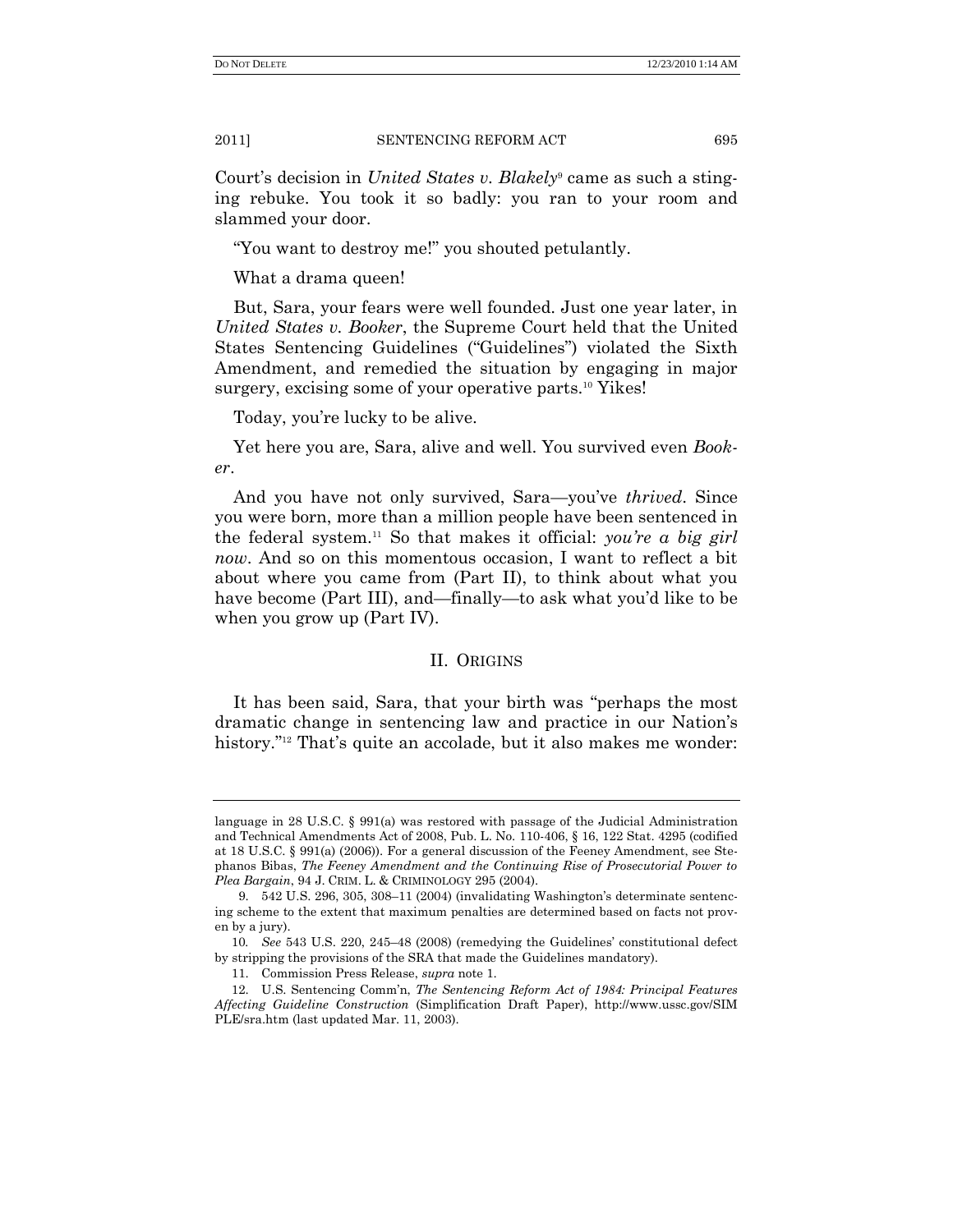From where did that kind of unprecedented change come? What was your genesis?

Your legislative history is well documented elsewhere,<sup>13</sup> but it is worth noting that you were a piece of bipartisan legislation. The product of a mixed marriage, you had parents from both sides of the aisle, and accordingly, you had to embody the sentencing philosophies of those numerous supporters. Although you rejected rehabilitation as the legitimate sole rationale for imprisoning someone, $^{14}$  you embody each of the cardinal philosophies of punishment—retribution,<sup>15</sup> deterrence,<sup>16</sup> incapacitation,<sup>17</sup> and rehabilitation<sup>18</sup>—without favoring one over another.<sup>19</sup> Using slightly

16*. See generally* PACKER, *supra* note 15, at 39–48 (exploring deterrence at a basis of punishment); FRANKLIN R. ZIMRING & GORDON J. HAWKINS, DETERRENCE (1973) (same); Johannes Andenaes, *The Morality of Deterrence*, 37 U. CHI. L. REV. 649 (1970) (same); Panel on Research on Deterrent and Incapacitative Effects, *Deterrence*, *in* DETERRENCE AND INCAPACITATION 19 (Alfred Blumstein et al. eds. 1978); Ernest Van Den Haag, *The Criminal Law as a Threat System*, 73 J. CRIM. L. & CRIMINOLOGY 769 (1982) (same).

17*. See generally* PETER GREENWOOD & ALAN ABRAHAMSE, SELECTIVE INCAPACI-TATION (1982) (describing incapacitative basis of punishment); PACKER, *supra* note 15, at 48–53 (same); Panel on Research on Deterrent and Incapacitive Effects, *Incapacitation*, *in* INCAPACITATION AND DETERRENCE, *supra* note 16, at 64–80 (same); Note, *Selective Incapacitation: Reducing Crime Through Predictions of Recidivism*, 96 HARV. L. REV. 511, 512 (1982) (same).

18*. See generally* FRANCIS A. ALLEN, THE DECLINE OF THE REHABILITATIVE IDEAL (1981) (describing rehabilative basis of punishment); FRANCIS T. CULLEN & KAREN E. GILBERT, REAFFIRMING REHABILITATION (1982) (same); PACKER, *supra* note 15, at 53–58 (same).

19*. See* Paul J. Hofer & Mark Allenbaugh, *The Reason Behind the Rules: Finding and Using the Philosophy of the Federal Sentencing Guidelines*, 40 AM. CRIM. L. REV. 19, 29  $(2003)$  ("The SRA  $\ldots$  mandates a comprehensive, hybrid philosophy that accommodates all four of the traditional purposes of sentencing. But the SRA does not specify priorities among these purposes . . . ."); Aaron J. Rappaport, *Unprincipled Punishment: The United* 

<sup>13</sup>*. See generally* Kate Stith & Steve Y. Koh, *The Politics of Sentencing Reform: The Legislative History of the Federal Sentencing Guidelines*, 28 WAKE FOREST L. REV. 223 (1993) (tracing legislative history of SRA); Kenneth R. Feinberg, *Federal Criminal Sentencing Reform: Congress and the United States Sentencing Commission*, 28 WAKE FOREST L. REV. 291 (1993) (same).

<sup>14.</sup> *See* 28 U.S.C. § 994(k) (2006) ("The Commission shall insure that the guidelines reflect the inappropriateness of imposing a sentence to a term of imprisonment for the purpose of rehabilitating the defendant or providing the defendant with needed educational or vocational training, medical care, or other correctional treatment.").

<sup>15</sup>*. See generally* JEAN HAMPTON, *The Retributive Idea*, *in* FORGIVENESS AND MERCY 111 (Jeffrie Murphy & Jean Hampton eds., 1988) (describing the retributive basis of punishment); HERBERT L. PACKER, THE LIMITS OF THE CRIMINAL SANCTION 37–39 (1968) (same); RICHARD G. SINGER, JUST DESERTS: SENTENCING BASED ON EQUALITY AND DESERT 14–18 (1979) (same); ANDREW VON HIRSCH, THE COMM. FOR THE STUDY OF INCARCERATION, DOING JUSTICE: THE CHOICE OF PUNISHMENTS 54–55 (Northeastern Univ. Press 1986) (same). *But see* Charlton T. Lewis, *The Indeterminate Sentence*, 9 YALE L.J. 17, 19 (1899) (suggesting that determinate sentences tied to desert are "but organized lynch law").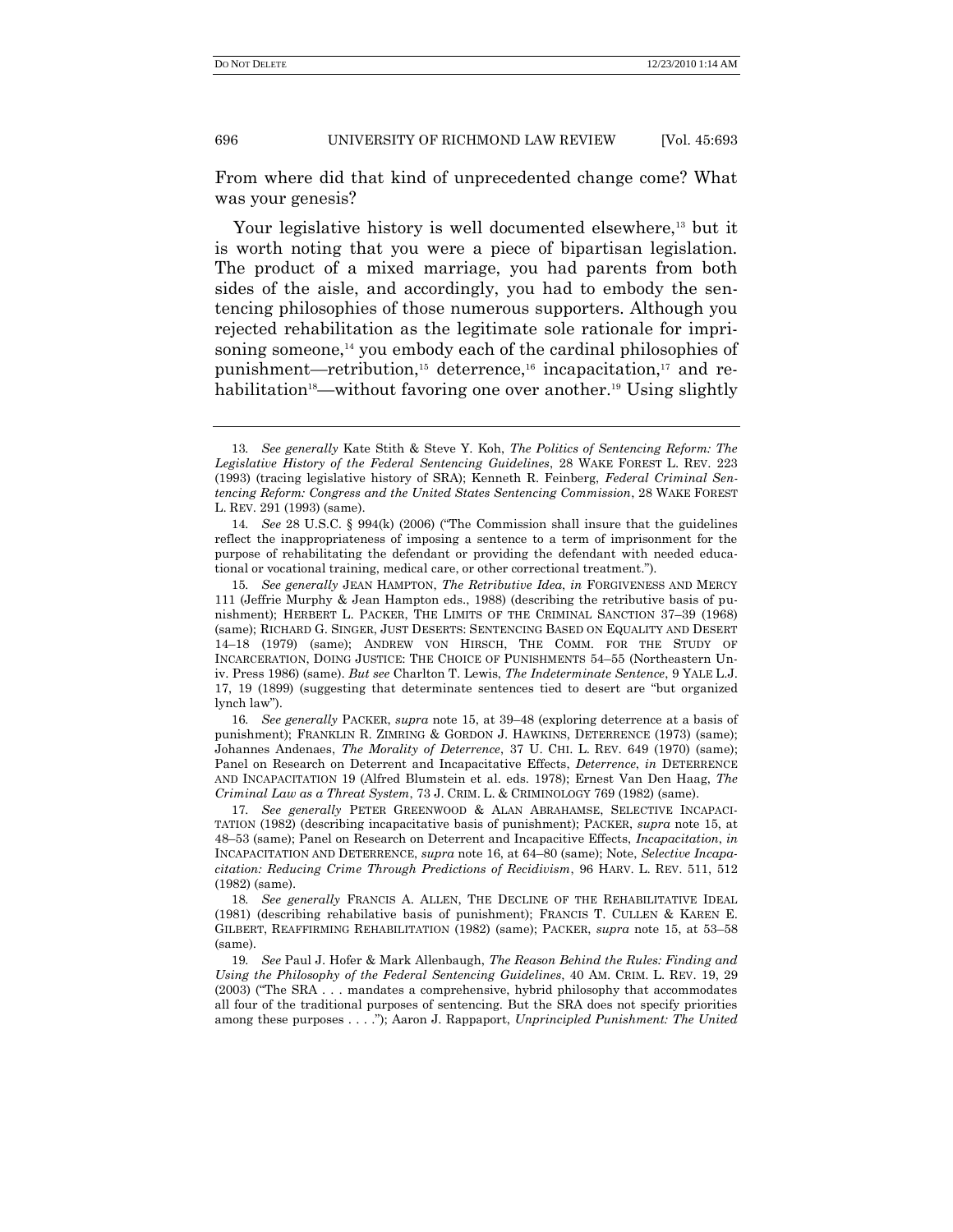different language, you enumerate all of them in the United States Code:

FACTORS TO BE CONSIDERED IN IMPOSING A SENTENCE.—The court shall impose a sentence sufficient, but not greater than necessary, to comply with the purposes set forth in paragraph (2) of this subsection. The court, in determining the particular sentence to be imposed, shall consider—

(1) the nature and circumstances of the offense and the history and characteristics of the defendant;

(2) the need for the sentence imposed—

(A) to reflect the seriousness of the offense, to promote respect for the law, and to provide just punishment for the offense;

(B) to afford adequate deterrence to criminal conduct;

(C) to protect the public from further crimes of the defendant; and

<span id="page-4-0"></span>(D) to provide the defendant with needed educational or vocational training, medical care, or other correctional treatment in the most effective manner . . . .<sup>20</sup>

Sometimes these cornerstone goals of punishment harmonize neatly. For example, in a case in which an offender is placed on probation, the partial deprivation of his liberty interests repays the debt he owes society (retribution), deters him from committing the crime again (specific deterrence), deters others like him from committing the crime (general deterrence), reduces his opportunity to commit the crime again (incapacitation), and provides him with necessary training, treatment, and guidance to reduce the likelihood of his reoffending (rehabilitation). But sometimes the four goals of punishment are incommensurable, $21$ such as in the case of corporal or capital punishment. For example, executing offenders yields top marks on measures of retribu-

*States Sentencing Commission"s Troubling Silence About the Purposes of Punishment*, 6 BUFF. CRIM. L. REV. 1043, 1071–77 (2003).

<sup>20. 18</sup> U.S.C. §  $3553(a)(1)–(2)$  (2006).

<sup>21</sup>*. See* Christopher Slobogin, *Introduction to the Symposium on the Model Penal Code"s Sentencing Proposals*, 61 FLA. L. REV. 665, 679–80 (2009) (noting that desert and crime control often "are at odds, not just because a dangerous person might not be blameworthy (or vice versa), but because characteristics that appear mitigating—youth, addiction, impaired functioning—are frequently risk factors").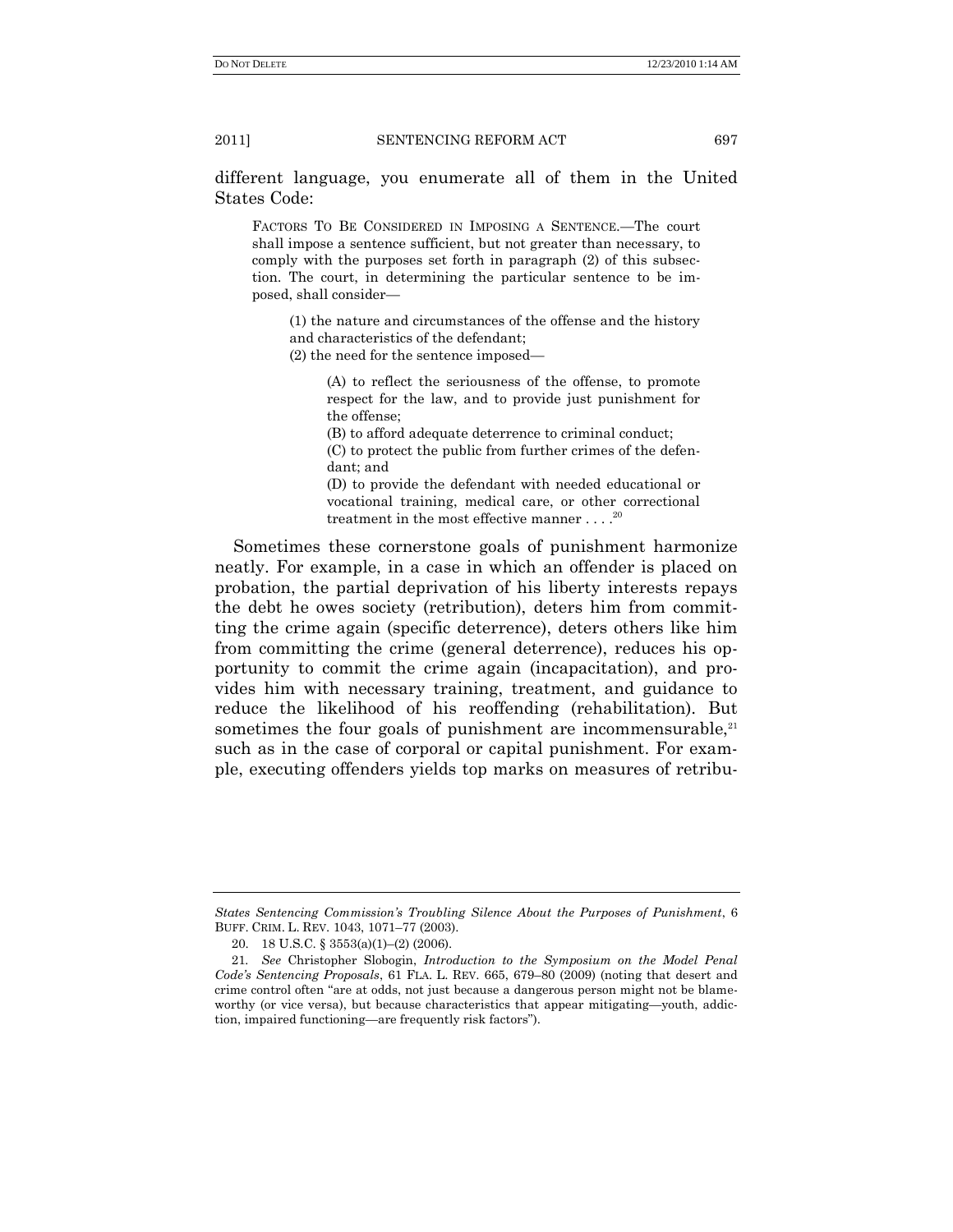tion, specific deterrence, and incapacitation, $22$  but results in failing marks on conventional measures of rehabilitation.<sup>23</sup>

Sara, perhaps you incorporate all of these theories simply because of *when* you were born.

Perhaps you are *what* you are because of *when* you were born sort of like being born as a Libra.<sup>24</sup> After all, you were conceived at a moment in U.S. history when the belief in indeterminate sentencing yielded to the belief in determinate sentencing. Is it mere coincidence that Robert Martinson published his infamous "What Works?" article (thereby sounding the death knell for the rehabilitative movement in the United States) $25$  just one year before Senator Kennedy launched the legislative initiative that would culminate in your passage?<sup>26</sup> I think not. Rather, I think that penology and attendant sentencing practices were changing, and that both Martinson's article and Kennedy's initiative tapped into that shifting zeitgeist.<sup>27</sup>

<sup>22</sup>*. See* David McCord, *Imagining a Retributivist Alternative to Capital Punishment*, 50 FLA. L. REV. 1, 4, 27 (1998) ("Death is the surest incapacitation: it eliminates the possibility of the defendant murdering again while inside prison walls, and in the outside world should the defendant ever be on the loose again due to parole, executive clemency, or escape. LWOP [life imprisonment without the possibility of parole] is a potent, but not perfect substitute for death: LWOP negates the possibility of parole, but cannot assure against the defendant's murdering while inside the prison, or after receiving executive clemency, or escaping.").

<sup>23</sup>*. But see* C.S. Lewis, *The Humanitarian Theory of Punishment*, *in* CONTEMPORARY PUNISHMENT 194, 197–98 (Rudolph J. Gerber & Patrick D. McAnany eds., 1972) (arguing that one has a right to be punished for one's actions). Under such a view, execution may be a necessary act of expiation, required in order to rehabilitate a soul. *See id*.

<sup>24.</sup> Sara is a Libra. The SRA was signed into law by President Reagan on October 12, 1984. *See* Pub. L. No. 98-473, 98 Stat. 1987, 1987.

<sup>25</sup>*. See* Robert Martinson, *What Works?—Questions and Answers about Prison Reform*, PUB. INT., Spring 1974, at 22, 22–25 (concluding from a review of 231 studies that rehabilitative programs did not significantly reduce rates of recidivism). *But see* Robert Martinson, *New Findings, New Views: A Note of Caution Regarding Sentencing Reform*, 7 HOFSTRA L. REV. 243, 254 (1979) (recanting his "nothing works" findings by writing, "I withdraw this conclusion. I have often said that treatment added to the network of criminal justice is 'impotent,' and I withdraw this characterization as well." (footnote omitted)). For a discussion of Martinson's life and work, see SASHA ABRAMSKY, AMERICAN FURIES 43–53 (2007).

<sup>26.</sup> STITH & CABRAMES, *supra* note [2,](#page-1-0) at 38 (describing Senator Kennedy's 1975 dinner party).

<sup>27</sup>*. See* Antony Duff & David Garland, *Introduction: Thinking about Punishment*, *in* A READER ON PUNISHMENT 1, 10 (Antony Duff & David Garland eds., 1994) (describing the change in views about sentencing as "a larger reaction against the consequentialist mentality and the kind of social engineering which often accompanied it").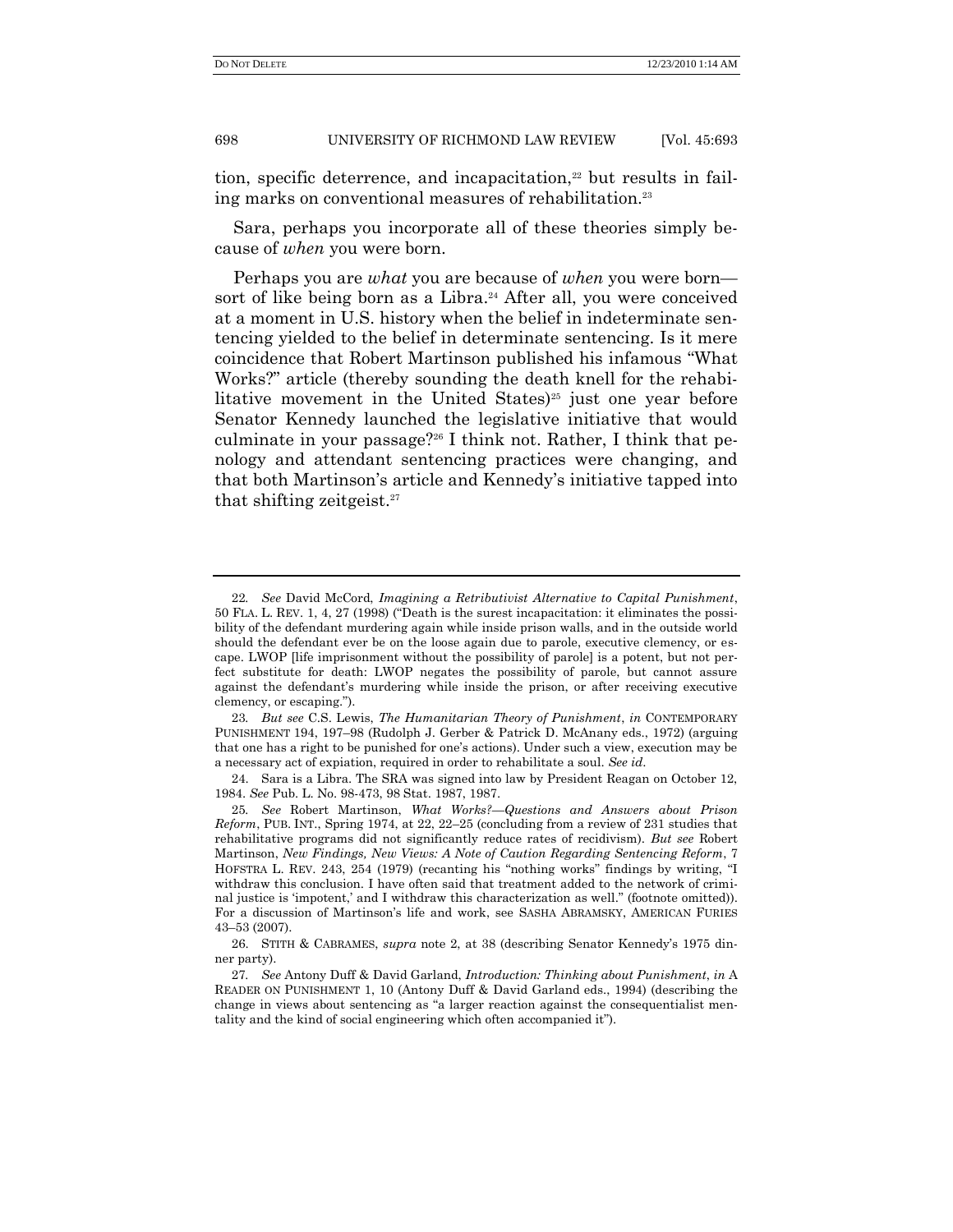Of course, the zeitgeist had been shifting for a long time. Colonial sentences had been almost entirely determinate,<sup>28</sup> but throughout the late nineteenth and early twentieth centuries, compassion and economic pragmatism had converged to make indeterminate sentencing very popular.<sup>29</sup>

In 1870, New York became the first state to utilize an indeterminate-sentencing system. By 1922, all but four states and the federal government employed some type of indeterminate sentencing or used the parole system which functioned in the same way. By the 1960s, every state had an indeterminate-sentencing structure or some variation.<sup>30</sup>

Under the indeterminate model of sentencing that dominated the United States landscape between  $1930^{31}$  and the 1970s, punishment was related to utilitarian concerns of crime control, through deterrence, incapacitation, and, notably, rehabilitation.<sup>32</sup> Indeed, for much of the early twentieth century, crime was

<sup>28.</sup> Sentences were almost entirely prescribed by colonial laws, and judges had little or no discretion to modify the punishment called for by the law. *See* SANDRA SHANE-DUBOW ET AL., SENTENCING REFORM IN THE UNITED STATES 5 (1985).

<sup>29.</sup> Compassion played a role in the rise of indeterminate sentencing. The Quaker reformer Benjamin Rush advocated abandoning determinate sentencing. He wrote that "the kinds of punishments that might be employed should be specified by law but their duration should not be fixed, save as a possible maximum. The limitations of punishment in specific cases within the prison should not be known to the prisoners." STITH & CABRANES, *supra* note 2, at 16 (quoting O.F. LEWIS, THE DEVELOPMENT OF AMERICAN PRISONS AND PRISON CUSTOMS 1776–1845, at 22 (1922)). The uncertainty of punishment would lead prisoners to assume the worst (e.g., the longest punishments for even the smallest crimes), and this, in turn, would lead prisoners to behave their best. But economics played a significant role in the rise of indeterminate sentencing, too. In the early part of the nineteenth century, officials began to use pardons and "good time" as mechanisms of efficiency to control prison overcrowding. *See* William J. Powell & Michael J. Cimino, *Prosecutorial Discretion under the Federal Sentencing Guidelines: Is the Fox Guarding the Hen House?* 97 W. VA. L. REV. 373, 376 (1995) (citing SHANE-DUBOW, *supra* note 28, at 3). Powell and Cimino note that

<sup>[</sup>t]o relieve the overcrowding and to make room for new inmates, the use of pardons became widespread. For example, the young state of Ohio "simply pardoned convicts whenever the population rose above 120 in number." Problems with the pardon system, however, including bribery and extortion, led New York to adopt the nation's first "good time" computation law in 1817.

*Id*. (quoting SHANE-DUBOW, *supra* note 28, at 4). The federal government began reducing sentences for good conduct in 1867. *See* PETER B. HOFFMAN, U.S. PAROLE COMM'N, HISTORY OF THE FEDERAL PAROLE SYSTEM 5 (2003), *available at* http://www.justice.gov/ uspc/history.pdf.

<sup>30.</sup> Powell & Cimino, *supra* note 29, at 378 (footnotes omitted).

<sup>31.</sup> *See* TONRY, *supra* note 4, at 7 (noting that "the broad outlines of indeterminate sentencing had been the same everywhere since 1930").

<sup>32</sup>*. See* ALLEN, *supra* note 18, at 18–19 (describing popular appeal of rehabilitation).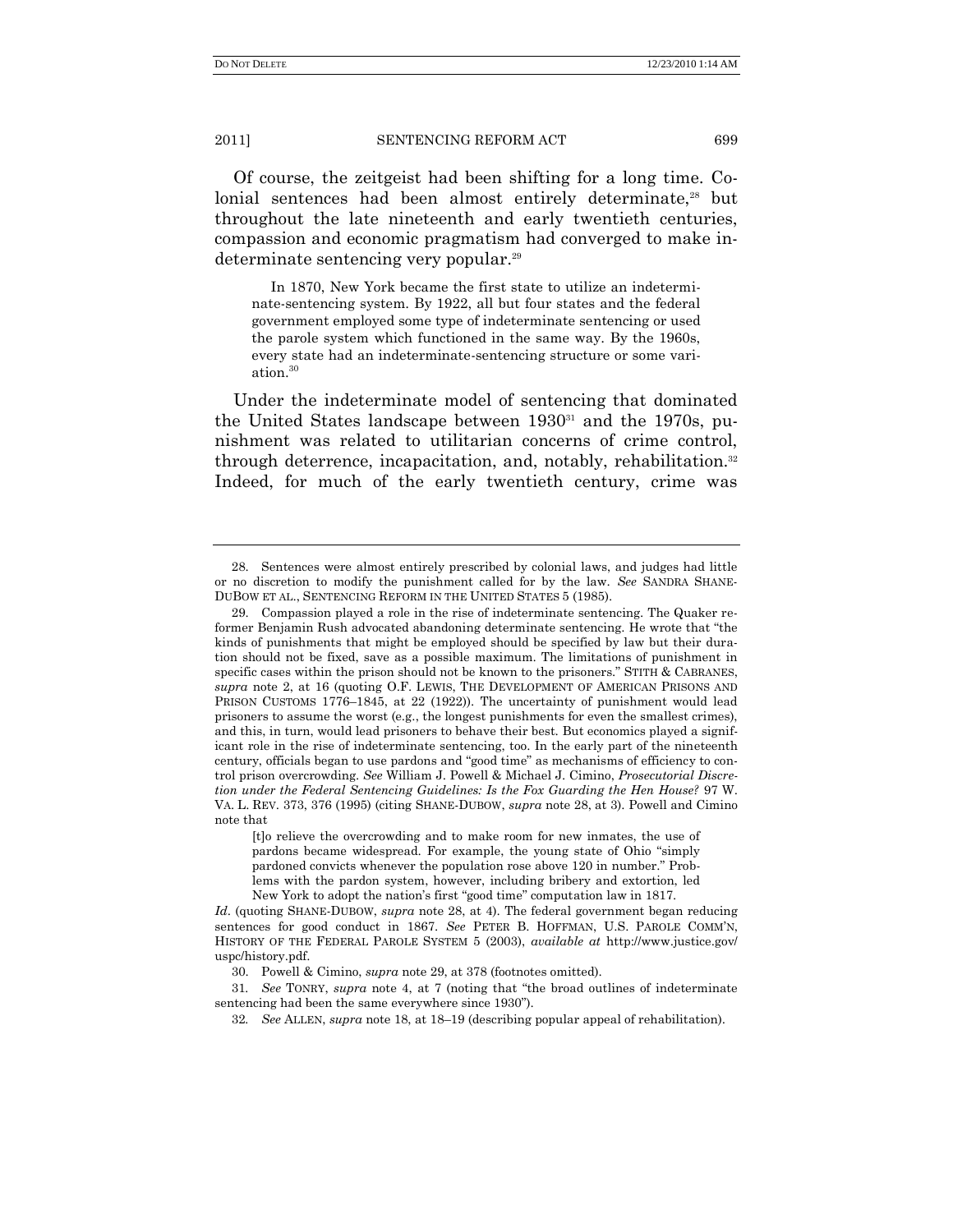viewed as a disease, and one that could be cured.<sup>33</sup> It was believed that criminals were dynamic actors and could change, if only judges, prison wardens, and probation officers tried hard enough. In contrast, retribution seemed like a backward and unenlightened basis for punishment. Even the Supreme Court of the United States had affirmatively proclaimed, "Retribution is no longer the dominant objective of the criminal law."<sup>34</sup>

By the mid-twentieth century, Sara, sentencing systems were conferring tremendous discretion upon parole boards.<sup>35</sup> One consequence of this was that offenders convicted of equivalent offenses sometimes served disparate sentences.<sup>36</sup> Judges were free to sentence defendants to any term authorized by the penal code, for nearly any reason—even for no reason whatsoever.<sup>37</sup> By the early 1970s, some critics began to condemn the horror stories about identical offenders before different judges, one who received a sentence of probation while the other was sentenced to imprisonment.<sup>38</sup> Judge Marvin Frankel condemned this kind of disparity as "judicial lawlessness" in 1972, $39$  and soon thereafter, the re-

<sup>33</sup>*. See, e.g.*, KARL MENNINGER, THE CRIME OF PUNISHMENT 257 (1968) (suggesting that some forms of crime are indications of an underlying illness that can be healed); BERTRAND RUSSELL, PROPOSED ROADS TO FREEDOM 125 (1919) ("When a man is suffering from an infectious disease he is a danger to the community, and it is necessary to restrict his liberty of movement. But no one associates any idea of guilt with such a situation. On the contrary, he is an object of commiseration to his friends. Such steps as science recommends are taken to cure him of his disease, and he submits as a rule without reluctance to the curtailment of liberty involved meanwhile. The same method in spirit ought to be shown in the treatment of what is called 'crime."); BARBARA WOOTTON, SOCIAL SCIENCE AND SOCIAL PATHOLOGY 306, 325 (1959) (advocating the renunciation of conceptions of blameworthiness and its replacement with a system in which experts predict future criminality and treat it with therapy).

<sup>34.</sup> Williams v. New York, 337 U.S. 241, 248 (1949), *superseded by statute*, Sentencing Reform Act of 1984, Pub. L. No. 98-473, 98 Stat. 1988, 1989 (codified in scattered sections of 18 U.S.C. and 28 U.S.C.).

<sup>35</sup>*. See* DAVID ROTHMAN, CONSCIENCE AND CONVENIENCE 173 (1980) (describing parole decisions in the early twentieth century being made on unreviewable, personal bases).

<sup>36.</sup> *Williams*, 337 U.S. at 247 ("The belief no longer prevails that every offense in a like legal category calls for an identical punishment without regard to the past life and habits of a particular offender.").

<sup>37.</sup> *Id.* at 252 (noting that "no federal constitutional objection would have been possible if the  $\ldots$  judge had sentenced him to death giving no reason at all").

<sup>38</sup>*. See* Nancy J. King & Susan R. Klein, *Beyond* Blakely, 16 FED. SENT'G REP. 316, 318–19 (2004).

<sup>39</sup>*. See* Marvin E. Frankel, *Lawlessness in Sentencing*, 41 U. CIN. L. REV. 1, 1 (1972) (―The scope of what we call ‗discretion' permits imprisonment from anything from a day to one, five, 10, 20 or more years. All would presumably join in denouncing a statute that said 'the judge may impose any sentence he pleases.' Given the morality of men, the power to set a man free or confine him for up to 30 years is not sharply distinguishable." (foot-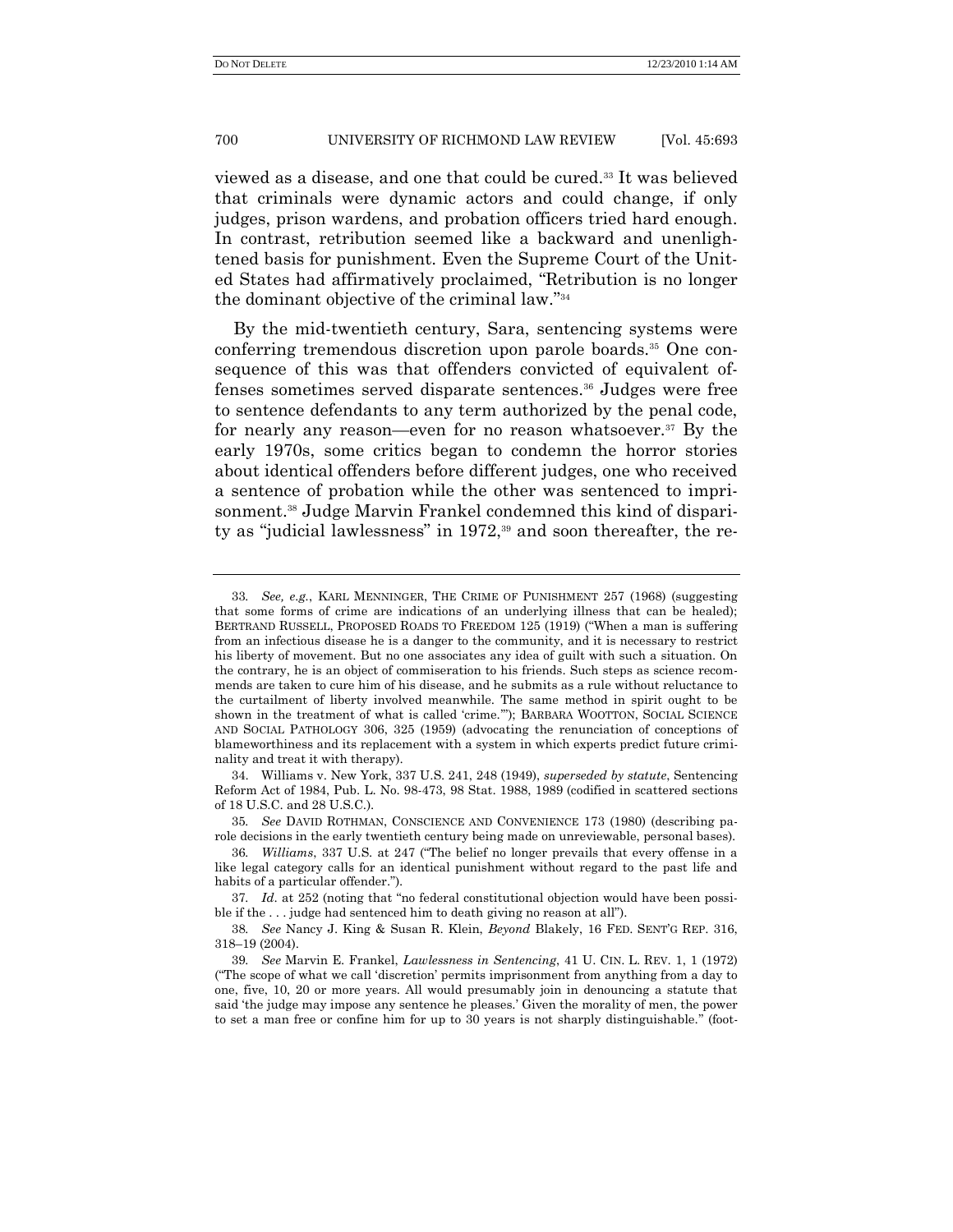tributive calls for parity and predictability began to drown out the rehabilitative charge for transformation.<sup>40</sup>

Interest in determinate sentencing quickly increased.<sup>41</sup> Under determinate sentencing, rooted in the deontological philosophies of rights and retribution,<sup>42</sup> there is little interest in the offender's capacity to change. Sentences are meant to redress past wrongs, after all, not to influence future conduct.<sup>43</sup> If a criminal should undergo a prison conversion, that might be a happy side effect, but the conversion is irrelevant for purposes of retributive sentencing.<sup>44</sup> Offenders are punished for the crimes they committed, not for who they become while incarcerated.

California . . . had been at the forefront of states committed to individualized and rehabilitative punishment. In 1976, the legislature replaced its elaborate system of indeterminate sentencing with a determinate sentencing law that opened with this ringing commitment: "The Legislature finds and declares that the purpose of imprisonment for crime is punishment."

*Id.* at 980 (quoting CAL. PENAL CODE § 1170(a)(1) (West 1998)). The transition away from a rehabilitation-dominant penology may have been aided by observations that treatment, while benevolent, is not without its tyrannies. *See, e.g.*, THOMAS S. SZASZ, LAW, LIBERTY, AND PSYCHIATRY 17, 184–85 (1963) (arguing that mental illness is a myth and suggesting that state-mandated treatment is no less an assault upon personal liberty than criminal punishment).

41*. See* Samuel H. Pillsbury, *Understanding Penal Reform: The Dynamic of Change*, 80 J. CRIM. L. & CRIMINOLOGY 726, 751 (1989) (describing the ascendance of determinate sentencing between 1976 and 1989).

42. See id. ("As with the reform movements already considered, the determinate sentencing movement began with a new vision of penal justice. Idealist reformers promoted an ideology of rights which justified punishment on a retributive, deontological basis instead of utilitarian principles.").

43. Allen S. Olmstead, "Suppose We Change the Subject," FED. PROBATION, Sept. 1964, at 10, 12 ("Is it justice to punish one man in order to influence the conduct of other men?").

44*. See, e.g.*, United States v. Bergman, 416 F. Supp. 496, 499–50 (S.D.N.Y. 1976). The court noted that it

agrees that this defendant should not be sent to prison for "rehabilitation." Apart from the patent inappositeness of the concept to this individual, this court shares the growing understanding that no one should ever be sent to prison *for rehabilitation*. That is to say, nobody who would not otherwise be locked up should suffer that fate on the incongruous premise that it will be good for him or her. . . . If someone must be imprisoned—for other, valid reasons—we should seek to make rehabilitative resources available to him or her. But the goal of rehabilitation cannot fairly serve in itself as grounds for the sentence to confinement.

*Id*. at 498–99.

note omitted)); *see also* MARVIN E. FRANKEL, CRIMINAL SENTENCES 103 (1972) (critiquing existing sentencing practices).

<sup>40</sup>*. See, e.g*., Sanford H. Kadish, *Fifty Years of Criminal Law: An Opinionated Review*, 87 CAL. L. REV. 943, 978–81 (1999). Kadish describes the California legislature's commitment to a retributive theory of punishment: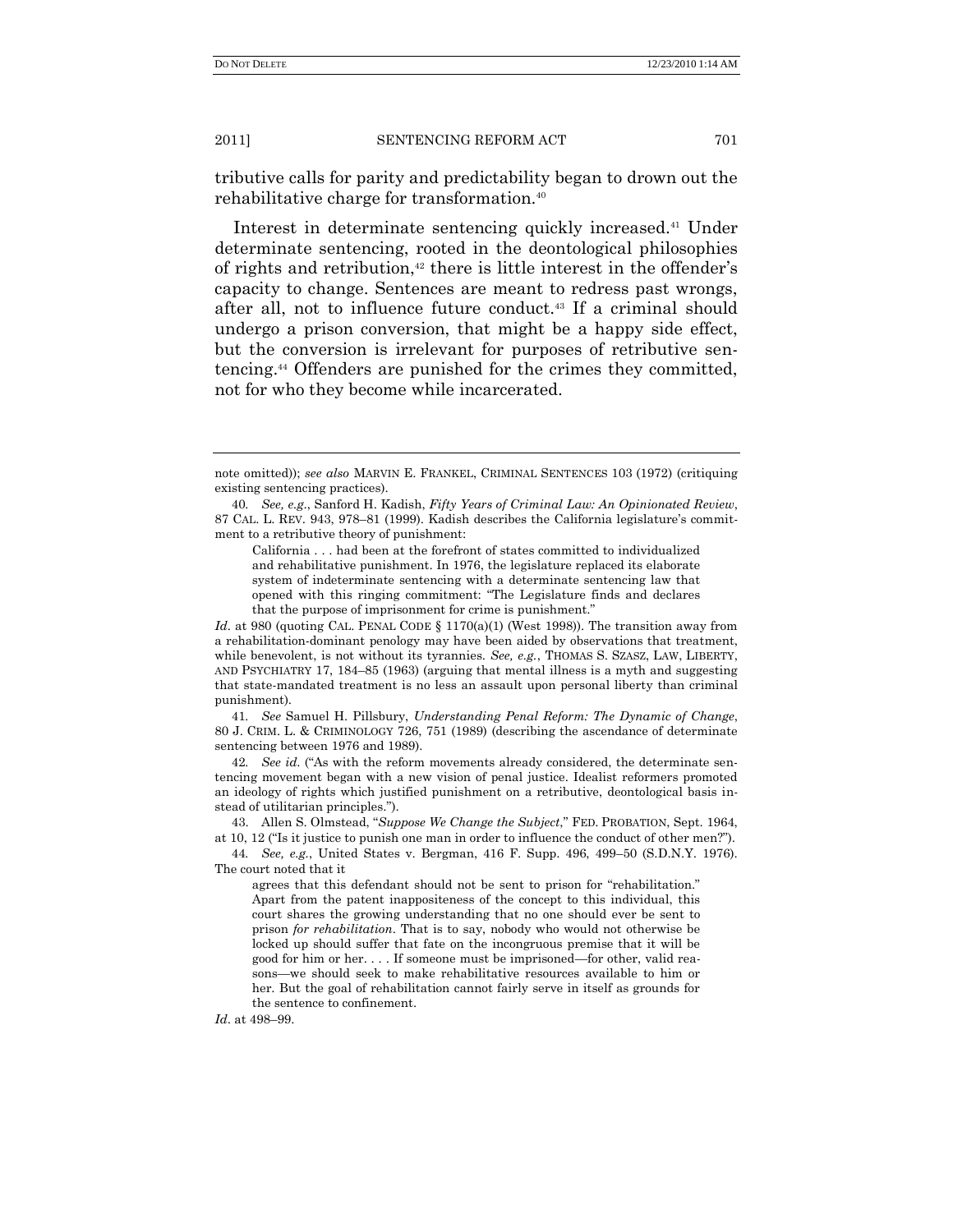The dominant philosophy of punishment was changing. Just as the prison was evolving from a place of mere detention, to a place of penitence and rehabilitation, back into a place of warehousing and detention,<sup>45</sup> sentencing, too, was getting back to basics.

It was at *this* moment that you were conceived, Sara. At this moment you began your process of maturation. No wonder your parents placed such a premium on the reduction of unwarranted sentencing disparity.<sup>46</sup>

As you know, when you were born, federal parole was abolished prospectively.<sup>47</sup> That, alone, did a great deal to root out disparity.<sup>48</sup> At the same time, the Commission was formed and charged with the development and promulgation of the Guidelines.<sup>49</sup> Indeed, it has been said that the primary goal of the Guidelines was the reduction of unwarranted sentencing disparity.<sup>50</sup>

But the Guidelines have not realized their promise, and many commentators have condemned them as a failure.<sup>51</sup> Yes, the Guidelines achieved some of the goals announced at your birth,<sup>52</sup>

52. See FIFTEEN YEARS REPORT, *supra* note 3, at 136–46 (describing "[s]ubstantially

<sup>45</sup>*. See* J.C. Oleson, Comment, *The Punitive Coma*, 90 CAL. L. REV. 829, 836–43 (2002) (chronicling the evolution of the prison from a place of mere detention, to its use as a place of rehabilitation, back to a place of mere detention).

<sup>46.</sup> See FIFTEEN YEARS REPORT, *supra* note 3, at 79 ("Eliminating unwarranted sentencing disparity was the primary goal of the Sentencing Reform Act.").

<sup>47</sup>*. See* Sentencing Reform Act of 1984, Pub. L. No. 98-473, § 218(a)(4), 98 Stat. 1987, 2027 (repealing 18 U.S.C. § 4161 (1982)).

<sup>48.</sup> *See* STITH & CABRANES, *supra* note 2, at 114 (noting that "elimination of parole *by itself* . . . , quite apart from any effect of the Guidelines, can be expected to reduce sentencing variation").

<sup>49.</sup> 28 U.S.C. § 991 (2006).

<sup>50.</sup> *See* Feinberg, *supra* note 13, at 295 ("The first and foremost goal of the sentencing reform effort was to alleviate the perceived problem of federal criminal sentencing dispari $ty.'$ ).

<sup>51.</sup> *See, e.g., TONRY, supra* note 4, at 73 ("Possibly the best evidence that the federal sentencing guidelines have been a policy failure comes from the experiences of other jurisdictions that have appointed sentencing commissions."); Daniel J. Freed, *Federal Sentencing in the Wake of Guidelines: Unacceptable Limits on the Discretion of Sentencers*, 101 YALE L.J. 1681, 1685 (1992) (noting that "the federal sentencing guidelines are not succeeding‖); José A. Cabranes, *Sentencing Guidelines: A Dismal Failure*, N.Y. L.J., Feb. 11, 1992, at  $2$  ("The sentencing guidelines system is a failure—a dismal failure, a fact well known and fully understood by virtually everyone who is associated with the federal judicial system.‖); AM. COLL. OF TRIAL LAWYERS, UNITED STATES SENTENCING GUIDELINES 2004: AN EXPERIMENT THAT HAS FAILED 35 (2004), http://www.actl.com/AM/Template. cfm?Section=All\_Publications&Template=/CM/ContentDisplay.cfm&ContentFileID=58 (―Twenty years after the enactment of the Sentencing Reform Act, the current sentencing system is fundamentally flawed. While the goal of eliminating unfair disparity in federal sentences was laudable, the Guidelines themselves are an experiment that failed.").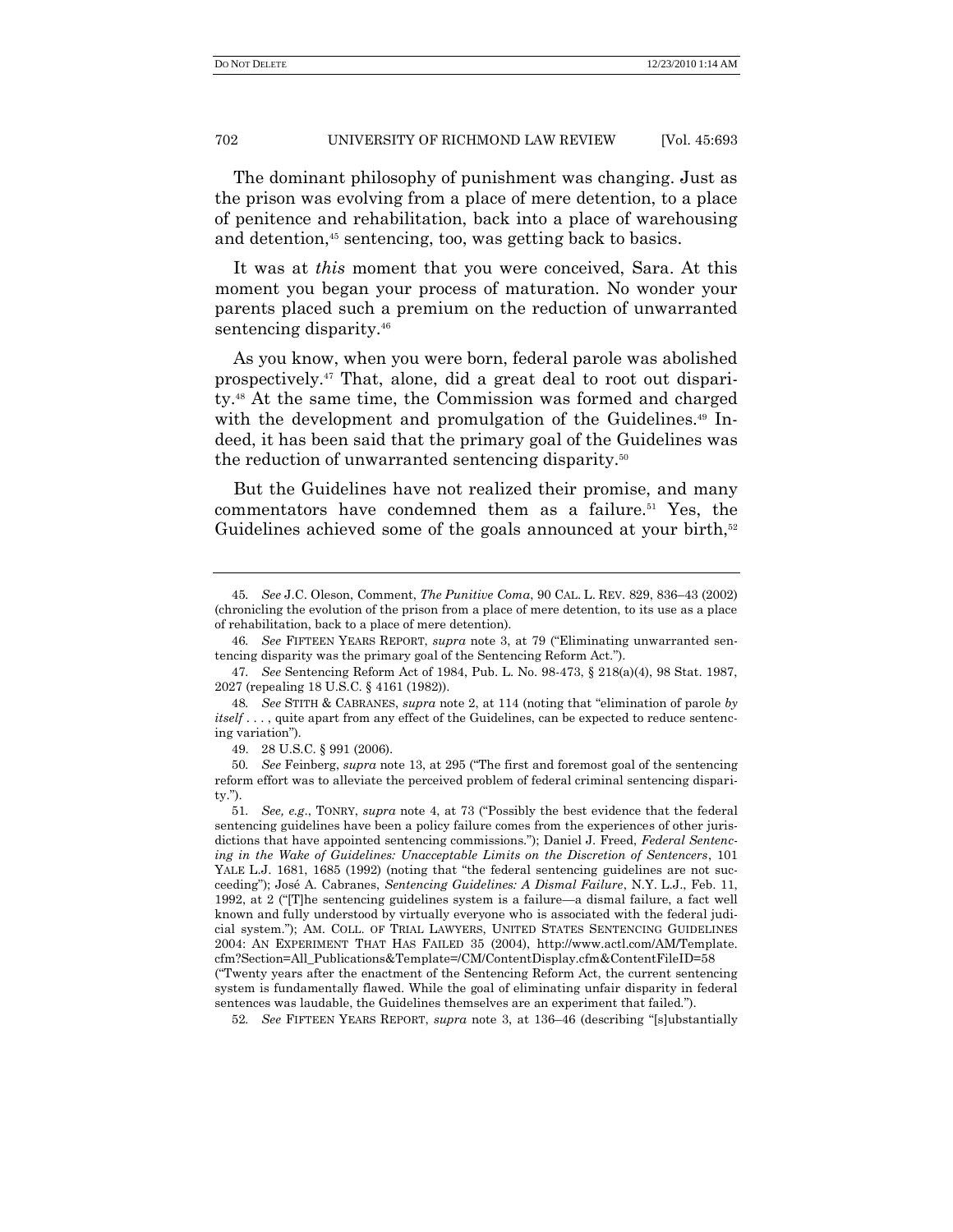but the reformation of the federal criminal justice system did not occur as planned,<sup>53</sup> and the elusive utopia of the sentencer's dreams remains unrealized.

In fact, the cure may have been worse than the disease.<sup>54</sup>

## III. IMPLEMENTATION

You know, Sara, that the Commission has been dismissed by many commentators as ineffectual,<sup>55</sup> and you know that the Guidelines are the object of widespread scorn.<sup>56</sup> But this is rather strange. After all, guideline sentencing has been successful in many states that have adopted it.<sup>57</sup> The guidelines in North Carolina, for example, have been hailed as "the exemplar of smart political and rational reform<sup>"58</sup> and the guidelines in Minnesota have been enthusiastically replicated by other states.<sup>59</sup>

It seems like the Guidelines *should have* worked. In 1984, the Commission possessed all the raw materials it needed to develop a set of guidelines that were as good as or better than those employed by the states: the backing of Congress, adequate time, and

<sup>[</sup>a]chieved [g]oals of the SRA," "[p]artially [a]chieved [g]oals of the SRA," and "[p]artial [i]mplementation of the [c]omponents of [s]entencing [r]eform").

<sup>53.</sup> See id. at 144 ("In practice, the reformed sentencing system has fallen short of this ideal [of uniform treatment across all stages in the criminal justice system] in several respects, which helps explain why the goals of sentencing reform have been only partially achieved.‖).

<sup>54</sup>*. See* Gerald F. Uelmen, *Federal Sentencing Guidelines: A Cure Worse Than the Disease*, 29 AM. CRIM. L. REV. 899, 899 (1992).

<sup>55</sup>*. See, e.g.*, Rachel E. Barkow, *Administering Crime*, 52 UCLA L. REV. 715, 757  $(2005)$  ("The U.S. Sentencing Commission is universally recognized to be an ineffectual agency  $\dots$  .").

<sup>56.</sup> See, e.g., TONRY, *supra* note 4, at 11 ("Few outside the federal commission would disagree that the federal guidelines have been a disaster."); Erik Luna, *Misguided Guidelines: A Critique of Federal Sentencing* 23 (Cato Inst. Policy Analysis, Paper No. 458, 2002), *available at* http://www.cato.org/pubs/pas/pa458.pdf. ("There are many possible paths to positive change, all leading to the dissolution of the commission and the repeal of its Guidelines.").

<sup>57.</sup> See TONRY, *supra* note 4, at 25 ("The [state] sentencing commission is alive and well."); Richard S. Frase, *State Sentencing Guidelines: Diversity, Consensus, and Unresolved Policy Issues*, 105 COLUM. L. REV. 1190, 1192–94 (2005).

<sup>58.</sup> DANIEL F. WILHELM & NICHOLAS R. TURNER, VERA INST. OF JUSTICE, IS THE BUDGET CRISIS CHANGING THE WAY WE LOOK AT SENTENCING AND INCARCERATION? 7 (2002), *available at* http://www.vera.org/download?File=269/IIB%2BBudget%2Bcrìsìs.pdf.

<sup>59.</sup> Richard S. Frase, Blakely *in Minnesota, Two Years Out: Guidelines Sentencing Is Alive and Well*, 4 OHIO ST. J. CRIM. L. 73, 94 (2006).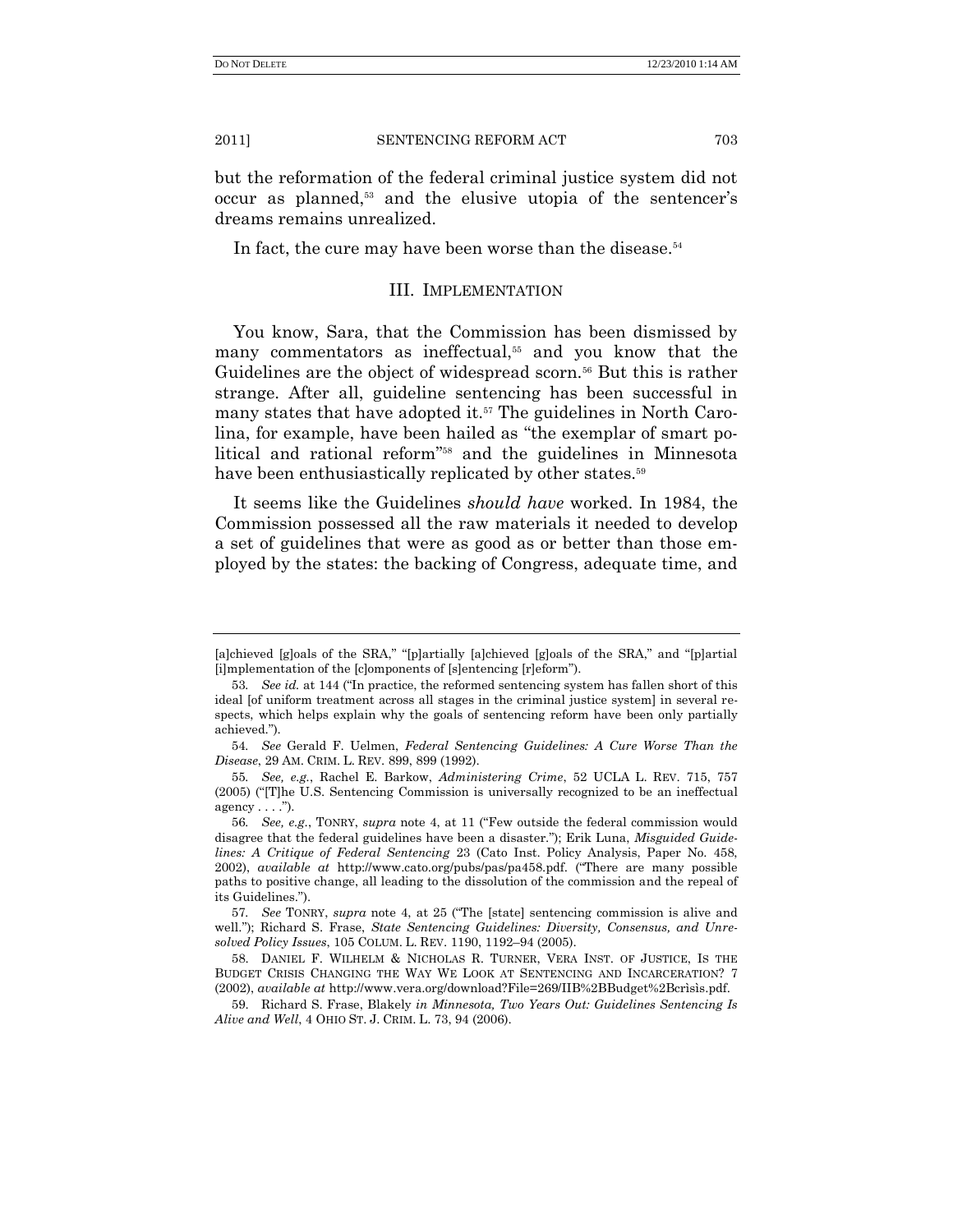ample resources.<sup>60</sup> So why is it said, Sara, that "[t]he U.S. commission's guidelines are easily the most disliked sentencing reform initiative in the United States in this [twentieth] century"?"1

The answer to that question is complicated. In truth, there are probably a host of causes that, considered in combination, may explain the unpopularity of the Guidelines.

Many of these causes can be traced to the inception of the Commission. In addition to the not-insignificant logistical challenge of establishing a federal agency from scratch, the Commission was immediately beset by fundamental disagreements about sentencing philosophies. $62$  One of the founding commissioners resigned in protest;<sup>63</sup> one dissented from the promulgation of the Guidelines;<sup>64</sup> and the *ex officio* member from the Department of Justice indicated that had he been a voting member, he would have voted against approving the Guidelines, too.<sup>65</sup> The initial staff director—one of the only people at the Commission with any prior experience with sentencing guidelines—resigned within one year.<sup>66</sup> In fact, by the time the Government Accountability Office (then called the General Accounting Office) published its evaluation of the Commission in 1990, $67$  the Commission had had four

64*. See* Dissenting View of Commissioner Paul H. Robinson on the Promulgation of Sentencing Guidelines by the United States Sentencing Commission, 52 Fed. Reg. 18,121, 18,121–22, 18,132 (May 18, 1987) [hereinafter Robinson Dissent] (condemning the enacted guidelines and dissenting from their promulgation). Commissioner Robinson ultimately resigned. Hofer & Allenbaugh, *supra* note 19, at 31.

65*. See* Robinson Dissent, *supra* note 64, at 18,121 (observing that ex-officio Commissioner Ronald L. Gainer asked the Commission to note in its publication of the guidelines that "if he were a voting Commissioner, as a personal matter, he would not have voted to support the guidelines in their current form".

67*. See U.S. Sentencing Commission: Changes Needed to Improve Effectiveness: Before the Subcomm. On Criminal Justice of the H. Comm. on the Judiciary*, 101st Cong. 2–3 (1990) [hereinafter *U.S.S.C. Hearings*] (Statement of Lowell Dodge, Director, Administration of Justice Issues), *available at* http://archive.gao.gov/t2pbat11/140806.pdf (attributing the Commission's failure to meet key deadlines to several factors related to "organization-

<sup>60</sup>*. See* TONRY, *supra* note 4, at 11.

<sup>61</sup>*. Id*. at 25.

<sup>62.</sup> See Hofer & Allenbaugh, *supra* note 19, at 31 ("For the first eighteen months of its existence, the Commission debated and drafted competing versions of the Guidelines, each built on fundamentally different philosophies.").

<sup>63</sup>*. See* Paula Yost, *Sentencing Panel Member Resigns Over Research*, WASH. POST, Aug. 23, 1989, at A25 (noting that Commissioner Michael K. Block resigned because of "a lack of commitment by commissioners to base decisions on research and scientific data when amending sentencing guidelines").

<sup>66</sup>*. See* TONRY, *supra* note 4, at 84–85 (describing Kay Knapp's tenure).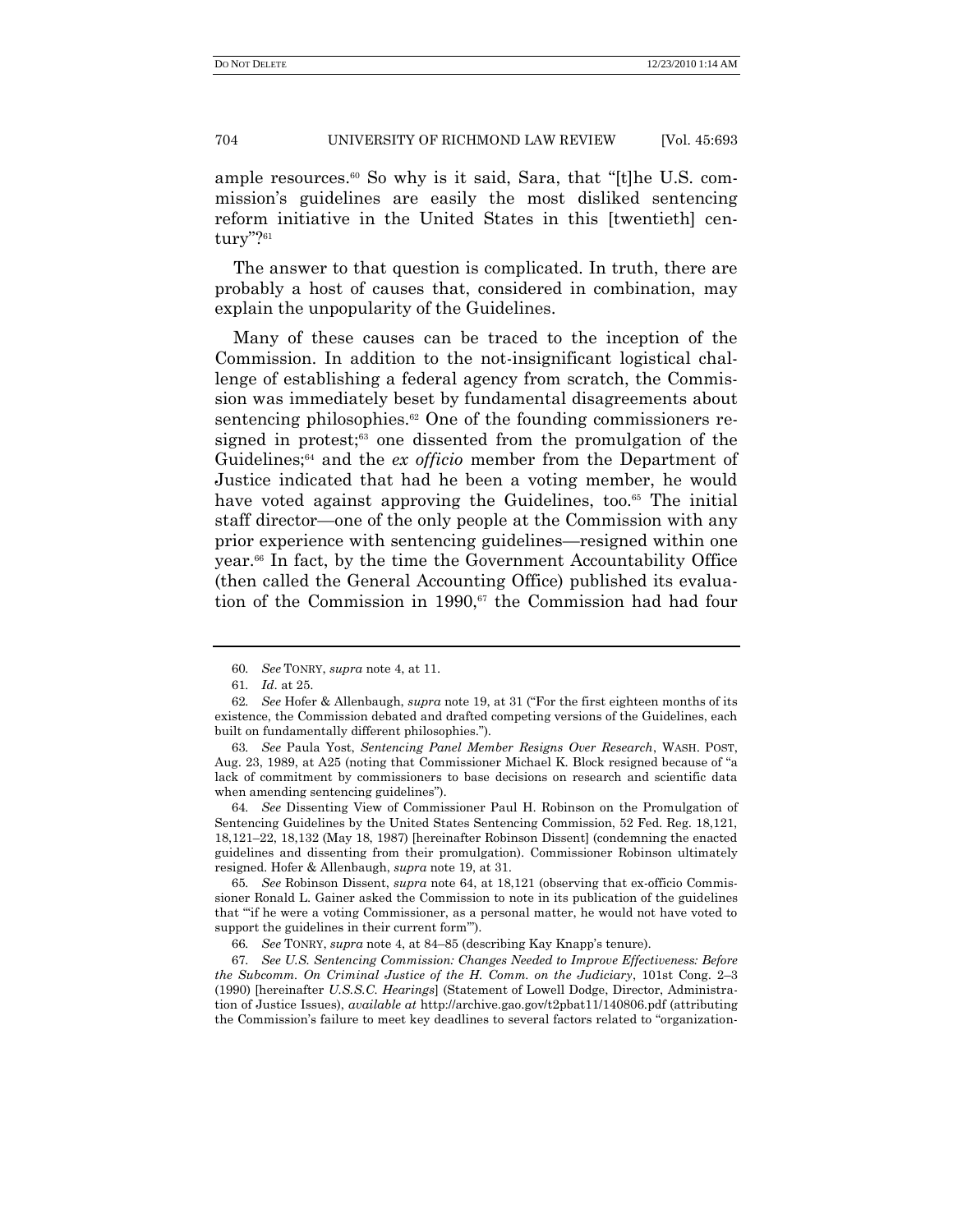staff directors or executive directors and one interim staff director over a four-year period.<sup>68</sup> Similarly, "[g]eneral counsels to the commission came and went at the same rate in the early years."<sup>69</sup> The research director's position languished, vacant for a year and a half,<sup>70</sup> and was later abolished.<sup>71</sup> Those who joined the Commission thinking they could change it, or even endure it, often left broken and dismayed.<sup>72</sup> Susceptibility to congressional action made the already politicized situation worse.<sup>73</sup>

68. *See id.* at 14 ("In 4 years the Commission has had four staff directors or executive directors and one interim staff director.").

69. TONRY, *supra* note 4, at 85.

70*. See U.S.S.C. Hearings, supra* note 67, at 15 ("The research director's position has been vacant for over a year and a half. . . . [P]art of the problem has been finding qualified candidates who would be willing to take the position, given perceptions that the working environment is complicated by commissioner involvement in research and other matters.").

71. *See* TONRY, *supra* note 4, at 85 (noting that "qualified research directors proved elusive and the position was finally abolished").

72. *See id.* ("One nationally prominent researcher joined the research staff in the face of warnings from friends; she explained that things at the commission had gotten so bad that they were bound to improve and she would be starting work as the commission rebounded. She quit within months, reporting that the environment steadily worsened during her tenure. Another nationally prominent researcher, an experienced senior civil servant, pooh-poohed friends' warnings about the commission; he explained that he was accustomed to working effectively within politicized federal agencies and was a political survivor. He survived for a year before he too was driven out by internal commission politics.").

73. *See* Barkow, *supra* note 55, at 765 ("When the Supreme Court upheld the Sentencing Commission against separation of powers challenges in *Mistretta v. United States*, it characterized the agency as an 'expert body' engaged in an 'essentially neutral endeavor.' The image of the Sentencing Commission as an independent agency, divorced from politics, was a strong one. . . . [D]espite this description[,] . . . the Sentencing Commission was a highly politicized agency from the outset. Then-Judge Stephen Breyer, one of the initial members of the Commission, wrote that the Commission reached certain compromises in its initial set of guidelines because 'the Commission was appointed by politically responsible officials and is therefore, at least to some degree, a 'political' body.' Michael Tonry has put it more starkly: 'The U.S. commission . . . made no effort to insulate its policies from law-and-order politics and short-term emotions."" (footnotes omitted)); see also Michael K. Block, *Emerging Problems in the Sentencing Commission"s Approach to Guideline Amendments*, 1 FED. SENT'G REP. 451, 453 (1989) ("Congress created the Commission to rationalize the overall sentencing system to the practical end of improving the effectiveness of criminal punishment. In enacting the legislation that created the Commission, Congress specifically warned against drawing inferences about relative severity of offenses from statutory maximum provisions, and called upon the Commission to assist in rationalizing those provisions as well. The most troubling aspect of the 'signaling' argument is not merely that it is wrong, but that such an erroneous argument, without supporting any analysis, carried the day with a majority of the Commission. Basing guideline amendments on vague arguments like 'signaling' abdicates our responsibility to rationalize sen-

al disarray," including, inter alia, lack of planning, unclear lines of authority, lack of coordination between commissioner research initiatives, and frequent vacancies and personnel turnover in key positions).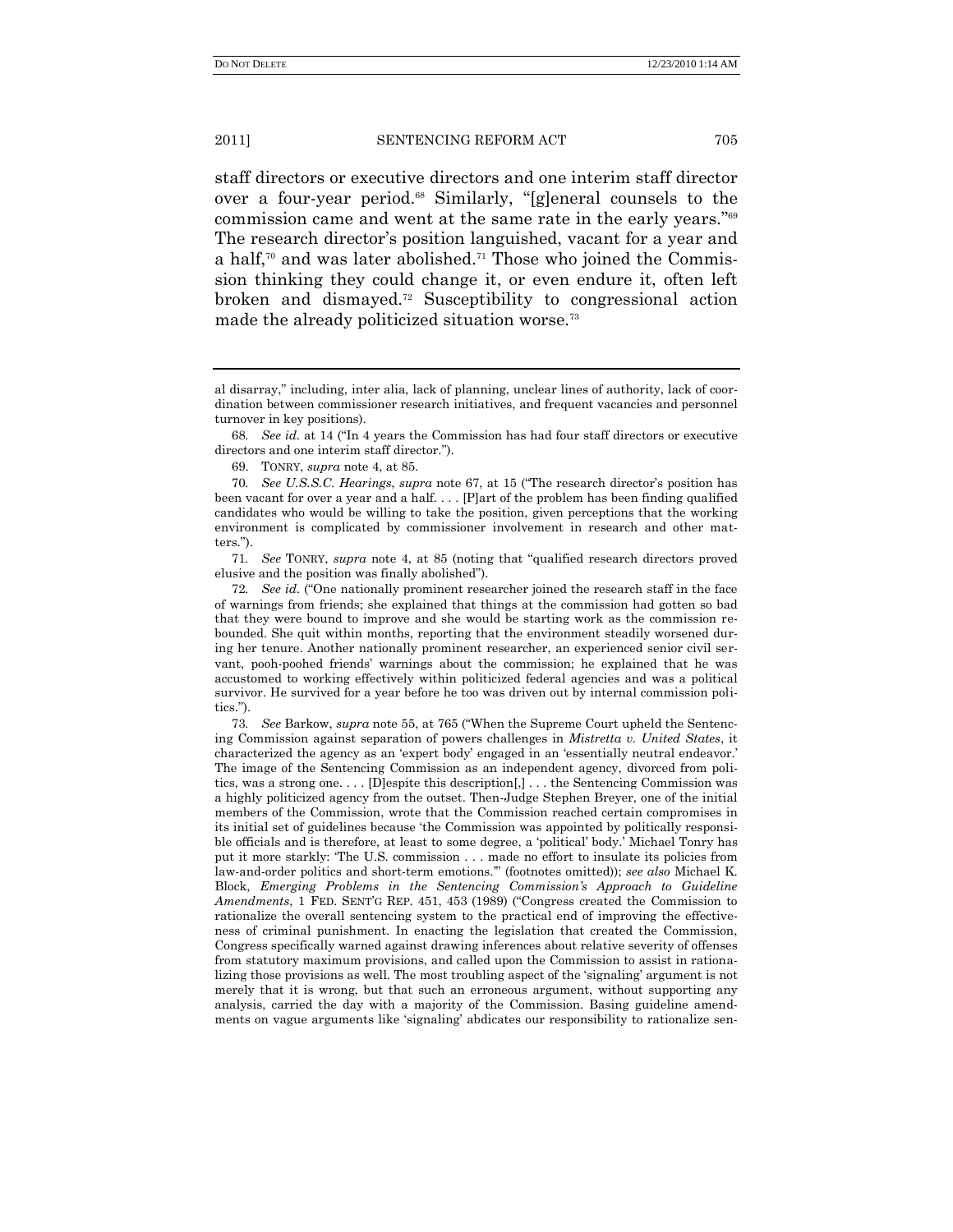The Commission, unlike Disneyland, was apparently *not* the happiest place on earth.

There is an old joke about university politics being so fierce because the stakes are so low. In many ways, Sara, the newly formed Commission seemed like an acrimonious university department, except that its stakes were enormous: the punishment of thousands of people every year.<sup>74</sup>

Those contentious politics may explain the Guidelines that ultimately emerged. Because initial disagreements about the philosophy of the Guidelines led to impasse<sup>75</sup> and delayed their development,<sup>76</sup> and because suggestions to defer and field test the Guidelines were dismissed,<sup>77</sup> the Guidelines that *were* eventually promulgated were rushed and cobbled together using features from inconsonant models.<sup>78</sup>

77*. See* STITH & CABRANES, *supra* note 2, at 58 (describing Chairman Wilkins's mention of delaying the implementation of the Guidelines as being rebuffed by Representative Lungren as resulting in "continued undue leniency" in sentencing).

tencing and turns upside down the institutional arrangement Congress created."(footnote omitted)).

<sup>74.</sup> UTILIZATION OF CRIMINAL JUSTICE STATISTICS PROJECT, SOURCEBOOK OF CRIMINAL JUSTICE STATISTICS: DEFENDANTS SENTENCED IN U.S. DISTRICT COURTS tbl.5.23.2007 (Kathleen Maguire ed., 2007), *available at* http://www.albany.edu/source book/pdf/t5232007.pdf (documenting the number of defendants sentenced between 1945 and 2007, ranging annually in the thousands, from a low of 12,415 in 1970 to a high of 67,257 in 2006).

<sup>75</sup>*. See* Hofer & Allenbaugh, *supra* note 19, at 33.

<sup>76</sup>*. See* Ilene H. Nagel, Foreword, *Structuring Sentencing Discretion: The New Federal Sentencing Guidelines*, 80 J. CRIM. L. & CRIMINOLOGY 883, 918–19 (1990) (describing the Commission's efforts to reconcile "two sets of theoretically orthodox guidelines: one adhering to the principles of just deserts, and one to the principles of crime control" as an "abysmal failure"). The promulgated Guidelines were developed between July 1986 and April 1987. *See id*. at 921, 939.

<sup>78</sup>*. See* Andrew von Hirsch, *Federal Sentencing Guidelines: The United States and Canadian Schemes Compared*, IV OCCASIONAL PAPERS FROM THE CENTER FOR RESEARCH IN CRIME AND JUSTICE, N.Y.U. SCHOOL OF LAW 2 (1988) ("Shortly after the commissioners were appointed, however, problems began to be apparent. A first draft of the guidelines was written in the spring of 1986 by one of the commissioners, and then jettisoned. The next two drafts emanated from the Chairman's office, were circulated for public comment, and then abandoned after an unfavorable response. It was only in the winter of 1987 that other commissioners were drawn actively into the process. The final draft was written at a late date in some haste to meet the submission deadline."). *But see* Nagel, *supra* note 76, at 922 ("This agreement represented not a hastily formulated idea, nor a night-beforethey-were-due idea, but rather the natural culmination of an evolutionary process whereby three previous drafts of varying structures had been evaluated, assessed, tested, revised, and refined  $\dots$ .").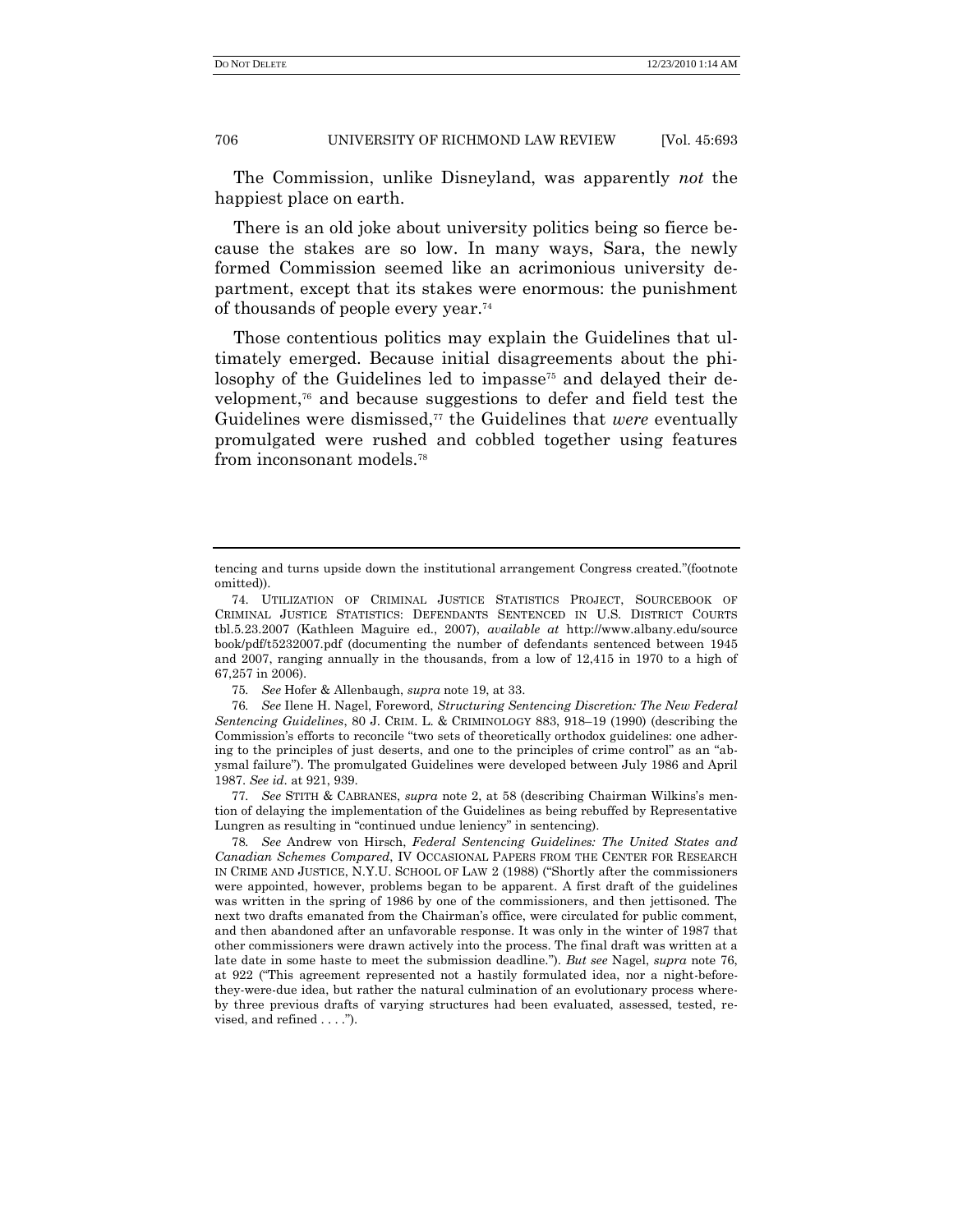The problems with the Guidelines have been described elsewhere,<sup>79</sup> but I would suggest, Sara, that the Guidelines are the object of derision because they are too severe,<sup>80</sup> too complicated,<sup>81</sup> and too rigid.<sup>82</sup>

## A. *Three Flaws of the Federal Sentencing Guidelines*

## 1. Severity

One common complaint about the Guidelines is that they are too harsh.<sup>83</sup> Although Congress *intended* federal penalties for some offenses to be more severe than what judges had historically imposed, and said so when you were born,<sup>84</sup> there's little doubt that sentences associated with crimes charged under federal jurisdiction are *dramatically* longer than equivalent crimes charged

84. *See* 28 U.S.C. § 994(h) (2006) (directing Commission to formulate guidelines "at or near the maximum" for third or subsequent federal drug trafficking offense or "crime of violence"); *id.*  $\S$  994(m) ("The Commission shall insure that the guidelines reflect the fact that, in many cases, current sentences do not accurately reflect the seriousness of the offense."). The Senate Committee on the Judiciary concurred in a 1983 report on the SRA:

It is not intended that the Sentencing Commission necessarily continue to follow the average sentencing practices . . . . The Commission might conclude that a category of offenders, for example, first offenders convicted of a particular nonviolent offense that did not involve substantial harm to the victim, were too frequently sentenced to terms of imprisonment, and that for many of them a term of probation might sufficiently carry out the punishment, deterrence, incapacitation, and rehabilitation purposes necessary . . . . On the other hand, the Commission might conclude that a category of major white collar criminals too frequently was sentenced to probation or too short a term of imprisonment because judges using the old rehabilitation theory of sentencing, did not believe such offenders needed to be rehabilitated and, therefore, saw no need for incarceration. The Commission might conclude that such a category of offenders should serve a term of imprisonment, or a longer term than currently served, for purposes of punishment and deterrence.

S. Rep. No. 98-225, at 177 (1983).

<sup>79</sup>*. See generally* STITH & CABRANES, *supra* note 2; TONRY, *supra* note 4; Luna, *supra* note 56.

<sup>80</sup>*. See infra* Part III.A.1 (describing severity of the Guidelines).

<sup>81</sup>*. See infra* Part III.A.2 (describing complexity of the Guidelines).

<sup>82</sup>*. See infra* Part III.A.3 (describing rigidity of the Guidelines).

<sup>83</sup>*. See, e.g.*, Marvin E. Frankel & Leonard Orland, *A Conversation about Sentencing Commissions and Guidelines*, 64 U. COLO. L. REV. 655, 655–61 (1993) ("I argue that harshness imposed by a sentencing commission is far worse than idiosyncratic harsh sentences imposed in an age of discretion because a guideline system imposes harshness as a rule of law.‖). *But see* Paul G. Cassell, *Too Severe? A Defense of the Federal Sentencing Guidelines (and a Critique of Federal Mandatory Minimums)*, 56 STAN. L. REV. 1017, 1020 (2004) (arguing that the guidelines approximate public moral intuitions about punishment).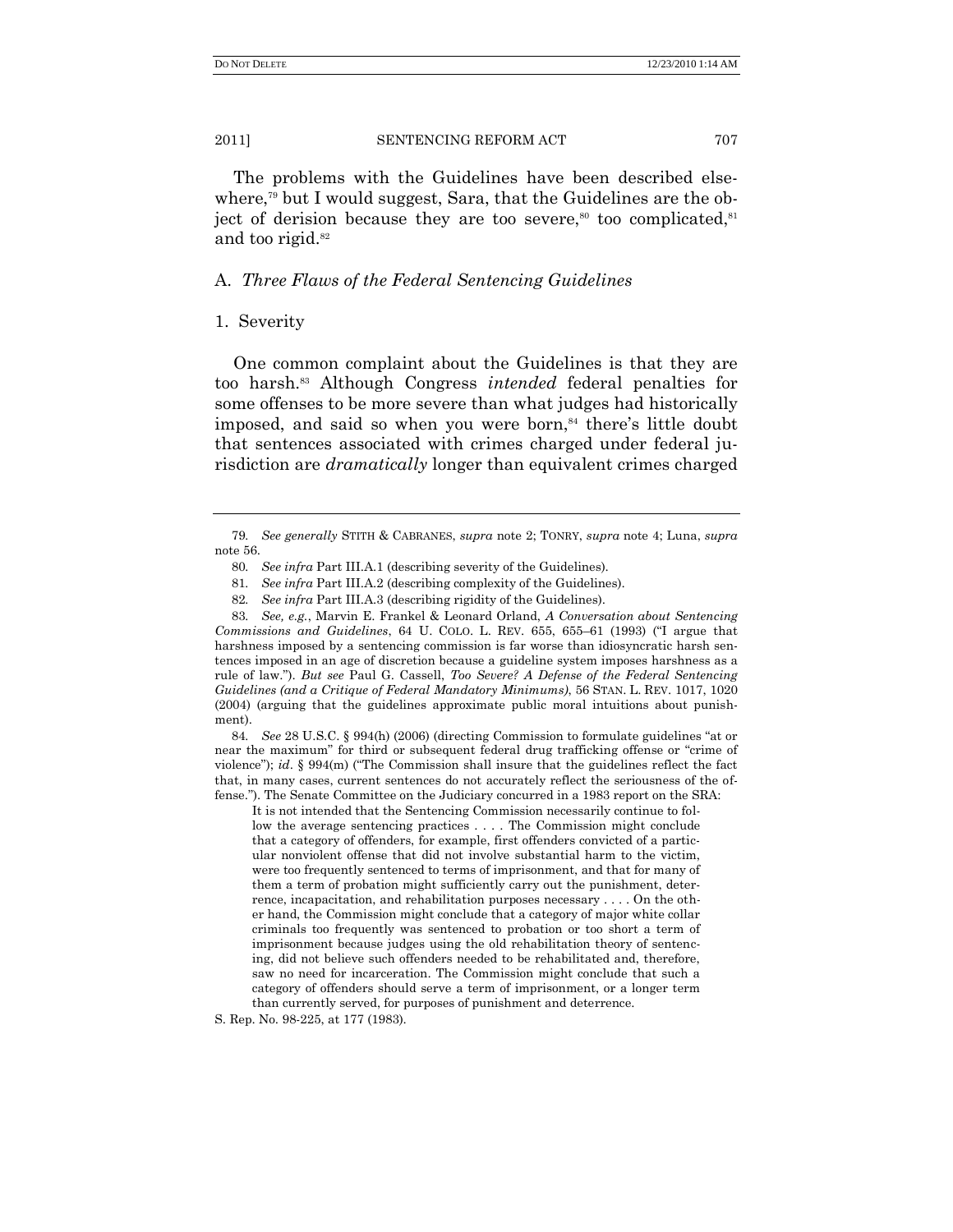in state courts. For example, the aggregate mean maximum sentence length for all felonies is thirty-seven months in state prisons, but is sixty-one months in federal prisons.<sup>85</sup> For drug offenses, state sentences average thirty-one months in length while federal sentences average eighty-four months;<sup>86</sup> for weapons offenses, state sentences average thirty-two months in length while federal sentences average eighty-four months.<sup>87</sup> This is not because of substantive differences between state and federal crimes—that nostalgic era in which federal jurisdiction was restricted to interstate crimes (e.g., Mann Act violations) and offenses directly involving the federal government (e.g., treason, counterfeiting, and mail fraud) is long gone.<sup>88</sup> Today, federal jurisdiction extends to numerous crimes with no obvious federal nexus,<sup>89</sup> including offenses such as dealing drugs,<sup>90</sup> loansharking,<sup>91</sup> and carjacking.<sup>92</sup> In fact, Sara, Congress has passed so many federal crimes that *no one actually knows how many there are*. <sup>93</sup> Yet while we don't know how many crimes there are, we *do* know that the penalties for federal crimes are generally much tougher than those for equivalent state offenses.

Sometimes the choice between state and federal prosecution is arbitrary<sup>94</sup> and sometimes strategic,<sup>95</sup> but the reality is that one

88. JAMES A. STRAZZELLA, AM. BAR ASS'N, CRIMINAL JUSTICE SECTION, THE FEDERALIZATION OF CRIMINAL LAW 7 (1998).

89*. But see* United States v. Lopez, 514 U.S. 549, 566–67 (1995) (striking down the federal Gun-Free School Zones Act because the effects on interstate commerce were too attenuated to justify federal authority).

94*. See* William Anderson & Candice E. Jackson, *Washington"s Biggest Crime Problem*, REASON, Apr. 1, 2004, at 41, *available at* http://www.reason.com/archives/2004/04/01/ Washingtons-biggest-crime-prob ("When Rudolph Giuliani was the U.S. attorney for the

<sup>85</sup>*. See* MATHEW R. DUROSE, BUREAU OF JUSTICE STATISTICS, STATE COURT SENTENCING OF CONVICTED FELONS, 2004—STATISTICAL TABLES, COMPARISON OF FELONY CONVICTIONS IN STATE AND FEDERAL COURTS, 2004 tbl.1.10 (2007), *available at* http://bjs. ojp.usdoj.gov/content/pub/html/scscf04/tables/scs04110tab.cfm (depicting mean maximum sentence length imposed in state and federal courts in 2004).

<sup>86</sup>*. Id*.

<sup>87</sup>*. Id*.

<sup>90.</sup> 21 U.S.C. § 841(a) (2006)

<sup>91.</sup> 18 U.S.C. §§ 891–896 (2006).

<sup>92.</sup> *Id*. § 2119.

<sup>93.</sup> STRAZZELLA, *supra* note 88, at 9, 91–93 ("So large is the present body of federal criminal law that there is no conveniently accessible, complete list of federal crimes."); JOHN S. BAKER, JR., THE FEDERALIST SOC'Y FOR LAW AND PUB. POLICY STUDIES, MEASURING THE EXPLOSIVE GROWTH OF FEDERAL CRIME LEGISLATION 3–5 (2004), *available at* http://fedsoc.server326.com/Publications/practicegroupnewsletters/criminallaw/crim reportfinal.pdf (identifying obstacles in counting crimes and estimating the existence of more than four thousand federal crimes).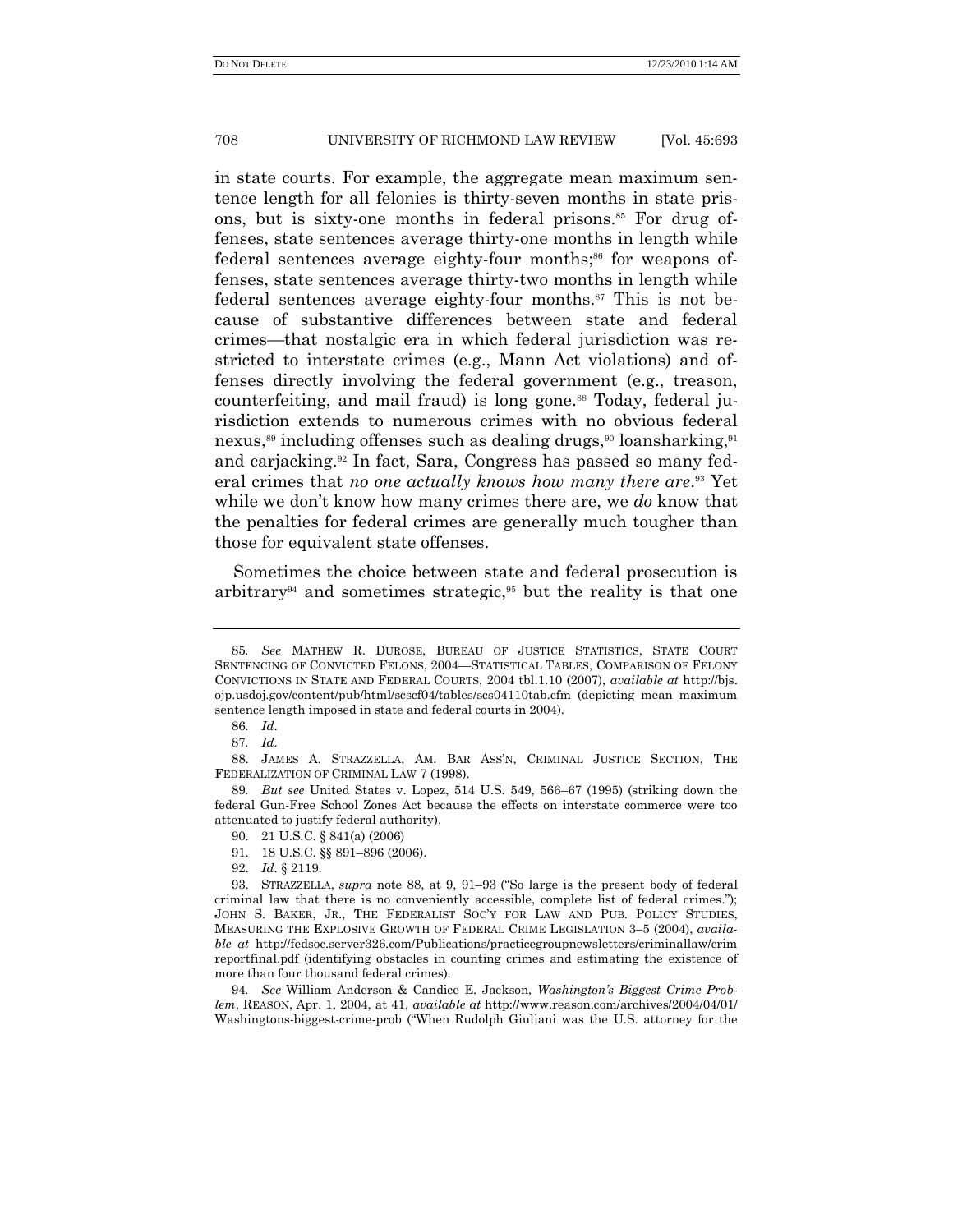offender may be charged in state court for cultivating marijuana and receive a \$1,000 fine (waived because he's indigent) while his partner, charged in federal court for the identical crime, may receive ten years in prison and eight years of postconviction supervised release.<sup>96</sup> Offenders sentenced under the Guidelines serve much longer sentences than offenders punished for equivalent criminal conduct in state courts and offenders punished for equivalent crimes in many foreign jurisdictions.<sup>97</sup>

Isn't it ironic that your birth, which was supposed to reduce sentencing disparity, may have narrowed *intra*-federal disparity,<sup>98</sup> but simultaneously created vast *extra*-federal disparity?

How did this happen? Well, at your birth, when Congress called for more severe sentences in *some* cases,<sup>99</sup> the Commission interpreted the requirement as a call for more severe sentences in *more* cases,<sup>100</sup> and acted accordingly. The Guidelines were estab-

96*. See* Steven D. Clymer, *Unequal Justice: The Federalization of Criminal Law*, 70 S. CAL. L. REV. 643, 648–49 (1997) (describing the disparate state and federal sentences for co-conspirators Mark Brock Palmer and Jack Roberts).

97*. See* Clymer, *supra* note 96, at 647−48 (exploring key differences in state and federal sentencing regimes); André Kuhn, *International Imprisonments*, *in* ENCYCLOPEDIA OF CRIME AND PUNISHMENT 918, 925 (David Levinson ed., 2002) ("There is no doubt that the American criminal justice system is much more punitive than the European systems. Even allowing for differences in crime rates, sentencing severity (use of prison as a sentence and length of prison sentences) is much higher in the United States than in Europe.").

99*. See supra* note 84.

Southern District of New York in the 1980s, he implemented an anti-drug policy he called ‗Federal Day.' On a different day each week, all drug offenders arrested and charged that day were prosecuted in federal court. Thus a crack cocaine offender arrested on Monday, say, would face a 10-year mandatory minimum sentence, while a crack offender arrested on Tuesday that same week would face perhaps 18 to 20 months of prison time under state  $law$ ).

<sup>95</sup>*. See, e.g*., John C. Jeffries, Jr. & John Gleeson, *The Federalization of Organized Crime: Advantages of Federal Prosecution*, 46 HASTINGS L.J. 1095, 1103, 1119 (1995) (noting that "federal prosecutors can conduct organized crime investigations more quickly, bring more charges, and win more convictions than state and local authorities" and suggesting that "if federal prosecutors had been asked to create the sentencing regime that would place the maximum permissible pressure on criminal defendants to cooperate with the government, they could hardly have done better than the Sentencing Commission".

<sup>98.</sup> *See* FIFTEEN YEARS REPORT, *supra* note 3, at 140 ("Rigorous statistical study both inside and outside the Commission confirm that the guidelines have succeeded at the job they were principally designed to do: reduce unwarranted disparity arising from differences among judges.‖). *But see* Kate Stith, *The Arc of the Pendulum: Judges, Prosecutors, and the Exercise of Discretion*, 117 YALE L.J. 1420, 1424–25 (2008) ("The federal effort to stamp out judicial disparity through the Guidelines was probably not successful.").

<sup>100</sup>*. See* U.S. SENTENCING COMM'N, SUPPLEMENTARY REPORT ON THE INITIAL SENTENC-ING GUIDELINES AND POLICY STATEMENTS 18–19 (1987) [hereinafter SUPPLEMENTARY REPORT].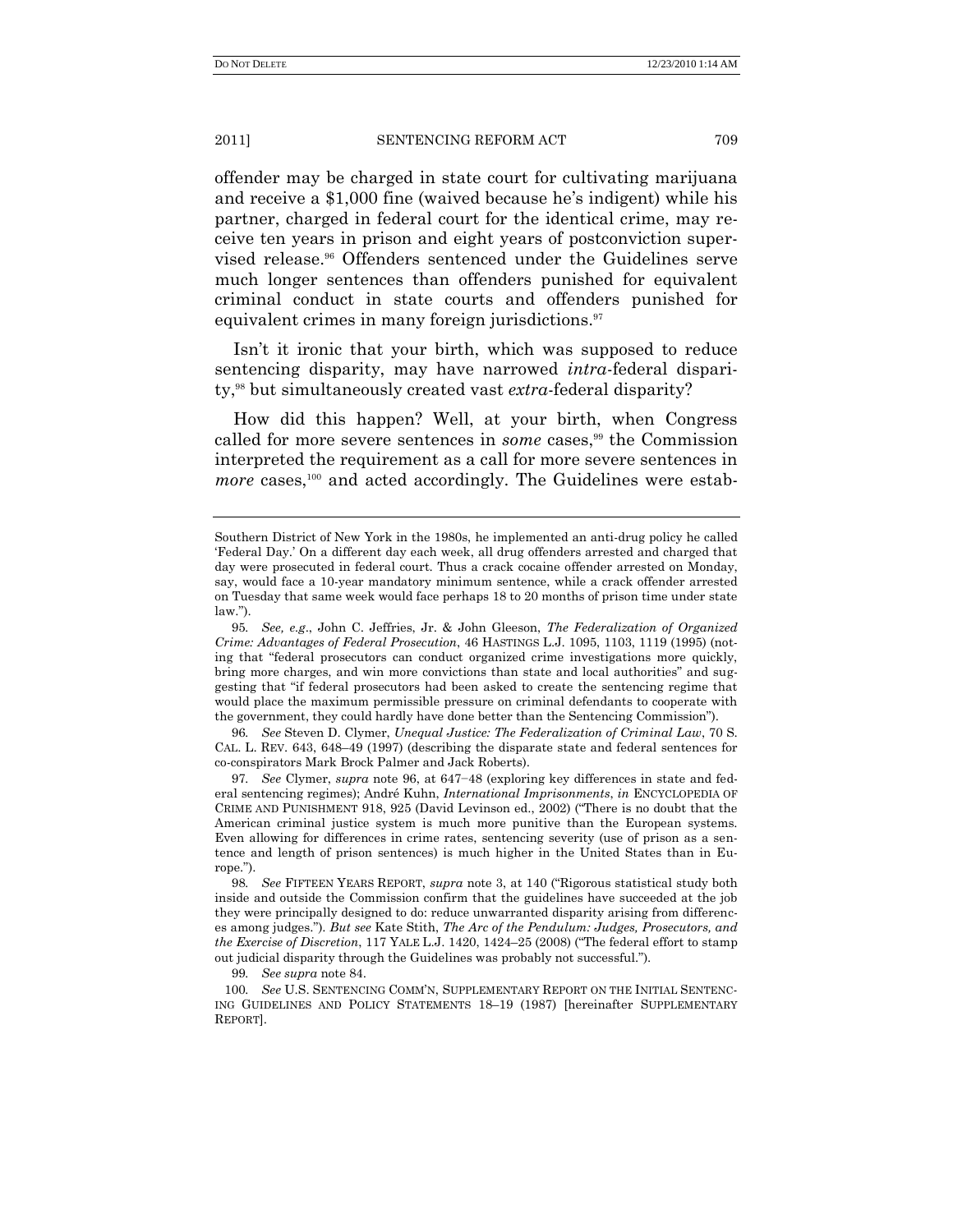lished by averaging the sentences imposed in 10,500 cases for which the Commission had adequate presentence report data,<sup>101</sup> but the Commission deviated from this approach for a number of offense types.<sup>102</sup>

Instead of allowing mandatory minimum sentences for drugs to operate as trumps at the applicable quantity levels—the approach followed by state guidelines systems—the Commission decided to peg the drug Guidelines so they were all above the mandatory minimum terms.<sup>103</sup> They then extrapolated that penalty structure across other quantity levels, increasing *all* drug penalties, including those not covered by mandatory minimums.<sup>104</sup>

102. *See* Hofer & Allenbaugh, *supra* note 19, at 33 (noting that "the extent to which sentences under the Guidelines actually mirror past practice has been overstated").

103. *See* TONRY, *supra* note 4, at 96–97 ("This approach, which every state sentencing commission adopted, has the advantage that it makes clear when sentences uniquely result from application of mandatory penalty statutes.").

[S]tatutory mandatory sentences prevent the Commission from carrying out its basic, congressionally mandated task: the development, in part through research, of a rational, coherent set of punishments. . . . Every system, after all, needs some kind of escape valve for unusual cases. . . . For this reason, the Guideline system is a stronger, more effective sentencing system in practice. In sum, Congress, in simultaneously requiring Guideline sentencing and mandatory minimum sentencing, is riding two different horses. And those horses, in terms of coherence, fairness, and effectiveness, are traveling in opposite directions. [In my view, Congress should] abolish mandatory mini-

<sup>101.</sup> STITH & CABRANES, *supra* note 2, at 61. The approach has been criticized. Commissioners Block and Robinson both condemned the approach. Block wrote that relying on past averages allowed the Sentencing Commission to avoid developing a "consistent sentencing philosophy.'‖ Jeffrey S. Parker & Michael K. Block, *The Sentencing Commission, P.M. (Post-*Mistretta*): Sunshine or Sunset?*, 27 AM. CRIM. L. REV. 289, 315–19 (1989) (footnote omitted). Robinson noted that Congress had instructed the Commission to consider past practice but to "independently develop a sentencing range that is consistent with the purposes of sentencing.‖ Robinson Dissent, *supra* note 64, at 18, 121–22 (quoting 28 U.S.C. § 994(m) (2006)). Stith and Cabranes note that by relying on presentence reports and not actual judgments, the Commission assumed that actual sentences were shaped by the presentence report factors that the Commission evaluated, and not upon factors the Commission ignored. *See* STITH & CABRANES, *supra* note 2, at 61.

<sup>104</sup>*. Id*. It may not be possible to adequately reconcile the Guidelines and mandatory minimum sentences. *See, e.g*., William W. Schwarzer, *Sentencing Guidelines and Mandatory Minimums: Mixing Apples and Oranges*, 66 S. CAL. L. REV. 405, 405–06 (1992) (identifying difficulties in harmonizing sentencing guidelines and mandatory minimums). Chief Justice William H. Rehnquist noted that "one of the best arguments against any more mandatory minimums and perhaps against some of those that we already have, is that they frustrate the careful calibration of sentences, from one end of the spectrum to the other, which the Sentencing Guidelines were intended to accomplish.‖ William H. Rehnquist, Chief Justice of the Supreme Court of the U.S., Luncheon Address at the Inaugural Symposium on Crime and Punishment in the United States (June 18, 1993), *in* U.S. SENTENCING COMM'N, DRUGS AND VIOLENCE IN AMERICA 283, 287 (June 16–18, 1993). Justice Stephen Breyer, one of the architects of the Guidelines, has written: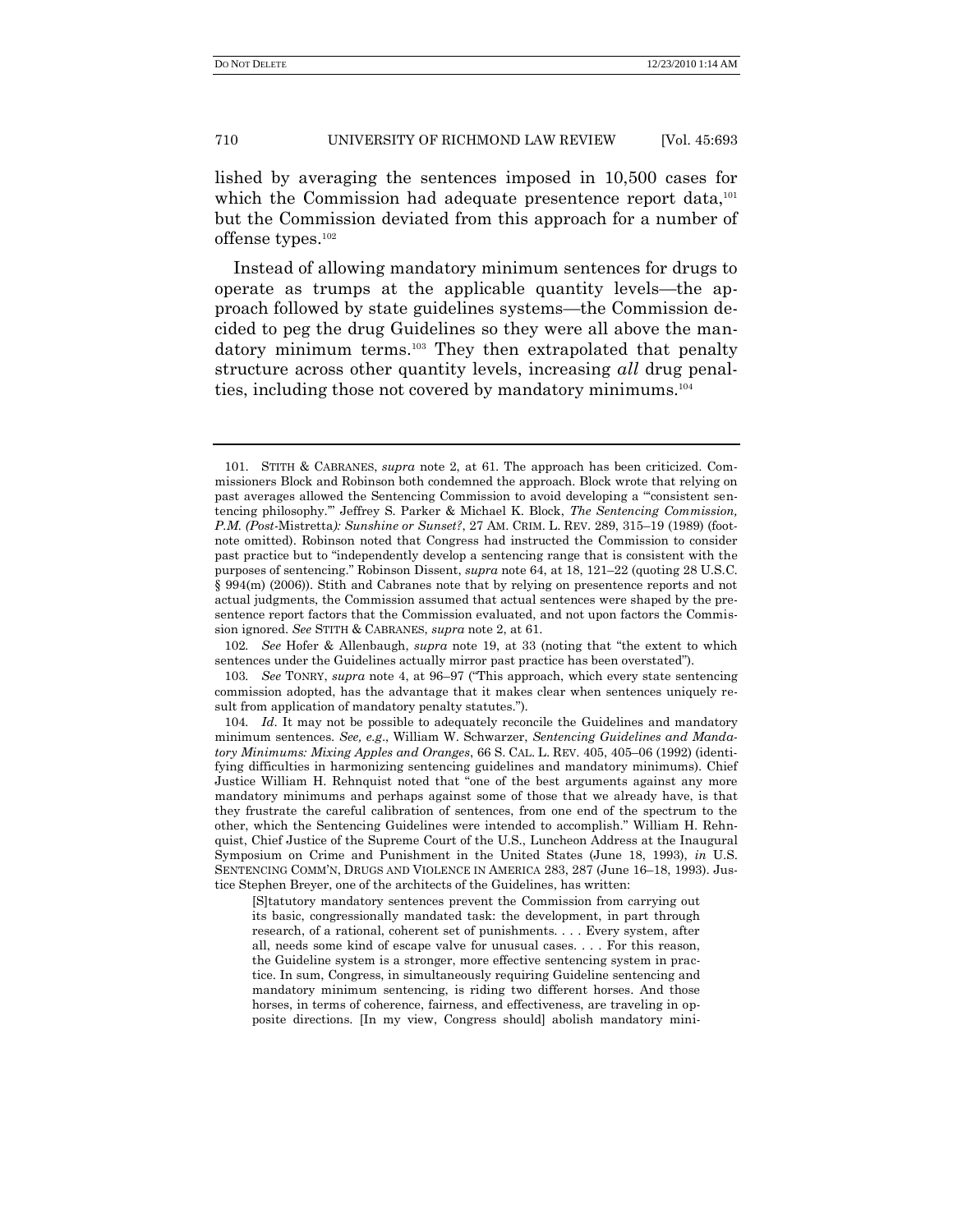Inspired by Congress's decree that "in many cases, current sentences do not accurately reflect the seriousness of the offense,"105 the Commission also increased penalties—well above historical averages—for white-collar offenses.<sup>106</sup> Similarly, and without articulating its rationale, the Commission raised penalties for violent crimes "where the Commission was convinced that they were inadequate."<sup>107</sup> In fact, the categories of offenses in which the Commission purposely deviated from past practice actually outnumber the remaining categories of crime.<sup>108</sup>

The result, as you already know, was that federal sentence length increased under the Guidelines for most offenses.<sup>109</sup> The number of offenders sentenced to straight probation plummeted from thirty-three percent in 1984<sup>110</sup> to roughly six percent in 2007.<sup>111</sup> And while that increased rate of imprisonment should have *reduced* the mean sentence length (since those who previously received only probation now received a presumably short prison sentence), sentence length actually *increased*.<sup>112</sup>

- 105. 28 U.S.C. § 994(m) (2006).
- 106*. See* SUPPLEMENTARY REPORT, *supra* note 100, at 18.
- 107*. Id*. at 18–19.
- 108. STITH & CABRANES, *supra* note 2, at 60–61.

110*. See* U.S. SENTENCING COMM'N, STAFF DISCUSSION PAPER: SENTENCING OPTIONS UNDER THE GUIDELINES 10 (on file with author).

111*. See* COURTNEY SEMISCH, U.S. SENTENCING COMM'N, ALTERNATIVE SENTENCING IN THE FEDERAL CRIMINAL JUSTICE SYSTEM 4 tbl.2 (2009), *available at* http://www.ussc.gov/ general/20090206\_Alternatives.pdf (noting that 6.2% of all offenders received a sentence of straight probation in fiscal year 2007, while 86.5% of offenders received a prison-only sentence).

112*. See* STITH & CABRANES, *supra* note 2, at 62 ("If the Guidelines reflected past prac-

mums altogether.

Stephen Breyer, Assoc. Justice of the Supreme Court of the U.S., Address at the University of Nebraska College of Law (Nov. 18, 1998), *in* 11 FED. SENT'G REP. 180, 184–85 (1999). Of course, there is precedent for doing away with mandatory minimum sentences that frustrate the goals of justice. Congress has done it before. *See* Comprehensive Drug Abuse Prevention and Control Act of 1970, Pub. L. No. 91-513, 84 Stat. 1227, 1291–92 (repealing almost all mandatory minimum drug sentences then in effect).

<sup>109.</sup> See FIFTEEN YEARS STUDY, *supra* note 3, at 139 ("For offenders who are imprisoned, the length of time served has increased substantially in the guidelines era. The average time served more than doubled after implementation of the guidelines. Since 1992 there has been a slight downturn in average time served, but the typical federal offender sentenced in 2002 will still spend almost twice as long in prison as in 1984, (the year the SRA was enacted) increasing from an average of just under 25 months to almost 50 months."). Increased severity over time creates another kind of sentencing disparity: temporal disparity. The Guidelines may have reduced the disparity between the sentencing judge in courtroom *A* and the sentencing judge in courtroom *B*, but by deviating from past practice, an offender convicted in year *X* received a different sentence than an identical offender, convicted of an identical offense, convicted in year *Y*.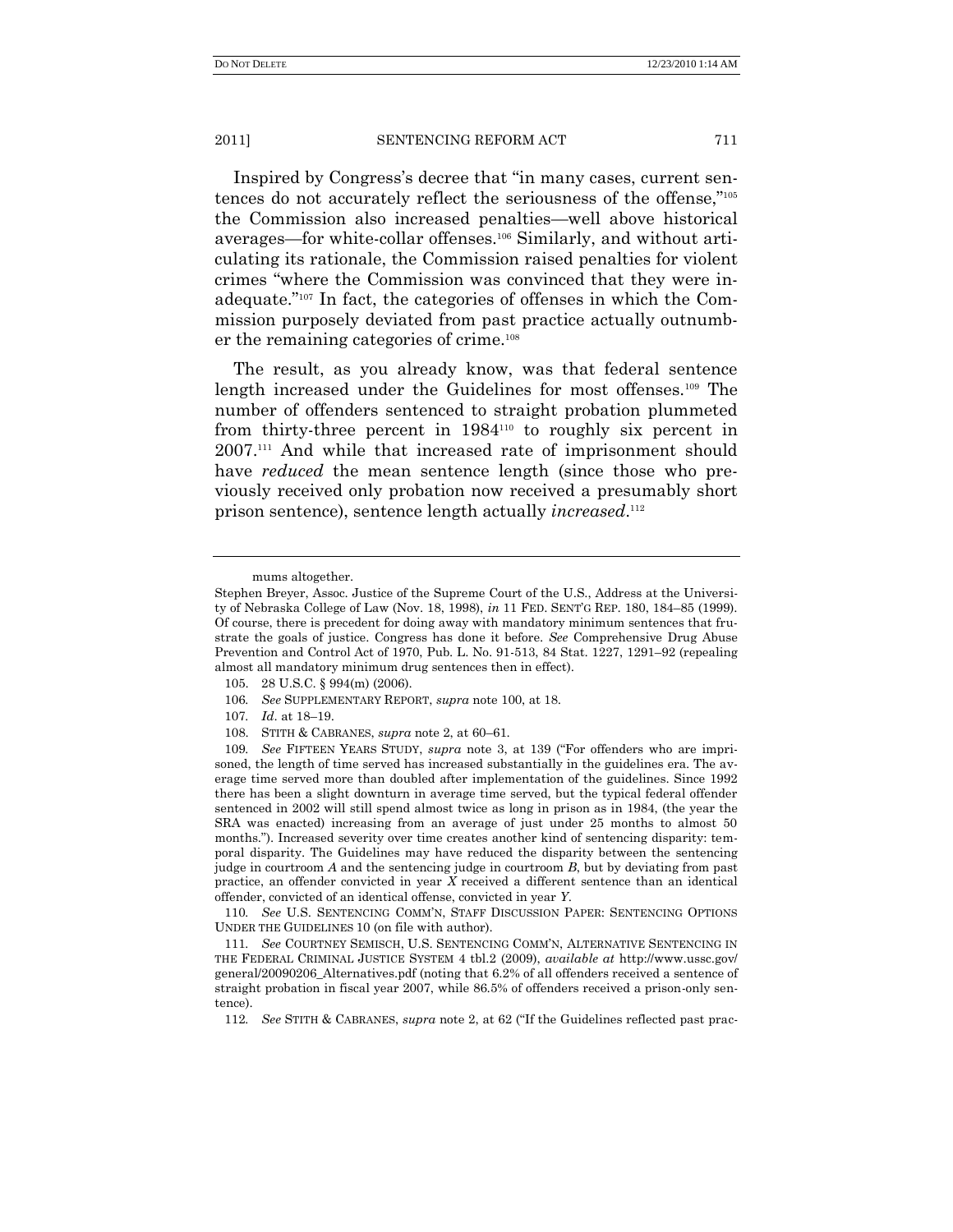But such, Sara, is the way of the world. Just as iron tends to rust when exposed to oxygen, so do sentence lengths tend to increase when exposed to politics.<sup>113</sup> Operating on a one-way ratchet, sentences tend to increase over time because "the story of American criminal law is a story of tacit cooperation between prosecutors and legislators, each of whom benefits from more and broader crimes, and growing marginalization of judges, who alone are likely to opt for narrower liability rules rather than broader ones." $^{\rm n_{114}}$ 

The most ironic part of the Guidelines' severity—the insult added to the injury—is that you ostensibly require judges to impose "a sentence sufficient, but not greater than necessary, to comply with the purposes" of sentencing.<sup>115</sup> Yet because the Guidelines prohibited many factors,<sup>116</sup> and because other factors were discouraged,<sup>117</sup> judges were precluded from considering

114. Stuntz, *supra* note 113, at 510.

tice, one would expect that the reduced reliance on probation would be offset by a reduction in the median prison sentence . . . . On average, however, time served in prison has *increased* in the Guidelines era.").

<sup>113</sup>*. See* William J. Stuntz, *The Pathological Politics of Criminal Law*, 100 MICH. L. REV.  $505, 525-26$  (2001). Of course, Jeremy Bentham defended the proposition that "[t]he legislator ought, as much as possible, to determine everything relating to punishments, for two reasons: that they may be *certain*, and *impartial*." JEREMY BENTHAM, THE RATIONALE OF PUNISHMENT  $411-12$  (1830) ("The legislator is necessarily unacquainted with the individuals who will undergo the punishment he appoints; he cannot, therefore, be governed by feelings of personal antipathy or regard. He is impartial, or at least, appears to be so. A Judge, on the contrary, only pronouncing upon a particular case, is exposed to favourable or unfavourable prejudices, or at least, to the suspicion of such, which almost equally shake the public confidence."). Yet if Stuntz is correct in suggesting that legislators and prosecutors are, in order to satisfy public passions, complicit in ensuring that offenders are found guilty and punished, then requiring sentencing judges look defendants in the eye when imposing punishment may serve as an essential moral check against the politicization of crime. *See* Stuntz, *supra*, at 526–28, 540–41. *But see* J.C. Oleson, *The Antigone Dilemma: When the Paths of Law and Morality Diverge*, 29 CARDOZO L. REV. 669, 670 (2007) (noting that many judges impose morally suspect laws under the rationale that "law is  $law$ ").

<sup>115.</sup> 18 U.S.C. § 3553(a) (2006). The notion that punishment is an evil, and therefore should be limited in its application to the quantity necessary to prevent crime, can be traced to Bentham. *See* BENTHAM, *supra* note 113, at 24 ("If the evil of the punishment exceed the evil of the offence [sic], the punishment will be unprofitable, the legislator will have produced more suffering than he has prevented. He will have purchased exemption from one evil at the expense of a greater.").

<sup>116</sup>*. See* U.S. SENTENCING GUIDELINES MANUAL §§ 5H1.4, 5H1.10, 5H1.12 (2009) (noting that race, sex, national origin, creed, religion, socioeconomic status, lack of guidance as a youth, drug or alcohol dependence, gambling addiction, and economic hardship are prohibited categories).

<sup>117</sup>*. See id*. §§ 5H1.2–5H1.6, 5H1.11 (noting that defendant's physical condition or appearance; family ties and responsibilities; education and vocational skills; employment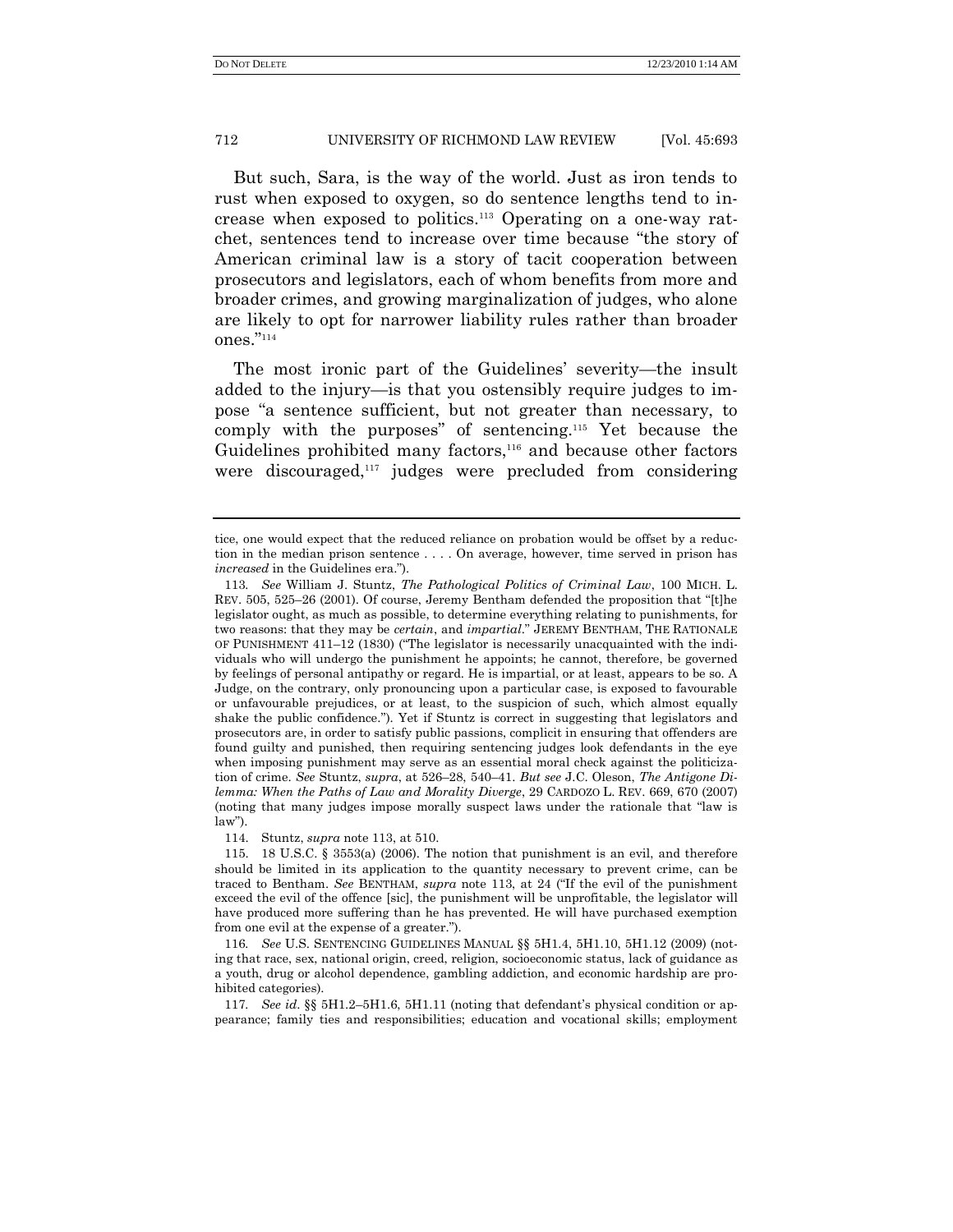many of the offender characteristics that historically had been relevant to sentencing (e.g., addiction, employment, or family obligations). Judges who took the parsimony provision seriously and tried to sentence below the Guidelines were stymied unless there existed a "mitigating circumstance of a kind, or to a degree, not adequately taken into consideration by the Sentencing Commission in formulating the guidelines that should result in a sentence different from that described."<sup>118</sup> Even then, in deciding whether a factor had been adequately taken into consideration, judges were permitted to "consider only the sentencing guidelines, policy statements, and official commentary of the Sentencing Commission."<sup>119</sup> And because the Guidelines have been amended more than seven hundred times since their promulgation,<sup>120</sup> there are virtually no sentencing factors that have not been considered by the Commission.<sup>121</sup>

The result? Frustrated federal judges are directed by statute to impose the least severe punishment to satisfy the enumerated goals of punishment while being simultaneously required by the Guidelines to impose sentences far longer than those imposed in other jurisdictions. In fact, the draconian nature of federal sentences may explain why Justice Kennedy publicly condemned the harshness of the Guidelines and praised judges who found ways to exercise their departure authority. Specifically, Justice Kennedy asserted that federal judges who depart downward from the Guidelines are "courageous, and [are] exercising the independence and the authority of the judiciary not to follow blindly unjust guidelines."<sup>122</sup>

record; military, civic, charitable or public service record; and mental and emotional conditions are not ordinarily relevant).

<sup>118.</sup> 18 U.S.C. § 3553(b).

<sup>119</sup>*. Id.* § 3553(b)(1). This provision was added at the Commission's suggestion so that its members and records could not be subpoenaed into court. *See* 133 CONG. REC. 31,947 (1987).

<sup>120.</sup> Commission Press Release, *supra* note 1.

<sup>121</sup>*. See* STITH & CABRANES, *supra* note 2, at 102 ("As it happens, the Sentencing Commission has already considered, and the Sentencing Guidelines have already factored in, many if not all circumstances that are arguably relevant to criminal sentencing; this micro-management is one of the Guidelines' most notable features. The Guidelines have done this by prohibiting altogether the consideration of some factors and by specifying the weight to be accorded other significant factors depending on the precise degree to which they are present.").

<sup>122</sup>*. See* Alan J. Chaset, *Improving the Federal Sentencing Guidelines: Can We Get There From Here?*, CHAMPION, June 2004, at 6, 6.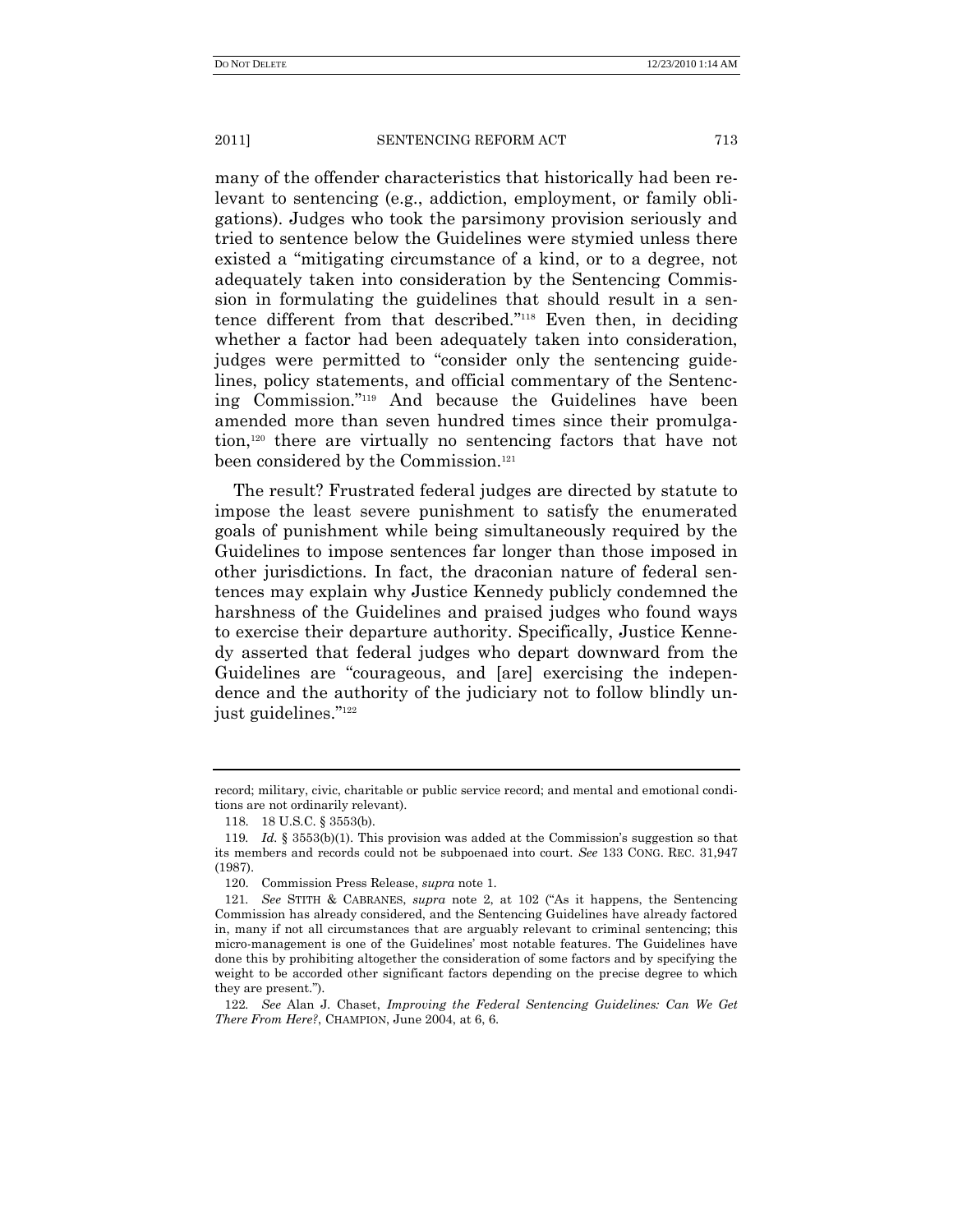It says rather a lot about the severity of the Guidelines that a sitting Supreme Court Justice has gone on record, praising "courageous" judges who resist blind obedience to "unjust guidelines." But, Sara, while severity is one flaw of the Guidelines, it is not the *only* one.

## 2. Complexity

Many despise the Guidelines because of their harshness; others hate them because of how complex and labyrinthine they are. Most guidelines systems employ a modest number of offense levels. For example, Minnesota's felony guidelines grid has eleven levels,<sup>123</sup> Pennsylvania's grid has fourteen,<sup>124</sup> and Washington State utilizes a sixteen-level grid.<sup>125</sup> There are good reasons to keep sentencing grids simple. For one thing, while it may be possible to distinguish between ten or fifteen levels of culpability (e.g., manslaughter is less serious than second-degree murder, which is less serious than first-degree murder, and so forth), it can be difficult to draw meaningful distinctions between overly elaborate sentencing grades.<sup>126</sup> Michael Tonry, for example, has described sentencing commissions as struggling with the question, "Could" we plausibly explain to a judge why a level sixteen crime is more serious than a level fifteen crime?"<sup>127</sup> Additionally, the more complicated the sentencing grid, the more susceptible it becomes to error.<sup>128</sup> Even simple sentencing grids regularly lead to calculation errors and elaborate grids produce even higher levels of application error.<sup>129</sup>

<sup>123</sup>*. See* MINN. SENTENCING GUIDELINES MANUAL 57 (2008).

<sup>124</sup>*. See* PA. SENTENCING GUIDELINES MANUAL § 303.16 (2008).

<sup>125.</sup> WASH. SENTENCING GUIDELINES MANUAL I-2 tbl.1 (2008).

<sup>126</sup>*. See* TONRY, *supra* note 4, at 98–99.

<sup>127</sup>*. Id*. at 98.

<sup>128</sup>*. See id*. at 87.

<sup>129.</sup> *Id.* at 99. Erik Luna describes the same problem: "[T]he sheer complexity of the system ensures a high error rate in tallying federal sentences. The cases are legion of officials miscalculating sentence length . . . sometimes resulting in sentences that are off by years.‖ Luna, *supra* note 56, at 12. Empirical studies confirm this theory. In 1992, researchers at a sentencing institute asked forty-seven probation officers to calculate base offense levels for three hypothetical defendants. Pamela B. Lawrence & Paul J. Hofer, *An Empirical Study of the Application of Relevant Conduct Guidelines § 1B1.3*, 10 FED. SENT'G REP. 16, 17 (1997). Officers applying the relevant conduct rules produced widely divergent outcomes, ranging from 57 to 136 months for the first defendant, 37 to 136 months for the second defendant, and 24 to 136 months for the third defendant. *Id.* at 18– 19. In a 1996 survey, less than twenty percent of probation officers indicated that Guide-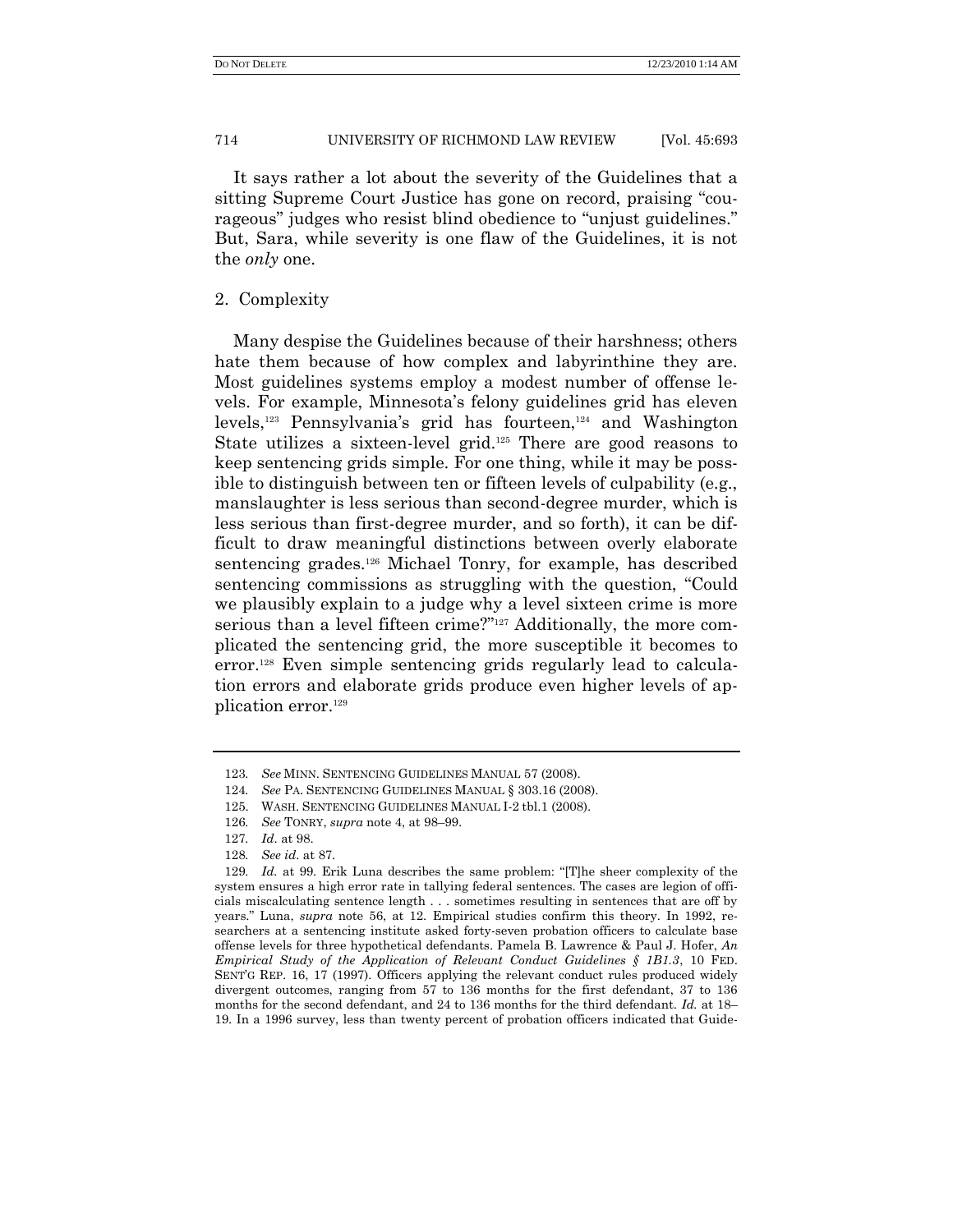But such concerns did not prevent the Commission from introducing a federal sentencing grid that contains forty-three rows (offense levels) and six columns (criminal history categories).<sup>130</sup> That's 258 *different* cells, resulting in a grid so large it has to be printed in a small font size to fit on a single page.<sup>131</sup> And while that grid might appear to contain a ridiculous level of detail, $132$  locating an offender's placement on the Guidelines table isn't just a matter of looking up the offense level and the number of prior convictions. In fact, the grid may be the most straightforward part of the Guidelines analysis.<sup>133</sup>

To ascertain the offense level, one must start with the offense of conviction, include relevant conduct, add specific offense characteristics, and factor in cross-references;<sup>134</sup> in drug cases, weight calculations are paramount, and in economic crimes, loss amounts and specific offense characteristics drive sentences.<sup>135</sup> Special mathematical operations are needed to derive adjusted scores for multiple counts, and adjustments must be made for obstruction of justice or acceptance of responsibility.<sup>136</sup> Similarly, to

lines calculations were accurate in most of the cases they had seen, while forty percent indicated that they were more likely than not to be incorrect. *See Probation Officers Advisory Group Survey*, 8 FED. SENT'G REP. 303, 303, 306 (1996) [hereinafter *Probation Officers Survey*].

<sup>130.</sup> U.S. SENTENCING GUIDELINES MANUAL § 5A sentencing tbl. (2009). The complexity of the grid can be traced to congressional requirements:

If a sentence specified by the guidelines includes a term of imprisonment, the maximum of the range established for such a term shall not exceed the minimum of that range by more than the greater of 25 percent or 6 months, except that, if the minimum term of the range is 30 years or more, the maximum may be life imprisonment.

<sup>28</sup> U.S.C. § 994(b)(2) (2006). Even if the Sentencing Commission had not determined to make the levels overlapping, the statute requires a minimum of eighteen levels. *See* CONSTITUTION PROJECT, RECOMMENDATIONS FOR FEDERAL CRIMINAL SENTENCING IN A POST-*BOOKER* WORLD 22 n.26 (2006), *available at* http://www.constitutionproject.org/ manage/file/33.pdf (describing mathematical minimum of eighteen levels). The Constitution Project recommends repeal of the "25% rule" and adoption of a ten-level grid. *Id.* at 13–14. The Commission has also explored the possibility of simplifying the Guidelines. *See* U.S. Sentencing Comm'n, *supra* note 12 (describing simplification efforts).

<sup>131</sup>*. See* U.S. SENTENCING GUIDELINES MANUAL § 5A sentencing tbl. (2009).

<sup>132.</sup> Justice Breyer has been critical of such fine distinctions. "Ranking offenders through the use of fine distinctions is like ranking colleges or the ‗liveableness' of cities with numerical scores that reach ten places past a decimal point. The precision is false." Breyer, *supra* note 104, at 186.

<sup>133</sup>*. See* Marc Miller, *Rehabilitating the Federal Sentencing Guidelines*, 78 JUDICATURE 180, 183–84 (1995) (describing the complexity of the Guidelines).

<sup>134</sup>*. See* U.S. SENTENCING GUIDELINES MANUAL §§ 1B1.1, 1B1.3 (2009).

<sup>135</sup>*. See id.* ch. 2, pts. B, D.

<sup>136</sup>*. See id.* ch. 3, pts. D, E.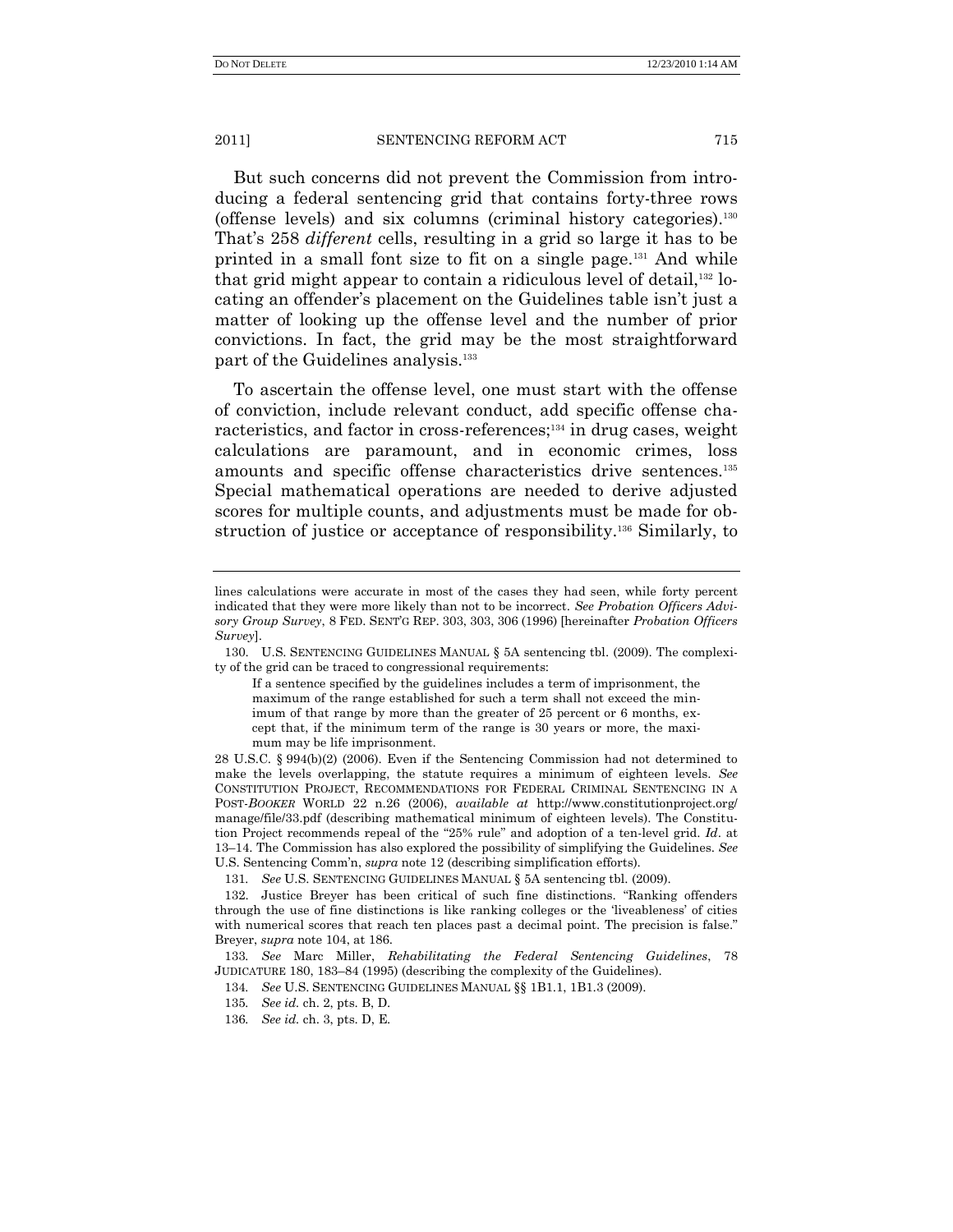determine the criminal history score, one must calculate points assigned for qualifying previous sentences, adjusting for their recency, departing as necessary, and then ensure that the score is not otherwise enhanced by any of the criminal history provisions governing career offenders, armed career criminals, or repeat child sexual offenders.<sup>137</sup>

Sara, just finding the appropriate block on the elaborate federal grid can be baffling. For this reason, the instruction manual is enormous. Indeed, the most recent iterations of the Guidelines manual (including the Guidelines, policy statements, and commentary) contain more than fifteen hundred *pages* of technical regulations.<sup>138</sup> That means the combined portions of the Guidelines manual are thicker than the telephone directories of many metropolitan cities.<sup>139</sup> Furthermore, the content of those pages can be numbingly dense.<sup>140</sup> For these reasons it has been said that ―the Guidelines make the federal tax code look like *Reader"s Digest*.‖ 141

One of the reasons more than fifteen hundred pages of instructions are needed is that the federal system incorporates modified real-offense sentencing.<sup>142</sup> State guideline systems have rejected real-offense sentencing,<sup>143</sup> perhaps because the idea is so nonintuitive.

<sup>137</sup>*. See id*. ch. 4, pts. A, B.

<sup>138</sup>*. See* Erik Luna, *Gridland: An Allegorical Critique of Federal Sentencing*, 96 J. CRIM. L. & CRIMINOLOGY 25, 35 (2005) ("The Guidelines supposedly set down a sentence for every case through exhaustive rules contained in the ‗Guidelines Manual,' a document that has ballooned to some 1,500 pages of regulations  $\dots$ .").

<sup>139</sup>*. See* Adam Zagorin, *Get Out of Jail, Not Quite Free*, TIME, May 24, 1993, http:// www.time.com/time/magazine/article/0,9171,978562,00.html.

<sup>140.</sup> *See* STITH & CABRANES, *supra* note 2, at 3 ("The Sentencing Guidelines are almost a parody of the overly detailed, inflexible legal structures that lawyer and author Philip K. Howard criticized in his 1994 best-selling book, *The Death of Common Sense*.").

<sup>141.</sup> Luna, *supra* note 56, at 12 (citation omitted). *But see* Frank O. Bowman, III, *Fear of Law: Thoughts on* Fear of Judging *and the State of the Federal Sentencing Guidelines*, 44 ST. LOUIS U. L.J. 299, 328–29 (2000) (noting that an empirical measurement of the tax code against the Guidelines reveals that the tax code is *much* larger).

<sup>142</sup>*. See* William W. Wilkins, Jr. & John R. Steer, *Relevant Conduct: The Cornerstone of the Federal Sentencing Guidelines*, 41 S.C. L. REV. 495, 503–06, 513 (1990) (describing relevant conduct sentencing).

<sup>143.</sup> *See* TONRY, *supra* note 4, at 78 ("Real offense sentencing has been unanimously rejected elsewhere . . . ."); *id*. at 93–94 ("[T]he sentencing commissions in Arkansas, Canada, Delaware, Kansas, Florida, Louisiana, Minnesota, New York, North Carolina, Ohio, Oregon, Pennsylvania, Washington, and Wisconsin unanimously rejected real offense sentencing and based guidelines on conviction offenses.").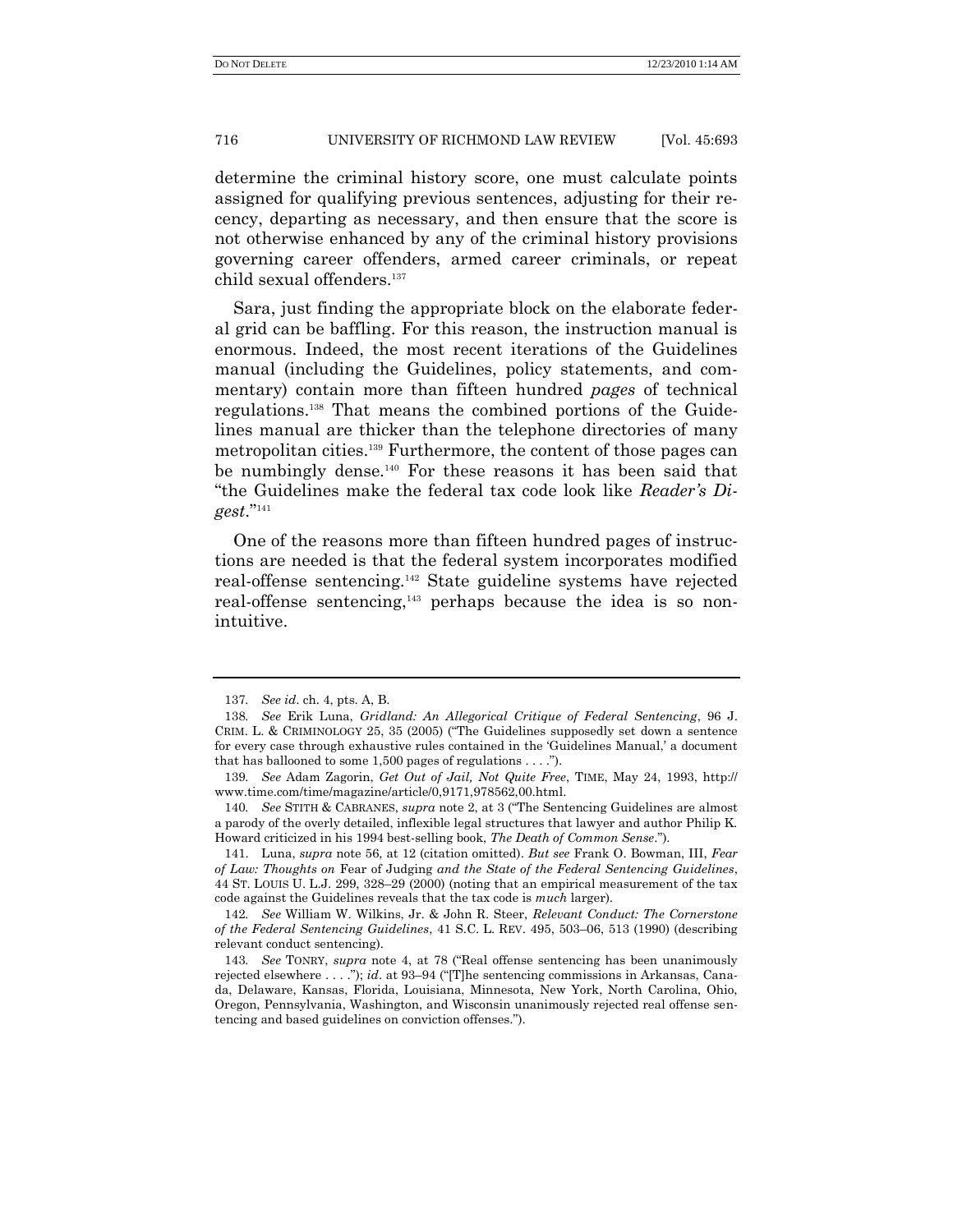When sentencing experts tell laypeople that, in the federal system, defendants can be punished for criminal counts that were never filed—even for crimes of which they were acquitted—and for facts that are not found beyond a reasonable doubt, the public often thinks that these legal scholars are having one over on them.<sup>144</sup> It sounds too Kafkaesque to be true.<sup>145</sup> When the experts *do* succeed in convincing the public that they're serious, people are outraged. Indeed, many scholars and lawyers are outraged;<sup>146</sup> others were, and have merely grown inured by habit.<sup>147</sup> Punishing defendants for uncharged or acquitted conduct sounds like the cruelest of lawyer jokes:

A man walks into a lawyer's office and says he's been indicted with partners on multiple counts of stock fraud. He sees the government's case as weak and wants to go to trial. The lawyer informs the stunned client that if he's convicted on only *one* count, the jury's notguilty verdict on the other charges means little under the Federal Sentencing Guidelines. Why? A defendant may be punished for acquitted conduct if the judge merely *believes* he's guilty. The punch

146*. See* Elizabeth T. Lear, *Is Conviction Irrelevant?* 40 UCLA L. REV. 1179, 1237–39 (1993); Kevin R. Reitz, *Sentencing Facts: Travesties of Real-Offense Sentencing*, 45 STAN. L. REV. 523, 553–64 (1993); David Yellen, *Illusion, Illogic, and Injustice: Real-Offense Sentencing and the Federal Sentencing Guidelines*, 78 MINN. L. REV. 403, 403, 405 (1993).

147*. See generally* STEVE BOGIRA, COURTROOM 302: A YEAR BEHIND THE SCENES IN AN AMERICAN CRIMINAL COURTHOUSE (2005) (describing blasé attitude of courtroom actors). Borrowing from G.K. Chesterton, Bogira notes:

<sup>144.</sup> *See id.* at 93–94 ("More than once when describing the relevant conduct system to government officials and judges outside the United States, I have been accused of misreporting or exaggerating.").

<sup>145</sup>*. See* FRANZ KAFKA, THE TRIAL 7 (Willa Muir & Edwin Muir trans., Alfred A. Knopf, Inc. 1992) (1925) ("That is the Law. How could there be a mistake in that?'  $I$  don't know this law,' said K. 'All the worse for you,' replied the warder. . . . 'You'll come up against it yet.""); see also G. Thomas Eisele, *The Sentencing Guidelines System? No. Sentencing Guidelines? Yes.*, FED. PROBATION, Dec. 1991, at 16, 20 (characterizing the Guidelines system as Kafkaesque).

<sup>―[</sup>T]he horrible thing about all legal officials, even the best, about all judges, magistrates, barristers, detectives, and policemen, is not that they are wicked (some of them are good), not that they are stupid (several of them are quite intelligent), it is simply that they have got used to it. Strictly they do not see the prisoner in the dock; all they see is the usual man in the usual place. They do not see the awful court of judgment; they only see their own workshop.

*Id*. at vii (quoting G.K. CHESTERTON, *The Twelve Men*, *in* TREMENDOUS TRIFLES 85–86 (1909)). The same point has been made about the Guidelines. *See* Luna, *supra* note 138, at 74 ("The mechanical methodology anesthetizes the system, its participants, and even the public to the inherently moral judgment involved in punishing another human being with the imprimatur of the state.").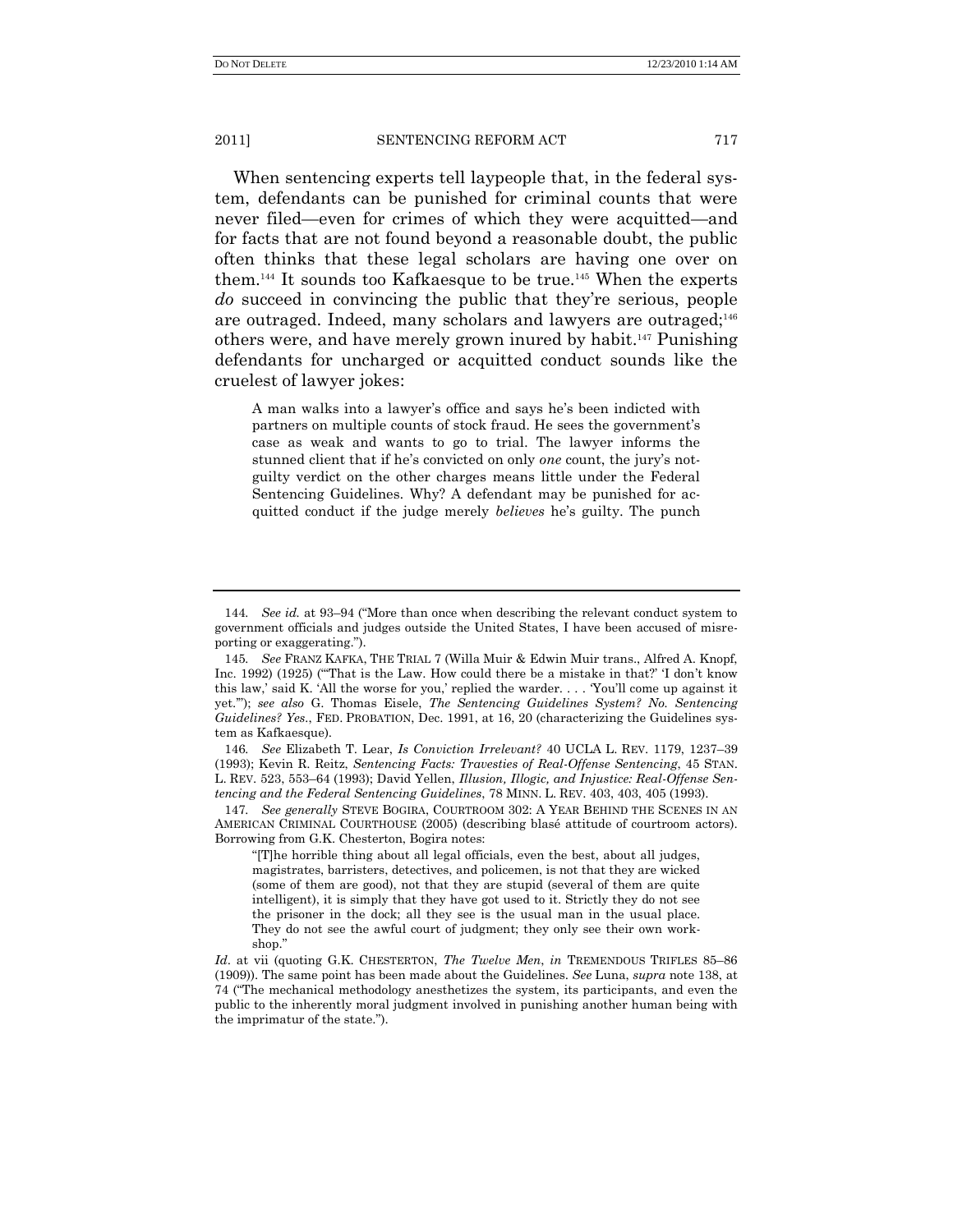line: You can win at a trial only if there's a complete acquittal. If you're convicted of *anything*, you can be punished for *everything.*<sup>148</sup>

The idea behind real-offense sentencing was noble enough: shifting power away from prosecutors (who could charge-bargain) to judges (who could sentence using all relevant conduct, regardless of what prosecutors charged).<sup>149</sup> In theory, real-offense sentencing might have resembled inquisitorial civil-code jurisprudence.<sup>150</sup> But in practice, Sara, the shift in power did not operate as imagined. Parties subverted the Guidelines to reach acceptable outcomes.<sup>151</sup> Having great leverage, prosecutors—through chargeand fact-bargaining—controlled Guidelines sentencing far more than they had during the pre-Guidelines era.<sup>152</sup>

District judges did not assume power over sentencing under real-offense guidelines, Sara. Do you know who did? Prosecutors did.<sup>153</sup> The Commission did.<sup>154</sup>

150*. See* Nancy Gertner, *From Omnipotence to Impotence: American Judges and Sentencing*, 4 OHIO ST. J. CRIM. L. 523, 533 (2007) ("The premises of the Guidelines transformed common law judges into civil code clerks."). Of course, not all federal judges were supportive of a civil-code approach to sentencing. *See* Eisele, *supra* note 145, at 20 ("I have characterized this system as a dark, sinister, and cynical crime management program. It is in effect a reincarnation of those systems prevalent in Central and Eastern European countries 150 years ago. It has a certain Kafkaesque aura about it.").

151*. See* Bowman, *supra* note 141, at 341 (reporting national Guidelines departure in about a third of cases); Ilene H. Nagel & Stephen J. Schulhofer, *A Tale of Three Cities: An Empirical Study of Charging and Bargaining Practices Under the Federal Sentencing Guidelines*, 66 S. CAL. L. REV. 501, 553–54 (1992) (reporting that judges and prosecutors circumvented guidelines in about one-sixth of cases); Stephen J. Schulhofer & Ilene H. Nagel, *Negotiated Pleas Under the Federal Sentencing Guidelines: The First Fifteen Months*, 27 AM. CRIM. L. REV. 231, 284–86 (1989) (reporting manipulation of the guidelines by prosecutors).

<sup>148.</sup> Gerald Shargel, *Run-on Sentencing: The Barely Noticed Mayhem Following the Supreme Court"s* Blakely *Decision*, SLATE (July 12, 2004, 5:21 PM), http://www.slate. com/id/2103754.

<sup>149</sup>*. See* Julie R. O'Sullivan, *In Defense of the United States Sentencing Guidelines" Modified Real-Offense System, 91 Nw. U. L. REV. 1342, 1347 (1997) ("Pure real-offense* sentencing also works to remove the secondary level of potential sentencing disparities by nullifying the influence of the prosecutor's choice of charge upon the eventual sentencing decision. Assuming that the sentencing authority has complete access to the 'real' circumstances of the offense and is able to resolve accurately disputes regarding those facts, each defendant will receive a sentence commensurate with offenders sharing the same 'real' characteristics, not just those with whom the prosecutor, for her own reasons, chooses to group the defendant.").

<sup>152</sup>*. See, e.g*., Bowman, *supra* note 141, at 341–47 (describing Guidelines evasion via departures, charge bargaining, and fact bargaining); *Probation Officers Survey*, *supra* note 129, at 303 (discussing fact bargaining); Mary Pat Flaherty & Joan Biskupic, *Prosecutors Can Stack the Deck; Sentencing Powers Shift from Judges*, WASH. POST, Oct. 7, 1996, at A1.

<sup>153</sup>*. See, e.g.*, Albert W. Alschuler, *The Failure of Sentencing Guidelines: A Plea for*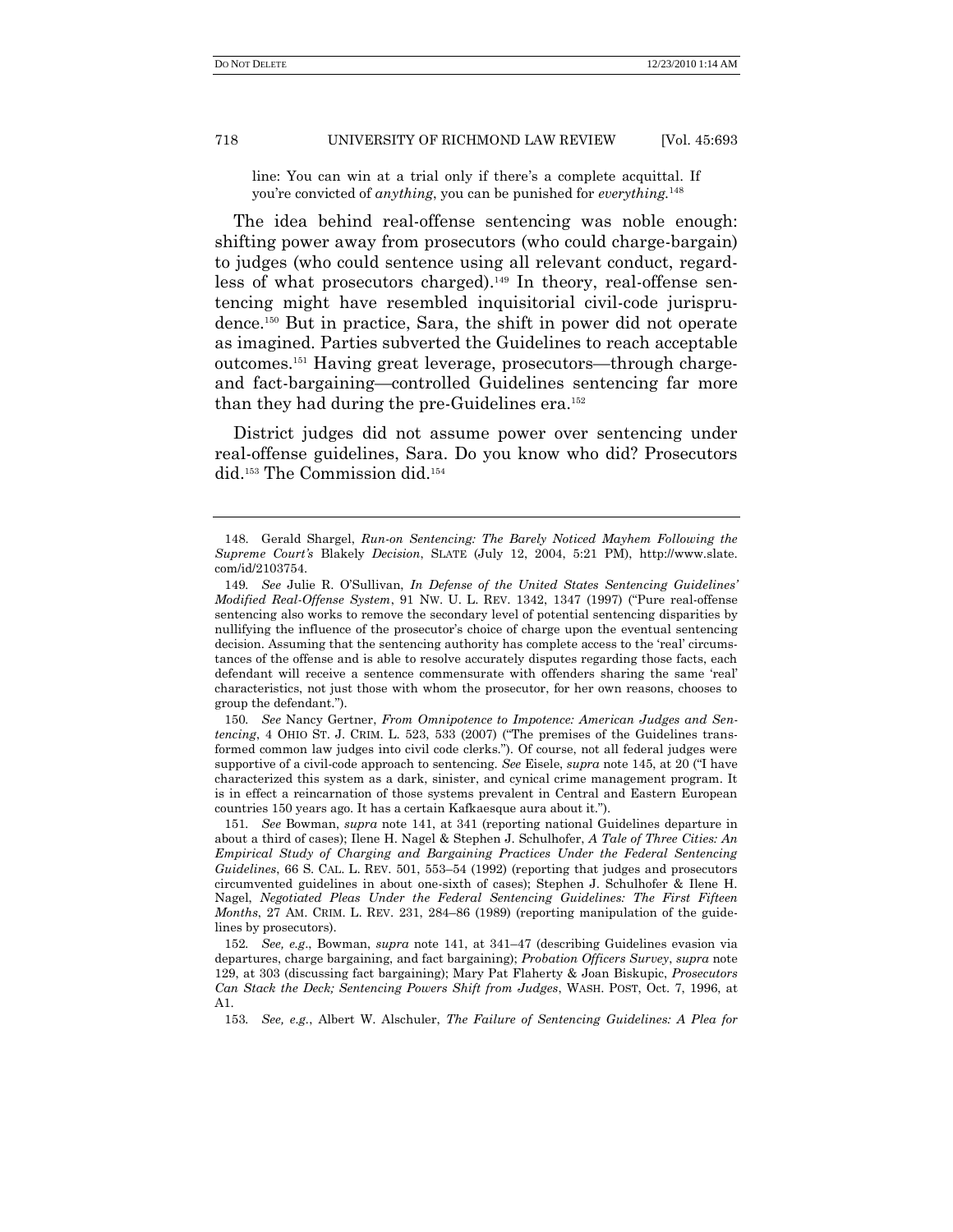The Commission seized power over sentencing (a power traditionally reserved for judges) by establishing an elaborate system that regulated not only the judicial interpretation of *charged* offenses, but governed every relevant aspect of sentencing. It tried to quantify every aspect of the offense and the offender like some kind of weird *Dungeon Master"s Guide*<sup>155</sup> of punishment elaborate rules rooted in look-up tables. But federal defendants are not eleventh-level paladins, and commentators have condemned the Commission for pretending that three-dimensional actors can be adequately represented on the two-dimensional world of the sentencing grid.

Inspired by the classic novella of mathematics, *Flatland*, <sup>156</sup> Erik Luna writes:

Voila! A human being has been transformed from a multidimensional being into a string of letters and numbers, cast onto the grid of Gridland for internment in a federal penitentiary. The defendant is now a two-dimensional character—as flat as any in Flatland—his vertical axis an offense level and his horizontal axis a criminal history category. There is no depth or detail, no shading or perspective, only an initial movement within the grid pursuant to points or levels duly added or subtracted, placing him within a narrow range of punishment. The Guidelines are "neutral" with regard to the offender's race, sex, national origin, and creed, a restriction that seems eminently reasonable in both Gridland and worlds of higher dimensionality. But federal judges cannot consider an assortment of issues deemed significant in lands not wholly defined by the x-y axes, including the defendant's: age, education, vocational skills, mental and emotional condition, physical condition, drug or alcohol dependence, lack of guidance as a youth, employment history, family ties and responsibilities, community ties, military and public service, and char-

*Less Aggregation*, 58 U. CHI. L. REV. 901, 926 (1991) (describing the Guidelines system as a "prosecutor's paradise"); Stith, *supra* note 98, at 1430 ("[T]here is no doubt that because they set forth the consequences of each statutory charge and each specified sentencing factor, the Federal Sentencing Guidelines had the potential to effect a transfer of discretion over the severity of punishment from the judge to the prosecutor.").

<sup>154.</sup> *See* Stith, *supra* note 98, at 1435 ("In this way, a sentence would be based on the rules set forth by the Commission, not on the exercise of discretion by either the judge or the prosecutor.").

<sup>155.</sup> E. GARY GYGAX & DAVE ARNESON, DUNGEON MASTER'S GUIDE (Kim Mohan et al. eds., Wizards of the Coast, Inc., rev. 3.5 2003) (1979) (providing documentation and reference tables that allow the Dungeon Master to facilitate play of Dungeons and Dragons).

<sup>156</sup>*. See* William F. Lindgren & Thomas F. Banchoof, *Introduction* to EDWIN A. ABBOTT, FLATLAND 1 (William F. Lindgren & Thomas F. Banchoof eds., Cambridge Univ. Press 2010) (1884).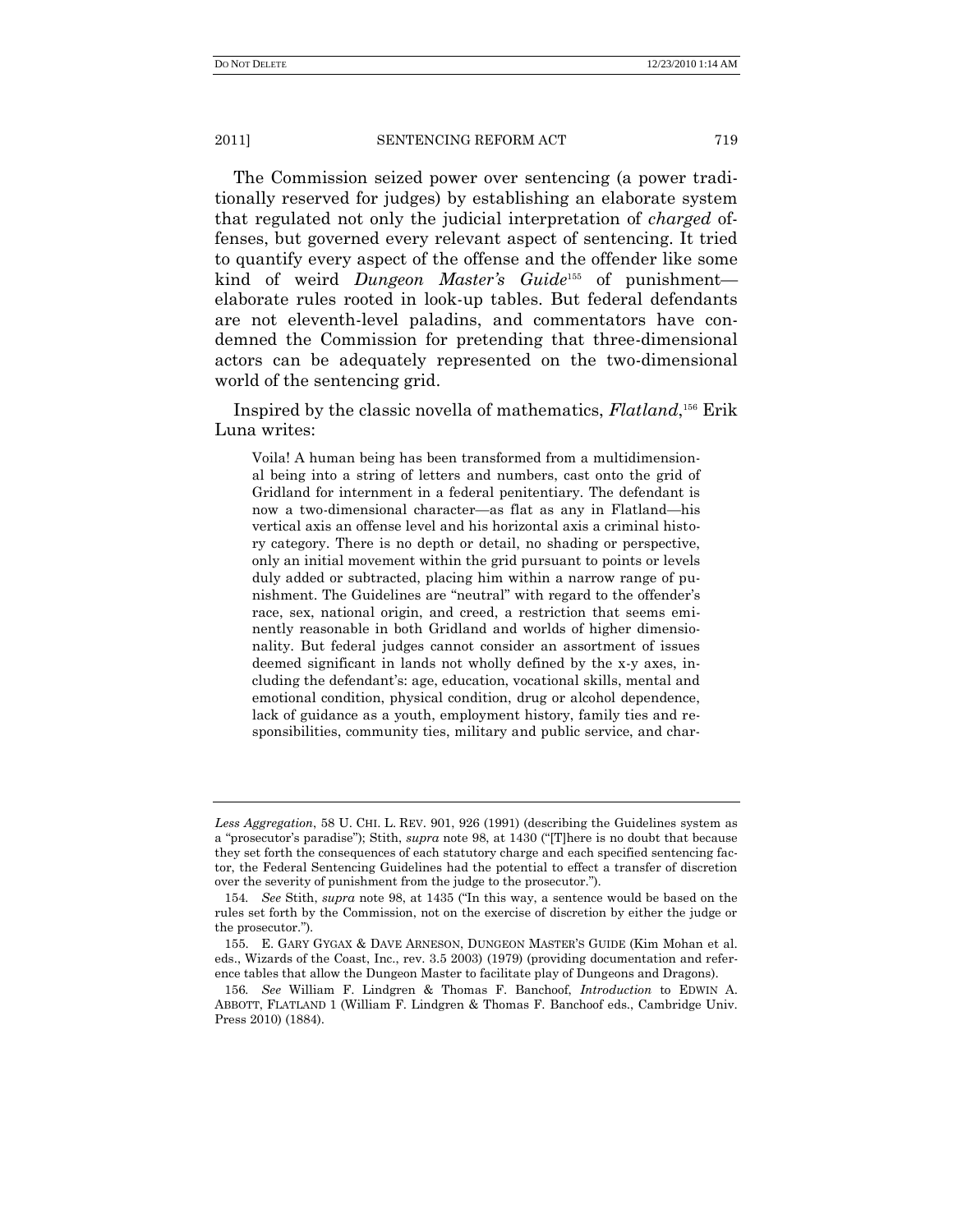itable works. Under the Guidelines, judges thus confront defendants as numbers rather than as human beings.<sup>157</sup>

Luna makes an important point here, Sara. Important enough that another example is warranted. In the film *Dead Poets Society*, a classroom of prep students is confronted with a stultifying essay (by Dr. J. Evans Pritchard, Ph.D.) entitled "Understanding" Poetry."<sup>158</sup> It directs students of poetry to ask two questions:

One, how artfully has the objective of the poem been rendered, and two, how important is that objective. Question one rates the poem's perfection, question two rates its importance. . . . If the poem's score for perfection is plotted along the horizontal of a graph, and its importance is plotted on the vertical, then calculating the total area of the poem yields the measure of its greatness. A sonnet by Byron may score high on the vertical, but only average on the horizontal. A Shakespearean sonnet, on the other hand, would score high both horizontally and vertically, yielding a massive total area, thereby revealing the poem to be truly great.<sup>159</sup>

The *X* and *Y* axis might seem strangely familiar to you, Sara. In the movie, after one of the students reads the essay aloud, the new English teacher, John Keating, pronounces his judgment of it: "Excrement. That's what I think of Mr. J. Evans Pritchard. We're not laying pipe, we're talking about poetry."<sup>160</sup> Keating tells his students to tear out the page—to tear out the entire essay assuring them, "It's not the Bible, you're not going to go to hell for this. Go on, make a clean tear, I want nothing left of it."<sup>161</sup>

Keating, too, makes an important point. Merely draping something—be it poetry or sentencing—in the trappings of mathematics and science does not make it empirical. For example, the mathematics of the Guidelines may help to conceal the Commission's failure to make fundamental decisions about sentencing philosophies,<sup>162</sup> but merely quantifying variables does not mean an approach is scientific or accurate.<sup>163</sup> Yes, the jargon of the Guidelines

<sup>157.</sup> Luna, *supra* note 138, at 38–39 (2005).

<sup>158.</sup> DEAD POETS SOCIETY (Touchstore Pictures 1989). The essay is exceedingly similar to the real-life work of Laurence Perrine. *See* LAURENCE PERRINE, SOUND AND SENSE: AN INTRODUCTION TO POETRY 260–62 (4th ed. 1973).

<sup>159.</sup> DEAD POETS SOCIETY, *supra* note 158.

<sup>160</sup>*. Id*. (emphasis added).

<sup>161</sup>*. Id*.

<sup>162</sup>*. See* Hofer & Allenbaugh, *supra* note 19, at 29–32 (describing Commission's failure to identify an organizing theory of punishment).

<sup>163.</sup> *See DARRELL HUFF, HOW TO LIE WITH STATISTICS 8 (1954)* ("The secret language of statistics, so appealing in a fact-minded culture, is employed to sensationalize, inflate, con-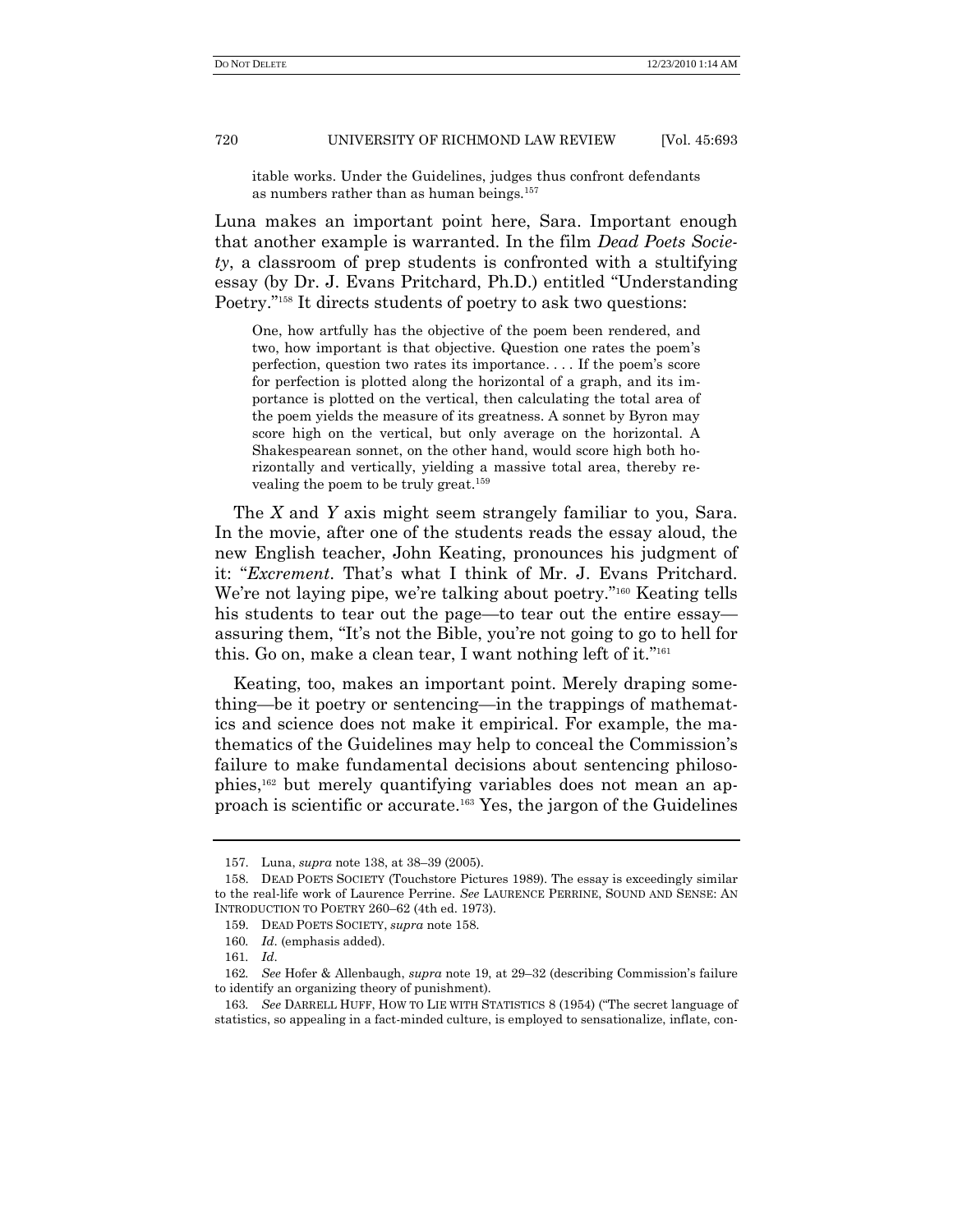(e.g., "points" and "levels" and "scores") creates an appearance of objectivity and analytic precision,<sup>164</sup> but the Guidelines were not derived entirely by science. In large part, they were established in the belief that they embodied the punishments Congress wanted.<sup>165</sup> The Commission issued *diktats* to the courts, dressing up the politics in the robes of science. They did not explain their reasoning.

The malcontents who would challenge the Commission's decisions are often frustrated since the Sentencing Commission has a monopoly on federal sentencing data.<sup>166</sup> Unless an individual is able to disentangle the Commission's statistics,<sup>167</sup> there is no direct way to challenge the policy decisions of the Commission on empirical grounds.<sup>168</sup> Those who wanted to sentence outside the

167*. See* Cindy R. Alexander et al., *Evaluating Trends in Corporate Sentencing: How Reliable Are the United States Sentencing Commission"s Data?*, 13 FED. SENT'G REP. 108, 108 (2000) (suggesting that the quality and usefulness of the Sentencing Commission's corporate sentencing data is limited).

fuse, and oversimplify.").

<sup>164.</sup> *See* United States v. Reich, 661 F. Supp. 371, 378 (S.D.N.Y. 1987) ("The formulae and the grid distance the offender from the sentencer—and from the reasons for punishment—by lending the process a false aura of scientific certainty.‖); Breyer, *supra* note 104, at 184–85 (asserting that the Guidelines are not as precise as they may seem).

<sup>165</sup>*. See supra* note 73 and accompanying text (describing amendments based on perceived congressional signals).

<sup>166</sup>*. See* 28 U.S.C. § 994(w)(1) (2006) (requiring the chief judge of each district to submit to the Sentencing Commission a written report on each sentence imposed that includes the judgment and commitment order, the statement of reasons, any plea agreement, the indictment or other charging document, and the presentence report). Because many of these documents are not public record, there is no meaningful way to examine patterns of federal sentencing, independent of the Sentencing Commission's dataset. Some have argued for increased transparency in sentencing data. *See* Marc L. Miller, *A Map of Sentencing and a Compass for Judges: Sentencing Information Systems, Transparency, and the Next Generation of Reform*, 105 COLUM. L. REV. 1351, 1356–57 (2005) (arguing for increased public access to sentencing data); Max M. Schanzenbach & Emerson H. Tiller, *Reviewing the Sentencing Guidelines: Judicial Politics, Empirical Evidence, and Reform*, 75 U. CHI. L. REV. 715, 740–41 (2008) ("The unavailability of judge-identifying data in criminal sentencing is one of the most frustrating aspects of the study of federal sentencing and has significantly impeded scholarly evaluation of the Guidelines' efficacy.").

<sup>168</sup>*. But see* Amy Baron-Evans, *Sentencing by the Statute* 21 (Office of Defender Services, Working Paper, Apr. 27, 2009), http://www.fd.org/pdf\_lib/Sentencing%20By%20the %20Statute.2.28.09.pdf. ("[R]arely do the guidelines reflect the Commission's study of preguideline sentencing practice, nor do most guidelines reflect the Commission's exercise of judgment as an expert, research-based agency unfettered by politics. Using empirical research, in some cases research undertaken at the Commission itself, you can readily show that the guideline range was not developed based on national sentencing data or empirical research and that it recommends a sentence that is greater than necessary to satisfy §  $3553(a)$ 's objectives.... In fact, you can develop an evidentiary basis for a non-guidelines sentence that is stronger than anything the Commission has developed in support of the recommended guideline range.").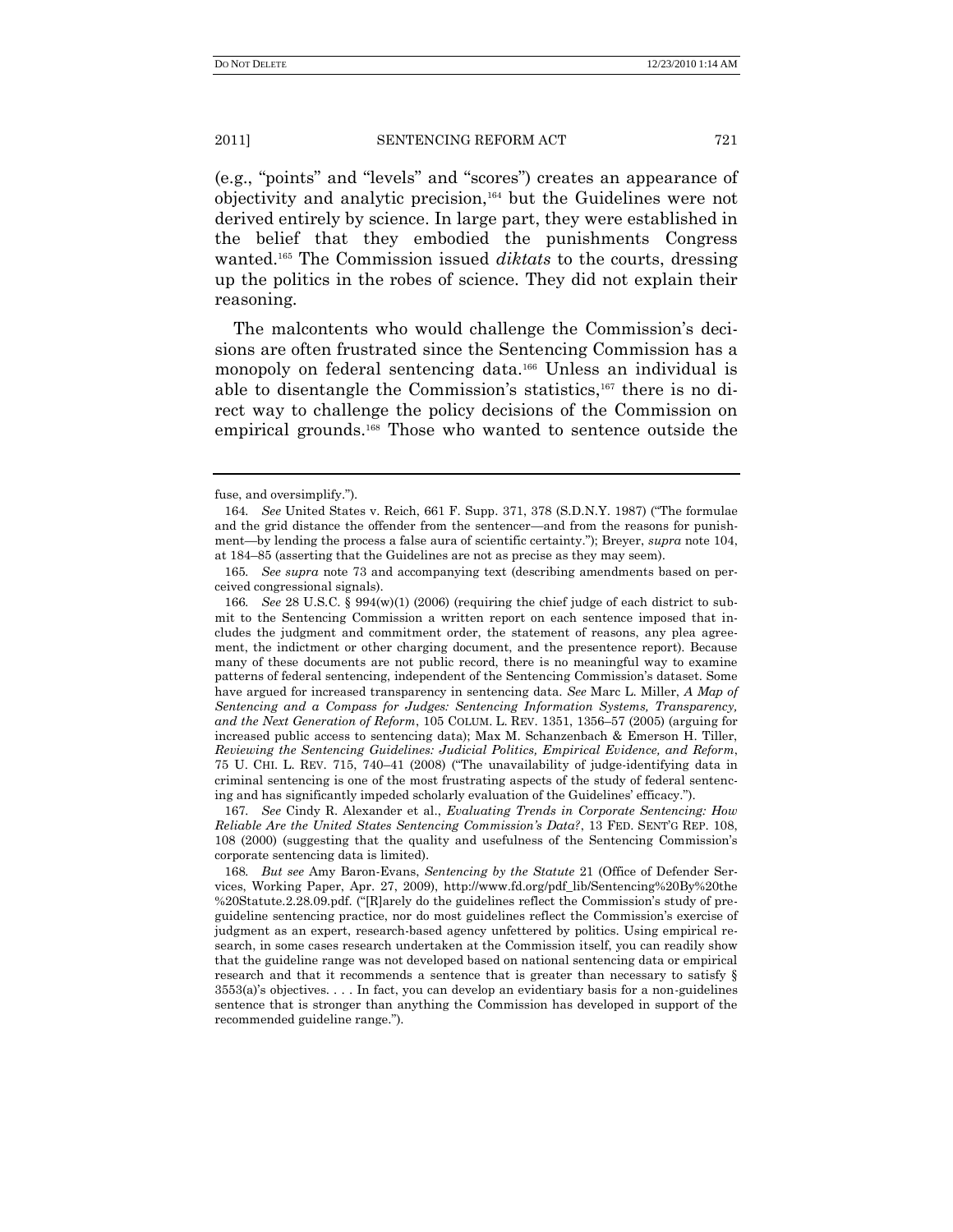Guidelines could not disaggregate the data to support their efforts; judges who didn't want to be reversed on appeal had no choice but to submit.<sup>169</sup>

In some ways, the Commission's use of opacity and mystification is reminiscent of the Grand Inquisitor in Dostoevsky's magnum opus, *The Brothers Karamazov*. <sup>170</sup> The Guidelines may have reduced unwarranted disparity, $171$  and perhaps they even prevented Congress from enacting more mandatory minimum statutes; <sup>172</sup> but they did so at great cost, trenching upon the discretion of judges, limiting their ability to tailor sentences to fit the specific characteristics of the offense and the offender. In the following quote, Dostoevsky's Inquisitor is describing the authority of the church, but the same principle may apply to the Commission:

B.F. SKINNER, WALDEN TWO 15–16 (Hackett Publ'g Co. 2005) (1948).

170. FYODOR DOSTOEVSKY, THE BROTHERS KARAMAZOV 249–50 (Richard Pevear & Larissa Volokhonsky trans. 1990) (1880).

171*. See* FIFTEEN YEARS REPORT, *supra* note 3, at 140 (concluding that Guidelines have reduced inter-judge disparity).

<sup>169.</sup> By supplanting the old (decentralized) approach to sentencing, the Guidelines have made it virtually impossible to think about federal sentencing without referencing them. *See* United States v. Jaber, 362 F. Supp. 2d 365, 375–76 (D. Mass. 2005) ("[The Guidelines] have shaped the vocabulary we use to describe sentences, and the standards we use to evaluate and compare cases. Since there were no alternative rules prior to the Sentencing Guidelines—no empirical studies linking particular sentences to particular crime control objectives, no common law of sentencing—and there have been none since, the Guidelines will continue to have a critical impact.‖). Actually, the habituation of judges to the Guidelines is not so different from the operant conditioning of sheep:

<sup>―</sup>We solved our problem [of managing the location of sheep] with a portable electric fence which could be used to move our flock of sheep about the lawn like a gigantic mowing machine, but leaving most of it free at any time. At night the sheep are taken across the brook to the main fold. But we soon found that the sheep kept to the enclosure and quite clear of the fence, which didn't need to be electrified. So we substituted a piece of string, which is easier to move around. . . . [New lambs stray,] but they cause no trouble and soon learn to keep with the flock. The curious thing is . . . that most of these sheep have never been shocked by the fence. Most of them were born after we took the wire away. It has become a tradition among our sheep never to approach string. The lambs acquire it from their elders, whose judgment they never question."

<sup>172.</sup> *But see* Barkow, *supra* note 55, at 770–71 ("Of course, it is possible that without the Sentencing Commission, Congress would have enacted even longer sentences or passed even more mandatory minimums. But . . . [i]n those instances where the Commission tried to exert influence and get Congress to change course, it failed. And in many other instances where Congress took action on sentencing, there is no evidence that the Commission was consulted. If the Commission has had a moderating influence, it has been so slight as to be imperceptible.").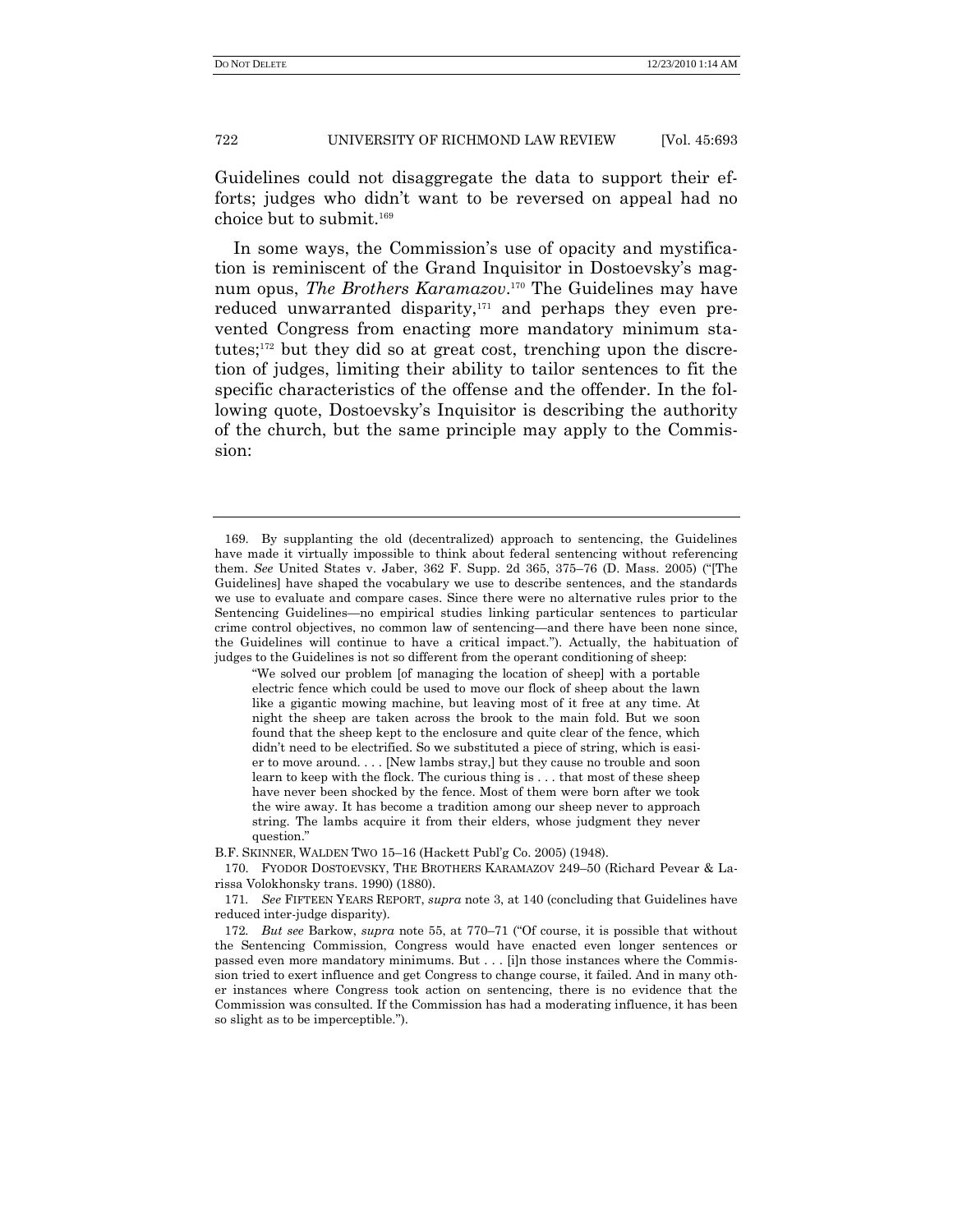With us everyone will be happy, and they will no longer rebel or destroy each other, as in your freedom, everywhere. Oh, we shall convince them that they will only become free when they resign their freedom to us, and submit to us. Will we be right, do you think, or will we be lying? They themselves will be convinced that we are right, for they will remember to what horrors of slavery and confusion your freedom led them. Freedom, free reason, and science will lead them into such a maze, and confront them with such miracles and insoluble mysteries, that some of them, unruly and ferocious, will exterminate themselves; others, unruly but feeble, will exterminate each other; and the remaining third, feeble and wretched, will crawl to our feet and cry out to us: "Yes, you were right, you alone possess his mystery, and we are coming back to you—save us from ourselves."<sup>173</sup>

Sara, whether the complexity of the Guidelines was intentional and benevolent (pacifying judges and saving them from Congress), intentional and self-serving, or purely accidental, their complexity may have increased their acceptance. By masking the politics of sentencing beneath a veneer of science, the Guidelines made punishment appear more rational, empirical, and precise. But the complexity of the Guidelines simultaneously made them cumbersome and subject to increased rates of error. Furthermore, the complexity (and severity) of the Guidelines were greatly exacerbated by a third problem: rigidity.

## 3. Rigidity

Until the Supreme Court's decision in *United States v. Booker*, the Guidelines were binding.<sup>174</sup> In practice, the Guidelines were  $\lambda$ law;<sup>175</sup> only nominally were they ever "guidelines." Of course, "mandatory guidelines" is both a contradiction in terms and more than a little Orwellian,<sup>176</sup> but that's the nomenclature that was used. And, as you know very well, a great deal of friction was generated in the world of federal sentencing over just how mandatory those guidelines were.

<sup>173.</sup> DOSTOEVSKY, *supra* note 170, at 258.

<sup>174.</sup> 543 U.S. 220, 245 (2005).

<sup>175.</sup> See Stith, *supra* note 98, at 1429–30 ("As Justice Antonin Scalia recognized in his 1989 dissent in *Mistretta*[,] . . . and as Justice Harry Blackmun's majority opinion refused to acknowledge, the Guidelines were law.").

<sup>176.</sup> *See* GEORGE ORWELL, 1984, at 5 (1949) (coining such memorable slogans as "WAR IS PEACE," "FREEDOM IS SLAVERY," and "IGNORANCE IS STRENGTH").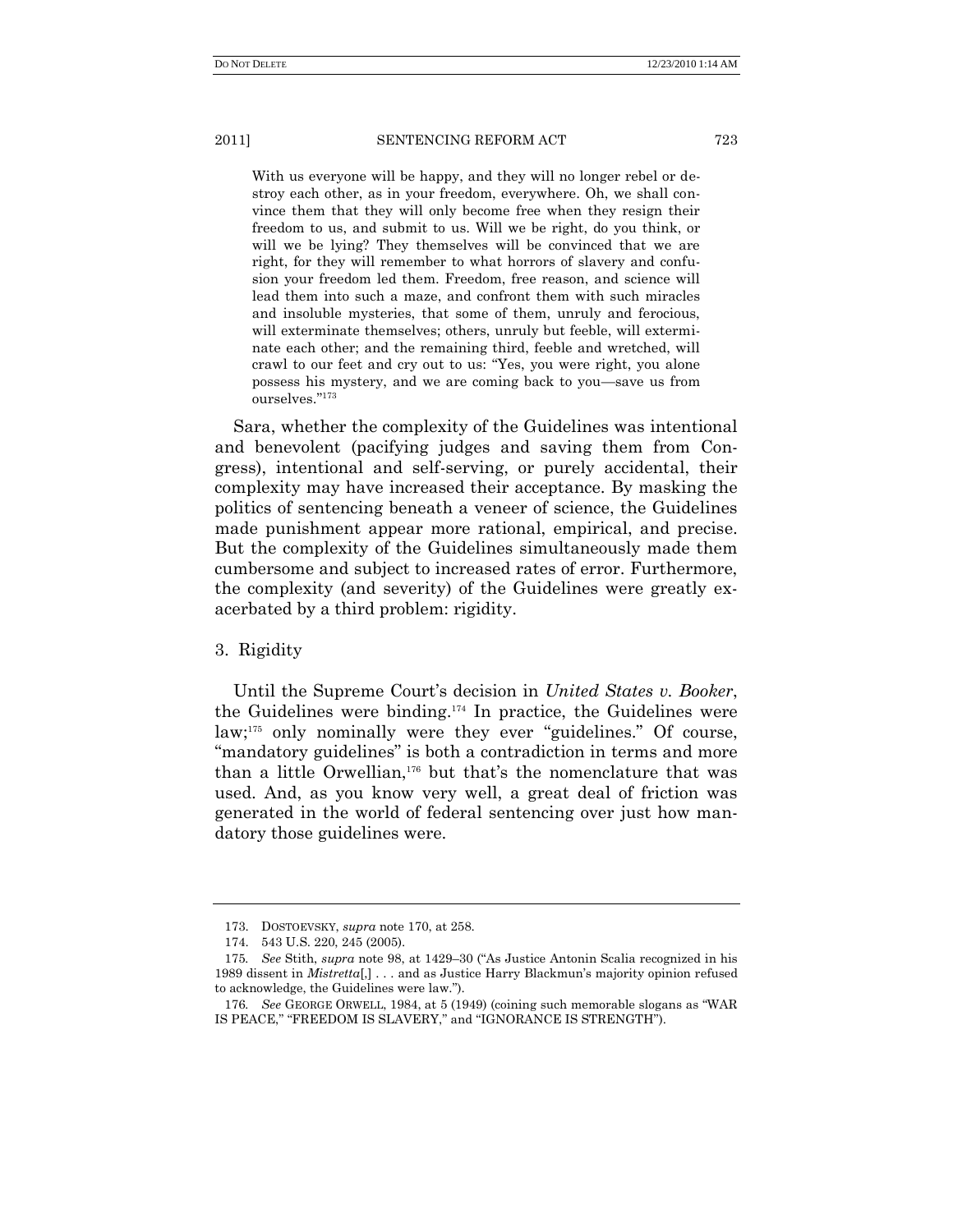This was strange. One might think that if judges kept departing from a guideline system, it might suggest that those guidelines were in need of revision. After all, that was the idea when you were born, Sara.<sup>177</sup> But that is not what transpired. Instead of locating the problem with the Guidelines, the problem was blamed on activist judges.<sup>178</sup> Accordingly, the solution was not to modify the Guidelines, but to coerce judges into compliance. At one point, House Majority Whip Tom DeLay threatened, "The judges need to be intimidated. . . . They need to uphold the Constitution.' If they don't behave, 'we're going to go after them in a big way."<sup>179</sup> And in what sometimes seemed like a battle between branches of government,<sup>180</sup> some legislators threatened to strip judges of *all* discretion, enacting broad slates of mandatory minimums.<sup>181</sup> Sometimes the conflict seemed less like a battle, and more like a knife fight. At one point, Judge James Rosenbaum was investigated by the House Judiciary Committee for resisting the Guidelines.<sup>182</sup>

<sup>177</sup>*. See* 28 U.S.C. § 994(o) (2006) ("The Commission periodically shall review and revise, in consideration of comments and data coming to its attention, the guidelines promulgated pursuant to the provisions of this section."); U.S. SENTENCING COMM'N, DOWNWARD DEPARTURES FROM THE FEDERAL SENTENCING GUIDELINES 5 (2003) [hereinafter DOWNWARD DEPARTURES], *available at* http://www.ussc.gov/departrpt03/departrpt03. pdf (noting that "a high or increasing rate of departures for a particular offense, for example, might indicate that the guideline for that offense does not take into account adequately a particular recurring circumstance and should be amended accordingly").

<sup>178</sup>*. See, e.g*., David M. Zlotnick, *The War Within the War on Crime: The Congressional Assault on Judicial Sentencing Discretion*, 57 SMU L. REV. 211 *passim* (2004) (describing congressional hostility toward federal judges who exercised judicial discretion).

<sup>179.</sup> Joan Biskupic, *Hill Republicans Target "Judicial Activism"; Conservatives Block Nominees, Threaten Impeachment and Term Limits*, WASH. POST, Sept. 14, 1997, at A1.

<sup>180</sup>*. See, e.g.*, Debra Rosenberg et al., *The War on Judges*, NEWSWEEK, Apr. 25, 2005, at 22 (describing inflammatory legislative criticism of the judiciary); Ruth Marcus, *Booting the Bench*; *There"s New Ferocity in Talk of Firing Activitist Judges*, WASH. POST, Apr. 11, 2005, at A19 (describing intense congressional interest in impeaching "activist" federal judges and justices).

<sup>181</sup>*. See* Blakely v. Washington *and the Future of the Federal Sentencing Guidelines: Hearing Before the S. Comm. on the Judiciary*, 108th Cong. 3 (2004) [hereinafter *Blakely Hearing*] (comments of Sen. Hatch) (" $\Pi$ t is possible that some here in Congress may respond by creating new mandatory minimum penalties to compensate for this unfettered discretion.").

<sup>182</sup>*. See* Zlotnick, *supra* note 178, at 227–28 (describing House Judiciary Committee's investigation of Judge Rosenbaum's records); Tresa Baldas, *Congress Comes After a Federal Judge: Sentencing at Issue in Subpoena Uproar*, NAT'L L.J., Mar. 24, 2003, at A1 ("In a rare and controversial move that has judges nationwide expressing concern, the House Judiciary Committee has threatened to issue subpoenas for records relating to Rosenbaum's sentencing decisions, and has requested a federal review of the entire Minnesota federal bench as part of a broader inquiry . . . .‖); David Rubenstein, *Rosenbaum Inquisition*, NATION, Dec. 11, 2003, at 7 (describing investigation of Judge Rosenbaum's sentenc-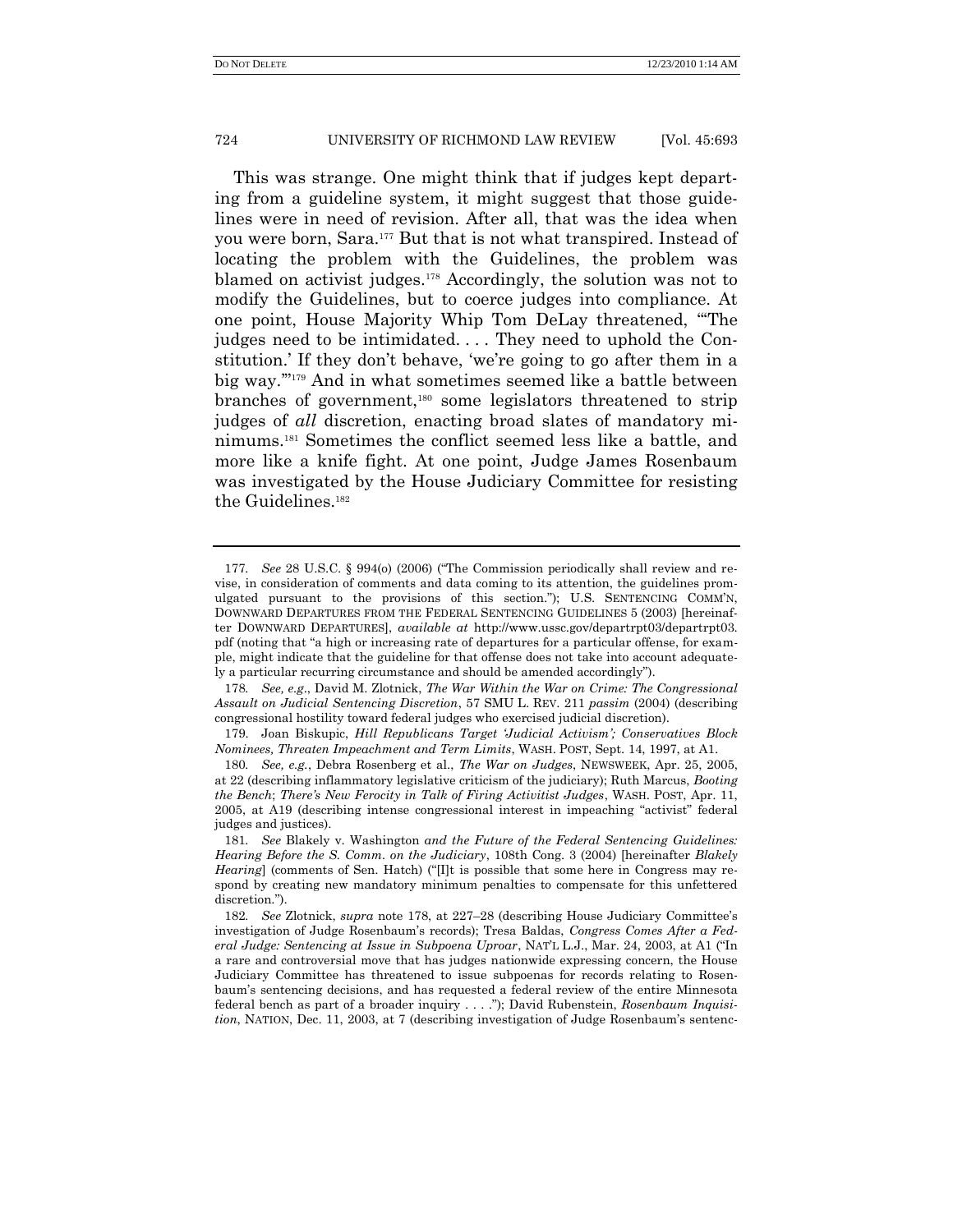This battle over departures largely ignored the fact that district judges are not the only actors exercising discretion in the system. Prosecutors were free to grant downward departures for substantial assistance,<sup>183</sup> and no one in Congress seemed particularly bothered by *that*. United States Attorney's offices were free to establish different practices (e.g., one district would establish a fast-track program while an adjacent district would not, resulting in radically different sentences for offenders separated by only a few miles),<sup>184</sup> and no one in Congress seemed bothered by *that*, either. Sentencing disparity of this kind was deemed to be *warranted* disparity.<sup>185</sup> But as soon as a judge departed downward from a Guidelines sentence because the Justice Department's fast-track system did not operate in the district, he would be reversed, even if the departure had been applied to redress sentencing disparity created by the unequal promulgation of fast-track programs.<sup>186</sup> The inference is obvious: under the mandatory Guidelines, prosecutorial discretion was viewed as a necessary evil but all judicial discretion was suspect.<sup>187</sup>

Of course, the Orwellian "mandatory Guidelines" were struck down as constitutionally doubleungood in *United States v. Booker*. <sup>188</sup> But, curiously, even post-*Booker*, there has been a great deal of attention paid to rates of departure and variances. Judges wor-

ing practices).

<sup>183</sup>*. See* U.S. SENTENCING GUIDELINES MANUAL § 5K1.1 (2009).

<sup>184.</sup> See Steven G. Kalar & Jon Sands, *An Object All Sublime—Let the Punishment Fit the Crime: Federal Sentencing after* Gall *and* Kimbrough, 32 CHAMPION, Mar. 2008, at 20, 28 ("Over the past decade, different federal districts have created—or rejected—'fast track' offers for illegal re-entry defendants. These (non-guideline) deals can mean a 75 percent reduction in a federal defendant's sentence. Whether an alien gets these deals depends largely on the geographical fluke of location of arrest. Whether an alien is detected on the border in Arizona instead of Nevada, or even between divisions *in the same district* in Texas, can mean that a defendant will—or will not—receive these remarkable deals. The discrepancies between identically situated aliens who do—or do not—receive fast-track deals make a mockery of the guidelines' goal to eliminate sentencing disparity.").

<sup>185</sup>*. See* Marc L. Miller, *Purposes at Sentencing*, 66 S. CAL. L. REV. 413, 423–25 (1992) (discussing what constitutes unwarranted disparity).

<sup>186</sup>*. See, e.g.*, United States v. Banuelos-Rodriguez, 215 F.3d 969, 970–73, 978 (9th Cir. 2000) (rejecting § 3553 sentence below Guidelines based on fast track disparities). *But see*, *e.g*., United States v. Morales-Chaires, 430 F.3d 1124, 1131 (9th Cir. 2005) (upholding a § 3553 sentence above Guidelines, despite fast-track disparity).

<sup>187</sup>*. See, e.g*., 130 CONG. REC. 973 (1984). Senator Mathias characterized the views of SRA supporters: "[J]udges cannot be trusted. You cannot trust a judge . . . you must not trust a judge.‖ *Id*.

<sup>188.</sup> 543 U.S. 220, 245 (2005).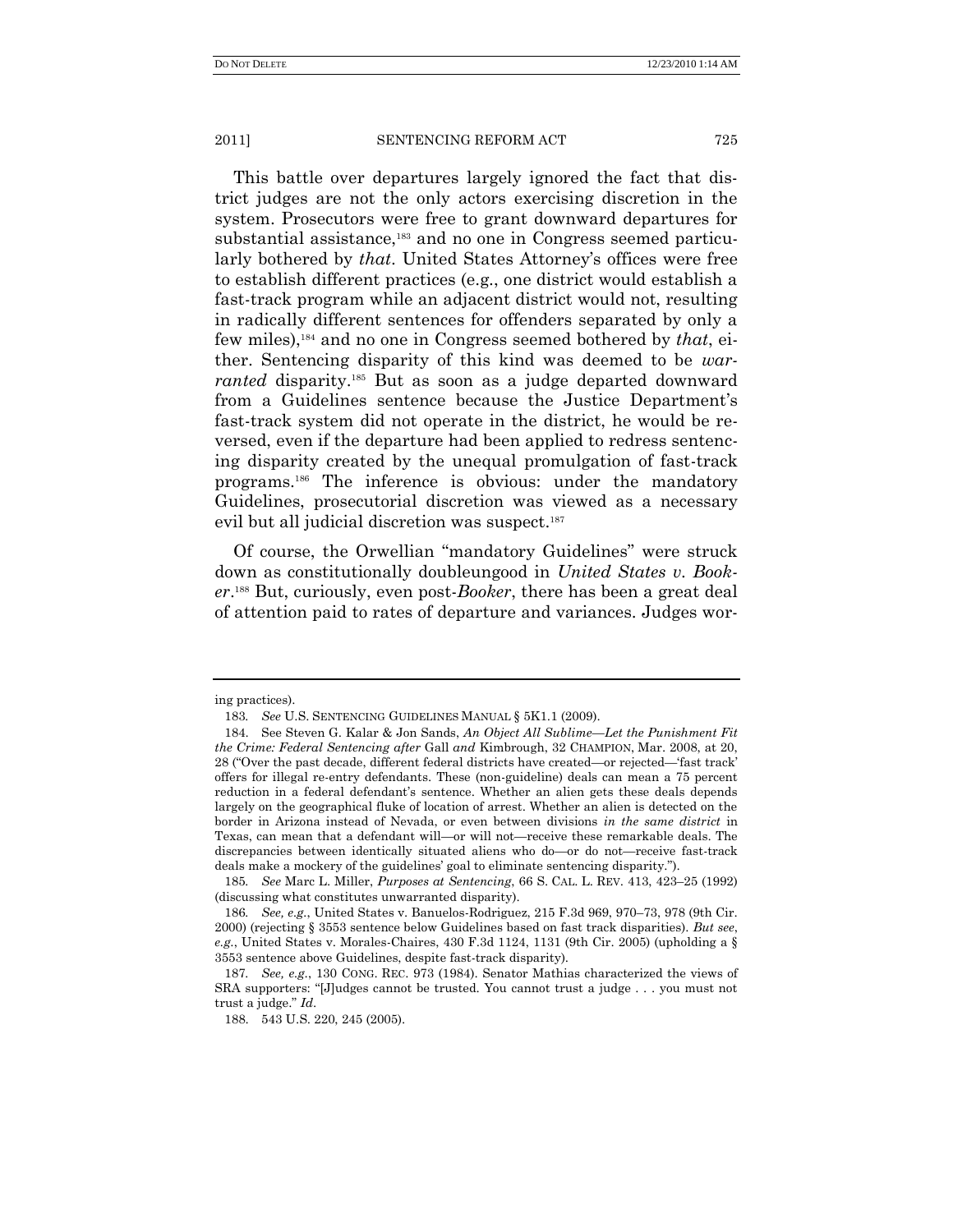ried that if they took a "free at last, free at last" approach,<sup>189</sup> Congress might respond with a "Booker fix" even more restrictive than the mandatory Guidelines.<sup>190</sup> So judges monitored sentencing trends closely, as did the Commission and a vigilant Congress.<sup>191</sup> Even now, the Commission presents its data by comparing post-*Booker* statistics against pre-*Booker* rates of departures,<sup>192</sup> even though pre-*Booker* Guidelines achieved their compliance rates by violating the Sixth Amendment.<sup>193</sup>

The rigidity of the Guidelines can be traced to a zeal for parity. Parity in sentencing lies close to your heart, Sara;<sup>194</sup> and equal punishment for equal offenders is a difficult proposition with which to quibble. Of course, wherever there is discretion, there is disparity, so the Guidelines imposed dramatic limits on judicial discretion.<sup>195</sup> Yet in so doing, the Guidelines deprived judges of the ability to tailor appropriate sentences to the characteristics of each offender and each offense.<sup>196</sup> Yes, the Guidelines succeeded in treating like offenders alike, but they did so by (to a large degree) treating *unlike* offenders alike.<sup>197</sup>

Parity in sentencing is an important goal in any just system of laws, but it is not the *only* goal.<sup>198</sup> After all, automatic death pe-

<sup>189</sup>*. See* United States v. Jaber, 362 F. Supp. 2d 365, 370 (D. Mass. 2005) (describing the "free at last" approach as an unacceptable response to *Booker*).

<sup>190</sup>*. See* United States v. Wilson, 355 F. Supp. 2d 1269, 1287–88 (D. Utah 2005) (―Should the courts fail to carry out congressional will, there should be little doubt what will follow. Congress can easily implement its desired level of punitiveness in the criminal justice system, through such blunderbuss devices as mandatory minimum sentences.‖); *see also supra* note 181 (describing suggestion of mandatory minimums).

<sup>191</sup>*. See* DOWNWARD DEPARTURES, *supra* note 177, at 1 (analyzing departure data as required by § 401(m) of the PROTECT Act of 2003, Pub. L. No. 108-21, 117 Stat. 650, 675 (codified at 28 U.S.C. 994 note (2006))).

<sup>192</sup>*. See, e.g*., PRELIMINARY QUARTERLY DATA REPORT, 10 fig. A (Third Quarter 2010), *available at* http://www.ussc.gov/Data\_and\_Statistics/Federal\_Sentencing\_Statistics(Quar ter\_Sentencing\_Updates/USSC\_2010\_Quarter\_Report\_3rd.pdf.

<sup>193.</sup> U.S. CONST. amend. VI ("In all criminal prosecutions, the accused shall enjoy the right to a speedy and public trial, by an impartial jury of the State and district wherein the crime shall have been committed  $\dots$ .").

<sup>194</sup>*. See* FIFTEEN YEARS REPORT, *supra* note 3, at 79 (identifying disparity reduction as main objective of SRA); Feinberg, *supra* note 13, at 295 (same).

<sup>195</sup>*. See* Patti B. Saris, *Below the Radar Screens: Have the Sentencing Guidelines Eliminated Disparity? One Judge"s Perspective*, 30 SUFFOLK U. L. REV. 1027, 1028–29 (1997).

<sup>196</sup>*. Id*.

<sup>197</sup>*. See, e.g*., Stephen J. Schulhofer, *Assessing the Federal Sentencing Process: The Problem Is Uniformity, Not Disparity*, 29 AM. CRIM. L. REV. 833, 870 (1992).

<sup>198</sup>*. See* Alschuler, *supra* note 153, at 902 ("Some things are worse than sentencing disparity, and we have found them.").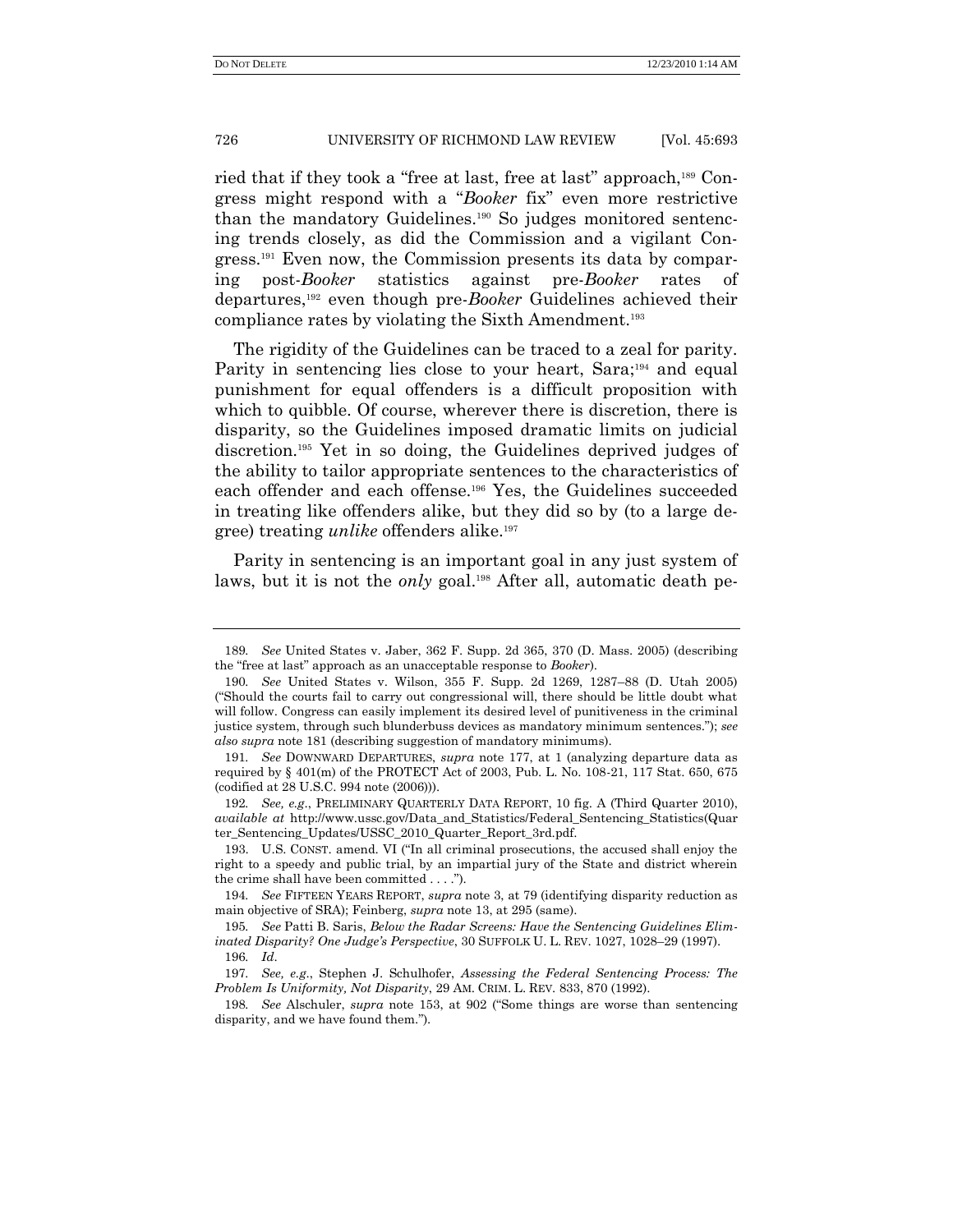nalty statutes would have neatly solved the conundrum of channeled discretion in post-*Furman* capital punishment cases assuring oodles of parity—but in *Woodson v. North Carolina*, statutes of this kind were struck down as unconstitutional.<sup>199</sup> The federal courts place great value on equal justice under law,<sup>200</sup> but our idea of justice encompasses other values, too, such as affording defendants competent representation,<sup>201</sup> requiring each element of a crime to be proved beyond a reasonable doubt before finding someone guilty,<sup>202</sup> or entitling defendants to a jury of their peers.<sup>203</sup> These values may frustrate efforts to establish parity, but they possess a jurisprudential gravity of their own.

Still, the congressional commitment to parity in sentencing, coupled with a fundamental mistrust of federal judges, led to the rigidity of the Guidelines (as well as to mandatory minimum sentences). The Guidelines are often praised as being more nuanced than mandatory minimum sentencing204—operating as a scalpel instead of a meat cleaver—but the Guidelines were so rigid that, when they were binding, they operated like "mandatory minimums light." They were more finely calibrated, of course, but they suffered from the same fundamental inflexibility as statutory minimums.<sup>205</sup> Ultimately, ironically, it was the very rigidity of the

202*. See In re* Winship, 397 U.S. 358, 368 (1970) (holding that when a juvenile is charged with an offense, every element must be proved beyond a reasonable doubt); Apprendi v. New Jersey, 530 U.S. 466, 477 (2000) (construing this rule for all offenses).

203. See 4 WILLIAM BLACKSTONE, COMMENTARIES \*344 ("H]owever *convenient* these [new methods of trial] may appear at first, (as doubtless all arbitrary powers, well executed, are the most *convenient*) yet let it be again remembered, that delays, and little inconveniences in the forms of justice, are the price that all free nations must pay for their liberty in more substantial matters.").

204*. See, e.g.*, Breyer, *supra* note 104, at 184–85.

205*. See, e.g.*, STITH & CABRANES, *supra* note 2, at 123 ("[T]he federal Sentencing Guidelines are not an *alternative* to mandatory sentencing, as the Commission and many sentencing reformers insist, but a particularly complex *form* of mandatory sentencing."); Freed, *supra* note 51, at 1742–43 ("Readers of the [Commission's Mandatory Minimums] report cannot avoid observing the resemblance between the statutory mandates the Commission condemned and the guideline mandates its own *Guidelines Manual* contained."); Luna, *supra* note 56, at 2 ("Like mandatory minimums, the Sentencing Guidelines set

<sup>199.</sup> 428 U.S. 280, 305 (1976) (construing Furman v. Georgia, 408 U.S. 238, 239–40  $(1971)$ .

<sup>200.</sup> Indeed, the words "Equal Justice Under Law," are carved into the architrave of the Supreme Court of the United States, over the front doors. *See* OFFICE OF THE CURATOR, SUPREME COURT OF THE UNITED STATES, THE WEST PEDIMENT: INFORMATION SHEET (2003), *available at* http:://www.supremecourtus.gov/about/westpediment.pdf (describing pediment carvings).

<sup>201</sup>*. See* Gideon v. Wainwright, 372 U.S. 335, 342–45 (1963) (holding that the Sixth Amendment requires states to provide counsel for indigent defendants).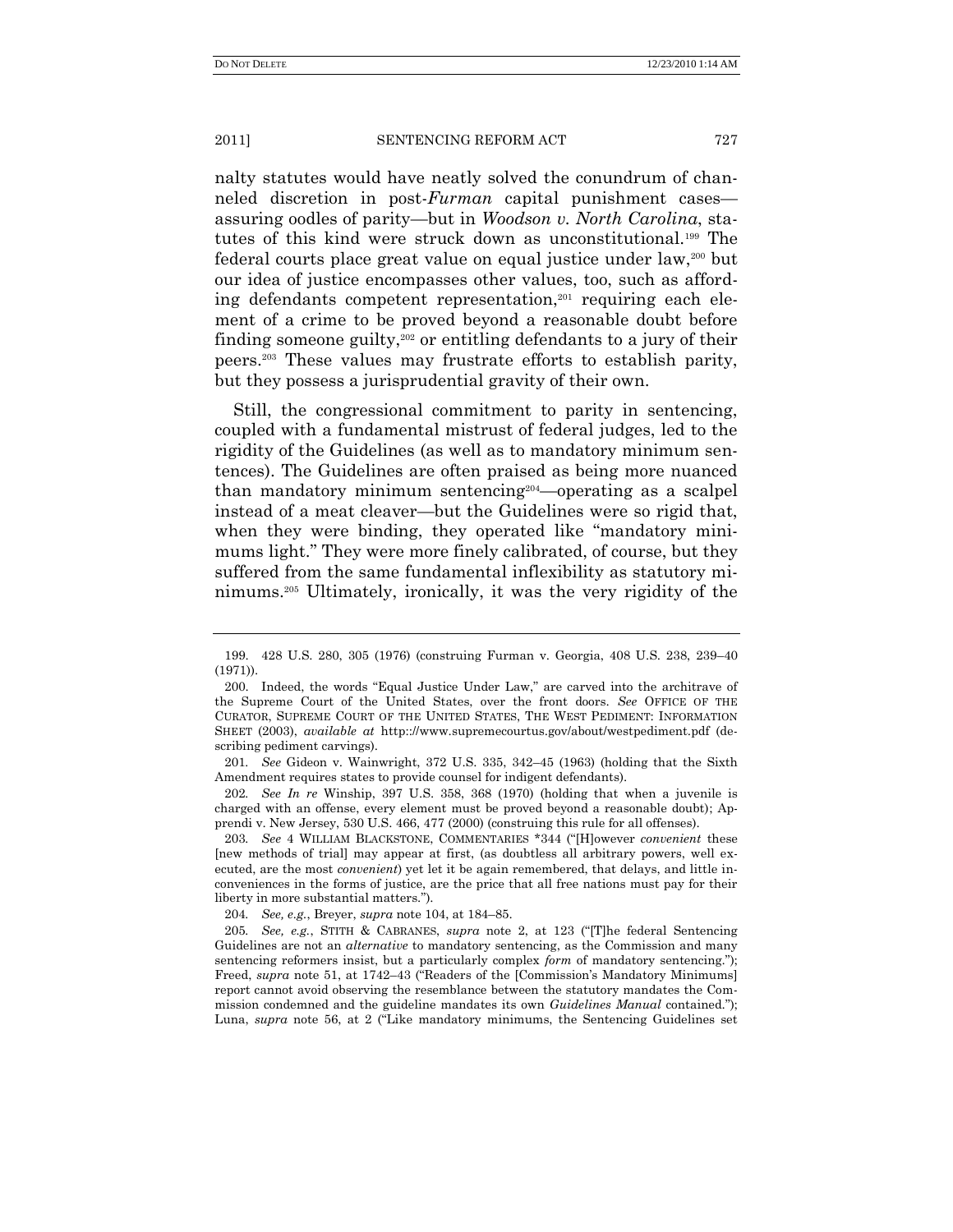Guidelines that precipitated the Supreme Court's remedial holding in *United States v. Booker* and ushered in a new era of federal sentencing.<sup>206</sup>

## B. *That Which Cannot Bend Must Break:* Booker *and Its Progeny*

Shortly after you were conceived on the Senate floor and signed into existence, the Supreme Court began issuing a series of important opinions about federal sentencing.

In the beginning, of course, there was *Mistretta*.

In *Mistretta v. United States*, the Supreme Court upheld the constitutionality of the Commission and the Guidelines.<sup>207</sup> In an eight-to-one decision (with Justice Scalia writing as the lone dissenter), the Court concluded that Congress had not violated the nondelegation doctrine when it delegated the power to promulgate sentencing guidelines for federal offenses to the Commission.<sup>208</sup> The majority reasoned that "[a]lthough the unique composition and responsibilities of the Sentencing Commission give rise to serious concerns about a disruption of the appropriate balance of governmental power among the coordinate Branches," the Commission did not violate the principle of separation of powers.<sup>209</sup> Neither the location of the Commission within the judicial branch,<sup>210</sup> nor the requirement that at least three Article III judges serve,<sup>211</sup> nor the fact that the President appoints the commissioners,<sup>212</sup> was sufficient to invalidate you, Sara.

After *Mistretta* settled the question of the Commission's constitutionality, the Supreme Court and Congress entered a period of détente during which tension grew over downward departures.<sup>213</sup> Judges who chafed at the severity and rigidity of the Guidelines

strict parameters for punishment (including a lower limit), absent some basis to depart from the sentencing range.").

<sup>206.</sup> 543 U.S. 220, 233–34, 245 (2005).

<sup>207.</sup> 488 U.S. 361, 412 (1989). Prior to *Mistretta*, hundreds of district judges had invalidated the SRA and the Guidelines. *See supra* note 4 and accompanying text (describing pre-*Mistretta* cases).

<sup>208</sup>*. Mistretta*, 488 U.S. at 371.

<sup>209</sup>*. Id*. at 384.

<sup>210</sup>*. See id*. at 396–97.

<sup>211</sup>*. See id*. at 405, 408.

<sup>212</sup>*. Id*. at 409.

<sup>213</sup>*. See* Zlotnick, *supra* note 178, at 244 (describing friction between federal judges and legislators).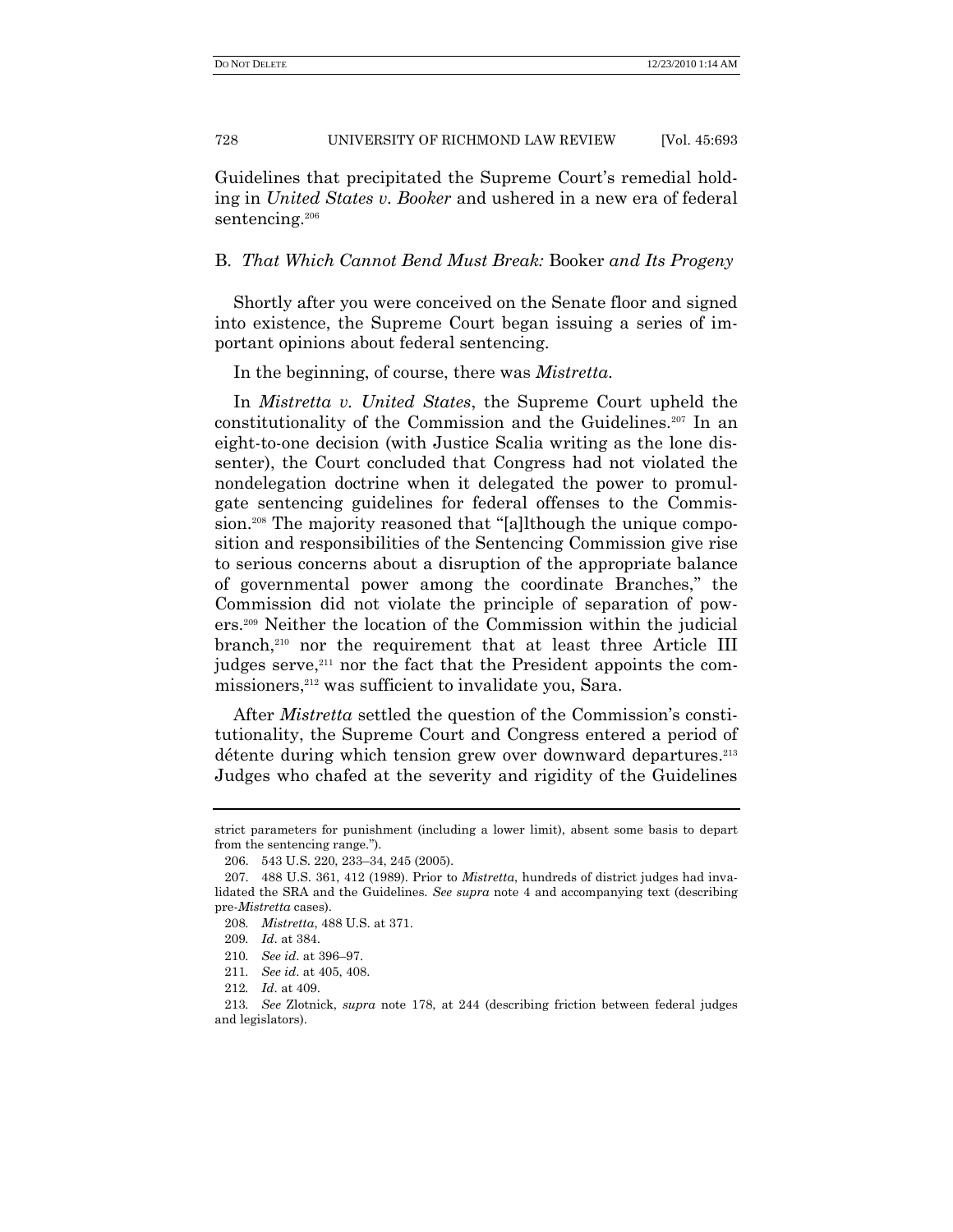sought mechanisms to impose less draconian sentences, but at the same time, members of Congress who campaigned on tough sentences sought mechanisms to block the downward departures of bleeding-heart judges.<sup>214</sup>

On the one hand, the Guidelines had the force and effect of law, which suggested that sentences should fall within appropriate Guidelines ranges (set by the Commission); but on the other hand, the departure mechanism was *part of* the Guidelines system, which suggested that Congress and the Commission *intended* judges to have the ability to sentence outside the Guidelines whenever the interests of justice so required.<sup>215</sup> The real question turned upon how rare departures from the Guidelines range should be, and whether trial judges or appellate judges should determine whether the facts of a case warranted a departure.

Congress and the courts struggled over downward departures, locked in some weird kind of jurisprudential chess match.<sup>216</sup> The environment between Congress and the judiciary grew strained, even poisonous.<sup>217</sup> Then, in *Koon v. United States*, the Supreme Court unanimously held that whether a given sentencing factor was a legitimate ground for departure was a factual matter to be determined by the sentencing judge, subject to an abuse of discre-

<sup>214</sup>*. Id.* at 226–27.

<sup>215.</sup> See U.S. SENTENCING GUIDELINES MANUAL ch. 1, pt. A(4)(b) (2009) ("When a court finds an atypical case, one to which a particular guideline linguistically applies but where conduct significantly differs from the norm, the court may consider whether a departure is warranted."). This view was articulated in the legislative history of the SRA, as well:

The Committee does not intend that the guidelines be imposed in a mechanistic fashion. It believes that the sentencing judge has an obligation to consider all the relevant factors in a case and to impose a sentence outside the guidelines in an appropriate case. The purpose of sentencing guidelines is to provide a structure for evaluating the fairness and appropriateness of the sentence for an individual offender, not to eliminate the thoughtful imposition of individualized sentences.

S. Rep. No. 98-225, at 52 (1983), *reprinted in* 1984 U.S.C.C.A.N. 3182, 3235.

<sup>216</sup>*. See* Kalar & Sands, *supra* note 184, at 20 (describing *Apprendi* litigation and shifting coalitions on the Supreme Court as a chess match).

<sup>217</sup>*. See* Interview with Stephen B. Burbank, Professor, Univ. of Pa. Sch. of Law, *in A Law Professor"s Watch on Judicial Accountability and Independence*, THIRD BRANCH, July  $2004$ , at 10 (Burbank stated, "This is the most poisonous atmosphere for legislativejudicial relations that I can remember.").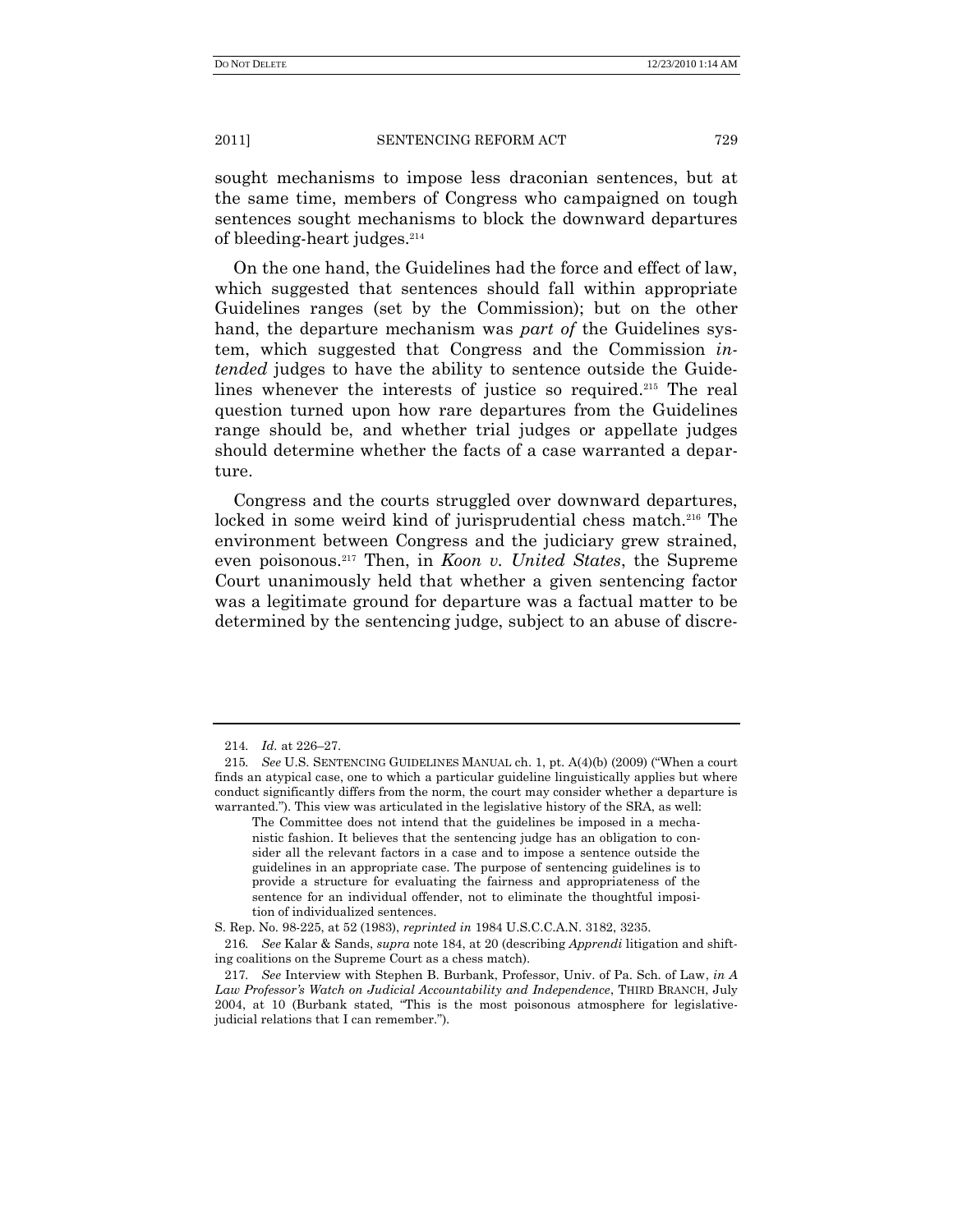tion standard on appellate review.<sup>218</sup> The holding was viewed by some as encouraging judges to disregard the Guidelines.<sup>219</sup>

The rate of non-prosecution-sponsored downward departures increased throughout the nineties. It rose from 5.8% in 1991, spiking to 10.3% in 1996, the year that *Koon* was decided, and climbed to  $18.1\%$  in  $2001.^{220}$  Armed with these statistics, an already-hostile Congress, abetted by the Department of Justice, $221$ enacted a piece of anti-downward-departure legislation known as the Feeney Amendment.<sup>222</sup>

You remember the Feeney Amendment, Sara.

Added as an amendment to the PROTECT Act with virtually no debate, $223$  and over the strenuous objections of the judiciary, $224$ the Feeney Amendment was a slap in the face of federal judges. The legislation contained a host of provisions to hamstring any judge who might be inclined to sentence below the Guidelines. Among other things, the amendment overturned *Koon* and replaced the "abuse of discretion" standard with *de novo* appellate

<sup>218.</sup> 518 U.S. 81, 96−100 (1996).

<sup>219</sup>*. See* Michael S. Gerber, *Down with Discretion*, LEGAL AFF., Mar.–Apr. 2004, at 72, 72 ("Prosecutors who don't like the increase [in downward departures] blame it on activist judges emboldened by the 1996 Supreme Court decision *United States v. Koon.*").

<sup>220</sup>*. See* DOWNWARD DEPARTURES, *supra* note 177, at 32 fig.1 (showing non-cooperation downward departures).

<sup>221</sup>*. See* Skye Phillips, *Protect Downward Departures: Congress and the Executive"s Intrusion Into Judicial Independence*, 12 J.L. & POL'Y 947, 976−84 (2004) (discussing the interplay between Congress and the Department of Justice in events culminating in the passage of the Feeney Amendment); Laurie P. Cohen & Gary Fields, *Ashcroft Intensifies Campaign against Soft Sentences by Judges, WALL ST. J., Aug. 6, 2003, at A1 ("Mr. Feeney* himself says he was simply the 'messenger' of the amendment bearing his name, which was drafted by two Justice Department officials.").

<sup>222.</sup> The Feeney Amendment was a section of the PROTECT Act of 2003, Pub. L. No. 108-21, § 401, 117 Stat. 650, 667 (2003) (codified as amended at 28 U.S.C. § 994 note (2006)). *See also supra* notes 178–81 and accompanying text (describing congressional hostility toward judicial discretion in sentencing).

<sup>223</sup>*. See* 149 CONG. REC. 9365 (Apr. 10, 2003) (statement of Sen. Edward Kennedy) (―This legislation overturns a unanimous Supreme Court decision, without a single day, hour, or minute of hearings."); SUE MYRICK, PROVIDING FOR CONSIDERATION OF H.R. 1104, THE CHILD ABDUCTION PREVENTION ACT OF 2003, H.R. REP. NO. 108-48, at 3–4 (2003) (limiting debate on the amendment to a total of 20 minutes, including statements from proponents).

<sup>224</sup>*. See* Letter from William H. Rehnquist, Chief Justice, Supreme Court of the U.S., to Patrick Leahy, Senator, *in* 149 CONG. REC. 9351 (Apr. 10, 2003) ("T]he Judicial Conference believes that this legislation, if enacted, would do serious harm to the basic structure of the sentencing guideline system and would seriously impair the ability of courts to impose just and responsible sentences. Before such legislation is enacted there should, at least, be a thorough and dispassionate inquiry into the consequences of such action.").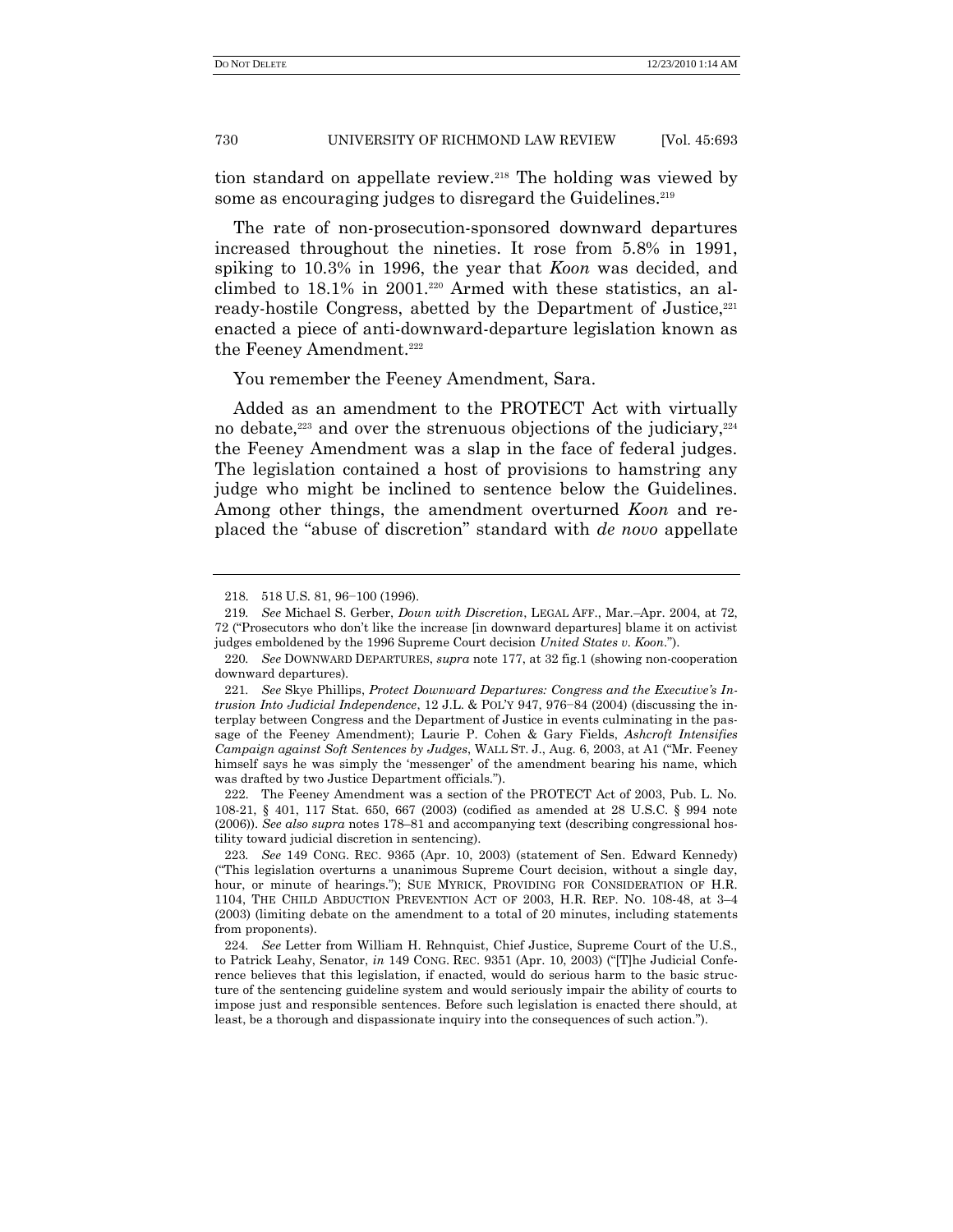review.<sup>225</sup> It prohibited judges from departing downward in almost all cases involving child pornography, sexual abuse, or sex trafficking;<sup>226</sup> prohibited the Commission from establishing any new grounds for downward departures for two years;<sup>227</sup> and directed the Commission to reduce the number of available downward departures.<sup>228</sup> The amendment also required a government motion before judges could adjust downward for acceptance of responsibility<sup>229</sup> or "fast-track" reasons in immigration cases.<sup>230</sup>

More ominously, the Feeney Amendment authorized a "black list" of judges, requiring the Department of Justice to report all departures, including the name of the sentencing judge, to Congress within fifteen days of sentencing.<sup>231</sup> This angered and intimidated judges<sup>232</sup> and, remarkably, prompted Chief Justice Rehnquist to warn Congress against overstepping its boundaries. Almost certainly alluding to the investigation of Judge James Rosenbaum,<sup>233</sup> Chief Justice Rehnquist reminded Congress that judges cannot be impeached for their official acts:

This [collecting judge-specific information], it seems to me, is more troubling. For side-by-side with the broad authority of Congress to legislate and gather information in this area is the principle that federal judges may not be removed from office for their judicial acts. . . . [This] principle was established just about two centuries ago in the trial of Justice Samuel Chase of the Superior Court by the Senate. . . . The political precedent set by Chase's acquittal has governed that day to this: a judge's *judicial* acts may not serve as a basis for impeachment.<sup>234</sup>

233*. See supra* note 182 and accompanying text (describing House Judiciary Committee's investigation of Judge Rosenbaum); *see also* Representative F. James Sensenbrenner, Jr., Chairman, House Comm. on the Judiciary, Remarks Before the U.S Judicial Conference Regarding Congressional Oversight Responsibility of the Judiciary (Mar. 16, 2004), *available at* http://judiciary.house.gov/legacy/news031604.htm (implying the seeking of impeachment for judges who impose "illegal" sentences).

234. William H. Rehnquist, Chief Justice, Supreme Court of the U.S., Remarks at the

<sup>225.</sup> § 401(d)(2), 117 Stat. at 670 (amending 18 U.S.C. § 3742(e)).

<sup>226</sup>*. Id*. § 401(b) (amending 28 U.S.C. § 994 note).

<sup>227</sup>*. Id*. § 401(j)(2).

<sup>228</sup>*. Id*. § 401(m)(2)(A).

<sup>229</sup>*. Id*. § 401(a)(2) (amending 18 U.S.C. § 3553(b)(2)(A)(iii)).

<sup>230</sup>*. Id*. § 401(m)(2)(B) (amending 28 U.S.C. § 994 note).

<sup>231</sup>*. Id*. § 401(*l*)(2)(A) (amending 18 U.S.C. § 3553 note).

<sup>232.</sup> See Zlotnick, *supra* note 178, at 234 ("This reporting system accomplishes its goal: the Court is intimidated, and the Court is scared to depart." (quoting Judge Paul Magnuson as describing his reasoning for not departing in a white collar crime case)); Ian Urbina, *New York"s Federal Judges Protest Sentencing Procedures*, N.Y. TIMES, Dec. 8, 2003, at B1.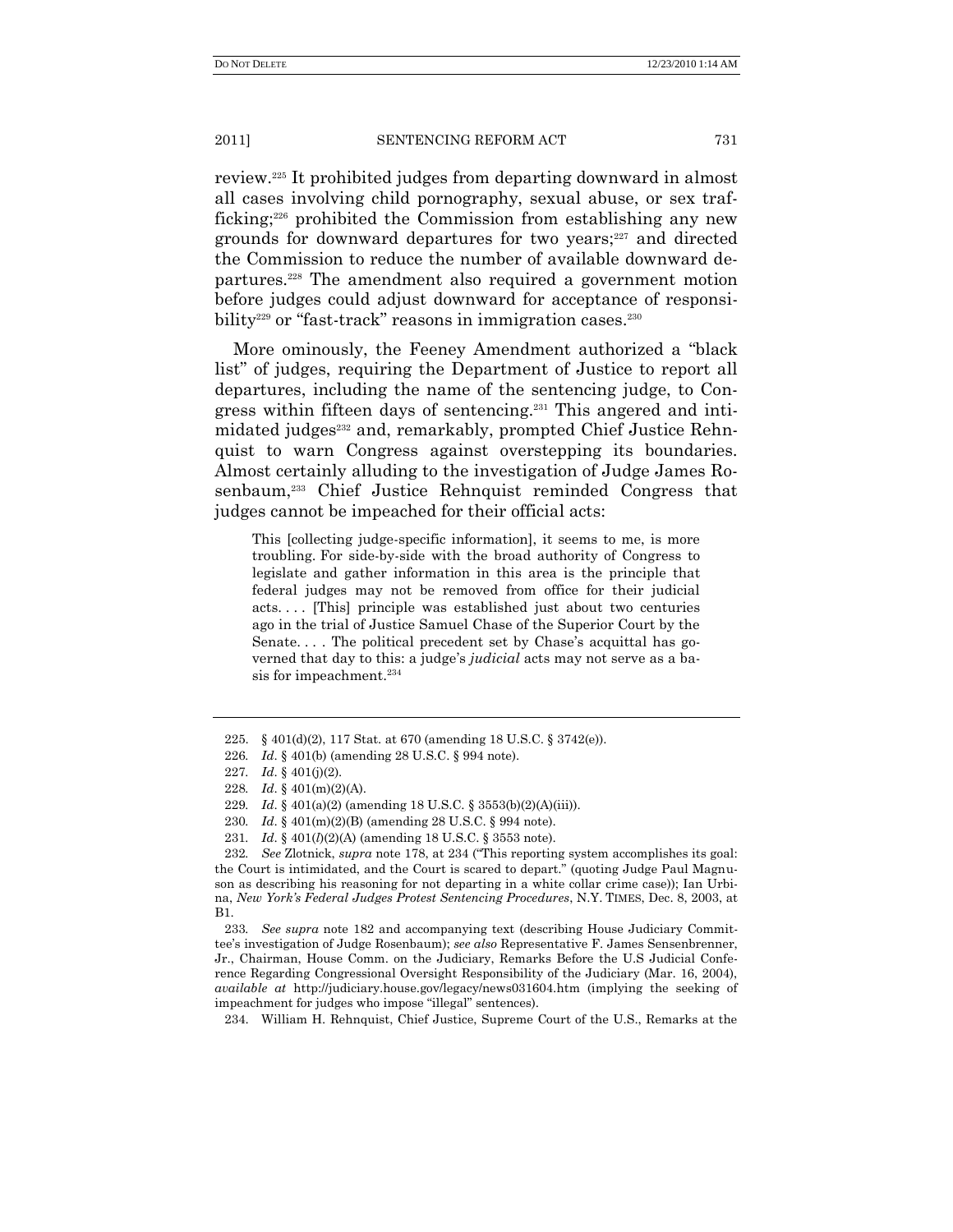Finally, the Feeney Amendment reached all the way back to *Mistretta* to poke the federal courts in the eye.<sup>235</sup> The amendment included a provision reducing the number of judges serving on the Commission from "[at] least three" to "[n]ot more than 3."236

President Bush signed the PROTECT Act—with the Feeney Amendment's provisions included—into law on April 30, 2003.<sup>237</sup> By enacting the Feeney Amendment, Congress, impatient with federal judges who treated the mandatory Guidelines as if they were merely advisory, had finally backed downwardly departing judges into a corner.

But nobody puts Baby in a corner.<sup>238</sup>

Whether they knew it or not, Congress and the judiciary had been playing a game of constitutional Jenga.<sup>239</sup> And with the 2003 passage of the PROTECT Act, the whole assembly came crashing down.

In *United States v. Detwiler*, one judge focused on the provision reducing the number of judges on the Commission.<sup>240</sup> Harkening back to the Supreme Court's analysis in *Mistretta*, Judge Owen Panner concluded that post-PROTECT Guidelines were unconstitutional:

The Feeney Amendment also prohibits judges from ever occupying more than three seats on the Commission, thus ensuring that judges will never again comprise a majority of the voting membership of the Commission. When selecting Commission members, the President

Federal Judges Association Board of Directors Meeting (May 5, 2003), *available at* http:// www.supremecourt.gov/publicinfo/speeches/viewspeeches.aspx?Filename=sp\_05-05-03.ht ml.

<sup>235</sup>*. See* Mistretta v. United States, 488 U.S. 361, 412 (1989) (upholding the constitutionality of the SRA, the Commission, and the Guidelines).

<sup>236.</sup> § 401(n), 117 Stat. at 676 (amending 28 U.S.C. § 991(a)).

<sup>237</sup>*. Id.* at 650.

<sup>238.</sup> DIRTY DANCING (Vestron Pictures 1987).

<sup>239</sup>*. See* Steven L. Chanenson, *Hoist with Their Own Petard?*, 17 FED. SENT'G REP. 20, 20 (2004) ("[B]y passing the PROTECT Act . . . . Congress and the Department [of Justice] may well have inadvertently helped to destroy the very system they were trying to dominate."); Noelle Tsigounis Valentine, *An Exploration of the Feeney Amendment: The Legislation that Prompted the Supreme Court to Undo Twenty Years of Sentencing Reform*, 55 SYRACUSE L. REV. 619, 647–51 (2005) (suggesting Feeney led to *Blakely*); *see also* 108 CONG. REC. S8573 (daily ed. July 21, 2004) ("Congress has seriously undermined the basic structure and fairness of the Federal Guidelines system through posturing and ideology. . . . It may be that the *Blakely* decision was occasioned in part by recent tinkering with the Sentencing Reform Act that went too far." (quoting Sen. Patrick Leahy)).

<sup>240.</sup> 338 F. Supp. 2d 1166, 1173 (D. Or. 2004).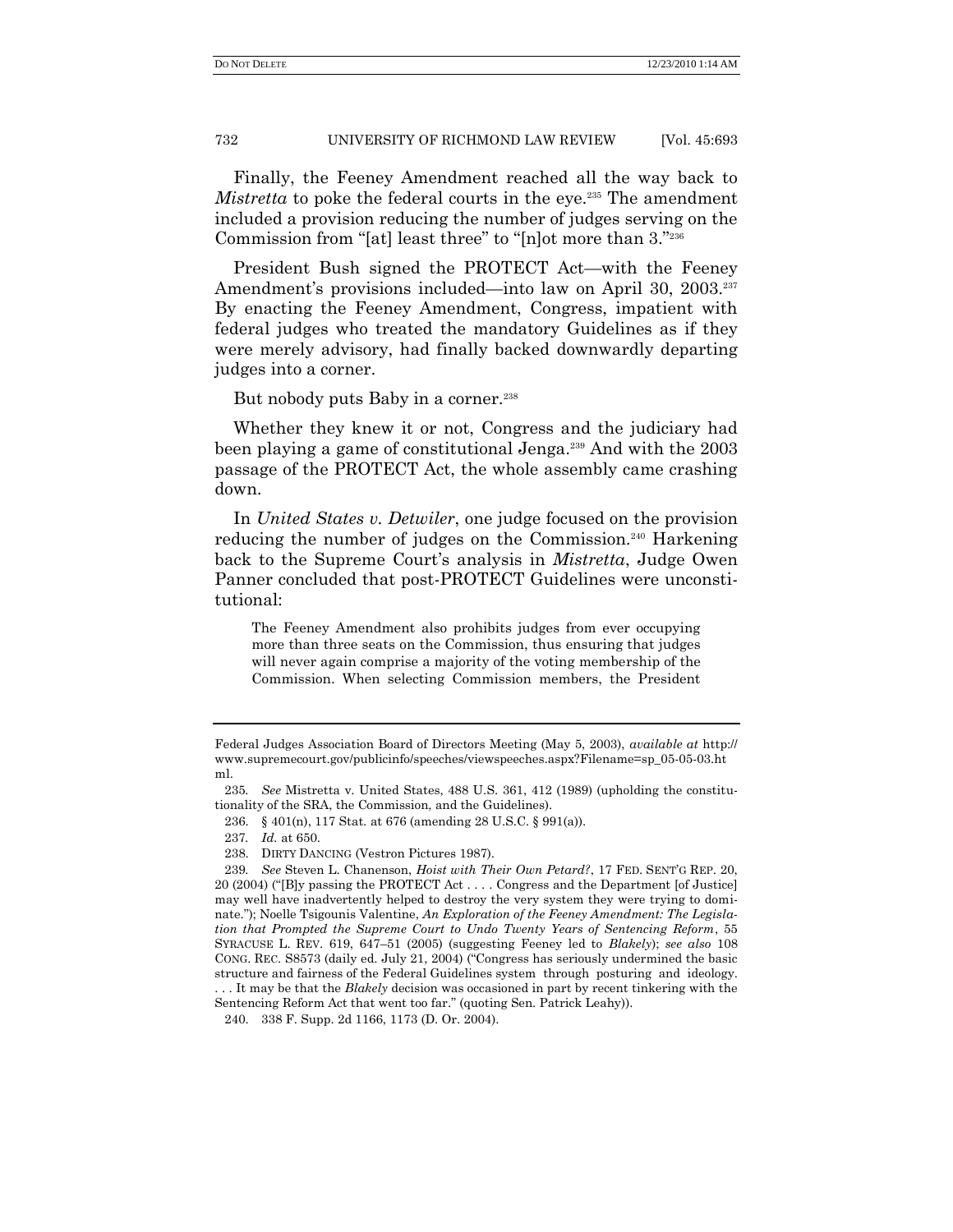need not consider the views of the Judicial Conference unless he voluntarily chooses to nominate federal judges.

We are thus left with a strange creature that is nominally lodged within the Judicial Branch, and purports to be performing duties of a judicial nature, yet need contain no judges, does not answer to anyone in the Judicial Branch, and into which the Judicial Branch is assured no input, whether substantively or in selecting the members of the Commission.<sup>241</sup>

Judge Panner's opinion was hailed as a "separation of powers" masterpiece that should be included in most con law casebooks,"242 but was disavowed as controlling law in the District of Oregon.<sup>243</sup> And although intellectually provocative, the *Detwiler* analysis was never explored in the courts of appeals, because the Supreme Court's decisions in *Blakely v. Washington* and *United States v. Booker* effectively mooted its holding.<sup>244</sup>

Both *Blakely* and *Booker* were blockbusters.

In *Blakely*, the Court applied the principle from *Apprendi v. New Jersey* that "[o]ther than the fact of a prior conviction, any fact that increases the penalty for a crime beyond the prescribed statutory maximum must be submitted to a jury, and proved beyond a reasonable doubt."<sup>245</sup> The Court determined that the term "statutory maximum" applied to the presumptive sentencing ranges established under Washington State's sentencing guidelines.<sup>246</sup>

This was *huge*. Professor Steven Chanenson suggested, "Blake*ly* is one of the most, if not *the* most, significant constitutional criminal procedure decisions in generations."<sup>247</sup> Professor Douglas Berman claimed that it was bigger, writing, "*Blakely* is the biggest criminal justice decision not just of this past term, not just of this decade, not just of the Rehnquist Court, but perhaps in the

<sup>241</sup>*. Id*. (citation omitted).

<sup>242.</sup> Jeannie, comment to *Sentencing Law and Policy: West Coast Offense*, SENT'G. L. & POL'Y (Oct. 6, 2004, 2:35 PM), http://sentencing.typepad.com/sentencing\_law\_and\_policy/ 2004/10/west\_coast\_ offe.html#comments.

<sup>243.</sup> United States v. Jones, 143 Fed. App'x 230, 231–32 (11th Cir. 2005).

<sup>244</sup>*. See* United States v. Booker, 543 U.S. 220 (2005); Blakely v. Washington, 542 U.S. 296 (2004).

<sup>245.</sup> 542 U.S. at 301 (quoting Apprendi v. New Jersey, 530 U.S. 466, 301 (2000)).

<sup>246.</sup> *Id*. at 303−04.

<sup>247.</sup> Chanenson, *supra* note 239, at 20.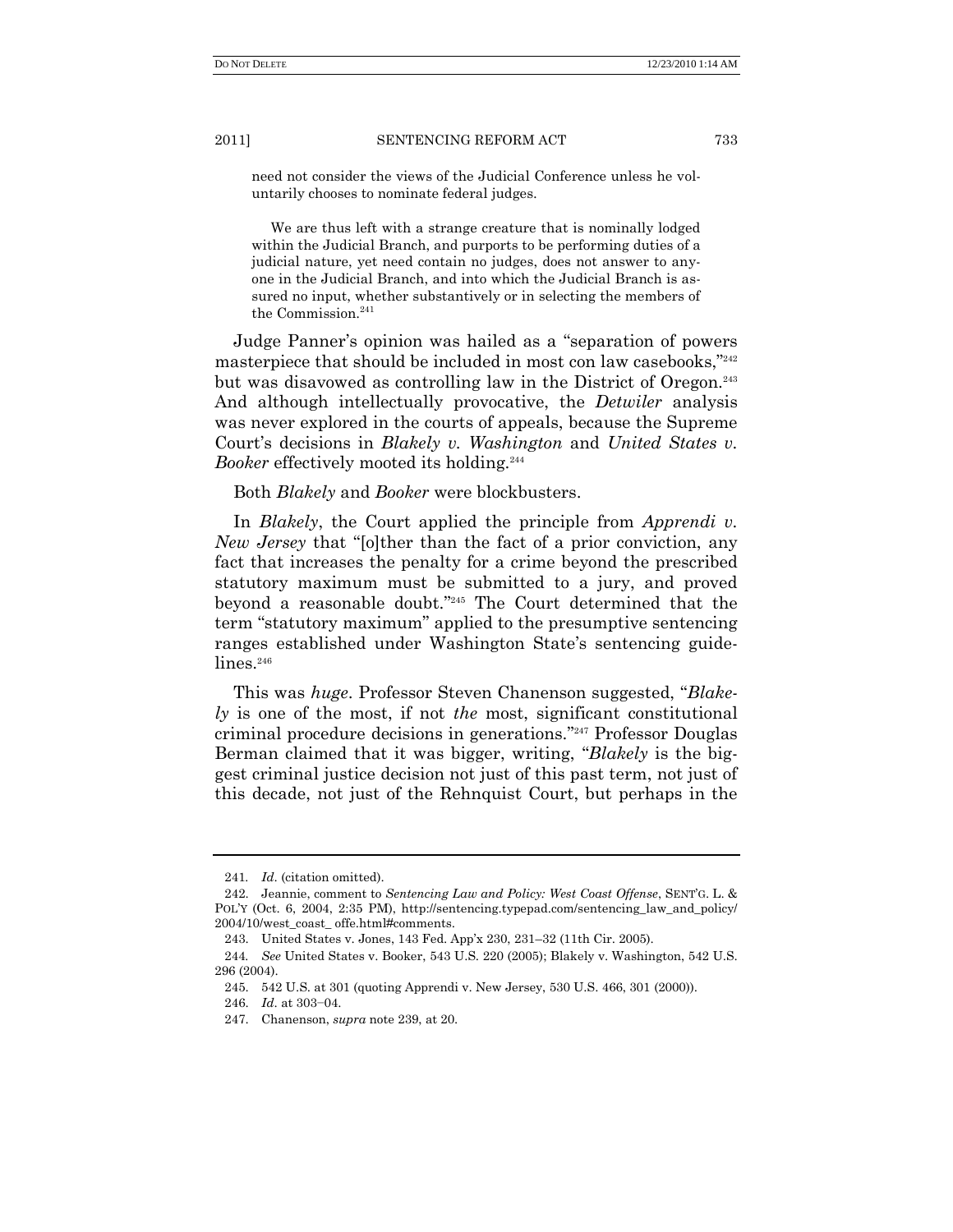history of the Supreme Court."<sup>248</sup> Even Supreme Court justices joined the chorus of hyperbole. In the language of a Delphic Oracle, Justice O'Connor warned in her *Blakely* dissent, "What I have feared most has now come to pass: Over 20 years of sentencing reform are all but lost, and tens of thousands of criminal judgments are in jeopardy."<sup>249</sup> Other commentators described *Blakely* in the language of natural disasters.<sup>250</sup> They did so not because of the case's impact on state sentencing schemes, but because the Washington State guidelines were not obviously distinguishable from the federal Guidelines.<sup>251</sup> Many observers predicted that the federal Guidelines would be struck down as unconstitutional, as well.<sup>252</sup>

## And they were, in *Booker*. 253

*Booker* was a strange decision, split into two different five-tofour opinions: (1) a constitutional holding that said the mandatory Guidelines violated the Sixth Amendment principle articulated in *Apprendi*, <sup>254</sup> and (2) a remedial holding that corrected the constitutional violation by striking the portions of the Sentencing Reform Act that made the Guidelines mandatory.<sup>255</sup> Only one jus-

<sup>248.</sup> Douglas Berman, *Supreme Court Cleanup in Aisle 4*, SLATE (July 16, 2004, 8:04 PM), http://slate.com/toolbar.aspx?action=printed&id=2104014.

<sup>249.</sup> 542 U.S. at 326 (O'Connor, J., dissenting).

<sup>250</sup>*. See, e.g.*, United States v. Mueffleman, 327 F. Supp. 2d 79, 84 (D. Mass. 2004) (Gertner, J.) ("seismic"); Larry Kupers, *Proposal for a Viable Federal Sentencing Scheme in the Wake of Blakely v. Washington, 17 FED. SENT'G REP. 28, 28 (2004) ("a tsunami")*; Letter from Albert W. Alschuler, Professor, Univ. of Chi. Law School, to Orrin Hatch, Senator, and Patrick Leahy, Senator (July 19, 2004), *available at* http://sentencing.typepad. com/sentencing\_law\_and\_policy/files/alschuler\_blakely\_response.doc (last visited Dec. 3, 2010) ("a tidal wave"); Jeff Chorney, *O'Connor to Judges: Explain Yourselves*, LAW.COM (July 23, 2004), http://www.law.com/jsp/article.jsp?id=1090180161284 (quoting Justice O'Connor) ("a number 10 earthquake"); Douglas Berman, *Principle Versus Pragmatism*, SENTG L. & POL'Y (Aug. 19, 2004, 8:21 AM), http://sentencing.typepad.com/sentencing law\_and\_policy/2004/08/principle\_versu.html ("Godzilla rampaging through Tokyo during a level 10 (on the Richter scale) earthquake  $\dots$ .").

<sup>251</sup>*. See* Jon Wool & Don Stemen, *Aggravated Sentencing:* Blakely v. Washington*: Practical Implications for State Sentencing Systems*, POL'Y & PRAC. REV., Aug. 2004, at 1– 2, *available at* http://www.vera.org/content/aggravated-sentencing-blakely-washington-pra ctical-implications-state-sentencing-systems (describing state sentencing systems that could implicate the *Blakely* ruling in half the states).

<sup>252</sup>*. See* Frank O. Bowman, III, *Train Wreck? Or Can the Federal Sentencing System Be Saved? A Plea for Rapid Reversal of* Blakely v. Washington, 41 AM. CRIM. L. REV. 217, 239–40 (2004); Note, *The Unconstitutionality of Determinate Sentencing in Light of the Supreme Court"s "Elements" Jurisprudence*, 117 HARV. L. REV. 1236, 1252–53 (2004).

<sup>253.</sup> 543 U.S. 220, 226–27 (2005).

<sup>254</sup>*. Id*. at 244.

<sup>255</sup>*. Id*. at 245 (holding 18 U.S.C. §§ 3553(b)(1) and 3742(e) unconstitutional).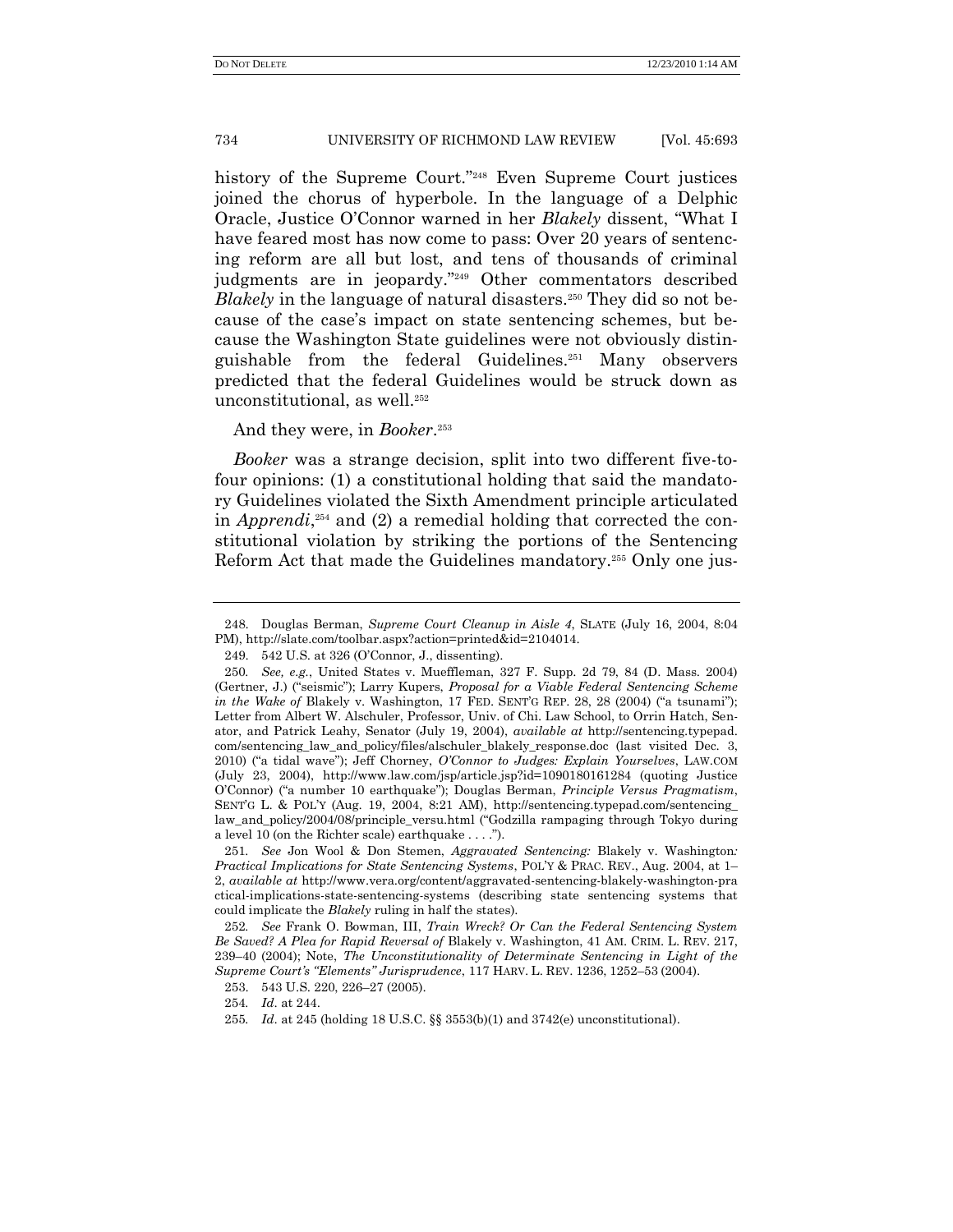tice—Justice Ginsburg—joined both opinions, and she did not provide any explanation of her reasoning.<sup>256</sup> The result of *Booker*, though, was clear: the Guidelines were no longer mandatory.<sup>257</sup> They were advisory.<sup>258</sup> To many, the result seemed like the best of all possible worlds.<sup>259</sup> Advisory Guidelines were similar to what the Judicial Conference of the United States had once considered,<sup>260</sup> to what the Federal Judicial Center found appealing to many judges,<sup>261</sup> and to what the American College of Trial Lawyers had proposed.<sup>262</sup>

Many commentators thought Congress would react to *Booker* with legislation (the so-called *Booker*-fix).<sup>263</sup> Indeed, Congress held hearings on the subject,<sup>264</sup> and a "topless guidelines" proposal, in-

258*. Id*. at 246.

260*. See* REPORT OF THE PROCEEDINGS OF THE JUDICIAL CONFERENCE OF THE UNITED STATES 90 (1979), *available at* http://www.uscourts.gov/FederalCourts/JudicialConference/ Proceedings/Proceedings.aspx?doc=/uscourts/FederalCourts/judconf/proceedings/1979-09. pdf (noting that several legislative initiatives existed to reduce sentencing disparity, and concluding that no Conference action should be taken until the legislative objectives and criteria were established, but noting that "[i]f Congress should fail to adopt new measures

relating to sentencing, the Judicial Conference should consider recommending guidelines for use at the discretion of district judges to reduce undesirable disparity in sentencing").

261*. See* MOLLY TREADWAY JOHNSON & SCOTT A. GILBERT, FED. JUDICIAL CTR., THE U.S. SENTENCING GUIDELINES: RESULTS OF THE FEDERAL JUDICIAL CENTER'S 1996 SURVEY 3 (1997), *available at* http://www.fjc.gov/public/pdf.nsf/lookup/gssurvey.pdf//&file/gssurvey. pdf ("About two-thirds of district judges and chief probation officers responding to this question, and more than half of the circuit judges responding, expressed a preference for advisory guidelines, while less than one-third of each group preferred the former system of discretion-based sentencing with parole.").

262. See AM. COLL. OF TRIAL LAWYERS, *supra* note 51, at 35 ("The College therefore proposes that the existing Guidelines be replaced with nonbinding guidelines that judges may use to inform their sentencing discretion, but from which judges may depart for good reasons explained on the record and with the sentence subject to review on appeal for abuse of discretion.").

263*. See, e.g.*, Douglas A. Berman, *Assessing Federal Sentencing After* Booker, 17 FED. SENT'G REP. 291, 291–93 (2005). *But see* Robert C. Scott, Chairman, U.S. House Subcomm. on Crime, Terrorism, and Homeland Sec., Plenary Speech at the 2008 Fall Conference of the American Bar Association Criminal Justice Section 11 (Oct. 24, 2008) (on file with author) ("Booker is not the problem. *Booker* is the fix.").

264*. See, e.g.*, United States v. Booker: *One Year Later—Chaos or Status Quo?: Hearing before the Subcomm. on Crime, Terrorism, and Homeland Sec. of the Comm. On the Judi-*

<sup>256</sup>*. See id.* at 225.

<sup>257</sup>*. Id*. at 245 (holding that 18 U.S.C. § 3553(b)(1) is mandatory and thus unconstitutional).

<sup>259</sup>*. See, e.g.*, Robert J. Anello & Jodi Misher Peikin, *Evolving Roles in Federal Sentencing: The Post*-Booker/Fanfan *World*, 1 FED. CTS. L. REV. 301, 331–32 (2006); Douglas A. Berman, *Perspectives and Principles for the Post*-Booker *World*, 17 FED. SENT'G REP. 231, 231–32 (2005); Douglas A. Berman, *Tweaking* Booker: *Advisory Guidelines in the Federal System*, 43 HOUS. L. REV. 341, 375 (2006); James G. Carr, *Some Thoughts on Sentencing Post*-Booker, 17 FED. SENT'G REP. 295, 295, 297 (2005).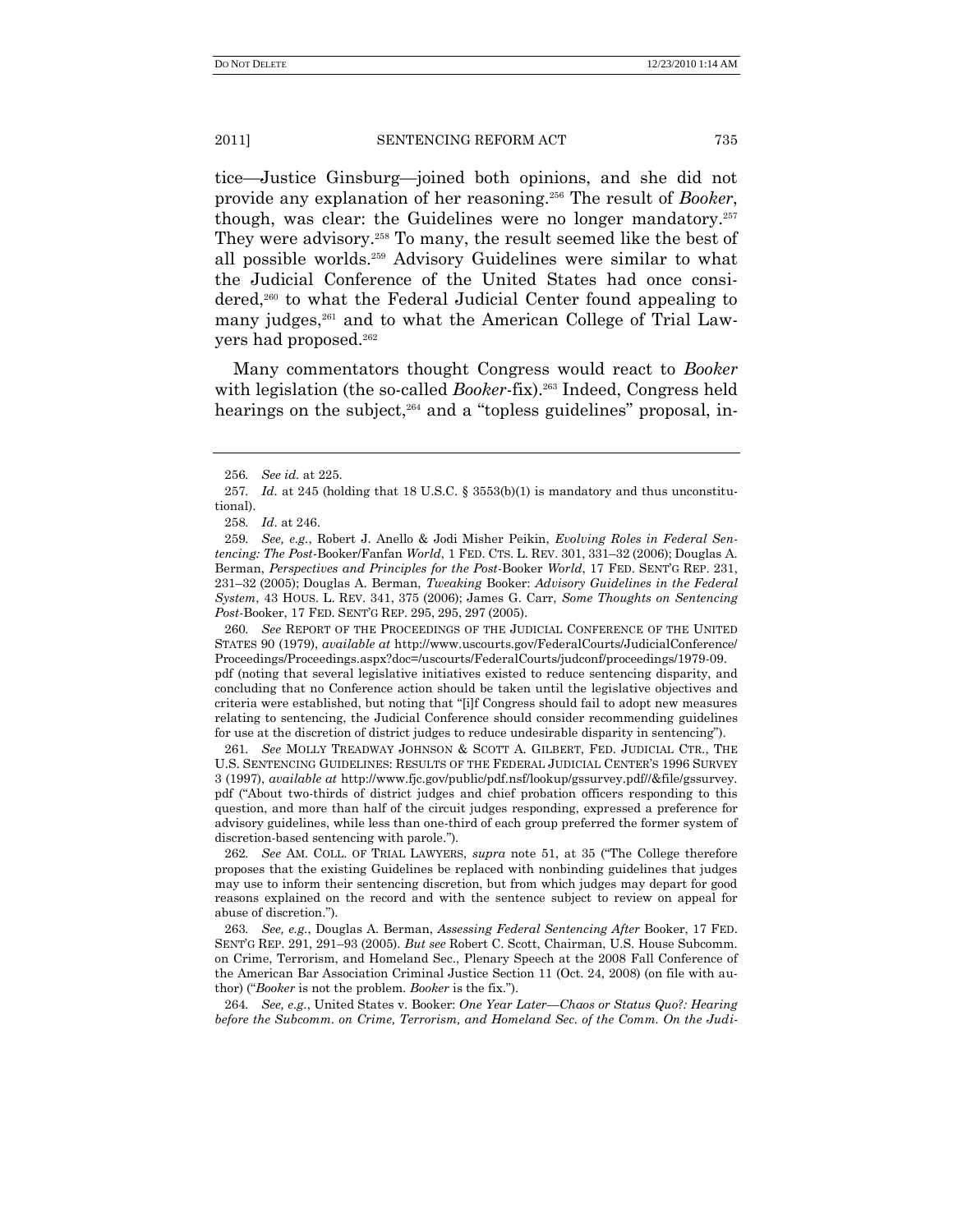itially floated by Professor Frank Bowman, generated a great deal of discussion.<sup>265</sup> The Chair of the House Judiciary Committee, James Sensenbrenner, even introduced a topless guidelines bill<sup>266</sup>— "guidelines gone wild"<sup>267</sup>—but Congress did not pass any new legislation, and the courts were left to wrestle with the question of just how much weight the now-advisory Guidelines should receive. Some judges, noting that the Guidelines incorporated the other sentencing factors enumerated at 18 U.S.C. § 3553(a), suggested that the Guidelines should be entitled to "heavy weight"<sup>268</sup>—and the patterns of federal sentencing showed that judges were generally still sentencing within the Guidelines, much as if *Booker* had never happened<sup>269</sup>—but other judges suggested that the Guidelines were merely one § 3553(a) factor among many, and entitled to no special deference.<sup>270</sup>

Since *Booker*, the Court has issued additional guidance on the topic. In *Cunningham v. California*, the Court reiterated that "under the Sixth Amendment, any fact that exposes a defendant to a greater potential sentence must be found by a jury, not a judge, and established beyond a reasonable doubt, not merely by a preponderance of the evidence.<sup>"271</sup> In *Rita v. United States*, the Court held that appellate courts were free to "apply a presump-

*ciary*, 109th Cong. 119 (2006).

<sup>265</sup>*. See* Am. Bar Ass'n Criminal Justice Section, *Report on* Booker *and Recommendation*, 17 FED. SENT'G REP. 335, 338 (2005) (noting that there are no convenient "quick fixes" to *Booker*, and that "[t]he 'Bowman fix' presents numerous problems").

<sup>266</sup>*. See* Sentencing Fairness and Equity Restoration Act, H.R. 6254, 109th Cong. §  $2(a)(1)–(2)$  (2006).

<sup>267</sup>*. See* Frank O. Bowman, III, Professor, Ind. Univ. Sch. of Law, Testimony Before the United States Sentencing Commission, (Nov. 17, 2004), *available at* http://www.ussc. gov/Legislative\_and\_Public\_Affairs/Public\_Hearings\_and\_Meetings/20041117//111704-pan eltwo.pdf ("I will get around to talking about what I prefer to call 'topless guidelines,' or as Doug Berman christened them, 'guidelines gone wild.").

<sup>268</sup>*. See, e.g.*, United States v. Wilson, 350 F. Supp. 2d 910, 912 (D. Utah 2005). Astonishingly, Judge Paul Cassell issued the opinion in *Wilson* just one day after the Supreme Court issued its opinion in *Booker*, prompting some commentators—well, actually, just me—to speculate that Cassell is actually a cyborg, sent back in time to alter the development of post-*Booker* jurisprudence. *Cf*. THE TERMINATOR (Hemdale Film 1984).

<sup>269</sup>*. See* Douglas Berman, *Same Old Sentencing*, NAT'L L.J., Dec. 26, 2005, at 27 (suggesting that "in the wake of *Booker*, federal sentencing practices and outcomes have not really changed much (at least not yet)" and concluding that judicial culture influences actual sentencing patterns more than jurisprudential limits).

<sup>270</sup>*. See, e.g.*, United States v. Ranum, 353 F. Supp. 2d 984, 985 (E.D. Wis. 2005).

<sup>271.</sup> 549 U.S. 270, 281 (2007). Furthermore, any system that does not permit judges to sentence outside a recommended range based on "[g]eneral objectives of sentencing" absent a "factfinding anchor" also violates the Sixth Amendment. *Id.* at 279–80 (alteration in original).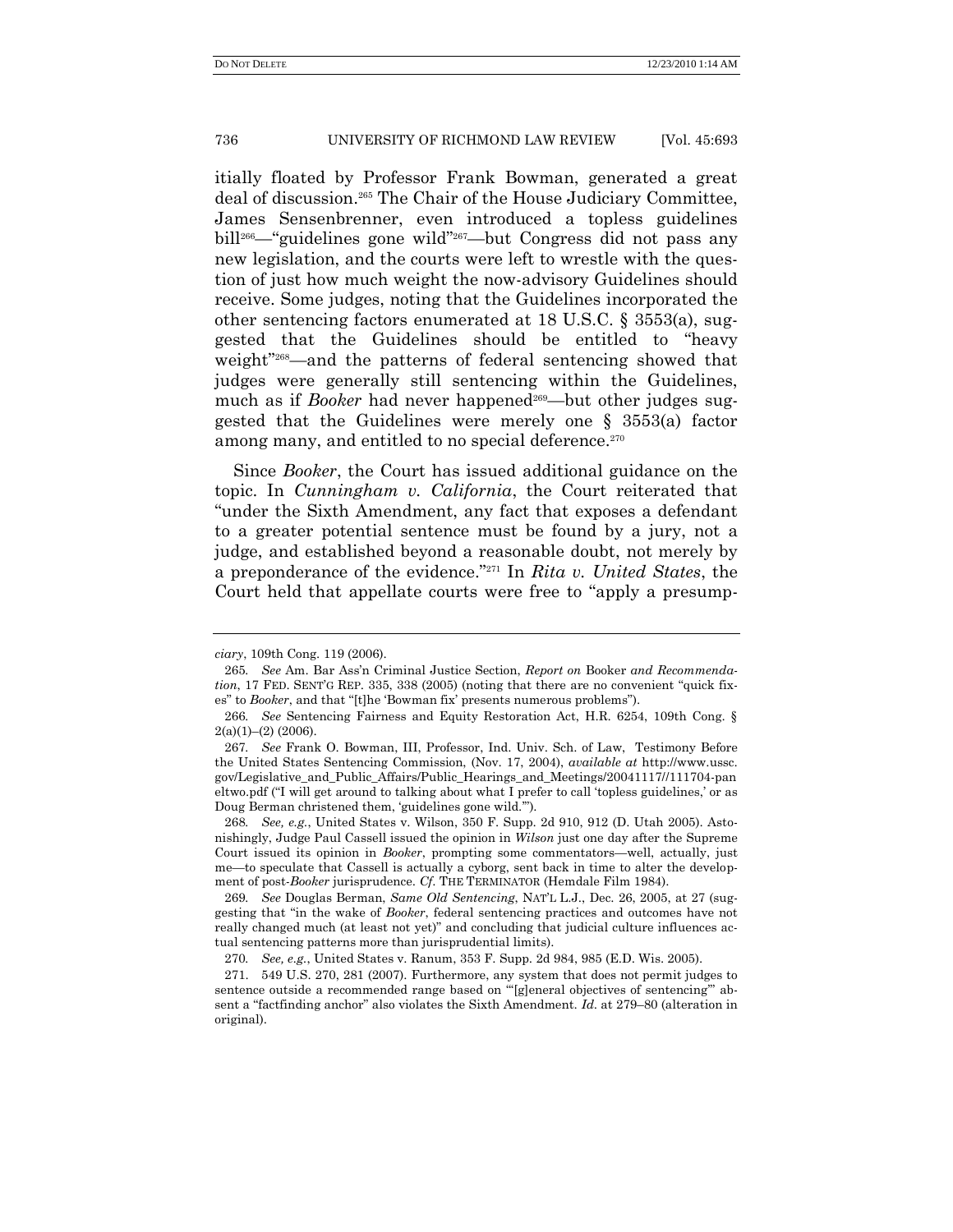tion of reasonableness to a district court sentence that reflects a proper application of the Sentencing Guidelines."<sup>272</sup> In *Gall v*. *United States*, the Supreme Court answered the reciprocal question in the negative, holding that appellate courts are *not* free to presume that outside-the-Guidelines sentences are unreasona $ble.$ <sup>273</sup>

Since *Booker*, within the context of crack-cocaine sentences, the Supreme Court has held that judges may consider the 100:1 disparity between federal crack and powder-form cocaine sentences when imposing a sentence "sufficient, but not greater than necessary;"<sup>274</sup> that "district courts are entitled to reject and vary categorically from the crack-cocaine Guidelines based on a policy disagreement with those Guidelines;" and that, when they do, they may use a different ratio.<sup>275</sup>

Most recently, in *Nelson v. United States*, the Court reemphasized just how advisory the Guidelines truly are, holding that a district court commits reversible error whenever it treats the Guidelines as presumptively reasonable.<sup>276</sup> "The Guidelines" are not only *not mandatory* on sentencing courts; they are also not to be *presumed* reasonable."<sup>277</sup>

The result is peculiar. The Court's holding in *Booker* requires sentencing courts to begin by correctly calculating the advisory Guidelines sentence.<sup>278</sup> But the Guidelines sentence, if imposed without further analysis, constitutes reversible error under *Nelson*. <sup>279</sup> Thus, the sentencing court must go through all the calculations associated with the Guidelines, and then engage in a second

<sup>272.</sup> 551 U.S. 338, 347 (2007). Despite the presumption of reasonableness available to appellate judges, district judges could not presume the Guidelines to be reasonable. *Id.* at 351.

<sup>273.</sup> 552 U.S. 38, 51 (2007).

<sup>274.</sup> Kimbrough v. United States, 552 U.S. 85 (2007). Since *Kimbrough*, the ratio between crack and powder-form cocaine was reduced from 100:1 to 18:1 when President Obama signed the Fair Sentencing Act of 2010, Pub. L. No. 111-220, § 2, 124 Stat. 2372, 2372 into law on August 3, 2010.

<sup>275</sup>*. See* Spears v. United States, 555 U.S. \_\_\_, \_\_\_, 128 S. Ct. 840, 843–44 (2009).

<sup>276.</sup> 555 U.S. \_\_\_, \_\_\_, 129 S. Ct. 890, 892 (2009) (quoting *Gall*, 552 U.S. at 49–50).

<sup>277</sup>*. Id*. at \_\_\_, 129 S. Ct. at 892.

<sup>278.</sup> *See id.* at \_\_, 129 S. Ct. at 891-92 ("[T]he sentencing court must first calculate the Guidelines range, and then consider what sentence is appropriate for the individual defendant in light of the statutory sentencing factors, 18 U.S.C. § 3553(a), explaining any variance from the former with reference to the latter.").

<sup>279</sup>*. See id*. at \_\_\_, 129 S. Ct. at 891–92.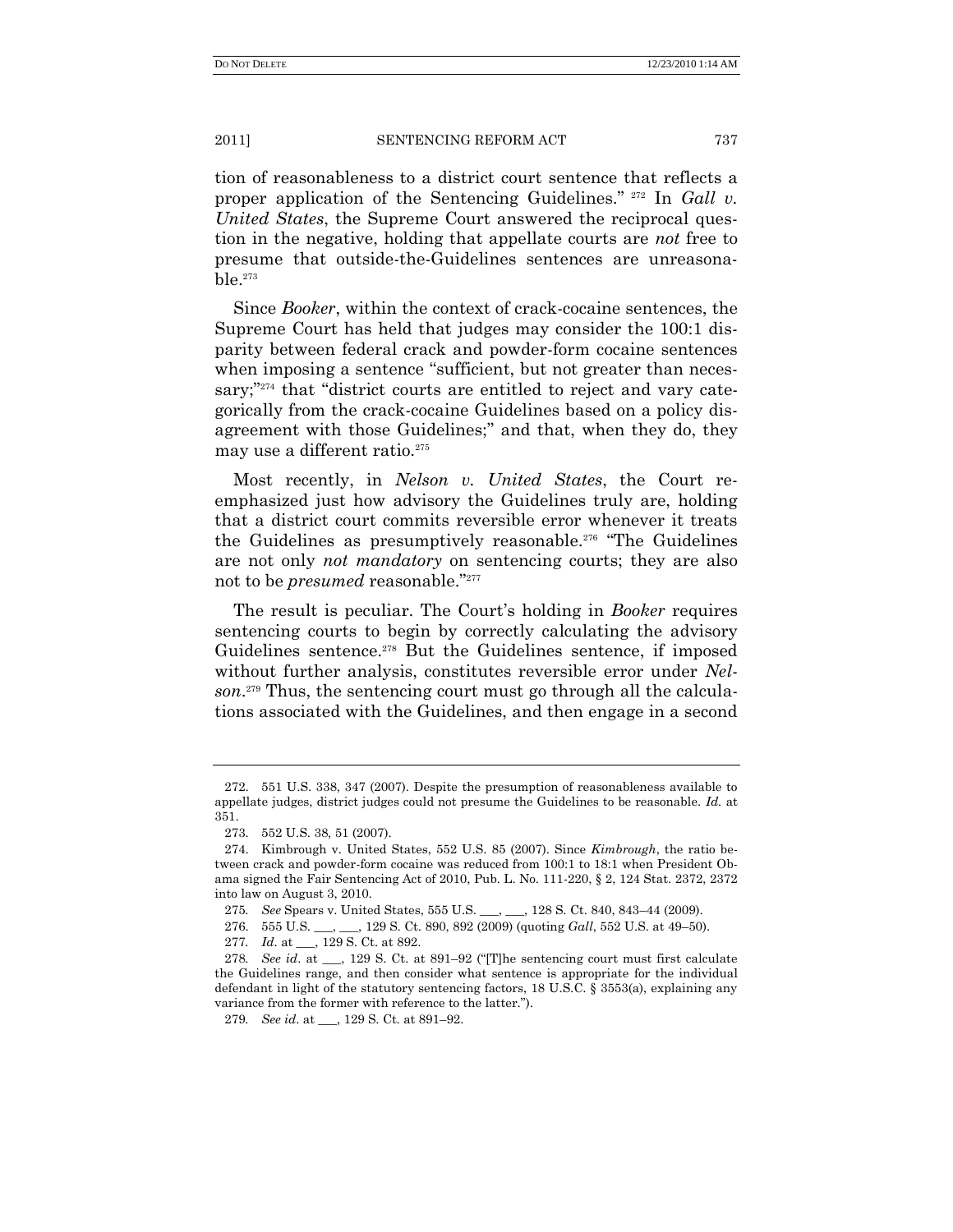layer of analysis, using all of the § 3553(a) factors to demonstrate why the sentence is sufficient, but not greater than necessary, to comply with the purposes of sentencing.<sup>280</sup>

Frankly, it is a little like the Ptolemaic system of astronomy that Thomas Kuhn described in *The Structure of Scientific Revolutions*. <sup>281</sup> According to Kuhn, as the accuracy of celestial observations improved, the complexity of the Ptolemaic models (positing a geocentric model of the solar system) had to increase correspondingly.<sup>282</sup> Scientists like Galileo Galilei found evidence that conflicted with the geocentric model, so epicycles were added to existing astronomic cycles in order to maintain the calculated positions of planets at their observed positions.<sup>283</sup> Eventually, the system became so complicated<sup>284</sup>—so increasingly elaborate—that the Ptolemaic model could no longer be sustained, and was overtaken by the Copernican model (positing a heliocentric model of the solar system).<sup>285</sup>

Of course, the laws of Congress are not the laws of nature.<sup>286</sup> The creation of the legislator is different than the discovery of the natural scientist. But if the Guidelines are indeed advisory, there *are* steps that could make them far more useful to judges confronted with the awesome responsibility of sentencing. Perhaps the Guidelines are in need of their own Galileo.<sup>287</sup>

284*. See supra* Part III.A.2 (describing the complexity of the Guidelines).

287. ANDREA. Unhappy is the land that breeds no hero.

GALILEO. No, Andrea: Unhappy is the land that needs a hero. BERTOLT BRECHT, GALILEO 115 (Charles Laughton trans., 1966) (1940).

<sup>280</sup>*. See supra* notes [20](#page-4-0)–22 and accompanying text (listing purposes of sentencing).

<sup>281</sup>*. See* THOMAS S. KUHN, THE STRUCTURE OF SCIENTIFIC REVOLUTIONS (Otto Neurath et al. eds., 2d ed. 1970) (1962).

<sup>282.</sup> *See id.* at 68 (citation omitted).

<sup>283</sup>*. Id.* at 268–69. Ptolemy introduced epicycles (small combinations of circles) into his geocentric system of astronomy to account for small irregularities in the observed positions of the planets. Ptolemy's successors, like Apollonius and Hipparchus, added more epicycles, making the system so elaborate that Copernicus eventually rejected Ptolemy's system and its "technical minutia." See THOMAS S. KUHN, THE COPERNICAN REVOLUTION: PLANETARY ASTRONOMY IN THE DEVELOPMENT OF WESTERN THOUGHT 64–72 (2d ed. 1966). Galileo's observations provided evidence that conflicted with the geocentric model of astronomy, and supported the heliocentric model posited by Copernicus. *See id.* at 219–24.

<sup>285.</sup> KUHN, *supra* note 281, at 69.

<sup>286</sup>*. See* KURT VONNEGUT, *God"s Law*, *in* PALM SUNDAY: AN AUTOBIOGRAPHICAL COLLAGE 9−12 (1981) (distinguishing between divine law, natural law, and mere human law by comparing them to an ace trumping a king or queen in a hand of cards).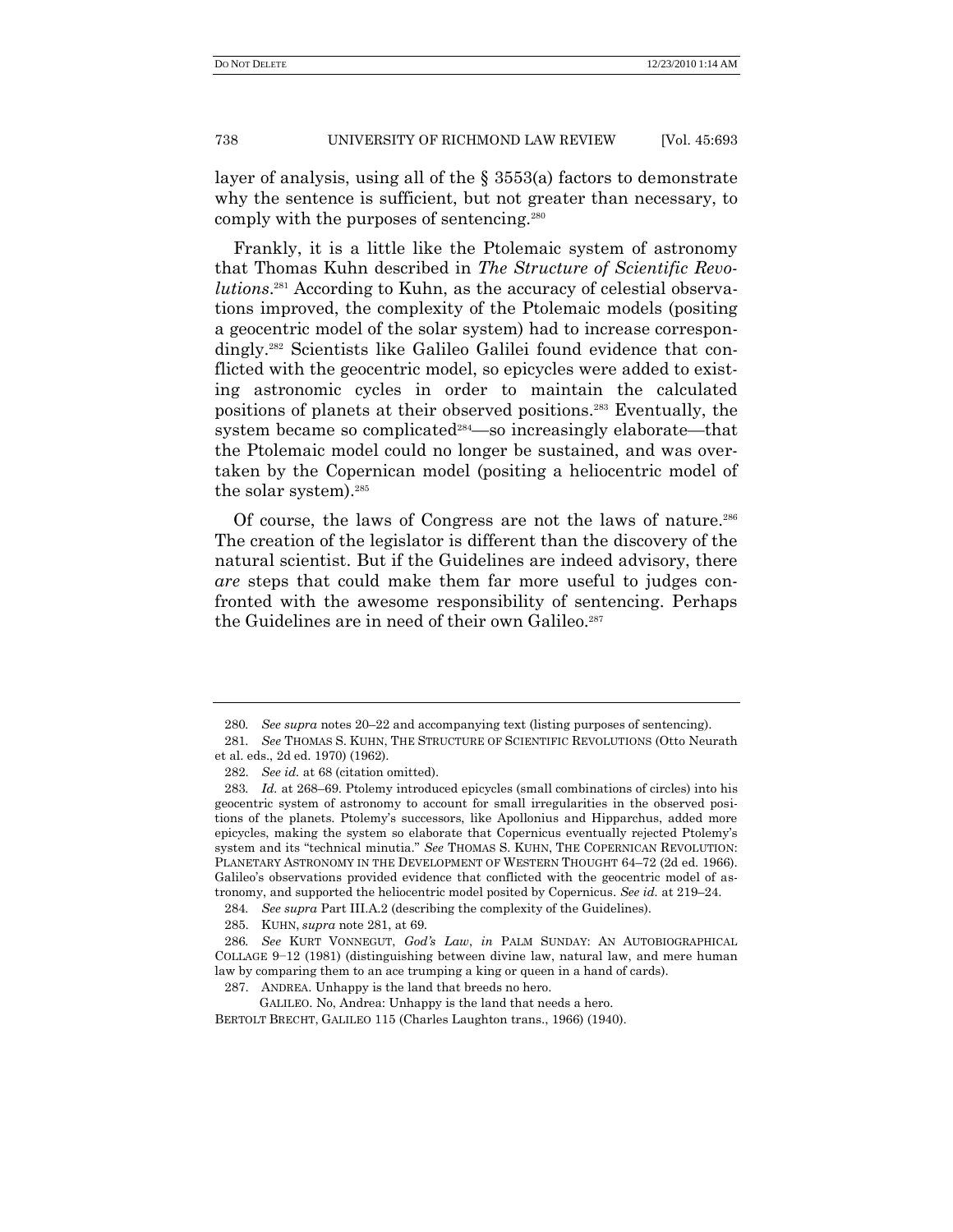I will describe some of the steps that a sentencing Galileo could take in Part IV, Sara, when I talk about what you could be.

## IV. ALTERNATIVES

Sara, I already explained that under today's (Ptolemaic) law, courts must begin by calculating the Guidelines,<sup>288</sup> but the Guidelines they calculate are not binding.<sup>289</sup> The process, not the product, is mandatory.

The Guidelines are advisory. Not only are district judges *not compelled* to sentence within the Guidelines, but they *may not* presume a Guidelines sentence is reasonable.<sup>290</sup> Thus the Guidelines may (and must) serve as a starting point, but judges must find their own ways, using the  $\S$  3553(a) factors to guide them.

Today, the Guidelines are informational. They do not tell judges which penological goals should dominate, nor how much weight to afford to sentencing factors,<sup>291</sup> and they no longer bar judges from considering those factors deemed irrelevant by the Commission.<sup>292</sup> Once again, as long as the Guidelines are correctly calculated and as long as the § 3553(a) factors are adequately addressed, sentencing judges are free to impose any sentence permitted by law, subject to appeal under a standard of "reasonableness."<sup>293</sup> It is much like a return to the old days of indeterminate

―[L]iberals‖ tend to believe that factors external to the offender are responsible for criminal behavior. Rehabilitation is more of a sentencing goal for these judges, leading to greater reliance on probation and less concern with retribution. "Conservatives" believe that offenders choose to commit crimes. They are more punishment-oriented and tend to impose longer prison terms.

<sup>288.</sup> Nelson v. United States, 555 U.S. \_\_\_, \_\_\_ 129 S. Ct. 890, 891 (2009).

<sup>289.</sup> United States v. Booker, 543 U.S. 220, 245 (2005).

<sup>290</sup>*. Nelson*, 555 U.S. at \_\_\_, 129 S. Ct. at 892 (quoting Gall v. United States, 552 U.S. 38, 50 (2007)).

<sup>291</sup>*. See* Bowman, *supra* note 141, at 322 (describing similar sentencing disparities when a hypothetical heroin dealer appears before a Kantian judge and a utilitarian judge, and noting that "[b]oth positions are plausible, shared by many serious persons, and rationally and morally defensible"). This is not a purely abstract possibility, but one with practical consequences for the federal bench:

Paul J. Hofer, et al., *The Effect of the Federal Sentencing Guidelines on Inter-Judge Sentencing Disparity*, 90 J. CRIM. L & CRIMINOLOGY 239, 250 (1999).

<sup>292</sup>*. See* Brian J. Foley, *The Mass Incarceration Crisis as an Opportunity to Rethink Blame*, 9 CONN. PUB. INT. L.J. 1, 5–7 (2009).

<sup>293</sup>*. See* Rita v. United States, 551 U.S. 338, 347 (2007) ("[C]ourts of appeals may apply a presumption of reasonableness to a district court sentence that reflects a proper application of the Sentencing Guidelines.‖).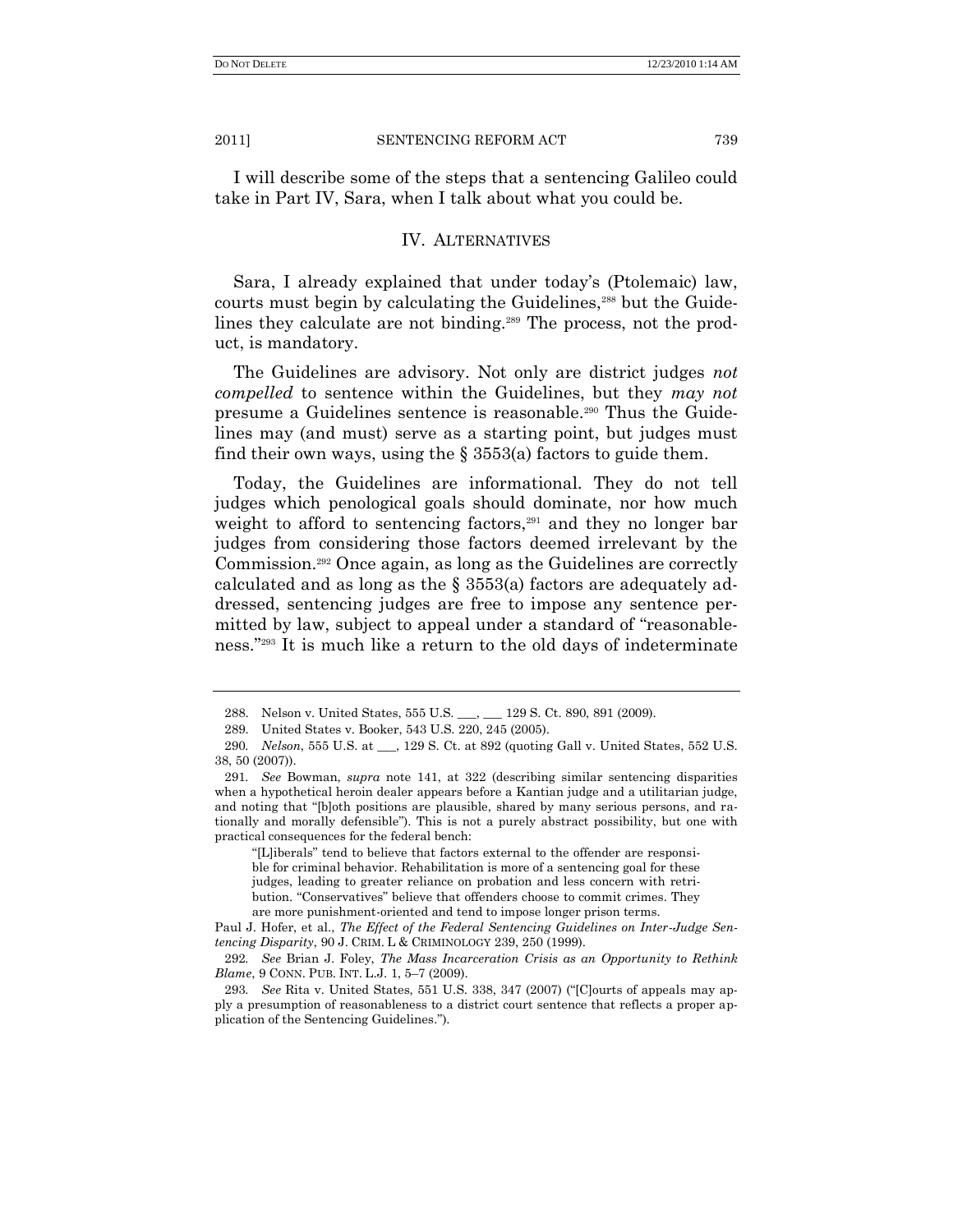sentencing, <sup>294</sup> except there is no longer a parole mechanism to reduce the sentences on the back end.<sup>295</sup>

George Santayana famously warned that "those who cannot" remember the past are condemned to repeat it,"296 and under a system of advisory Guidelines, there is some risk of returning to the "bad old days"<sup>297</sup> of sentencing disparity.<sup>298</sup> Although data from the Commission suggests that national sentencing patterns have not changed dramatically after *Booker*, <sup>299</sup> some circuits are showing greater fidelity to Guidelines sentencing than others.<sup>300</sup> Under the existing system, it is not difficult to imagine that identical defendants might receive disparate sentences, based on nothing more than philosophical views of the judges assigned to the cases.<sup>301</sup>

This is worrying.

And Sara, it would be heartbreaking to see all your promise lost.

301*. See supra* note 291 (describing competing philosophical approaches to sentencing that are each reasonable, yet produce different outcomes).

<sup>294</sup>*. See* Jonathan Chiu, Comment, United States v. Booker: *The Demise of Mandatory Federal Sentencing Guidelines and the Return of Indeterminate Sentencing*, 39 U. RICH. L. REV. 1311, 1342–44 (2005).

<sup>295</sup>*. See supra* note 47 and accompanying text (describing prospective abolition of parole by SRA).

<sup>296.</sup> GEORGE SANTAYANA, THE LIFE OF REASON 284 (2d ed. 1929).

<sup>297</sup>*. See* Blakely v. Washington *and the Future of the Federal Sentencing Guidelines: Hearing Before the S. Judiciary Comm.*, 108th Cong. 5 (2004) (statement of Sen. Patrick Leahy, Member, S. Judiciary Comm.) (referring to the "bad old days" of disparity under indeterminate sentencing).

<sup>298</sup>*. See* U.S. SENTENCING COMM'N, DEMOGRAPHIC DIFFERENCES IN FEDERAL SENT-ENCING PRACTICES: AN UPDATE OF THE *BOOKER* REPORT'S MULTIVARIATE REGRESSION ANALYSIS 2 (2010), *available at* http://www.ussc.gov/Research/Research\_Publications/20 10/20100311/20100311\_Multivariate\_Regression\_Analysis\_Report.pdf (―Black male offenders received longer sentences than white male offenders. The differences in sentence length have increased steadily since *Booker*.‖).

<sup>299.</sup> *See* BOOKER REPORT, *supra* note 7, at 58 ("Despite the initial increase in the imposition of non-government-sponsored, below-range sentences, a relatively stable month-tomonth trend was immediately established and has continued.").

<sup>300</sup>*. See* U.S. SENTENCING COMM'N, 2008 SOURCEBOOK OF FEDERAL SENTENCING STATISTICS tbls.N, N-DC, N1 to N11 (2008), *available at* http://www.ussc.gov/Data\_and\_ Statistics/Annual\_Reports\_and\_Sourcebooks/2008/SBTOC08.htm (noting that some circuits report rates of within-Guidelines sentences well below the national average, while others report rates well above the national average). Whether circuits *should* aspire to Guidelines fidelity for the sake of parity is an altogether different question; some might suggest that the parsimony provision obligates judges to sentence outside the Guidelines in some cases, and that doing so is laudable. *See* Sandra D. Jordan, *Have We Come Full Circle? Judicial Sentencing Discretion Revived in* Booker *and* Fanfan, 33 PEPP. L. REV. 615, 665–70 (2006).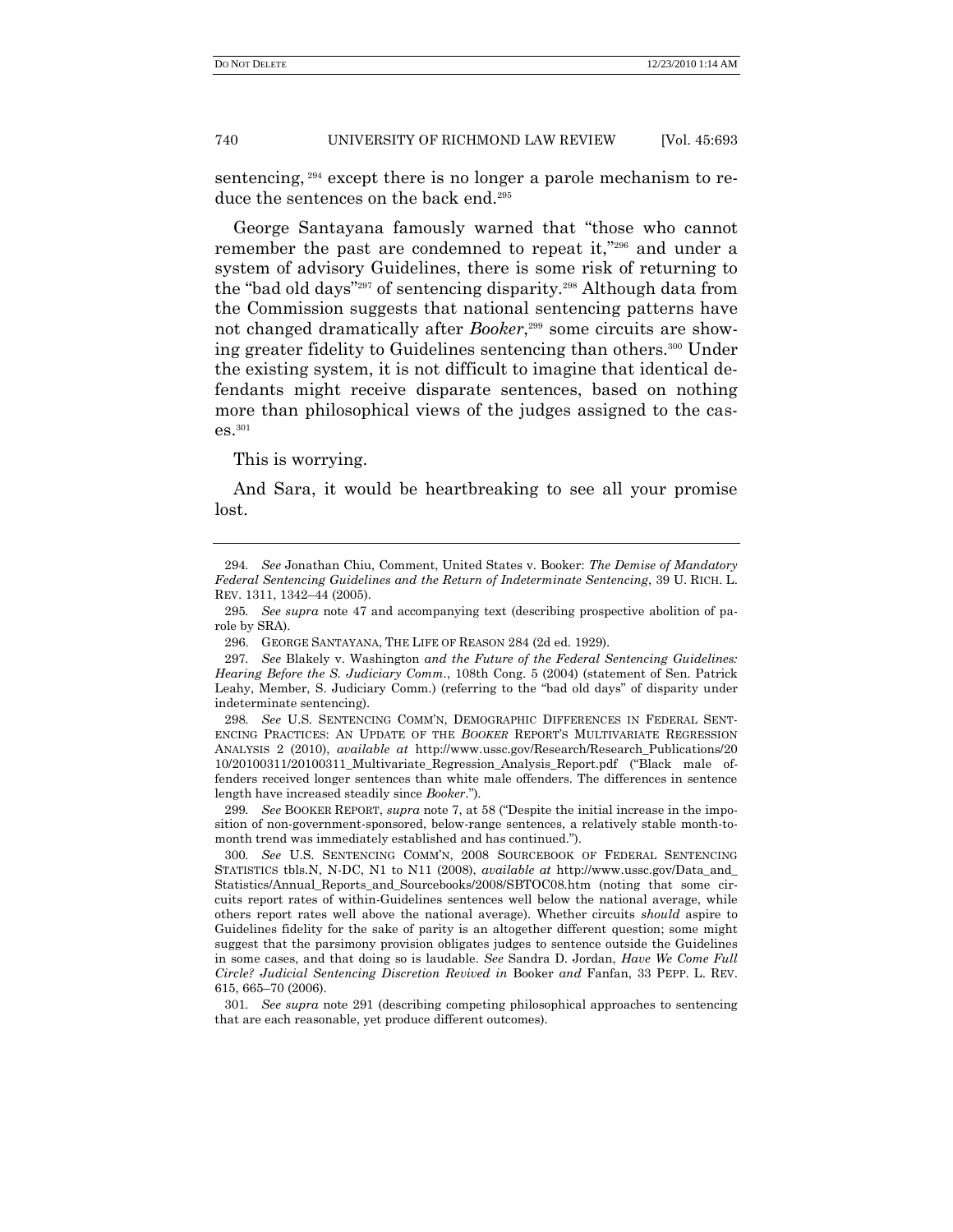Despite the flaws of the Guidelines,<sup>302</sup> there is a great deal of value in structured sentencing.<sup>303</sup> It would be tragic if the reverberations of *Booker* incited Congress to enact more mandatory minimum sentences.<sup>304</sup>

The solution lies neither in straightjacketing federal judges, nor in coercing their compliance with threats of reversal and investigation,<sup>305</sup> but with providing them with the information they need to craft thoughtful, wise, and appropriate sentences.

After all, judges do not wake up in the morning with the intention of frustrating members of Congress. They do not go out of their way to depart from the Guidelines for the sake of asserting their judicial independence. They depart downward when, based on the evidence before them, the Guidelines call for sentences that appear to be "blindly unjust."<sup>306</sup>

If we provide judges with the necessary information to impose fair sentences, they will do so.

In 2009, Chief United States Probation Officer Greg Forest made this point at the first of the Commission's regional hearings.<sup>307</sup> He suggested that "the data collected by the Sentencing

<sup>302</sup>*. See supra* Part III.A (describing flaws of the Guidelines).

<sup>303</sup>*. See, e.g*., BUREAU OF JUSTICE ASSISTANCE, NATIONAL ASSESSMENT OF STRUCTURED SENTENCING xv-xvi, http://www.ncjrs.gov/pdffiles/strsent.pdf ("The most promising model is sentencing guidelines developed by sentencing commissions.").

<sup>304</sup>*. See* United States v. Wilson, 355 F. Supp. 2d 1269, 1287–88 (D. Utah 2005) (suggesting that one potential congressional response to *Booker* is the passage of more mandatory minimum sentences). Mandatory minimum sentencing has been widely condemned by expert agencies, academics, justices, legislators, and presidents. *See, e.g*., U.S. SENTENCING COMM'N, MANDATORY MINIMUM PENALTIES IN THE FEDERAL CRIMINAL JUSTICE SYSTEM 56–63 (1991) (identifying problems with mandatory minimum sentences); 116 CONG. REC. H33314 (1970), *reprinted in* 3 FED. SENT'G REP. 108 (1990) (remarks of then-Congressman George H.W. Bush) (same); TONRY, *supra* note 4, at 5–6 (same); Breyer, *supra* note 104, at 182–85 (same); Orrin G. Hatch, *The Role of Congress in Sentencing: The United States Sentencing Commission, Mandatory Minimum Sentences, and the Search for a Certain and Effective Sentencing System*, 28 WAKE FOREST L. REV. 185, 193– 95 (1993) (same).

<sup>305</sup>*. See supra* note 182 and accompanying text (describing investigation of Judge Rosenbaum).

<sup>306</sup>*. See* John S. Martin Jr., *Why Mandatory Minimums Make No Sense*, 18 NOTRE DAME J.L. ETHIC PUB. POL'Y 311, 312 (2004) ("The reason the judges are opposed to mandatory minimums is not that they are power hungry but rather that they see on a day-today basis the injustice that results from inflexibility in sentencing, whether it be a result of mandatory minimums or the result of a restriction of judicial discretion under the sentencing guidelines.‖); *supra* note 122 and accompanying text (quoting Justice Kennedy as criticizing "blindly unjust guidelines").

<sup>307</sup>*. See* Greg Forest, Chief U.S. Prob. Officer, W. Dist. N.C., Statement to the United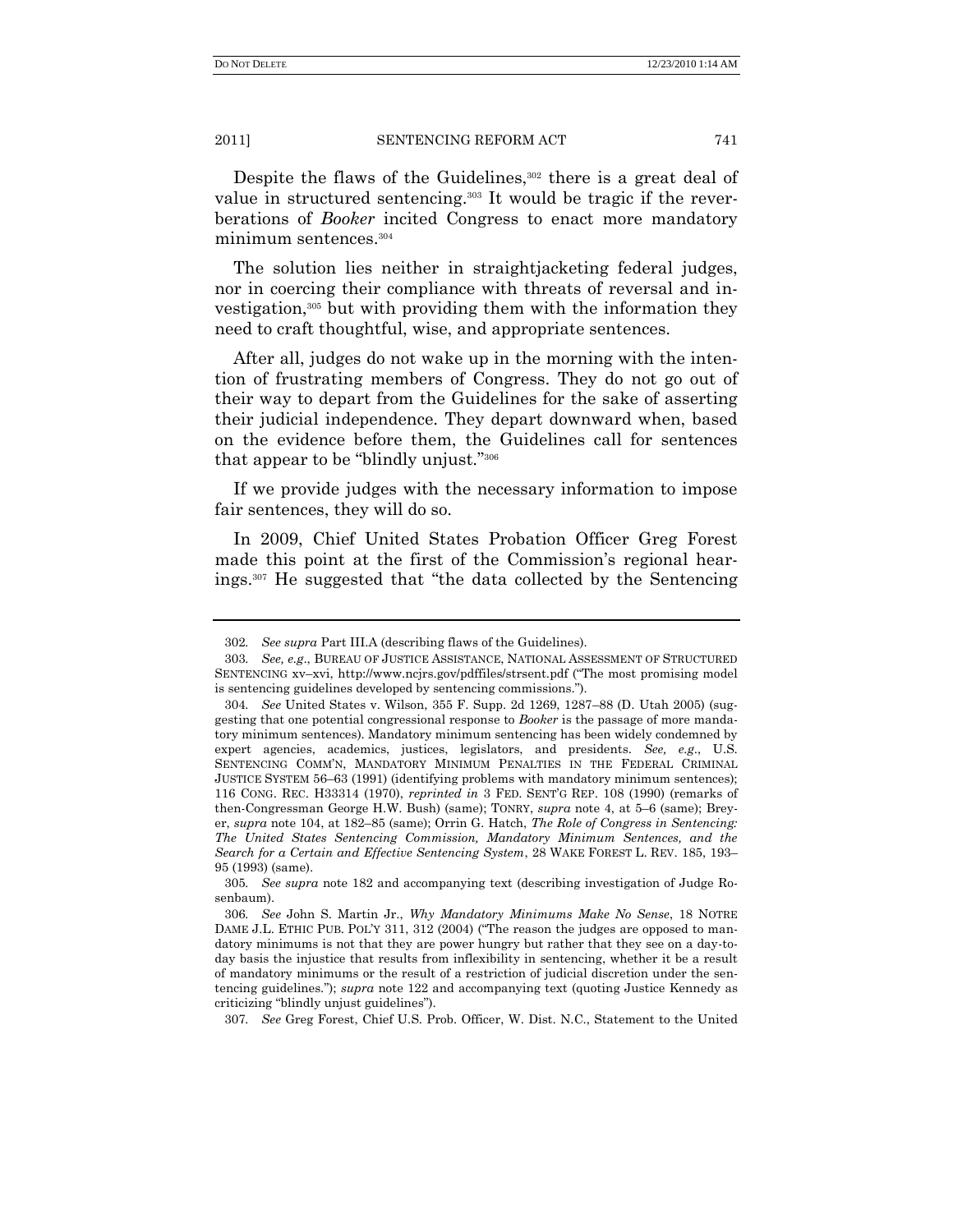Commission may be equally important—or more important—than the guidelines it promulgates. Sentencing data and data integrity are perhaps more important now than they have ever been."308 Along similar lines, last year, attorney James Felman observed:

While the United States Sentencing Commission's ability to dictate specific sentences in individual cases has been weakened by the now advisory status of its Guidelines, the Commission's importance in the collection, analysis, and dissemination of sentencing data is now greater than ever. Under advisory Guidelines, district courts are empowered to consider a much richer mix of information in sentencing. District courts are now free to craft much more individualized sentences in light of the particular circumstances of specific defendants. But to do so and be affirmed on appeal, district courts must give specific and detailed *reasons* for their sentencing determinations. It is for this reason that there has perhaps never been a better time for the study of sentencing policy than now. The reasons given by district courts, if collated, analyzed by the Commission, and then disseminated by the Commission, can give rise to the most expansive wealth of sentencing data and jurisprudence in our nation's history. Trends in sentencing considerations can now be recorded with detail. Success or failure with differing sentencing options involving otherwise similar offenders and offenses may now be documented and analyzed to a degree not previously possible.<sup>309</sup>

Forest and Felman are not the first to suggest something along these lines. Before them, Professor Marc Miller described a sentencing information system, and extolled its many virtues.<sup>310</sup> Before Miller, criminologist Norval Morris described an analogous approach,<sup>311</sup> and before Morris, sociologist Max Weber imagined a

States Sentencing Commission Regional Hearing on the Twenty-Fifth Anniversary of the Passage of the Sentencing Reform Act of 1984: View From the Probation Office 8 (Feb. 10, 2009), *available at* http://www.ussc.gov/Legislative\_and\_Public\_Affiars/Public\_Hearings\_ and\_Meetings/20090210/Forest\_testimony.pdf.

<sup>308</sup>*. See id.* at 8–9. The focus on data provides a sound answer to the questions posed by Frank Bowman in the wake of *Blakely*. See Bowman, *supra* note 252, at 242 ("It is even more difficult to understand what continuing role the Sentencing Commission could play if the product of its work, guidelines rules, were deemed void *ab initio*. After sentencing, would judges be obliged to report to the Sentencing Commission their factual findings or their reasons for adhering to or varying from Guidelines prescriptions? If the Guidelines are to be merely useful benchmarks, what function would the Sentencing Commission serve? Would it continue to exist at all?").

<sup>309.</sup> James E. Felman, *The State of the Sentencing Union: A Call for Fundamental Reexamination*, 20 FED. SENT'G REP. 337, 338 (2008).

<sup>310</sup>*. See* Miller, *supra* note 166, at 1370–80.

<sup>311</sup>*. See* Norval R. Morris, *Sentencing Convicted Criminals*, 27 AUSTL. L.J. 186, 200 (1953).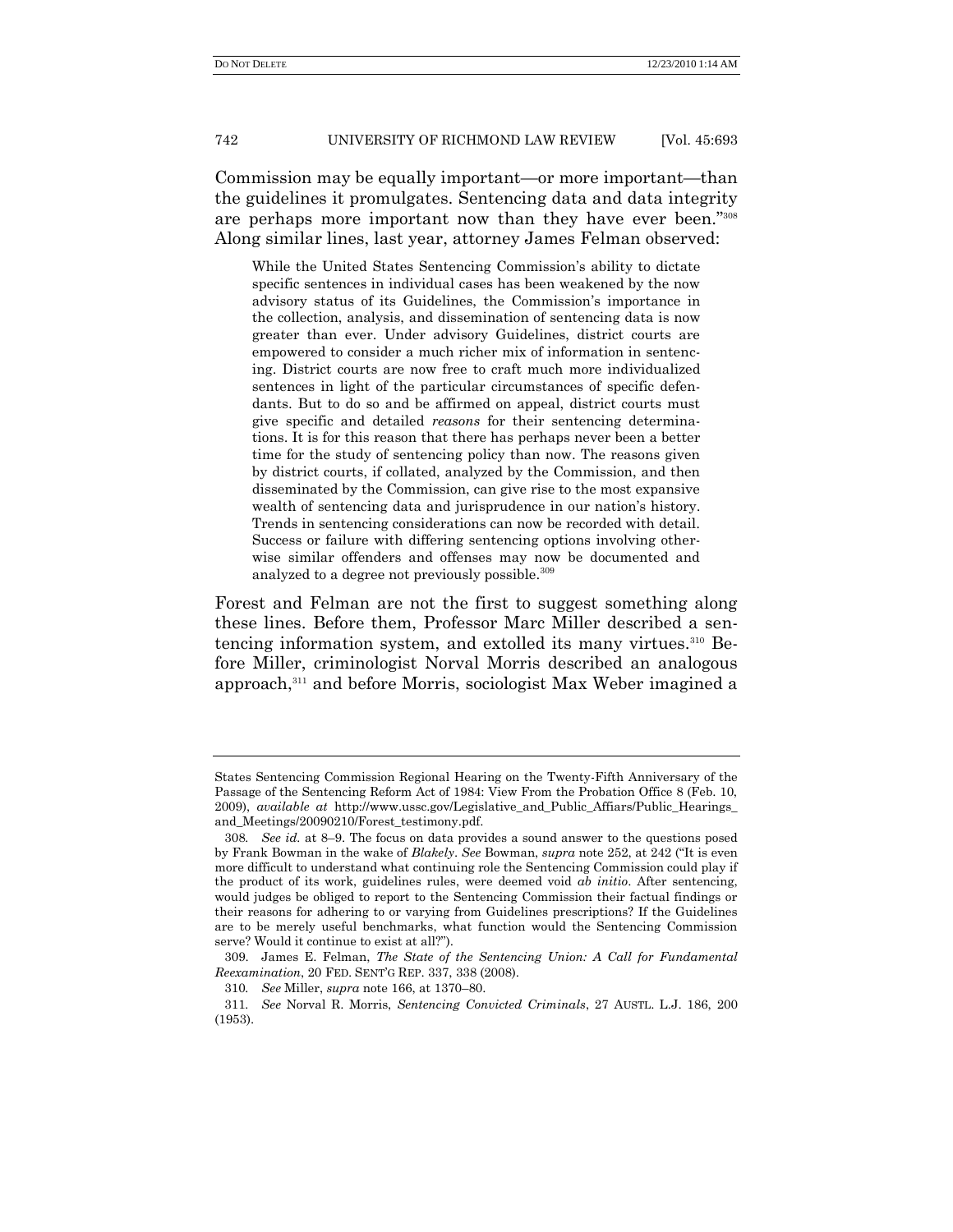kind of sentencing computer that would collect relevant facts and dispense a just sentence.<sup>312</sup>

Even Marvin Frankel, the patron saint of sentencing guidelines, acknowledged that computers could be useful in bringing parity and fairness to sentencing.<sup>313</sup> Writing in 1972 (when computers were still the size of refrigerators and fed by punch cards),<sup>314</sup> Frankel suggested:

It is not necessary, or desirable, to imagine that sentencing can be completely computerized. At the same time, the possibility of using computers as an aid toward orderly thought in sentencing need not be discounted in advance. James V. Bennett, for years the able Director of the Federal Bureau of Prisons, noted the possibility some time ago. $315$ 

Sentencing software already exists. In China, for example, a program has been used by a court in the city of Zibo, guiding the decisionmaking of sentencing judges in more than one hundred different types of offenses.<sup>316</sup> Analogous software exists in the United States, too. Practitioners working with the Guidelines at a

<sup>312</sup>*. See* MAX WEBER, ECONOMY AND SOCIETY 886 (Guenther Roth & Claus Wittich eds., Ephraim Fischoff et al. trans., Univ. of Cal. Press 1978) (1913) (envisioning a system in which the judge could drop the relevant facts into a kind of penological slot machine, and wait for the appropriate decision to be rendered automatically). For a contrasting suggestion that sentencing is fundamentally about moral judgments and that a mathematical approach is inappropriate, see H.L.A. Hart, *Positivism and the Separation of Law and Morals*, 71 HARV. L. REV. 593, 613 (1958) ("To a judge striking a balance among these claims, with all the discretion and perplexities involved, his task seems as plain an example of the exercise of moral judgment as could be; and it seems to be the polar opposite of some mechanical application of a tariff of penalties fixing a sentence careless of the moral claims which in our system have to be weighed.‖).

<sup>313</sup>*. See generally* FRANKEL, *supra* note 39 (arguing for sentencing guidelines).

<sup>314</sup>*. See Print Advertisements*, HP COMPUTER MUSEUM, http://www.hpmuseum.net/up load\_htmlFile/PrintAds/Ad1972\_3000\_2100-19.jpg (last visited Dec. 3, 2010); *New Media Timeline*, POYNTER ONLINE (May 5, 2010, 12:00 AM), http://www.poynter.org/content/con tent\_view.asp?id=75845. Computing power has improved dramatically since Frankel published his book. *See, e.g*., J.C. Oleson, *"Drown the World": Imperfect Necessity and Total Cultural Revolution*, 3 UNBOUND 19, 71 (2007) (noting that "we use desktop computers that possess five to ten times more computational power than the system that put man on the moon‖). Prior to the SRA, the federal courts had little experience with computers of any kind. I have been told that the first computers in the federal judiciary were those used by the Sentencing Commission.

<sup>315.</sup> FRANKEL, *supra* note 39, at 114–15.

<sup>316</sup>*. See* Douglas A. Berman, *China Does Guidelines One Better*, SENT'G L. & POL'Y (Sept. 13, 2006, 5:40 PM), http://sentencing.typepad.com/sentencing\_law\_and\_policy/2006/ 09/china\_does\_guid.html.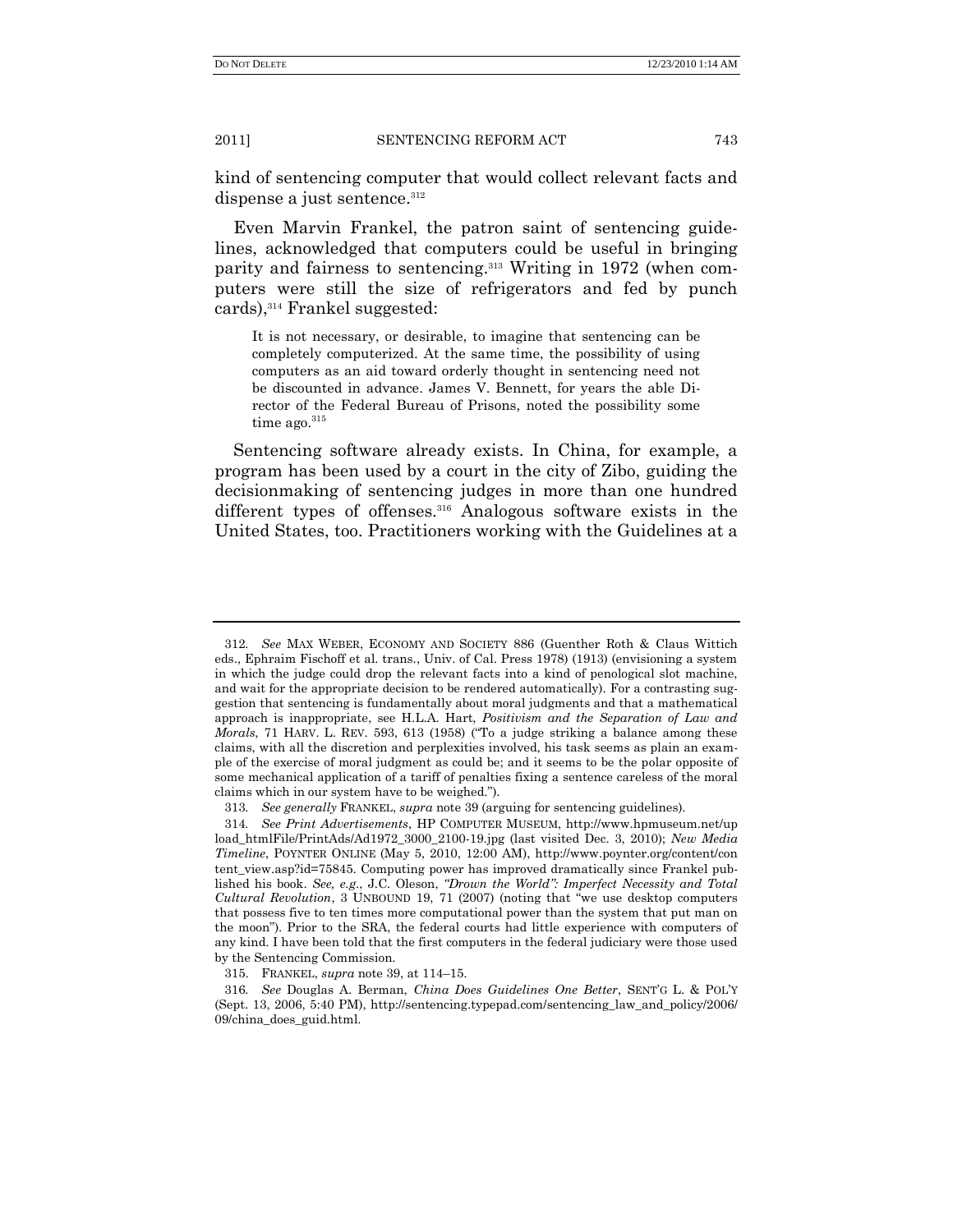basic level may find value in a free online calculator,<sup>317</sup> or download freeware for use on personal digital assistants ("PDAs").<sup>318</sup>

But instead of developing software that merely mirrors existing Guidelines, automating the lookup tables and the calculations, it is possible to develop a more powerful sentencing information system that provides judges with meaningful information about recidivism. Merely automating an unscientific system will not make it sound,<sup>319</sup> but a philosophical shift toward the use of outcome measures would be profound, and computers could make this effort much easier. Given recent developments in the field of risk/needs instruments,<sup>320</sup> and drawing upon sentencing information systems developed by other jurisdictions, $321$  a new approach to sentencing is not an impossible goal.<sup>322</sup>

Imagine that a mid-level crack dealer with three previous state convictions appears before a judge for sentencing. As you know, Sara, this happens with some frequency in the federal courts. Instead of requiring a probation officer to go through tortured Guidelines calculations to determine the adjusted offense level

321*. See* Miller, *supra* note 166, at 1370–75 (2005) (describing sentencing information systems in operation in Canada, Scotland, and New South Wales (Australia)).

<sup>317.</sup> SENTENCING.US, http://www.sentencing.us/ (providing free online Guidelines calculator) (last visited Dec. 3, 2010).

<sup>318</sup>*. See Federal Guidelines Klein Calculator 1.0*, POCKETGEAR.com, http://www.pocket gear.com/en/usd/4802861,product-details.html (last visited Dec. 3, 2010) (providing PDA sentencing software).

<sup>319.</sup> *See supra* Part III.A.2 ("D)raping something . . . in the trappings of mathematics and science does not make it empirical.").

<sup>320</sup>*. See, e.g*., MODEL PENAL CODE: SENTENCING § 6B.09(2) (Council Draft No. 2, 2008) (encouraging sentencing commissions to develop ―offender risk-assessment instruments or processes, supported by current and ongoing recidivism research of felons in the state, that will estimate the relative risks that individual felons pose to public safety through future criminal conduct"); D. A. Andrews et al., *Classification for Effective Rehabilitation*: *Rediscovering Psychology*, 17 CRIM. JUST. & BEHAV. 19, 19–23 (1990) (describing the evolution of assessment tools for criminal justice).

<sup>322</sup>*. See* Marc L. Miller & Ronald F. Wright, *"The Wisdom We Have Lost": Sentencing Information and Its Uses*, 58 STAN. L. REV. 361, 371 (2005) ("The Sentencing Guidelines in the federal system became more voluntary after *Booker v. United States*. In more flexible systems the possible uses of well-organized and usable sentencing data are even more obvious. Data and analyses of the patterns and practices of other judges in similar cases and across all cases can help to inform judges about whether the Guidelines are reasonably applied to the case before them and, in any case, what a reasonable sentence might be. Since most of the information necessary for a functional sentencing information system is already collected in the federal system, a directive from Congress could quickly make such a system a reality.‖); *see also* Matthew Kleiman et al., *Using Risk Assessment to Inform Sentencing Decisions for Nonviolent Offenders in Virginia*, 53 CRIME & DELINQ. 106, 106,  $110-11$  (2007) (describing use of risk assessment instruments to divert  $25\%$  of nonviolent, prison-bound offenders into alternative sanction programs").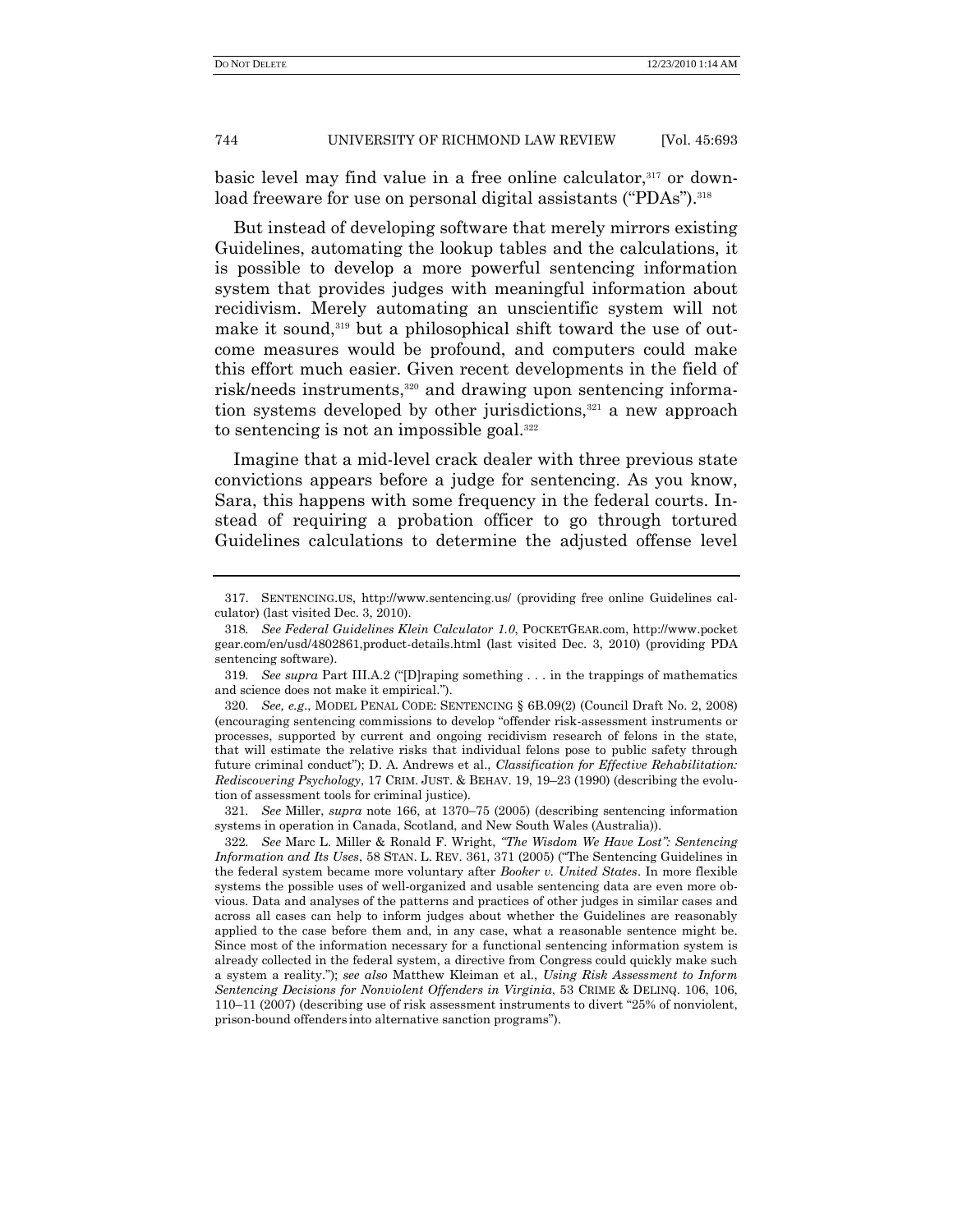and criminal history score, the sentencing software would automatically capture key details (e.g., the defendant's name, date of birth, and offense of conviction) from existing court documents. The judge would verify that the information is correct, add any additional relevant data (drug weight, prior convictions, or any other variables), and the software would display a scatter plot.

The severity of sentence would be plotted on the horizontal axis (representing the entire spectrum of terms of imprisonment available under the statute)<sup>323</sup> and the duration without a new arrest ("survival") would be plotted on the vertical axis. Each point in the cloud of the scatter plot would represent a previous case (offenders matched for offender and offense characteristics), and by clicking on any single point with a mouse, the judge could pull up the specifics of that case: the name and photo of the offender, the offense of conviction, the characteristics of the offender, and the particulars of the sentence imposed. The judge would be able to review any educational, vocational, or treatment programs that successful offenders had completed while serving their sentences,

<sup>323.</sup> The existing Guidelines do not encompass fines, community service, or other alternatives to incarceration as discrete sentences. *See* TONRY, *supra* note 4, at 95 ("The federal guidelines allow no independent role for intermediate punishments like fines, house arrest, intensively supervised probation, or community service. The only freestanding sentences authorized are prison and probation  $\dots$ ."). Fines are imposed, but the imposition of a large fine, for example, does not offset the term of imprisonment. *See id.* A sentencing information system that canvasses the entire statutory range of sentencing alternatives, however, should include recidivism data for noncustodial penalties, as well as for terms of incarceration. Kevin R. Reitz, *Sentencing*, *in* THE HANDBOOK OF CRIME AND PUNISHMENT 542, 556–57 (Michael Tonry ed., 1998). A sophisticated system may overcome the problem described by Reitz:

One of the great unsolved puzzles of the 1980s and 1990s is how to write sentencing guidelines for nonprison sanctions. Although there has been widespread agreement among policy makers and academics that creative exploitation of "intermediate punishments" (defined as those sanctions in between the harshness of prison and the laxity of regular probation) would be a good idea in principle, and might be the only realistic way to stem the tide of prison growth, no American jurisdiction has yet implemented a systemwide program of intermediate punishments that has meaningfully diverted offender populations away from incarceration sanctions.

A large part of the problem, in the view of experienced sentencing reformers like Michael Tonry and Kay Knapp, is that the machinery of sentencing guidelines has not yet become fine-tuned enough to give structure to trial court decisions about intermediate sanctions.

Id. (citations omitted). One mechanism to incorporate intermediate sanctions into a sentencing information system of this kind is the use of punishment units or exchange equivalencies, such as those considered by the states of Oregon and Washington. *See* Michael Tonry, *Intermediate Sanctions in Sentencing Guidelines*, 23 CRIME & JUST. 199, 208–09 (1998) (describing efforts to equate prison terms with noncustodial penalties).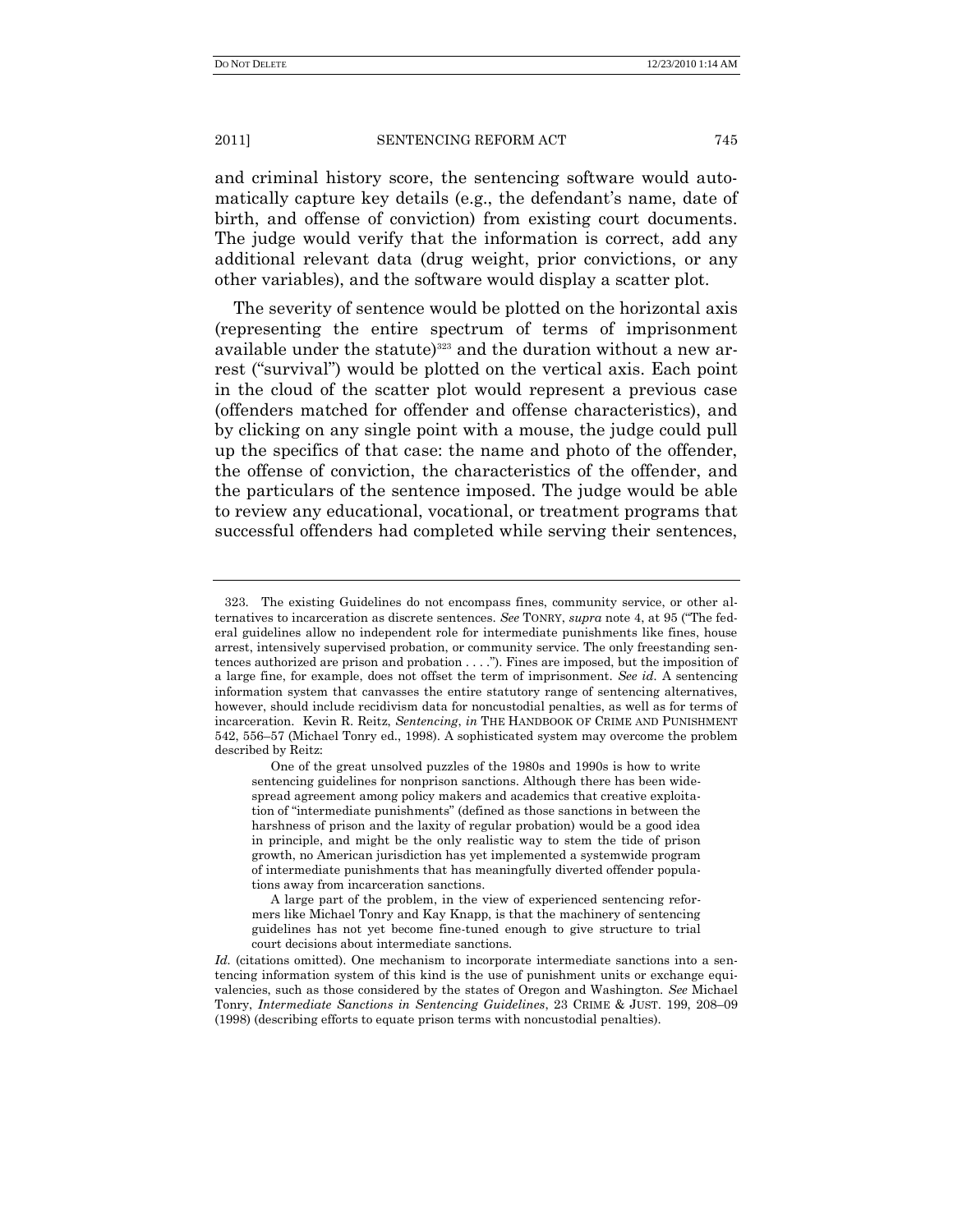and to search online for available, equivalent programs. If desired, the underlying documents associated with any of the previous cases could be retrieved with a click of the mouse.<sup>324</sup>

By concentrating on points near the top of the vertical axis (individuals who went long periods of time without a new arrest), the judge could engage in actuarial sentencing and impose a sentence that was effective in reducing recidivism among similar defendants convicted of similar crimes.<sup>325</sup> A judge could divert correctional resources from low-risk offenders (who actually become *more* likely to reoffend if oversupervised)<sup>326</sup> to high-risk offenders in greater need of intensive services. Defendants who are statistically most likely to recidivate could be sentenced to longer sentences (within the statutory range), $327$  while those who present lit-

<sup>324.</sup> These documents could be accessed through the judiciary's case management/ electronic case files (CM/ECF) system. *See generally* PUBLIC ACCESS TO COURT ELECTRONIC RECORDS, http://pacer.psc.uscourts.gov/cmecf/ecffaq.html (last visited Dec. 3, 2010) (describing CM/ECF).

<sup>325.</sup> The notion of actuarial sentencing and managing recidivism may signify a change in penology. *See* Malcolm M. Feeley & Jonathan Simon, *The New Penology: Notes on the Emerging Strategy of Corrections and Its Implications*, *in* THE CRIMINOLOGY THEORY READER 451, 451–66 (Stuart Henry & Werner Einstadter eds., 1998) (describing the emergence of risk prediction, the shift from rehabilitation and crime control to a focus on management, and the targeting of offenders in the aggregate rather than individualizing punishment, as hallmarks of the "new penology").

<sup>326</sup>*. See, e.g*., Christopher T. Lowenkamp & Edward J. Latessa, *Understanding the Risk Principle: How and Why Correctional Interventions Can Harm Low-Risk Offenders*, *in* NAT'L INST. OF CORRECTIONS, U.S. DEP'T OF JUSTICE, TOPICS IN COMMUNITY CORRECTIONS 3–8 (2004), <http://nicic.gov/library/period265> (noting that providing unnecessary services to low-risk offenders wastes resources that could be devoted to more serious offenders and affirmatively *increases* the risk that low-risk offenders will reoffend).

<sup>327.</sup> Criminological research suggests that a modest number of offenders are responsible for a disproportionate amount of crime. *See, e.g*., MARVIN E. WOLFGANG ET AL., DELINQUENCY IN A BIRTH COHORT 68–69, 89, 102–03 (1972) (reporting that 6% of delinquents were responsible for 52% of offenses, including 71% of murders and 69% of aggravated assaults); Sarnoff A. Mednick, *A Bio-Social Theory of the Learning of Law-Abiding Behavior*, *in* BIOSOCIAL BASES OF CRIMINAL BEHAVIOR 1, 1–2 (Sarnoff A. Mednick & Karl O. Christiansen eds., 1977) (reporting that one percent of men in a Copenhagen birth cohort of 30,000 were responsible for more than half the crime). If one can selectively incapacitate high-rate offenders, it may be possible to substantially reduce the crime rate while avoiding the considerable human and fiscal costs associated with incarcerating large swaths of the population. See GREENWOOD & ABRAHAMSE, *supra* note 17 *passim*, a seminal work on selective incapacitation, suggesting that a seven-factor analysis would allow criminal justice professionals to incapacitate high-crime offenders, while subjecting other offenders to noncustodial punishments or brief terms incarceration. Greenwood's scale was the subject of vigorous debate. *See, e.g.*, Jacqueline Cohen, *Incapacitation as a Strategy for Crime Control: Possibilities and Pitfalls*, 5 CRIME & JUST. 1, 37–54 (1983); Andrew von Hirsch & Don M. Gottfredson, *Selective Incapacitation: Some Queries About Research Design and Equity*, 12 N.Y.U. REV. L. & SOC. CHANGE 11, 12–13, 16–51 (1984). But whether or not the Greenwood scale is methodologically or ethically acceptable, there is good rea-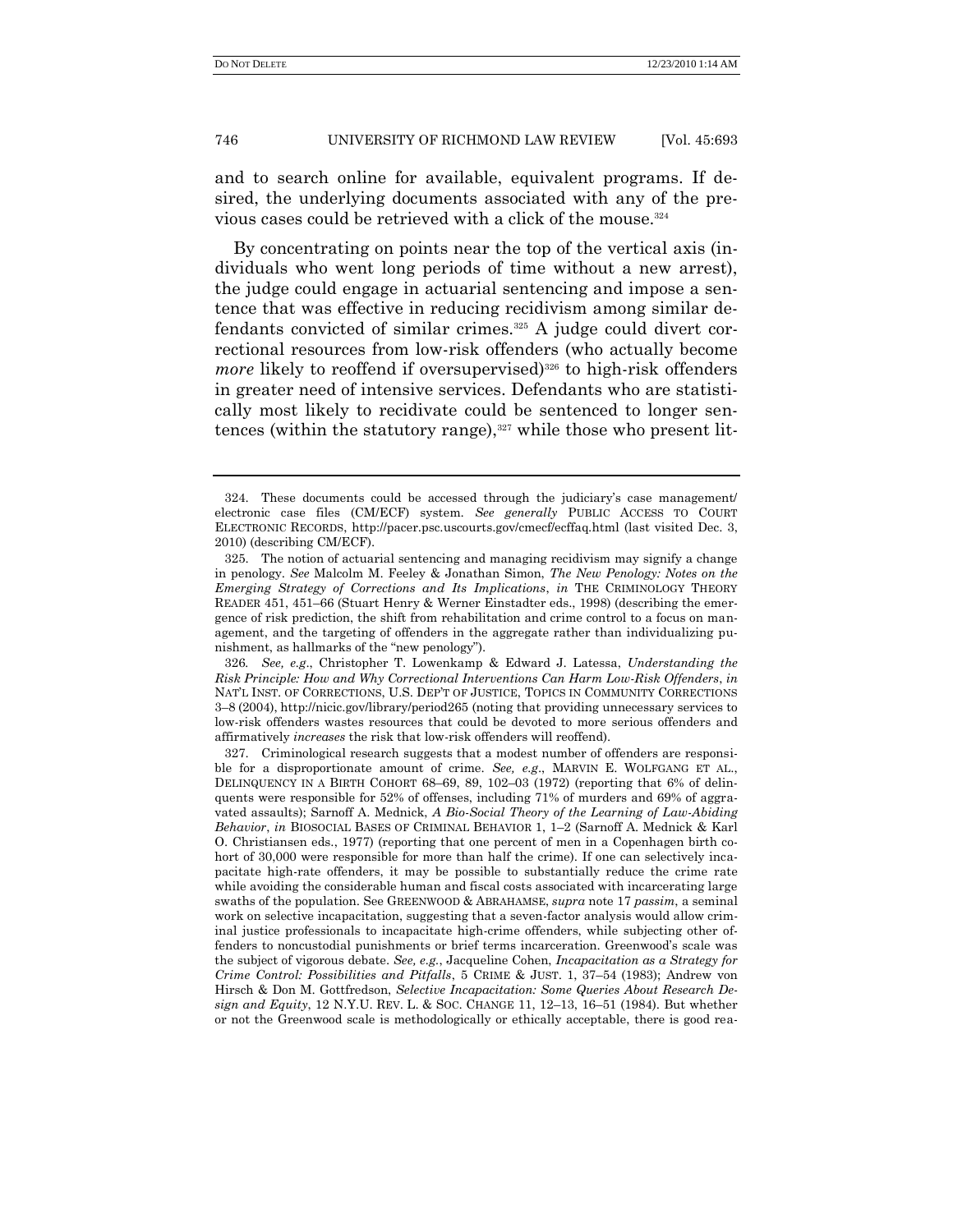tle risk of recidivism could be sentenced to brief terms of incarceration or noncustodial sentences.<sup>328</sup> Obviously, the software could not guarantee that the mid-level crack dealer will avoid re-arrest, but it *could* provide the judge with empirical information, and it *could* suggest whether a long or short sentence is more likely to reduce future crime. It could indicate the programs that reduce recidivism and allow the judge to use the resources of the criminal justice system far more efficiently.<sup>329</sup>

Perhaps Oliver Wendell Holmes was not too far off-base when he suggested, "For the rational study of the law the black-letter

328*. See* BRIAN J. OSTROM ET AL., NAT'L CTR. FOR STATE COURTS ET AL., OFFENDER RISK ASSESSMENT IN VIRGINIA 10, 17, 20–22 (2002), *available at* http://www.vcsc.virginia.gov/ risk\_off\_rpt.pdf (analyzing a potential offender risk assessment instrument in Virginia by which high-risk offenders are imprisoned while those who are statistically unlikely to recidivate receive noncustodial, alternative sentences).

329*. See* AM. BAR ASS'N JUSTICE KENNEDY COMM'N, REPORTS WITH RECOMMENDATIONS TO THE ABA HOUSE OF DELEGATES 4 (2004) [hereinafter KENNEDY COMM'N], *available at* http://www.abanet.org/media/jkcres.html (follow "Introduction" hyperlink) (last visited Dec. 3, 2010) ("Our *resources are misspent*, our punishments too severe, our sentences too long." (emphasis added) (quoting Justice Kennedy)). Risk/needs assessment tools can allow courts to allocate criminal justice resources to high-risk offenders—who will benefit from them—while diverting resources from low-risk offenders—who become more likely to reoffend when over-treated. *See, e.g*., Lowenkamp & Latessa, *supra* note 326, at 3–8 (noting that providing unnecessary services to low-risk offenders squanders resources that could be devoted to the more serious offenders, and, moreover, *increases* the risk that low offenders will reoffend).

son to think that risk-assessment instruments may once again become attractive to decisionmakers in the criminal justice system. In 2008, the United States incarcerated more than 2.2 million persons in prisons and jails; more than 1-in-100 adults were behind bars. *See* JENNIFER WARREN, PEW CTR. ON THE STATES, ONE IN 31, at 1–5 (2009), *available* at http://www. pewcenteronthes-

tates.org/uploadedfiles/PSPP\_1in31\_report\_FINAL\_WEB\_3\_26\_09.pdf. If one counts individuals on probation or parole (as well as those who are incarcerated), more than 7.3 million people were under state or federal supervision in 2008. *Id*. at 5. However, in recent years, as U.S. budgets have been slashed, many jurisdictions have struggled to operate their prisons and correctional facilities with available funds. David L. Hudson, Jr., *Cutting Costs . . . and Courts: Judicial Resources Dwindle as States Cope with Budget Crises*, 89 A.B.A. J. 16, 16–17 (2003). The situation is perhaps most dire in California. *See* Coleman v. Schwarzenegger, No. CIV 5-90-0520 LKK JFM P., 2009 WL 2430820, at \*1, \*115–16 (E.D. Cal. Aug. 4, 2009) (concluding that "California's prisons are bursting at the seams and are impossible to manage" and ordering that the state reduce the prison population to 137.5% of its design capacity within two years so as to comport with minimal constitutional standards). But California is not unique. *See, e.g.*, Jeff Carlton, *Milestone: Inmate Population Poised to Dip*, S.F. CHRON., Dec. 20, 2009, at A30. While the American rage to punish may not have abated, the ability of states to indulge their punitive impulse may be financially limited. *See id.* ("The inmate population has risen steadily since the early 1970s as states adopted get-tough policies that sent more people to prison and kept them there longer. But tight budgets now have states rethinking these policies and the costs that come with them."). Any instrument or scale that allows decisionmakers to accurately identify high-rate offenders may be welcomed as a means to respond to manage social and fiscal conditions.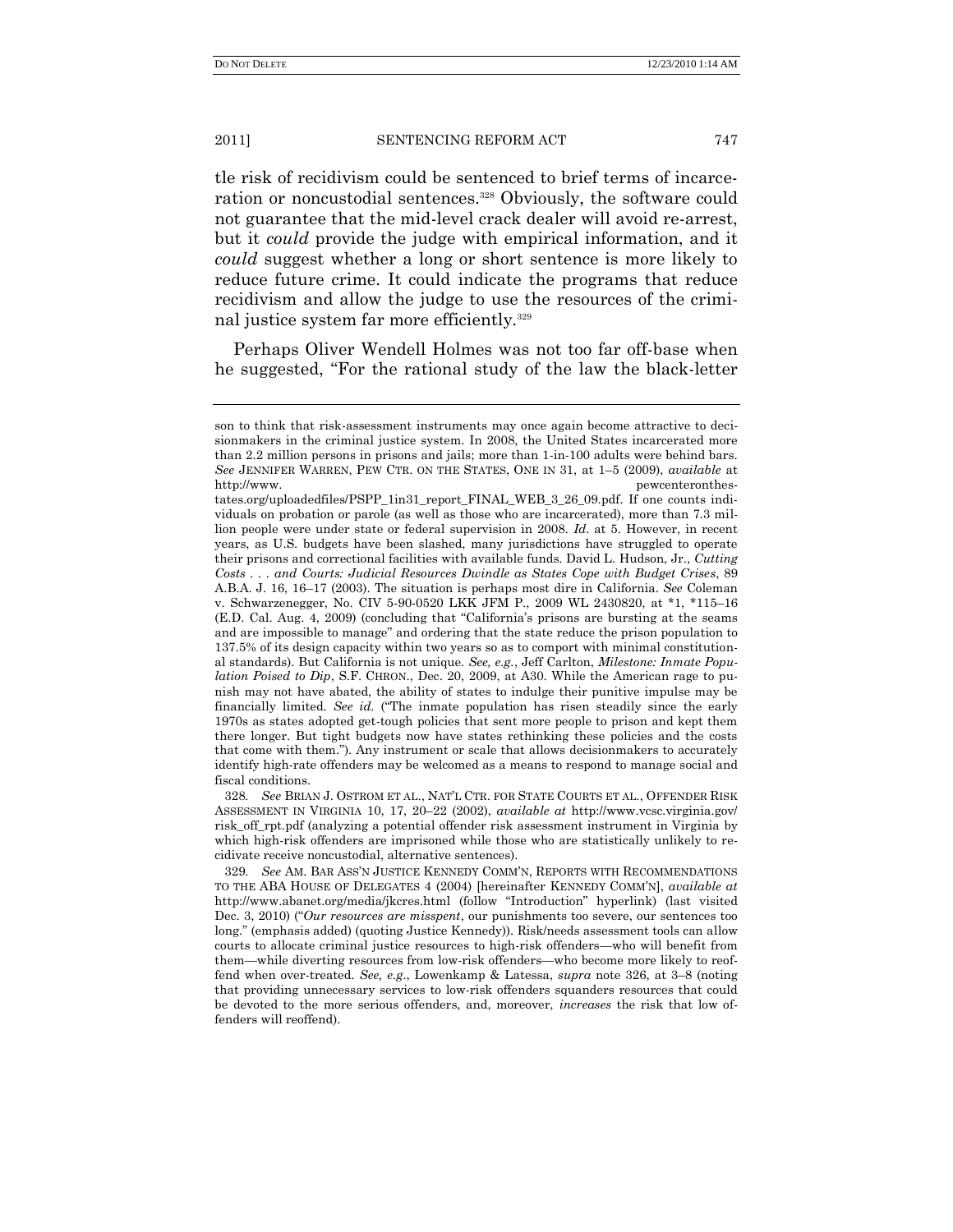man may be the man of the present, but *the man of the future is the man of statistics* and the master of economics."<sup>330</sup>

Indeed, armed with statistical sentencing software of this kind, a judge could know that sentencing *this* offender to pay a fine and serve a term of community service would likely be more effective at deterring future crime—while still serving the requisite retributive goals of punishment—than even a brief period of incarceration.

Conversely, a judge could know that the optimal sentence for *that* offender is thirty-seven months of incarceration. At thirtyseven months, that offender would be significantly less likely to re-offend than if sentenced to one to three years in prison, but *also* less likely to re-offend than if sentenced between thirty-eight and sixty months.

And if two sentencing alternatives appeared to be *equally effective* at reducing recidivism, a judge could impose the least onerous of them, consistent with the parsimony provision in 18 U.S.C.  $§$  3553(a).<sup>331</sup>

The scatter plot is a straightforward way of displaying *utilitarian* drivers of sentencing, but the software could also address *retribution-related* considerations by highlighting one section of the horizontal-axis in red. This approach would be a visual variation on Morris's notion of limiting retributivism.<sup>332</sup> The red band would reflect the recommended sentencing range in terms of proportion-

<sup>330.</sup> Oliver Wendell Holmes, *The Path of the Law*, 10 HARV. L. REV. 457, 469 (1897) (emphasis added). Under a traditional economic model that treats people as rational maximizers, punishment has a transitive property. Thus, potential offenders should be equally deterred when there is a one-in-a-thousand chance of fifty years in prison as when there is a one-in-twenty chance of one year in prison. But research suggests that a great deal of human decisionmaking is guided not by rationality but by *bounded* rationality. *See, e.g*., Russell B. Korobkin & Thomas S. Ulen, *Law and Behavioral Science: Removing the Rationality Assumption from Law and Economics*, 88 CAL. L. REV. 1051, 1075 (2000). A criminal act is not usually the product of Boolean cost-benefit analysis, but is more often the consequence of weighing perceived risk against the visceral allures of offending. *See* JACK KATZ, SEDUCTIONS OF CRIME 312–17 (1988).

<sup>331.</sup> By utilizing empirical behavioral models, a sentencing information system would better allow judges to impose optimal punishments. *Cf.* Richard A. Posner, *An Economic Theory of the Criminal Law*, 85 COLUM. L. REV. 1193 (1985) (describing economic models for efficient criminal penalties).

<sup>332</sup>*. See* NORVAL MORRIS, THE FUTURE OF IMPRISONMENT 73–80 (1974) (suggesting that retributive considerations should set the upper and possibly lower limits of sentencing, but that utilitarian considerations might be used to select from not undeserved penalties within this range).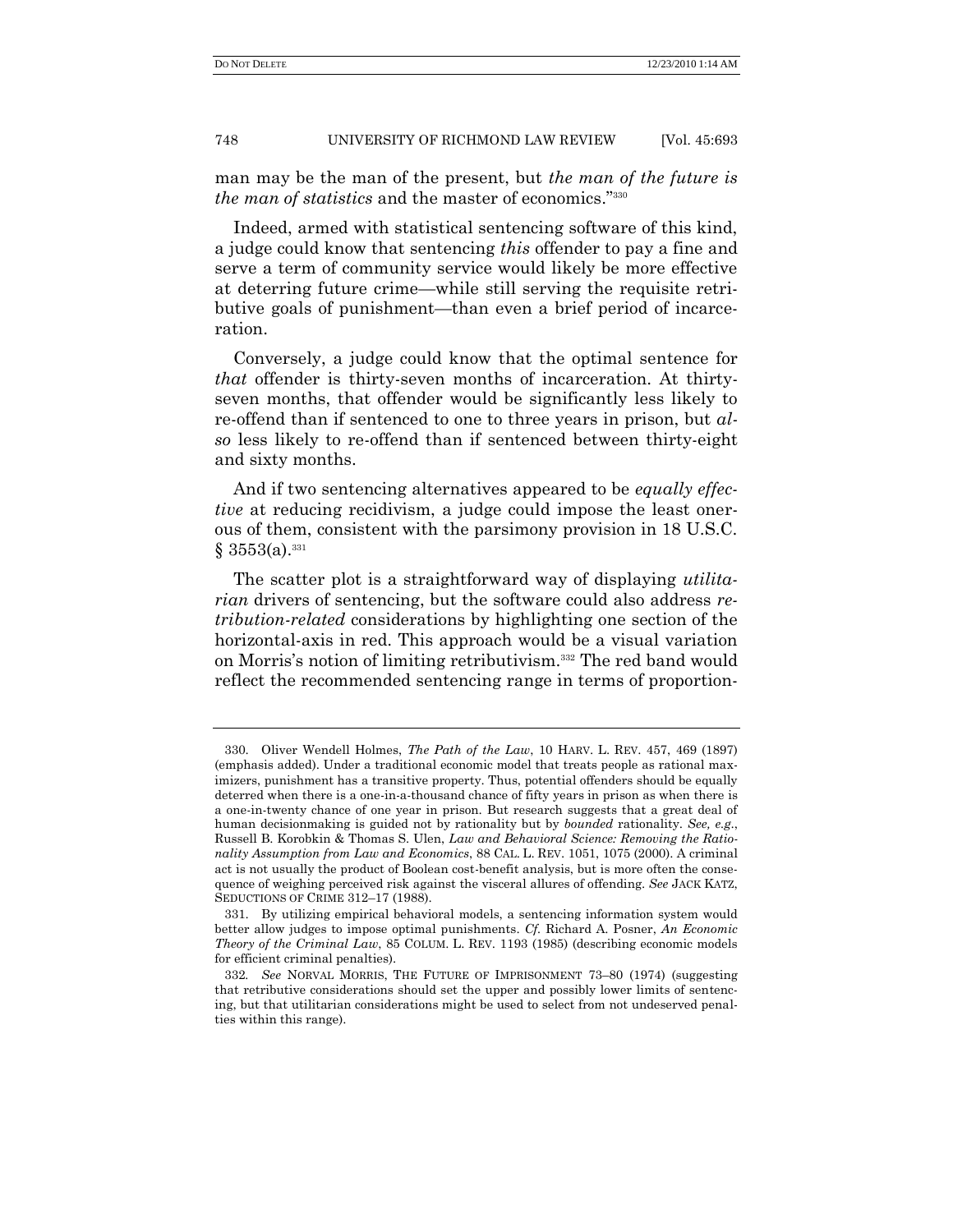ality and just deserts. Of course, the judge would be free to sentence outside of the red band (because any sentence on the display is authorized by statute and therefore reflects Congress's ultimate assessment of desert), and may wish to do so if utilitarian concerns outweigh retributivist ones, or if unusual characteristics of the offender or the offense so dictate. However, as a general rule, the red band would serve as an anchoring point for the moral wrongness of the offense, and suggest appropriately retributive penalties.<sup>333</sup>

These are the same considerations that judges must consider when sentencing under § 3553(a),<sup>334</sup> but today judges are forced to guess about how much retribution and how much rehabilitation should go into a sentence. They must guess whether an offender needs to be incarcerated to protect the public and whether an offender will successfully turn his life around. "Prediction is inherent in sentencing decisions."<sup>335</sup> Strangely, though, in consigning people to prison, judges impose their sentences based on less information about what works and what is cost-effective than physicians who prescribe medicine.<sup>336</sup> Imagine how much more effec-

<sup>333.</sup> In the absence of a uniform federal penal code that organizes offenses by gravity, the Sentencing Commission might establish red-band recommendations by ordinally ranking federal crimes. They could begin by referring to extant work. *See, e.g*., THORSTEN SELLIN & MARVIN E. WOLFGANG, THE MEASUREMENT OF DELINQUENCY 292–310, 318 (1964) (establishing index of offense severity); PETER ROSSI & RICHARD BERK, JUST PUNISHMENTS: FEDERAL GUIDELINES AND PUBLIC VIEWS COMPARED 33–54, 63–71 (1997) (assessing public opinion of seventy-three offenses). Of course, real-offense sentencing would complicate efforts to identify recommended desert-based sentences, but the additive logic of the Guidelines might be adapted to the endeavor. Desert, unlike the utilitarian bases for punishment, is not amenable to falsification. *See, e.g*., Alice Ristroph, *Desert, Democracy, and Sentencing Reform*, 96 J. CRIM. L. & CRIMINOLOGY 1293, 1334–35 (2006) (―Importantly in this ‗age of empiricism,' the moral claims of retributivism are nonfalsifiable: one can dispute whether a punishment accords with community sentiments of desert, but one cannot disprove the underlying claim that it is morally right to impose deserved punishment."). Still, even a rudimentary ranking of offenses might help rectify the problems with proportionality that affect the federal system. *See* United States v. Angelos, 345 F. Supp. 2d 1227, 1230, 1244–45 (D. Utah 2004) (noting that a defendant who carried a handgun to two \$350 marijuana sales and had guns in his garage is punished twice as severely under federal law as a drug kingpin responsible for a death, four times as severely as a second-degree murderer, and five times as severely as someone who rapes a tenyear-old).

<sup>334</sup>*. See supra* note 20 and accompanying text (quoting requirements of § 3553(a)).

<sup>335.</sup> Michael A. Wolff, *Evidence-Based Judicial Discretion: Promoting Public Safety through State Sentencing Reform*, 83 N.Y.U. L. REV. 1389, 1406 (2008).

<sup>336</sup>*. See* Sheila M. Bird, *Prescribing Sentence: Time for Evidence-Based Justice*, 364 LANCET 1457, 1457 (2004) (citations omitted) ("Judges prescribe sentence on lesser evidence about what works and what is cost effective than doctors prescribe medicines. This is a disservice to the judiciary, public safety, and offenders themselves . . . .").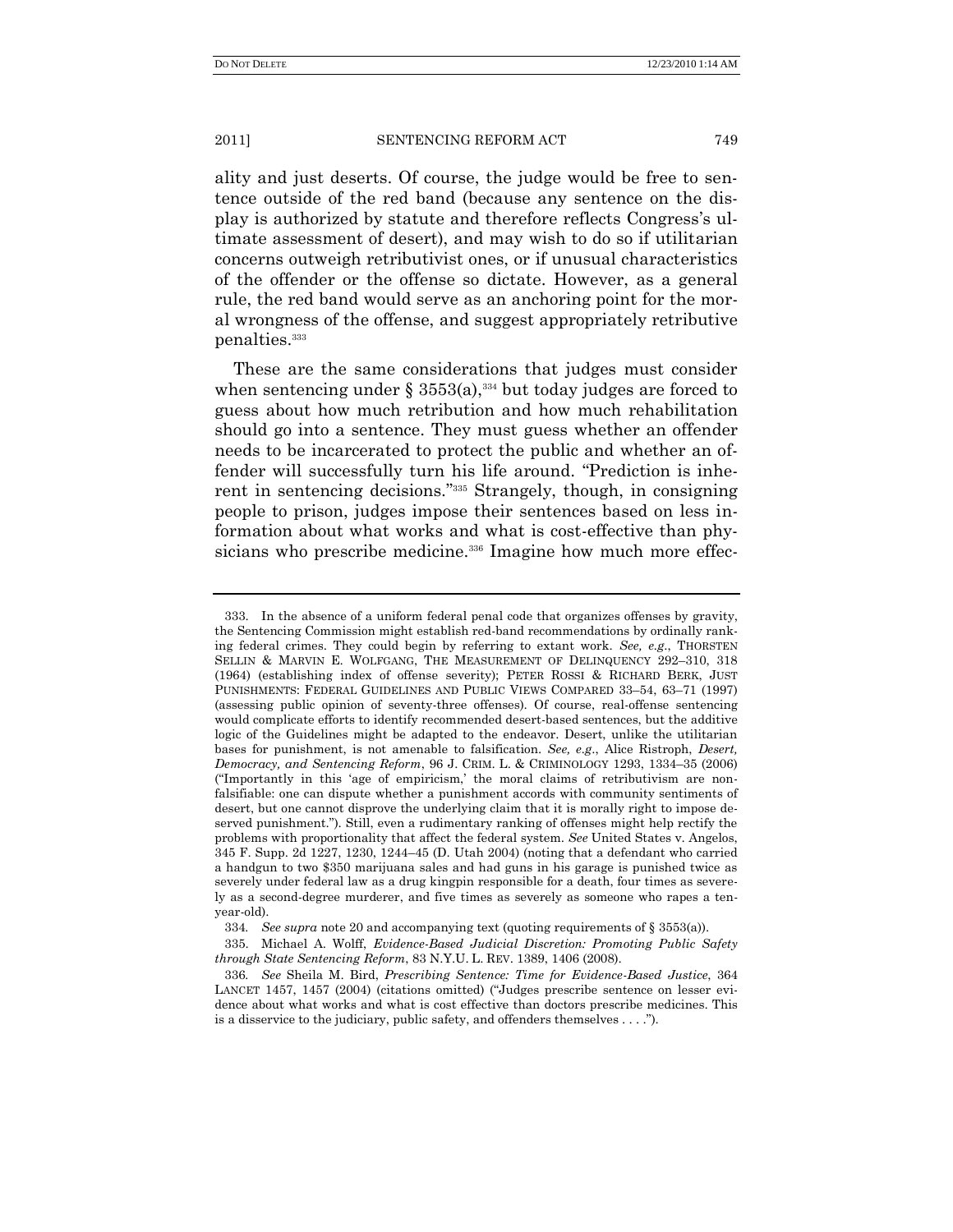tive judges could be if they were equipped with meaningful information about desert and recidivism, Sara! Not only would they be able to see what other judges had done when confronted with an analogous case—allowing a kind of common law of sentencing to flourish—but they could know whether a given sentence had *worked*. <sup>337</sup> Even judges confident of their sentencing judgments would discover that they are more effective when equipped with actuarial instruments.<sup>338</sup>

It would be evidence-based sentencing.<sup>339</sup>

Sara, I'm pretty sure that federal judges would *adore* a system like this. After all, the Judicial Conference of the United States, the policymaking body for the federal judiciary, endorsed a system of this kind in 1977.<sup>340</sup>

If they were free to impose any sentence permitted under the statute, and if they were informed about what kind of sentences had worked and which had not, federal judges would almost cer-

339*. See* Wolff, *supra* note 335, at 1405–08 (describing empirically based sentencing that draws upon risk assessment instruments).

<sup>337</sup>*. See* Douglas A. Berman, *A Common Law for this Age of Federal Sentencing: The Opportunity and Need for Judicial Lawmaking*, 11 STAN. L. & POL'Y REV. 93, 94, 110–11  $(1993)$  ("II]t remains critically important for federal judges to embrace their opportunities to actively cultivate a common law of sentencing. By so doing, the federal judiciary can reestablish its role in federal sentencing lawmaking and still save the federal guidelines experiment."); Robert W. Sweet et al., *Towards a Common Law of Sentencing: Developing Judicial Precedent in Cyberspace*, 65 FORDHAM L. REV. 927, 946 (1996) (suggesting statistics could allow "judges to harmonize a new sentence with previous ones").

<sup>338</sup>*. See* MODEL PENAL CODE: SENTENCING § 6B.09 cmt. A (Preliminary Draft No. 5, 2007) ("Actuarial—or statistical—predictions of risk, derived from objective criteria, have been found superior to clinical predictions built on professional training, experience, and judgment of the persons making predictions.‖); William M. Grove & Paul E. Meehl, *Comparative Efficiency of Informal (Subjective, Impressionistic) and Formal (Mechanical, Algorithmic) Prediction Procedures: The Clinical-Statistical Controversy*, 2 PSYCHOL. PUB. POL'Y & L. 293, 298 (1996) (reporting that in a meta-analysis, actuarial prediction outperformed clinical prediction overwhelmingly). Of course, if an actuarial sentencing information system *can* outperform professional judgment, it raises the question of whether the optimal sentence identified by the system should be a mere recommendation for judges to consider when exercising their traditional discretion, or whether sentencing should be automated and mandatory. *See supra* note 312 (contrasting views of Weber and Hart). Of course, under existing law, this is a settled matter. *See* United States v. Booker, 543 U.S. 220, 245 (2005) (excising the provision of the federal sentencing statute that made the Guidelines mandatory).

<sup>340</sup>*. See* REPORT OF THE PROCEEDINGS OF THE JUDICIAL CONFERENCE OF THE UNITED STATES 74−75 (1977), *available at* http://www.uscourts.gov/FederalCourts/JudicialConfer rence/Proceedings.aspx (follow "1977: March" hyperlink) (endorsing "the concept of a new probation information system" that would, inter alia, "[p]rovide up-to-date information to guide sentencing courts in selecting sentences for convicted defendants‖).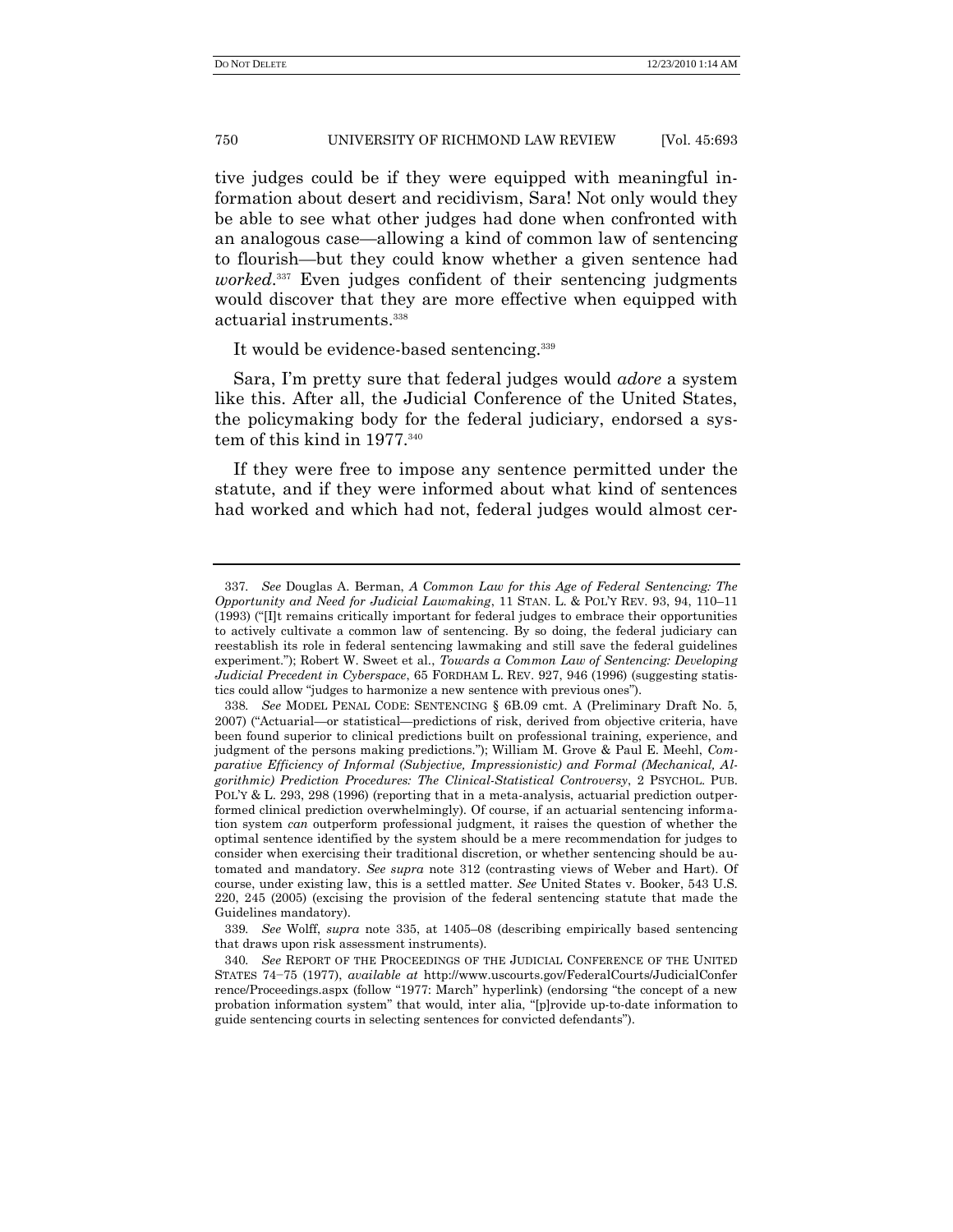tainly impose sentences that work. They wouldn't have to be *coerced* into using sentencing software of this kind. <sup>341</sup>

The irony is that software of this kind *is* available. It has been for years.<sup>342</sup> In an article published in 2004, Oregon State Judge Michael Marcus described using DSS ("Decision Support Systems") software on a desktop computer to produce sentencing bar charts.<sup>343</sup> In a screen shot, a variety of fourteen sentencing alternatives are displayed (in order of frequency imposed); for each alternative, the percentage of similar offenders who avoided conviction for three years is displayed.<sup>344</sup>

Software of this kind—programs that can guide judicial discretion during sentencing—has been available for years. Yes, it would have required a prodigious effort to make data of this kind available in 1984, but with twenty-five years of development in computers and software, developing a program to graphically display the efficacy of sentences would be pretty straightforward.

Of course, even the most zealous proponents of actuarial sentencing do not pretend that it is a panacea, or that a scatter plot of data can adequately substitute for the exercise of human judgment.<sup>345</sup> It is well understood that merely "incanting the word 'information' is not a magical solution."<sup>346</sup> Yet there is little doubt that judges would profit from having empirical information about the efficacy of sentencing alternatives.

The existing Guidelines *are* empirical in part, drawing upon historical sentencing practice to establish ranges for many cate-

<sup>341</sup>*. See* Michael A. Wolff, *Missouri"s Information-Based Discretionary Sentencing System*, 4 OHIO ST. J. CRIM. L. 95, 101 (2006) ("The starting point for the Missouri Sentencing Advisory Commission was how to influence judicial discretion. There are other actors notably, prosecutors, probation officers, and others—whose hearts and minds also must be won. The challenge is daunting because of the varying attitudes and influences of all the various actors—law enforcement, prosecutors, defense attorneys, probation officers, judges, prison officials, the Parole Board, and parole officers. Unless the Commission can give these actors something they need, they have no reason to pay attention to us.").

<sup>342</sup>*. See* Miller & Wright, *supra* note 322, at 371 (describing sentencing information systems used by foreign jurisdictions).

<sup>343</sup>*. See* Michael Marcus, *Smarter Sentencing: On the Need to Consider Crime Reduction as a Goal*, CT. REV., Winter 2004, at 16, 20–21.

<sup>344</sup>*. Id*.

<sup>345.</sup> Douglas A. Berman & Steven L. Chanenson, *Can and Will Information Spur Post-Modern Sentencing Reforms?*, 19 FED. SENT'G REP. 219, 220 (2007).

<sup>346</sup>*. Id*.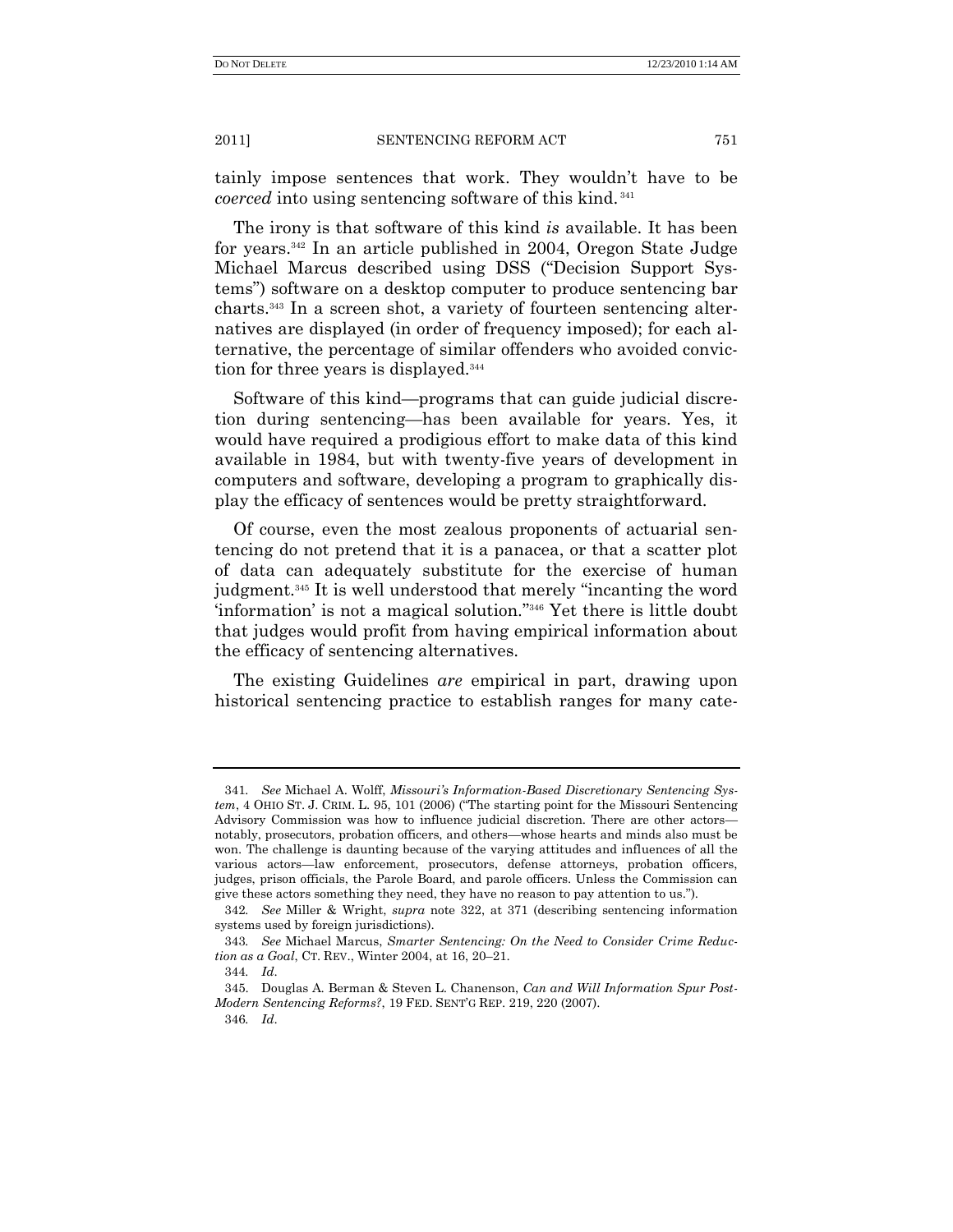gories of offenses.<sup>347</sup> It certainly would be consistent with that approach for the Commission to provide judges with information about the likely outcomes of sentences they might impose.<sup>348</sup> The necessary information should be available in existing databases.<sup>349</sup> The information needed to identify analogous offenders should be contained in presentence reports,<sup>350</sup> while arrest and reconviction data should be a matter of public record.

Of course, there would be serious logistical challenges in implementing a sentencing information system of this kind. Using official statistics (such as re-arrest or re-conviction) always implies a series of discretionary judgments,<sup>351</sup> and these statistics

349. See Miller, *supra* note 321, at 1390, who notes:

Far from being an academic fantasy, systems like this are already beginning to emerge in one of the most inhospitable places—the federal sentencing system. The United States Sentencing Commission already makes extensive sentencing data files available, albeit in large chunks, late, and with some substantial questions about the quality of the data. Some of the sentencing commission data has been combined with information from other federal agencies and organized in a much more accessible, interactive fashion by the Federal Justice Statistics Resource Center, an arm of the Bureau of Justice Statistics in the U.S. Department of Justice. An even more impressive private effort to organize vast quantities of data about the operation of the federal government, including prosecutorial and sentencing information, is being conducted by the Transactional Records Access Clearinghouse (TRAC) under the name of TRACFED. While neither of these systems yet offers a full federal [sentencing information system], they suggest how useful even the restricted current federal sentencing information can be if restructured and made available through a relatively straightforward (if not exactly intuitive) interface.

*Id*.

350*. See* OFFICE OF PROBATION AND PRETRIAL SERVICES, THE PRESENTENCE INVESTI-GATION REPORT, at I-3, I-4 (2006), *available at* http://www.fd.org/odstb\_SentencingRe source3.htm (describing contents of federal presentence reports).

351*. See* John I. Kitsuse & Aaron V. Cicourel, *A Note on the Use of Official Statistics*, 11 SOC. PROBS. 131, 133 (1963) (noting that official statistics may tell us more about the exercise of discretion in the criminal justice system than about actual rates of crime).

<sup>347.</sup> *See Brever, supra* note 104, at 181 ("We found typical past practice by asking probation officers to analyze more than 10,000 cases. These analyses, along with data from 100,000 other cases, were entered into the commission's computers . . . .").

<sup>348.</sup> It has been suggested that a new agency be established to manage national sentencing data and research. *See* Miller & Wright, *supra* note 322, at 378 (noting that although "the U.S. Sentencing Commission already has substantial data and information duties . . . we believe the Commission's role as a policymaker and its dominant focus on the federal criminal justice system make it a poor repository of national data responsibilities.‖). The authors recommend creating a separate National Sentencing Institute, even if only the federal system is at stake. *Id*. at 378–79. I would suggest, however, that the U.S. Sentencing Commission would be well situated to manage a sentencing information system of this kind. *See* William W. Wilkins, Jr., *The United States Sentencing Commission: Its Many Missions*, FED. PROB., Dec. 1991, at 26, 26–28 (describing data collection, research, and evaluation responsibilities of the Commission).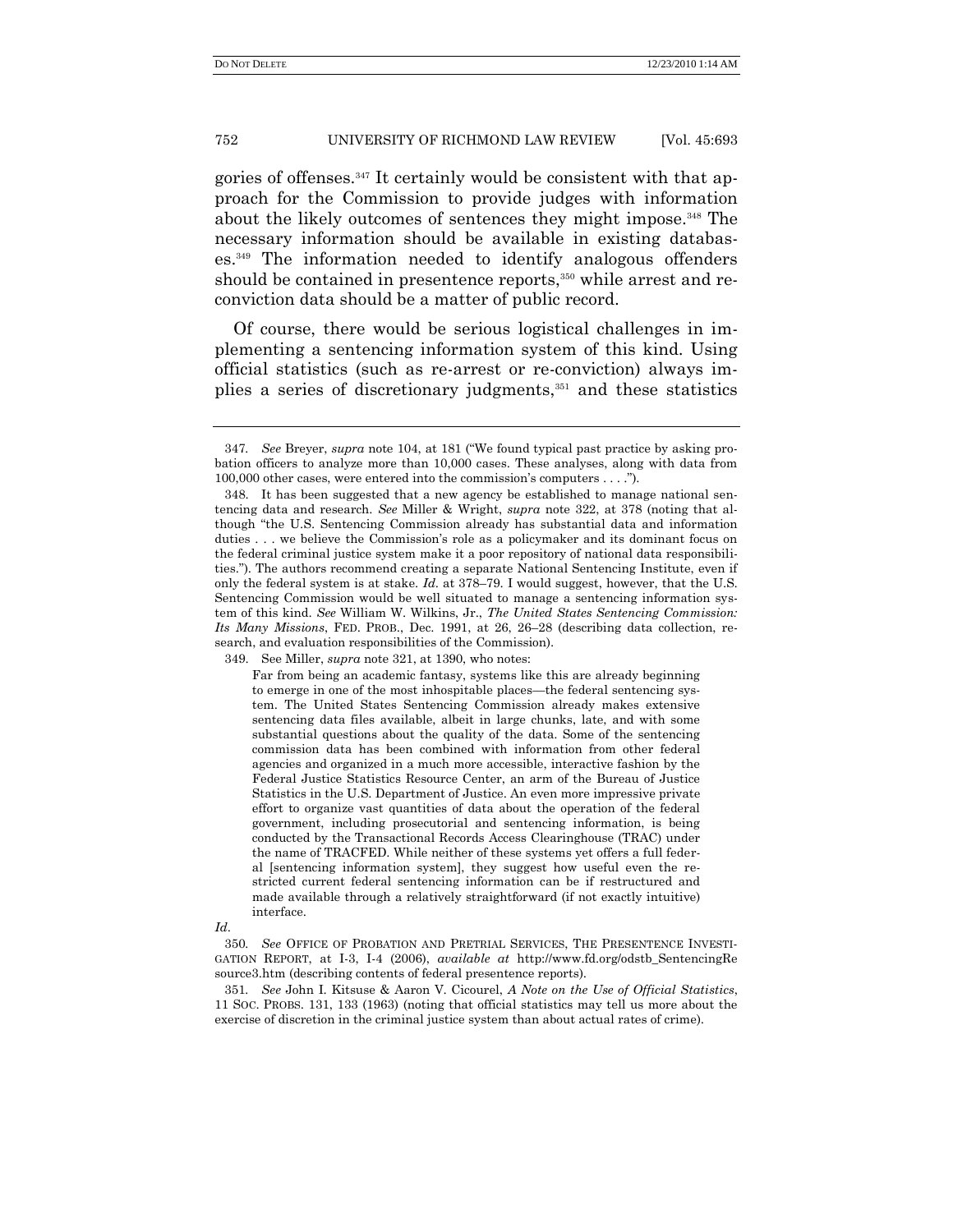operate as an imperfect proxy for real deterrence or rehabilitation. Ensuring the accuracy of all data entered into the database would be essential (requiring a firm commitment to quality control) <sup>352</sup> and there would be technical obstacles to overcome in establishing the smooth flow of information from external databases.<sup>353</sup>

Establishing an outcome-based sentencing information system would also entail analytic challenges. For example, judges would not be able to draw directly from the last twenty years of federal sentencing data because that data would reflect the homogenizing influence of the mandatory Guidelines regime.<sup>354</sup> Similarly, mandatory minimum sentences would frustrate any effort to identify optimal sentences that lay below the statutory floor. While it might be possible to use pre-Guidelines data, twenty years of crime legislation has changed the statutory landscape enormously, and the availability of parole prior to 1984 would mask the actual sentences served.

Some of the challenges in establishing a sentencing system of this kind are neither technical nor analytical in nature, but philo-

<sup>352</sup>*. See generally* CYRUS TATA ET AL., A SENTENCING INFORMATION SYSTEM FOR THE HIGH COURT OF JUSTICIARY OF SCOTLAND: REPORT OF THE STUDY OF THE FIRST PHASE OF IMPLEMENTATION, EVALUATION AND ENHANCEMENT (2002) (describing qualitative and quantitative data issues in establishment of Scottish Sentencing Information System).

<sup>353.</sup> The federal Probation and Pretrial Services System's Access to Law Enforcement Systems ("ATLAS") Supervised Release File platform merges data from both the National Crime Information Center (NCIC) and Nlets. *See* ADMIN. OFFICES OF THE U.S. COURTS, 2009 LONG RANGE PLAN FOR INFORMATION TECHNOLOGY IN THE FEDERAL JUDICIARY 11 (2009); *National Crime Information Center*, FED. BUREAU OF INVESTIGATION, http://www. fbi.gov/about-us/cjis/ncic/ncic (last visited Dec. 3, 2010); *What We Do*, INT'L JUST. & PUB. SAFETY INFO. SHARING NETWORK, http://www.nlets.org/whatWeDo.aspx (last visited Dec. 3, 2010). A sentencing information system like the one described may also draw upon data contained in the judiciary's PACTS and CM/ECF systems, and the e-designate interface developed by the Federal Bureau of Prisons.

<sup>354.</sup> It may be possible to use state sentencing data, which would be valid inasmuch as state offenders and sentences are comparable to federal offenders sentenced to federal facilities. If state data cannot be matched to federal sentencing, it might be necessary to look to departures and variances, or perhaps Bureau of Prisons programming, to identify promising directions for sentencing trends. For example, a scatter plot with a negative linear relationship between sentence length and recidivism (in which recidivism decreases as sentence length increases) may justify imposition of an even longer sentence than had been imposed under the Guidelines; conversely, if the plot depicts a positive linear relationship (in which the risk of recidivism increases as sentence length increases), a sentence somewhere below Guidelines range may seem appropriate. It would take time for sentencing alternatives to emerge and for recidivism data to become available. Thoroughly informed decisionmaking would be possible only when recidivism data becomes available for the whole statutory range of sentencing alternatives.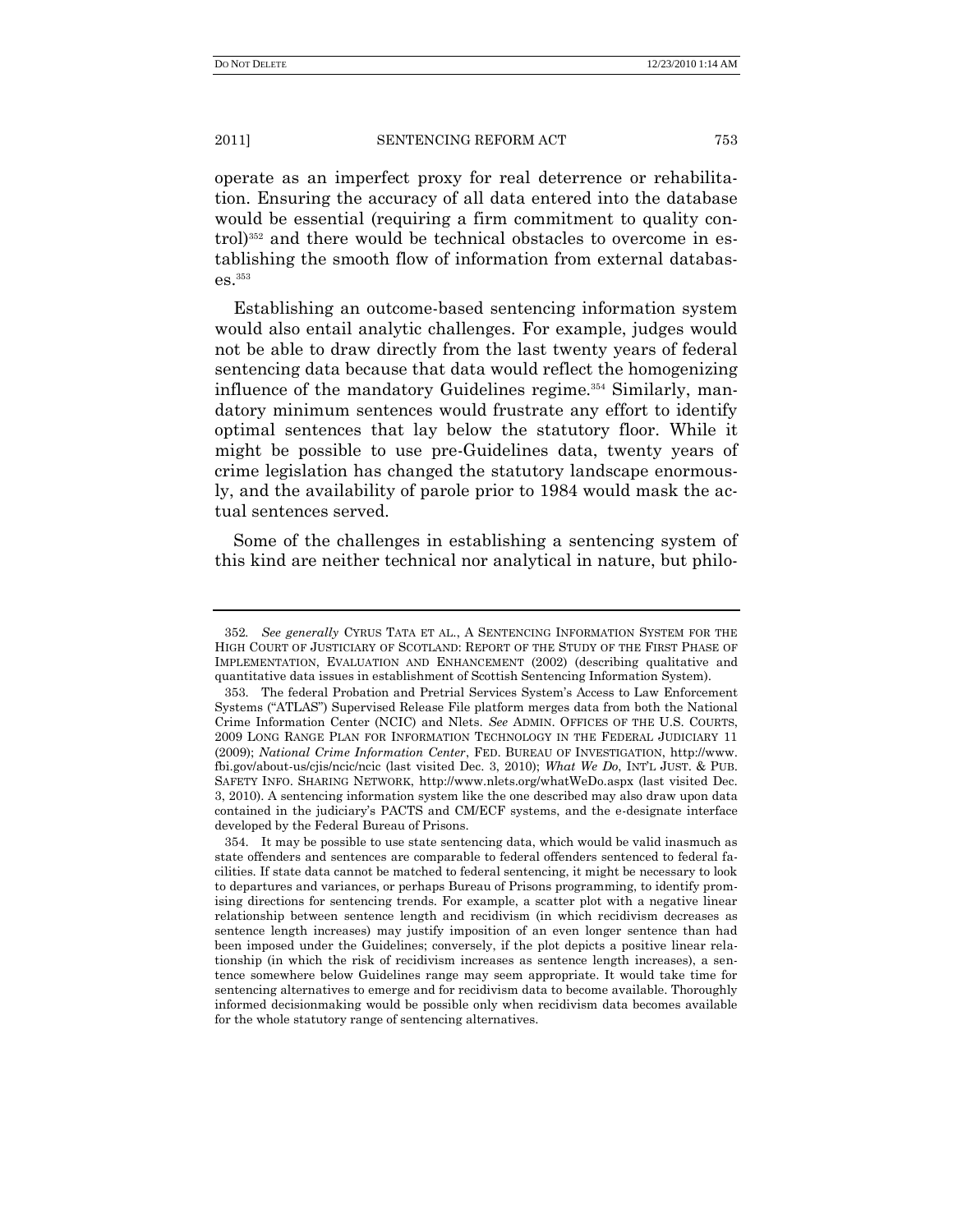sophical.<sup>355</sup> Some might object that evidence-based sentencing punishes defendants for the crimes of others (e.g., defendant *X* gets a long prison sentence just because he resembles offenders who avoided recidivism only when they received long prison sentences).<sup>356</sup> The idea of punishing people for offenses they didn't commit veers dangerously close to the concept of precrime illustrated in *Minority Report*. <sup>357</sup> Certainly, there are theorists who believe that utilitarian concerns should play no role in punishment, and that sentences should be imposed purely upon desert.<sup>358</sup>

But this argument has already been settled. After all, you, Sara, stated that sentencing should draw upon *all four* traditional grounds for punishment: deterrence, incapacitation, rehabilitation, and retribution.<sup>359</sup> The first three of these justifications could be more rigorously applied at sentencing if recidivism data were available to sentencing judges.

Thornier, perhaps, is the problem of sentencing disparity. After all, the reduction of unwarranted sentencing disparity lies at your heart.<sup>360</sup> Under a system of evidence-based sentencing, two firsttime offenders convicted of the same crime might get very different sentences. It smacks of the inequities that prompted the Guidelines in the first place.<sup>361</sup>

But people must be careful about fetishizing parity in sentencing, for infatuation with equality, although meant well, can lead

<sup>355</sup>*. See* BERNARD E. HARCOURT, AGAINST PREDICTION 33, 109–92 (2d ed. 2007) (raising economic and philosophical arguments against the use of risk prediction instruments in the criminal justice system).

<sup>356</sup>*. See id*. at 190–92.

<sup>357</sup>*. See* MINORITY REPORT (DreamWorks 2002) (depicting society in which precognitive visionaries can identify crimes before they occur); *see also* Robert Batey, Minority Report *and the Law of Attempt*, 1 OHIO ST. J. CRIM. L. 689, 694–98 (2004) (discussing the point at which it is appropriate to hold actors responsible for inchoate offenses).

<sup>358</sup>*. See* IMMANUEL KANT, THE PHILOSOPHY OF LAW 198 (W. Hastie trans., The Lawbook Exchange, Ltd. 2002) (1887) ("Even if a Civil Society resolved to dissolve itself with the consent of all its members—as might be supposed in the case of a People inhabiting an island resolving to separate and scatter themselves throughout the whole world—the last Murderer lying in the prison ought to be executed before the resolution was carried out. This ought to be done in order that every one may realize the desert of his deeds, and that bloodguiltiness may not remain upon the people; for otherwise they might all be regarded as participators in the murder as a public violation of Justice.").

<sup>359</sup>*. See* 18 U.S.C. § 3553(a) (2006).

<sup>360</sup>*. See* Feinberg, *supra* note 13, at 295 (describing the elimination of sentencing disparity as the "first and foremost goal" of the SRA).

<sup>361</sup>*. See* King & Klein, *supra* note 38, at 318−19.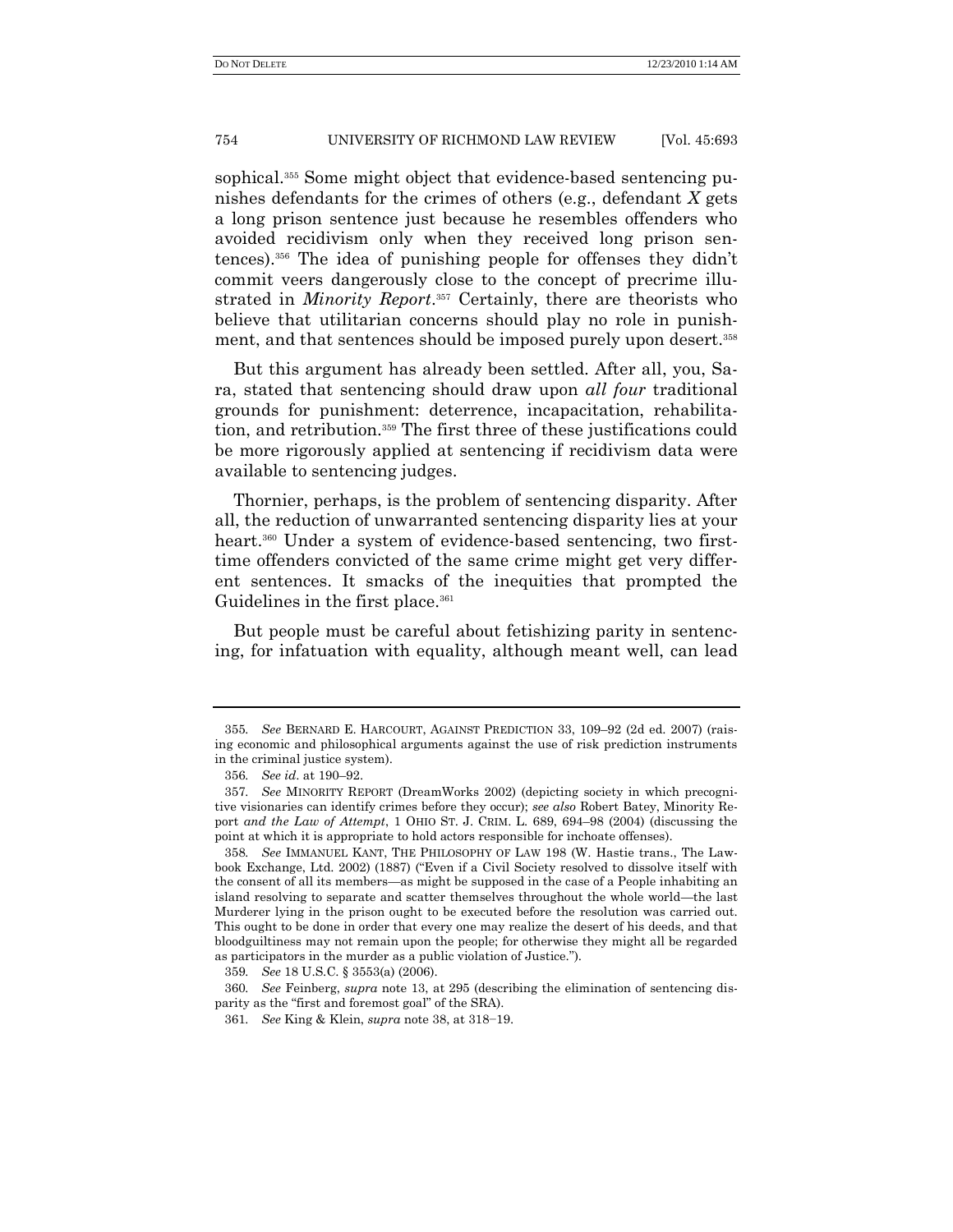to unintended consequences.<sup>362</sup> In reality, each human being is unique. The notion of "like" sentences for "like" offenders is a legal fiction maintained by excluding those characteristics deemed irrelevant for purposes of punishment.<sup>363</sup> Even then, two defendants who receive the same sentence in the same prison may have radically different subjective experiences.<sup>364</sup>

Reasonable minds may differ about which characteristics to include and exclude from the calculus of punishment. Historically, judges considered a wide range of characteristics in their sentencing decisions.<sup>365</sup> When you were enacted, Sara, Congress directed the Commission to "maintain $\parallel$  sufficient flexibility to permit individualized sentences when warranted,"<sup>366</sup> to ensure the Guidelines were "entirely neutral as to the race, sex, national origin, creed, and socioeconomic status of offenders,"<sup>367</sup> and to take into account (though only to the extent that they are relevant to sentencing) eleven offender characteristics:

(1) age; (2) education; (3) vocational skills; (4) mental and emotional condition to the extent that such condition mitigates the defendant's culpability or to the extent that such condition is otherwise plainly relevant; (5) physical condition, including drug dependence; (6) previous employment record; (7) family ties and responsibilities; (8) community ties; (9) role in the offense; (10) criminal history; and (11) degree of dependence upon criminal activity for a livelihood.<sup>368</sup>

<sup>362</sup>*. See* KURT VONNEGUT, *Harrison Bergeron*, *in* WELCOME TO THE MONKEY HOUSE 7, 7−14 (1968) (describing intentional handicapping of athletes, artists, and the otherwise able in an effort to force lockstep equality).

<sup>363</sup>*. See* Peter K. Westen, *The Empty Idea of Equality*, 95 HARV. L. REV. 537, 539−40,  $542$  (1982) (suggesting the notion that "like individuals should be treated alike" is a mere tautology, and that "[e]quality, therefore, is an idea that should be banished from moral and legal discourse as an explanatory norm").

<sup>364.</sup> *See* TONRY, *supra* note 4, at 19 ("Two years' imprisonment in a maximum security prison may be a rite of passage for a Los Angeles gang member. For an attractive, effeminate twenty-year-old, it may mean the terror of repeated sexual victimization. For a fortyyear-old head of household, it may mean the loss of a job and a home and a family. For an unhealthy seventy-five-year-old, it may be a death sentence."); Adam J. Kolber, *The Subjective Experience of Punishment*, 109 COLUM. L. REV. 182, 183 (2009) (describing the inequities of punishment imposed by subjecting more sensitive and less sensitive prisoners to "like" punishments).

<sup>365.</sup> This was not always appropriate. *See* RICHARD QUINNEY, THE SOCIAL REALITY OF CRIME  $141-42$  (Transaction Publishers 2001) (1970) ("[J]udicial decisions are not made uniformly. Decisions are made according to a host of extralegal factors, including the age of the offender, his race, and social class.‖).

 <sup>366.</sup> 28 U.S.C. § 991(b)(1)(B) (2006).

<sup>367.</sup> *Id*. § 994(d).

<sup>368</sup>*. Id*.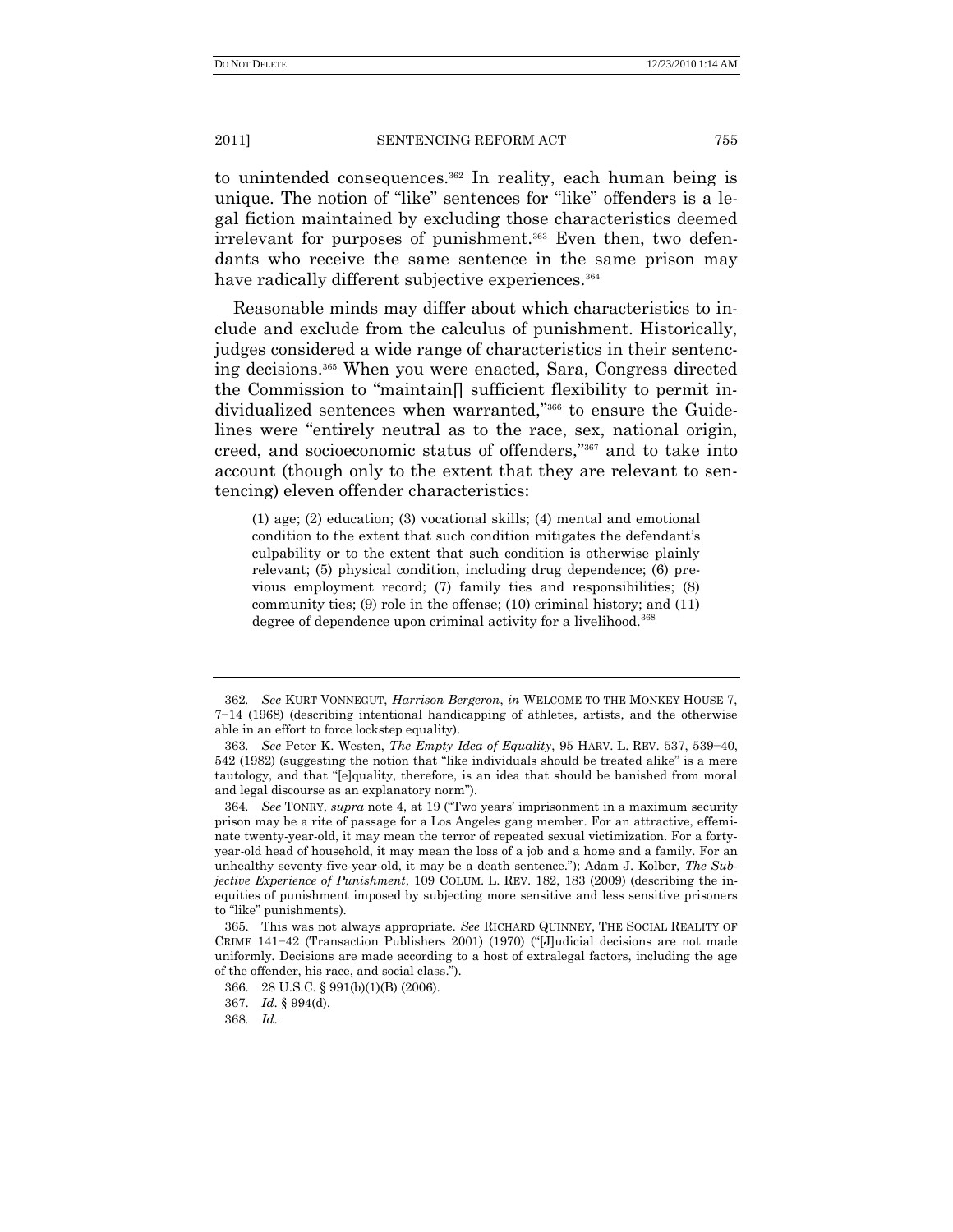The Commission seized upon criminal history as highly relevant,<sup>369</sup> but concluded, without explanation, that among the other enumerated characteristics, a defendant's education and vocational skills,<sup>370</sup> employment record,<sup>371</sup> family ties and responsibilities,<sup>372</sup> and mental and emotional conditions<sup>373</sup> are not ordinarily relevant.

Two offenders, who seem equivalent when only relevant conduct, criminal history, and substantial assistance are considered, suddenly appear very different when judges include discouraged characteristics in their sentencing decisions. Suddenly, identical sentences imposed on these two offenders, with very different educational experiences, career paths, and family responsibilities, appear inequitable and unfair. Thus, changes in the permitted categories of sentencing variables (such as risk-related variables) will produce changes in what appear to be equitable sentences.<sup>374</sup> In affording weight to sentencing factors that were not included in the once-binding Guidelines, judges will (quite reasonably) ar-

In the past, courts rarely have had to address jurisprudential considerations in making violence risk assessments because actuarial instruments with scientific validity in assessing violence risk did not exist. Now, such instruments do exist and are being used with increasing frequency in criminal sentencing, the civil commitment of people with serious mental disorder, and the civil commitment of sexually violent predators. Among the empirically valid risk factors that are candidates for inclusion on these instruments are those that pertain to what the person is (age, gender, race/ethnicity, and personality), what the person has (major mental disorder, personality disorder, and substance abuse disorder), what the person has done (prior crimes and violence), and what has been done to the person (being raised in a pathological family environment and being physically victimized). Jurisprudential considerations in premising legal decisions on these specific risk factors can no longer be avoided: Their appearance on actuarial prediction instruments makes their use apparent.

*Id*. at 434–35.

<sup>369.</sup> See SUPPLEMENTARY REPORT, *supra* note 100, at 41 ("From a crime control perspective, a criminal history component is especially important because it is predictive of recidivism."); Nagel, *supra* note 76, at 924 (noting that commissioners determined that "an offender's criminal history score would dramatically affect an offender's ultimate sentence").

<sup>370.</sup> U.S. SENTENCING GUIDELINES MANUAL § 5H1.2 (2008).

<sup>371</sup>*. Id*. § 5H1.5.

<sup>372</sup>*. Id*. § 5H1.6.

<sup>373</sup>*. Id*. § 5H1.3.

<sup>374.</sup> The question of which risk-related factors courts can (and should) consider is a difficult one. *See* John Monahan, *A Jurisprudence of Risk Assessment: Forecasting Harm Among Prisoners, Predators, and Patients*, 92 VA. L. REV. 391, 434–39 (2006) (describing tension between legitimate sentencing considerations and predictive risk factors). Monahan notes: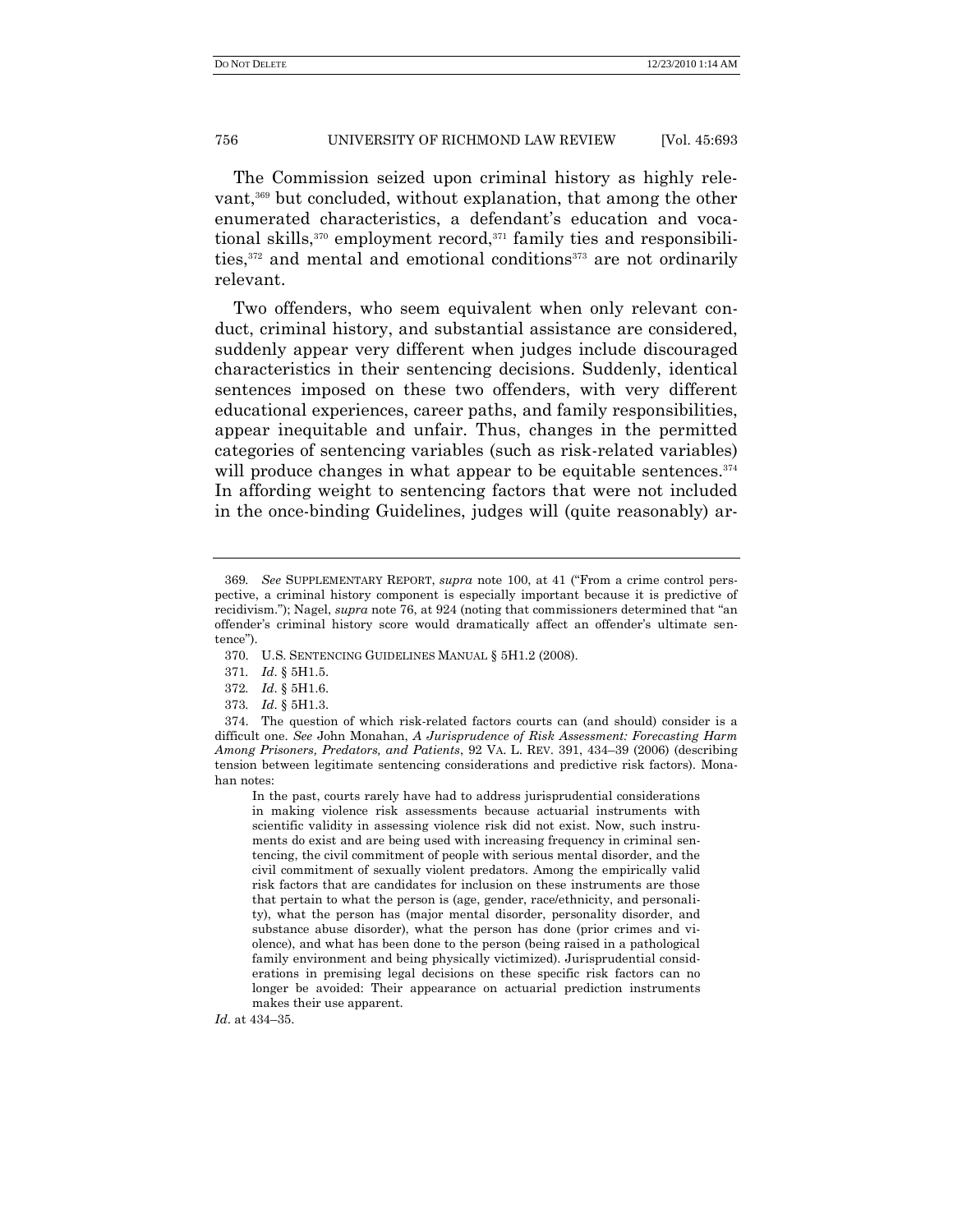rive at different sentences than those obtained under the Guidelines.

The observation is not dismissive of Marvin Frankel's concerns about identical offenders receiving disparate punishments based on nothing more than the idiosyncrasies of sentencing judges.<sup>375</sup> Unwarranted sentencing disparity of that kind is a blight upon any fair system of punishment. But legislators, judges, and the public should be equally cautious about focusing myopically upon uniformity in sentencing while ignoring other legitimate objectives (e.g., reduction of recidivism). After all, as noted by one judge, the "disparities based on the risk of reoffending—as measured, perhaps, by the severity of the offense and the offender's criminal history—may be acceptable and even desirable."<sup>376</sup>

Ultimately, the solution is to provide judges with reliable data, allow them to evaluate the empirical evidence and competing penological considerations, and impose appropriate sentences. This is what judges do well: evaluate evidence to arrive at judgments. A sentencing information system that informs judges about the actuarial risks of recidivism and that identifies retributive considerations (such as proportionality and desert) would be extraordinarily helpful. Without such a system, judges will be swinging blindly at the metaphorical piñata of sentencing, sending defendants to prison based upon nothing more than the qualitative information in the presentence report and the rudimentary quantitative information mandated by the advisory Guidelines (e.g., the adjusted offense level and criminal history category). Without question, judges will do the best they can, but will, by necessity, make their decisions using limited information.

Those who worry about a gradual drift toward disparity under the post-*Booker* advisory Guidelines may be well advised to support an evidence-based sentencing information system of this kind. Such a system would serve as a noncoercive means of channeling the discretion of federal judges. The alternatives to such a system—"*Blakelyizing*" sentencing factors,<sup>377</sup> expanding

<sup>375</sup>*. See* FRANKEL, *supra* note 39, at 21 (describing judges with wildly differing views of what kind of sentence a draft resister should receive).

<sup>376</sup>*. See* Wolff, *supra* note 335, at 1401–02 (emphasis added).

<sup>377.</sup> The notion of "*Blakelyizing*" sentencing factors is explored in Justice Stevens's dissent in the remedial portion of *Booker*. United States v. Booker, 543 U.S. 220, 285–91 (2005). For a description of the problems associated with the *Blakely*izing federal sentenc-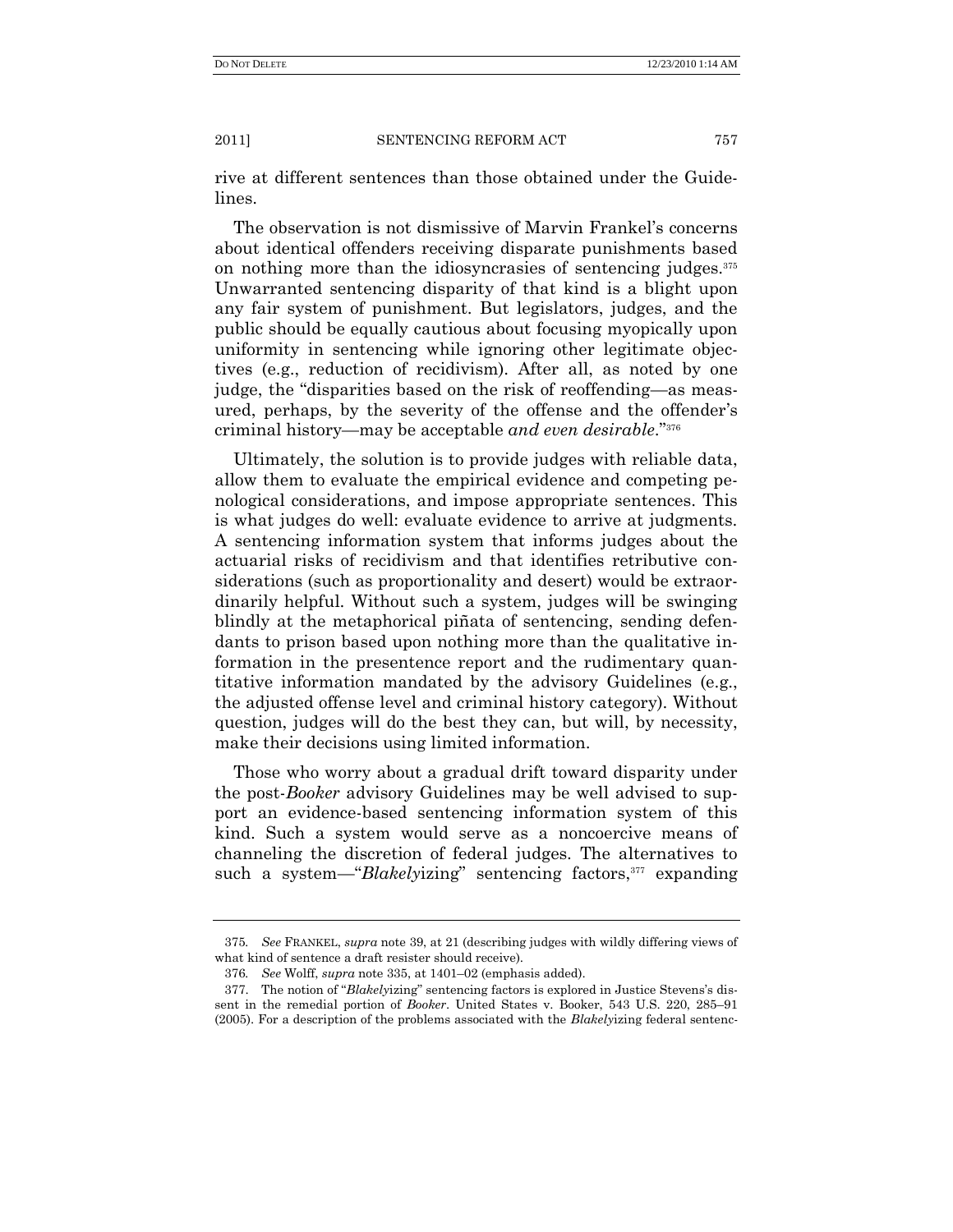the use of mandatory minimum sentences, $378$  or simply exhorting judges to adhere to the advisory Guidelines—are all problematic. An evidence-based sentencing information system is the best available option.<sup>379</sup>

Twenty-five years have passed since Congress enacted the Sentencing Reform Act of 1984. In that time, four key changes have occurred:

(1) The Guidelines have grown increasingly complex and severe, and are widely disliked; 380

(2) The Guidelines have been made toothless—the Supreme Court struck down as unconstitutional the provisions that made them mandatory in *Booker;* 381

(3) Actuarial risk prediction has improved significantly; <sup>382</sup> and

(4) Computers have become cheaper, faster, and much better con $nected.<sup>383</sup>$ 

In light of these four developments, the Commission may wish to establish an evidence-based sentencing information system. It could rebrand itself and issue a superior product, supplementing—or, better still, supplanting altogether—the advisory Guidelines with a sentencing information system. Most of the necessary statutory authority to achieve this goal already exists; you, Sara, provided the Commission with most of the authority it would

ing, see Frank O. Bowman, III, *Train Wreck? Or Can the Federal Sentencing System Be Saved? A Plea for Rapid Reversal of* Blakely v. Washington, 41 AM. CRIM. L. REV. 217, 235–39 (2004) (describing legal and logistical challenges associated with *Blakely*izing Guidelines).

<sup>378</sup>*. See* Bowman, *supra* note 377, at 264 (describing alternative of expanded mandatory minimum sentencing).

<sup>379.</sup> *See* Miller, *supra* note 321, at 1391 ("The idea of providing better, more complete, faster information to lawyers, judges, scholars, and reformers may be the most attractive sentencing reform model, as it is one that does not rely on government agencies alone to develop wise sentencing rules and practices.‖); *see also* ROGER K. WARREN, CRIME AND JUSTICE INST., EVIDENCE-BASED PRACTICE TO REDUCE RECIDIVISM 50–51 (2007), *available at* http://www.wicourts.gov/about/organization/programs/docs/cjijudicialpaperfinal.pdf (including "creating offender-based data and sentencing support systems that facilitate datadriven sentencing decisions" as a key recommended sentencing reform for states).

<sup>380</sup>*. See supra* Part III.A.1 (describing complexity of the Guidelines).

<sup>381</sup>*. See supra* notes 253–86 and accompanying text.

<sup>382</sup>*. See* David Boener & Roxanne Lieb, *Sentencing Reform and the Other Washington*, 28 CRIME & JUST. 71, 114 (2001).

<sup>383</sup>*. See supra* notes 308–22 and accompanying text.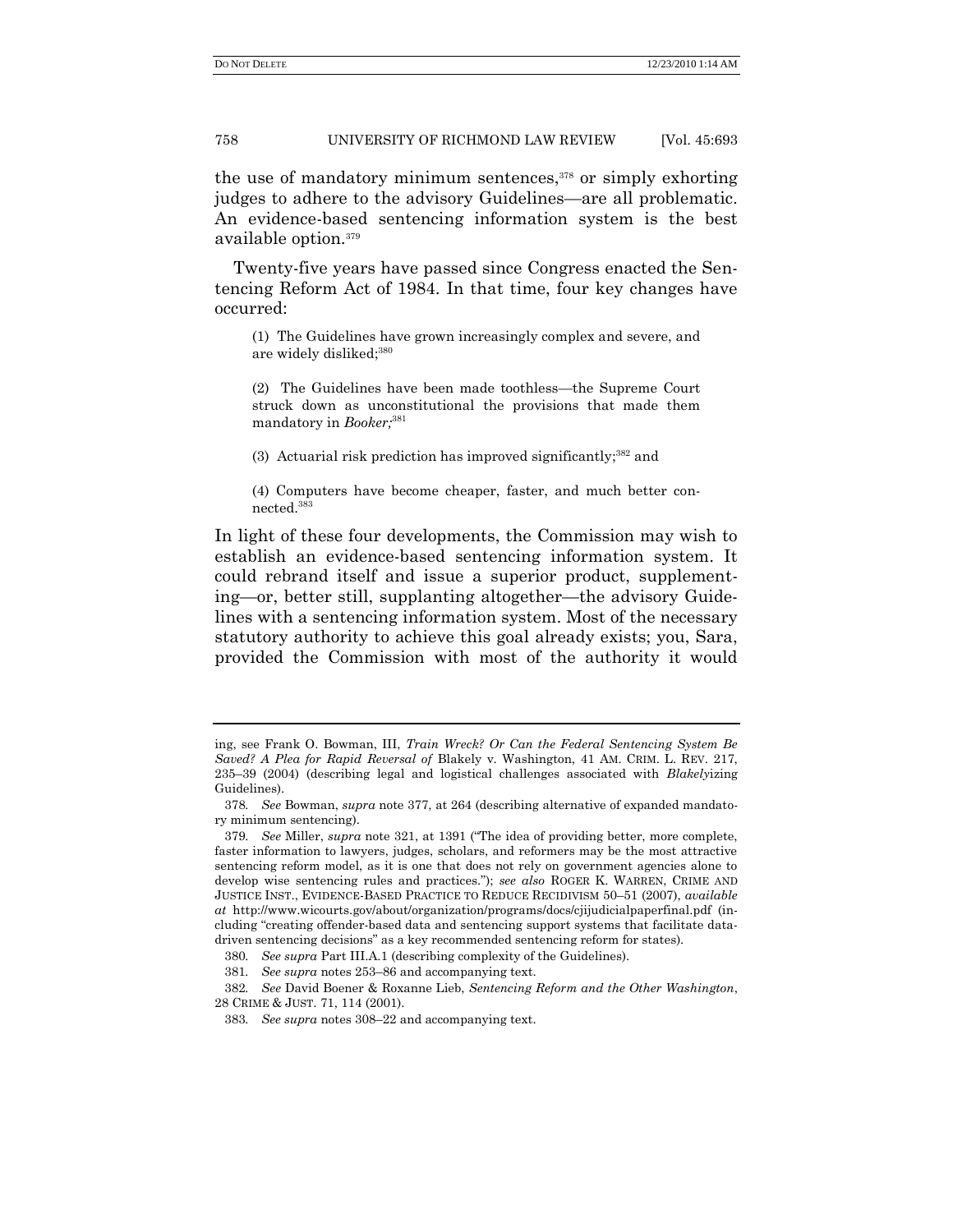need.<sup>384</sup> And to the extent that you imposed obligations inconsistent with an evidence-based approach, the Commission should seek requisite statutory changes to 28 U.S.C. §§ 991 to 998, and Congress should enact the requested changes.

Since the Guidelines were promulgated, the number of prisoners in the custody of the Bureau of Prisons has increased geometrically. In 1985, while the Guidelines were being drafted, there were  $35,781$  people in federal custody;<sup>385</sup> as of June 13, 2009, there were 194,435.<sup>386</sup> At an annual cost of roughly \$25,000 per inmate,<sup>387</sup> the United States now spends more than \$5.5 billion dollars annually on incarcerating federal prisoners.<sup>388</sup> Many of these offenders are nonviolent,<sup>389</sup> and could be safely supervised in their communities at a fraction of the cost.<sup>390</sup> By incarcerating only those who require imprisonment, and by limiting terms of imprisonment to the minimum durations necessary to reduce reoffending, correctional resources could be used far more efficiently. Prison crowding (and all of its attendant evils) could be reduced.<sup>391</sup> The number of people unnecessarily subjected to the pain of im-

<sup>384</sup>*. See, e.g.*, 28 U.S.C. § 995(a)(13), (15), (16) (2006).

<sup>385</sup>*. See* UTILIZATION OF CRIMINAL JUSTICE STATISTICS PROJECT, SOURCEBOOK OF CRIMINAL JUSTICE STATISTICS: NUMBER AND RATE (PER 100,000 U.S. RESIDENTS) OF PERSONS IN STATE AND FEDERAL PRISONS AND LOCAL JAILS tbl.6.13.2009 (Kathleen Maguire ed., 2009), *available at* http://www.albany.edu/sourcebook/pdf/t6132009.pdf (reporting federal prison population over time).

<sup>386</sup>*. See Weekly Population Report*, FED. BUREAU OF PRISONS, http://www.bop.gov/loca tions/weekly\_reports.jsp (last visited Dec. 3, 2010).

<sup>387</sup>*. See* Memorandum from Matthew Rowland, Deputy Assistant Dir., Office of Prob. & Pretrial Servs., to Chief Probation Officers, and Chief Pretrial Servs. Officers (May 6, 2008) (on file with author). The memo, titled "Cost of Incarceration and Supervision," reported that the annual cost for a single prisoner's imprisonment in the Bureau of Prisons was \$24,992. *Id.*

<sup>388</sup>*. See* OFFICE OF MGMT. & BUDGET, BUDGET OF THE UNITED STATES GOVERNMENT: FISCAL YEAR 2011, at 95, 97 (2010), *available at* http://www.whitehouse.gov/omb/budget/ fy2011/assets/budget.pdf (reporting estimated 2009 fiscal year budget of \$5.534 billion for the Federal Bureau of Prisons).

<sup>389</sup>*. See* THE SENTENCING PROJECT, THE FEDERAL PRISON POPULATION: A STATISTICAL ANALYSIS, http://www.sentencingproject.org/Admin/Documents/publications/inc\_federalpri sonpop.pdf (reporting that "nearly three-fourths  $(72.1%)$  of federal prisoners are serving time for a non-violent offense and have no history of violence").

<sup>390</sup>*. See* Memorandum from Matthew Rowland, *supra* note 387 (reporting the annual cost of probation supervision as \$3,621.64).

<sup>391</sup>*. See* Oleson, *supra* note 45, at 850−53 (outlining the negative consequences of prison crowding); *see also* Craig Haney, *Psychology and the Limits to Prison Pain: Confronting the Coming Crisis in Eighth Amendment Law*, 3 PSYCHOL. PUB. POL'Y & L. 499, 552–59 (1997) (describing constitutional problems associated with prison crowding).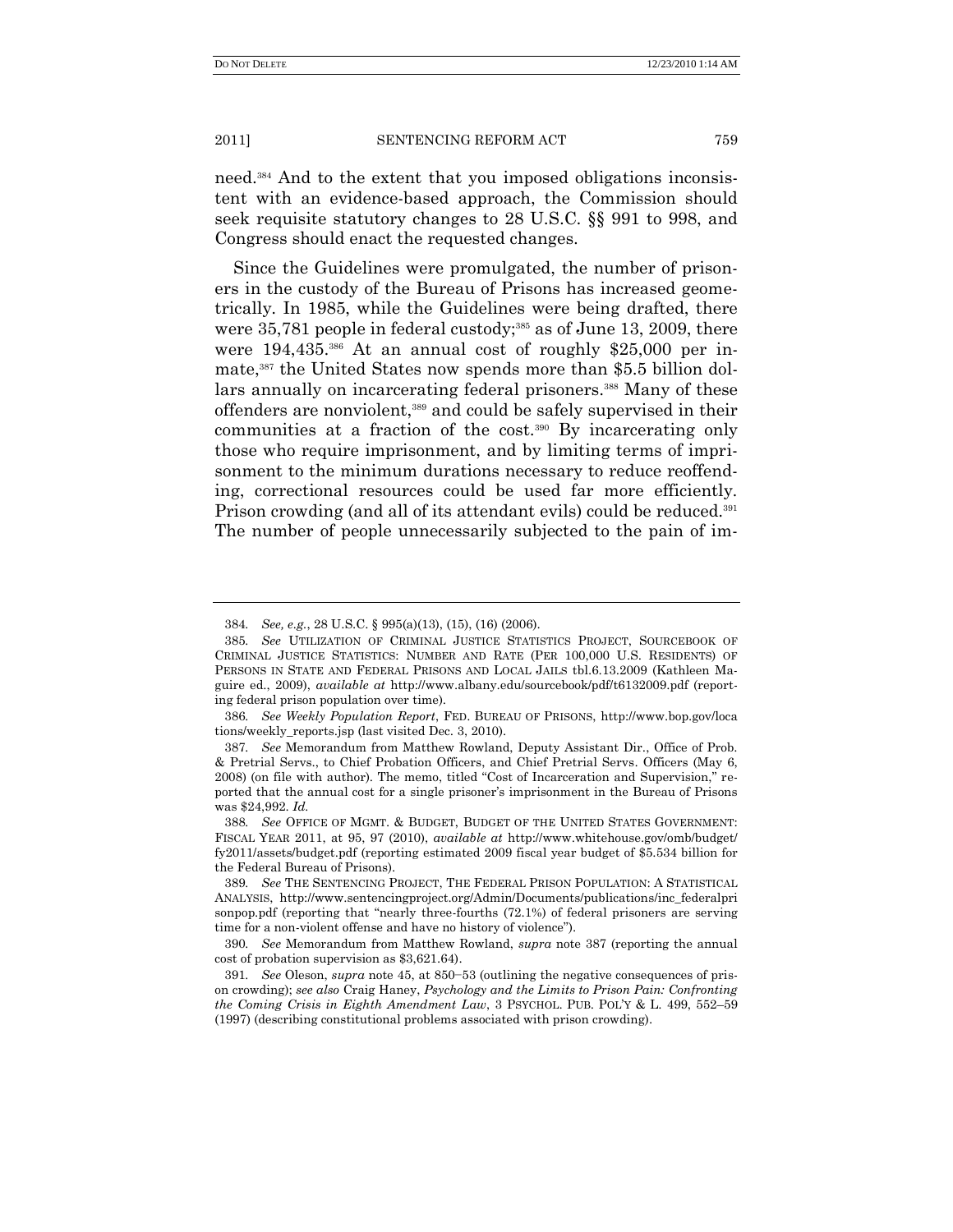prisonment could be minimized<sup>392</sup> and second-order effects upon families and communities reduced accordingly.<sup>393</sup>

By simply providing judges with information about sentencing efficacy, the Commission could reduce the resources squandered on mass incarceration. There is good reason to believe that any information system that could reduce the prison population while maintaining public safety would be supported by the judiciary<sup>394</sup> and the Congress.<sup>395</sup>

## V. CONCLUSION

You were born of good intentions, Sara:

[C]ertainty and fairness in meeting the purposes of sentencing, avoiding unwarranted sentencing disparities among defendants with similar records who have been found guilty of similar criminal conduct while maintaining sufficient flexibility to permit individualized sentences when warranted . . . .<sup>396</sup>

This was a laudable vision.<sup>397</sup> But, as the saying goes, the road to hell is paved with good intentions, and the guidelines that con-

394. *See* KENNEDY COMM'N, *supra* note 329, at 4 ("There are realistic limits to efforts at rehabilitation. We must try, however, to bridge the gap between proper skepticism about rehabilitation on the one hand and improper refusal to acknowledge that the more than two million inmates in the United States are human beings whose minds and spirits we must try to reach." (quoting Justice Kennedy)).

395*. See, e.g*., National Criminal Justice Commission Act of 2009, S.714, 111th Cong. §  $6(a)(1)$  (2009) (charging a proposed Criminal Justice Commission with "refocus[ing] incarceration policies to reduce the overall incarceration rate while preserving public safety, cost-effectiveness, and societal fairness"); Scott, *supra* note 263, at 7–8 (describing problem of overincarceration).

396. 28 U.S.C. § 991(b)(1)(B) (2006).

<sup>392</sup>*. See generally* Gresham M. Sykes, *The Pains of Imprisonment*, *in* THE SOCIETY OF CAPTIVES: A STUDY OF A MAXIMUM SECURITY PRISON 63, 63−78 (1971) (describing deprivations of liberty, goods and services, heterosexual relationships, autonomy, and security).

<sup>393</sup>*. See, e.g.*, TODD R. CLEAR, IMPRISONING COMMUNITIES: HOW MASS INCARCERATION MAKES DISADVANTAGED NEIGHBORHOODS WORSE (2007) (describing corrosive effects of incarceration upon poor communities); INVISIBLE PUNISHMENT: THE COLLATERAL CONSEQUENCES OF MASS IMPRISONMENT (Marc Mauer & Meda Chesney-Lind eds., 2002) (describing impact of prison on families and communities).

<sup>397</sup>*. See* Norval Morris, *Punishment, Desert and Rehabilitation*, *in* SENTENCING 257 (Hyman Gross & Andrew Von Hirsch eds., 1981) ("A recently developed plan, currently under discussion in the Department of Justice, may prove a useful step in that direction [of imposing order on sentencing]. The proposal calls for the abolition of the Federal Parole Board and the creation of Commission on Sentencing, composed of nine commissioners whose task it would be to promulgate guidelines to sentencing in the federal system... This plan is politically sophisticated and practical; its broad thrust, gradually bringing defined criteria and appellate review to sentencing, is to be welcomed.").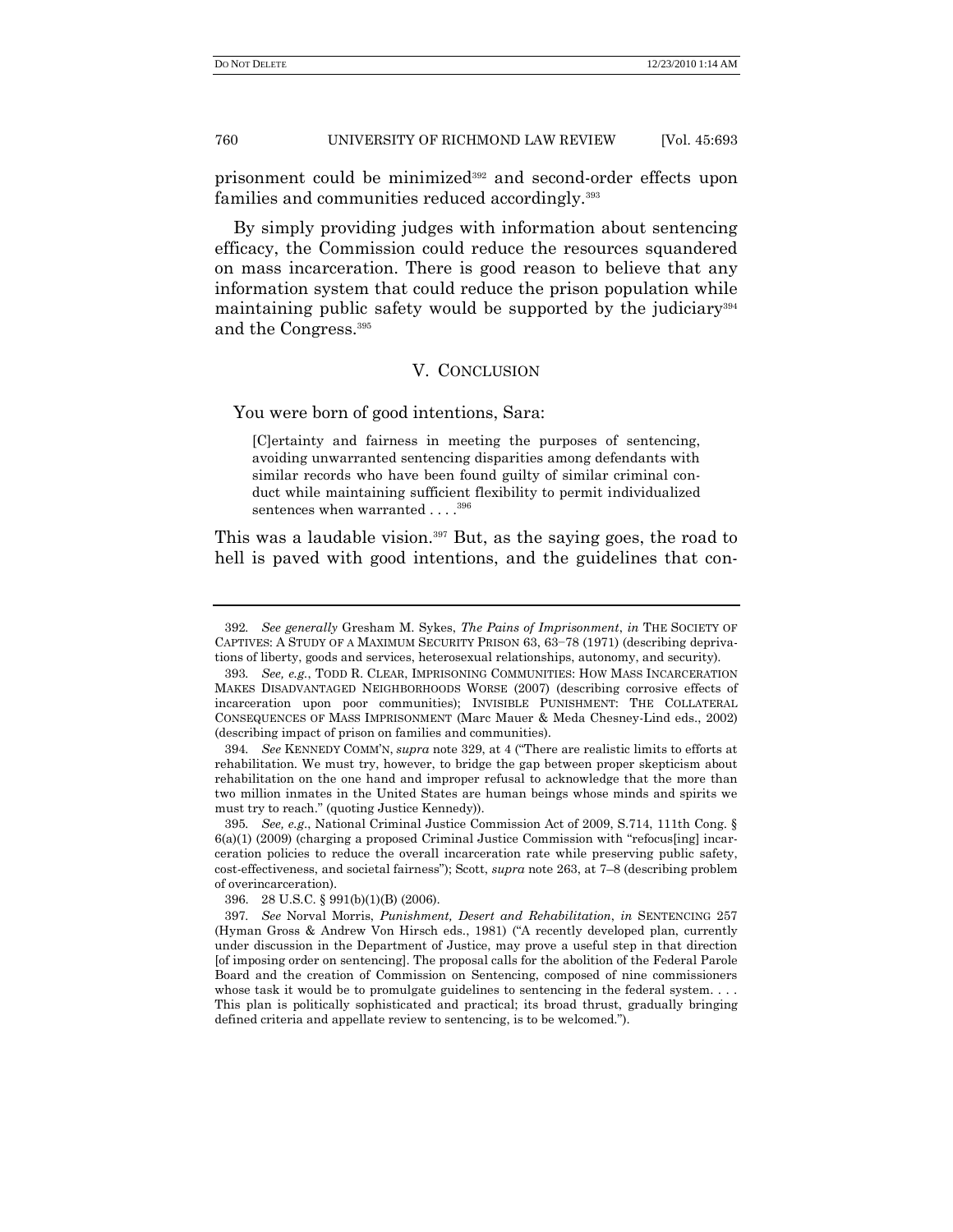trolled federal sentencing for the last twenty-two years have been hellish. They aimed for too much.<sup>398</sup> Guidelines turned people into numbers,<sup>399</sup> transformed judges into calculators,<sup>400</sup> changed probation officers into quasi-legal fact finders,<sup>401</sup> inflamed interbranch hostilities between Congress and the courts,<sup>402</sup> and increased the federal prison population five-fold.<sup>403</sup>

Some of this was your fault, Sara. You implied that you wanted tougher sentences,<sup>404</sup> but then failed to specify which sentencing philosophies should be used to achieve them.<sup>405</sup> But the fault is not entirely yours. Many other institutional actors share in the blame. For example, by failing to engage in the discussion about sentencing guidelines, the Judicial Conference of the United States bears some responsibility for the guidelines system that was imposed upon it.<sup>406</sup> The Commission obviously shares in the blame, as well.<sup>407</sup> Adopting modified real offense sentencing per-

<sup>398</sup>*. See* Kate Stith & Karen Dunn, *A Second Chance for Sentencing Reform: Establishing a Sentencing Agency in the Judicial Branch*, 58 STAN. L. REV. 217, 228 (2005) (suggesting that sentencing reform fails because of "too much ambition—especially, as evidenced by the Sentencing Reform Act and the Sentencing Guidelines, when such ambition is suffused with a utopian impulse").

<sup>399.</sup> *See* Luna, *supra* note 138, at 39 ("Under the Guidelines, judges thus confront defendants as numbers rather than as human beings.").

<sup>400</sup>*. See* BERT BRANDENBURG & AMY KAY, JUSTICE AT STAKE CAMPAIGN, COURTS . . . OR CALCULATORS? THE ROLE OF COURTS IN CRIMINAL SENTENCING 4 (2004), http://www.just iceatstake.org/media/cms/sentencingBrief\_7B7B273FA18FD.pdf ("Federal judges are on their way to becoming more stenographer than Solomon.").

<sup>401</sup>*. See* Sharon M. Bunzel, Note, *The Probation Officer and the Federal Sentencing Guidelines: Strange Philosophical Bedfellows*, 104 YALE L.J. 933, 960 (1995) ("No longer able to focus on the individual to facilitate rehabilitation, the probation officer has been transformed into a component of determinate sentencing and of a just deserts penal philosophy.").

<sup>402</sup>*. See* Zlotnick, *supra* note 178, at 222, 251 (citation omitted) (describing judges who ―essentially apologized to defendants and their families and blamed Congress for tying their hands" and members of Congress who have vowed "to scour the output of federal judges for evidence of what they call 'judicial abuse"").

<sup>403</sup>*. Compare* UTILIZATION OF CRIMINAL JUSTICE STATISTICS PROJECT, *supra* note 385 (reporting 35,781 prisoners in federal custody in 1985), *with Weekly Population Report*, *supra* note 386 (reporting 194,435 prisoners in custody at latest count).

<sup>404</sup>*. See* 28 U.S.C. § 994(m) (2006).

<sup>405</sup>*. See* Hofer & Allenbaugh, *supra* note 19 (describing Commission's failure to identify an organizing theory of punishment).

<sup>406</sup>*. See* Robert Howell, *Sentencing Reform Lessons: From the Sentencing Reform Act of 1984 to the Feeney Amendment*, 94 J. CRIM. L. & CRIMINOLOGY 1069, 1081 (2004) ("Judges are themselves largely to blame for their absence from a central role in developing sentencing policy.").

<sup>407.</sup> *See* TONRY, *supra* note 4, at 90–91 (describing seven "technical or technocratic" policy choices made by the Commission—not compelled by the SRA—that led to resentment of the Guidelines).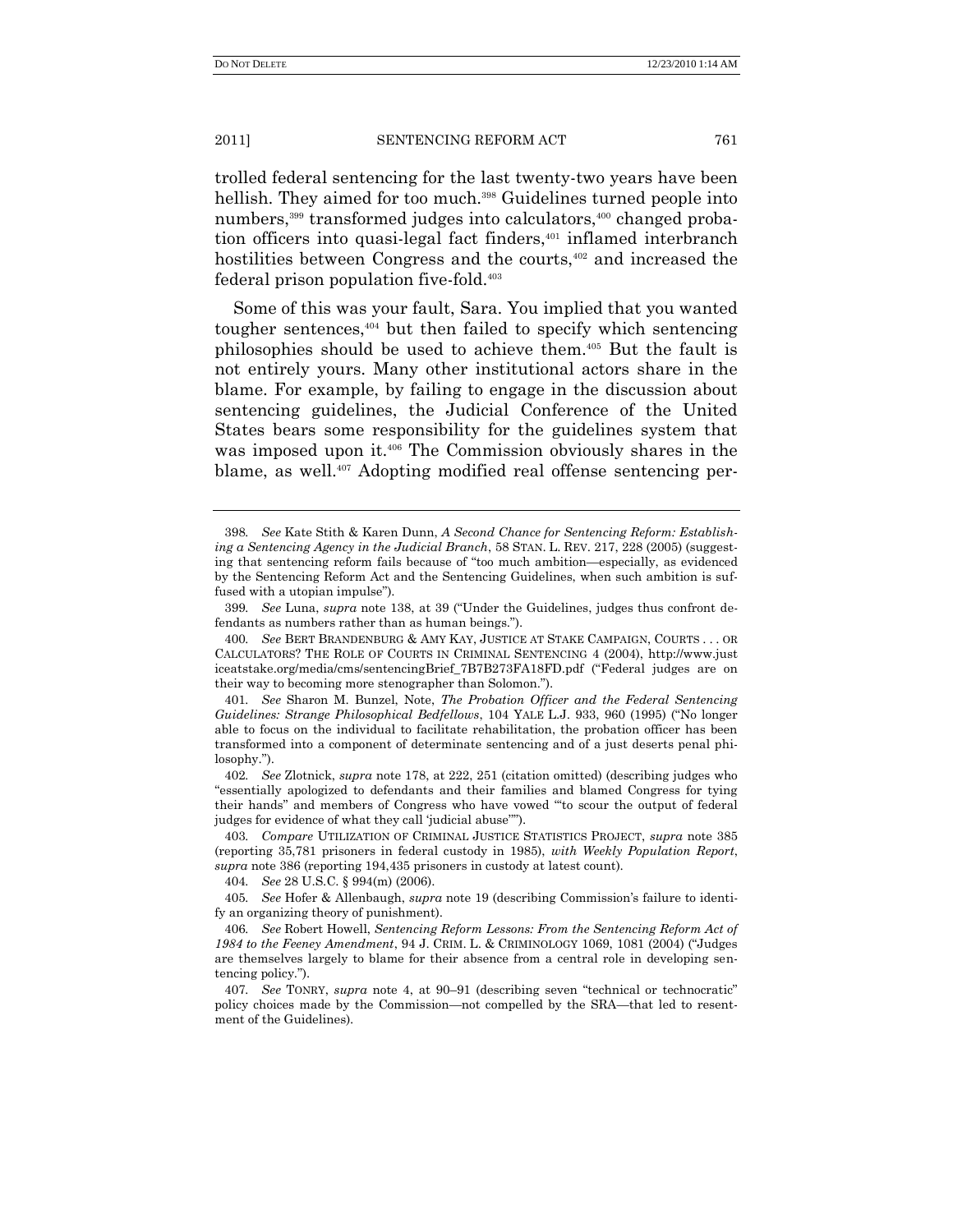verted the adversarial system of justice in federal courts,<sup>408</sup> but failed to empower judges.<sup>409</sup> Congress contributed to the problem by enacting incoherent mandatory minimum sentences that frustrated the Commission's effort to maintain a scaled system of Guidelines penalties,<sup>410</sup> and it further muddied things by amending the Guidelines directly.<sup>411</sup> The Department of Justice bears considerable responsibility, too, by requiring prosecutors to charge "the most serious, readily provable' offense,"<sup>412</sup> and by operating fast-track programs in some places but not others, while simultaneously condemning sentencing disparity.<sup>413</sup>

The Supreme Court's decision in *United States* v. *Booker* recast the landscape, however. In holding that the Guidelines are advisory,<sup>414</sup> the Court diverted federal sentencing from the road to hell. Today, judges are free to consider any factors they deem relevant, and to weigh the goals of sentencing in whatever way they deem fit, subject to reasonableness review by the courts of appeals.<sup>415</sup>

414. 543 U.S. 220, 245 (2005).

<sup>408</sup>*. See* Bunzel, *supra* note 401, at 957–60 (stating the Sentencing Reform Act drastically changed the purpose of the presentence report and probation officer from rehabilitation of offenders to essential elements in sentence determination).

<sup>409.</sup> *See* Luna, *supra* note 138, at 51 ("In practice, the relevant conduct provisions only amplified the already awe-inspiring prosecutorial power and helped transform U.S. Attorneys into the real sentencers in the federal system.").

<sup>410.</sup> *See* Hatch, *supra* note 304, at 194 ("While the Commission has consistently sought to incorporate mandatory minimums into the guidelines system in an effective and reasonable manner, in certain fundamental respects, the general approaches of the two systems are inconsistent." (footnote omitted)).

<sup>411.</sup> See Zlotnick, *supra* note 178, at 232. ("While the Sentencing Commission's influence had fallen considerably since its inception for a variety of reasons, the Feeney Amendment was the first time that Congress actually wrote Guidelines language itself, bypassing the Sentencing Commission entirely." (footnote omitted)).

<sup>412.</sup> Stith, *supra* note 98, at 1442 (quoting 8 DEP'T JUST. MANUAL § 9-27.310 (Aspen 1993)) ("The project to achieve nationwide uniformity in sentencing, as represented by the Sentencing Reform Act and the Guidelines, became, from the perspective of Main Justice, a project to achieve nationwide centralization of prosecutorial power, as represented by the Thornburgh Memorandum and its successors.").

<sup>413.</sup> See FIFTEEN YEARS REPORT, *supra* note 3, at 106 ("Practitioners and commentators have expressed concern that the presence of these [fast-track] programs in some districts, and their absence from neighboring districts, could lead to disparate sentencing outcomes for offenders convicted of similar conduct.‖ (citing Public Hearing Before the U.S. Sentencing Commission 6–7 (Aug. 19, 2003), *available at* http://www.ussc.gov/Legislative\_ and\_Public\_Affairs/Public\_hearings\_and\_Meetings/20030819/0819USSC.pdf)).

<sup>415</sup>*. See* Rita v. United States, 551 U.S. 338, 347, 350–51 (2007) (articulating rule for reasonableness review).